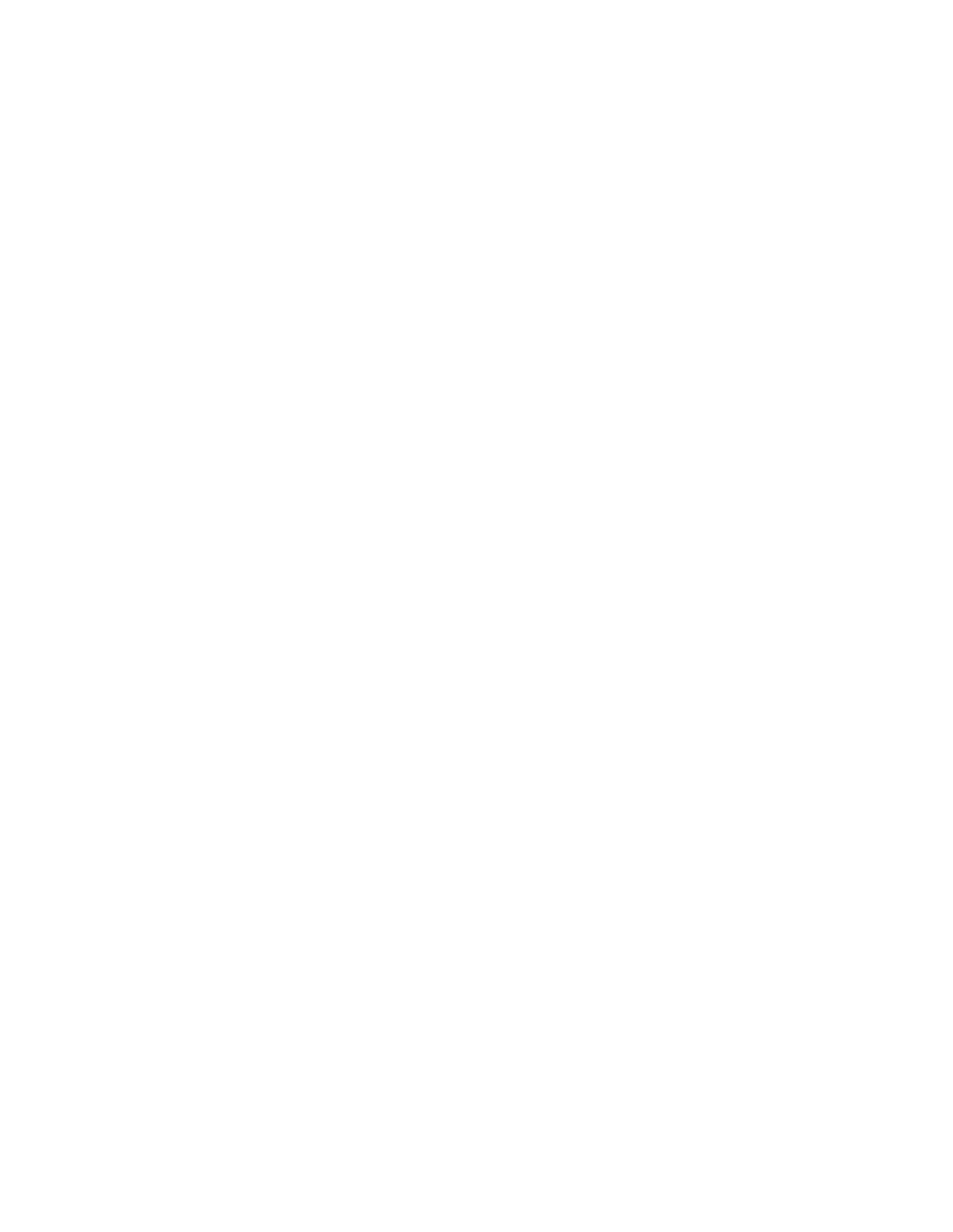# **Section 1. Letter of Invitation**

Invitation N°01/2011; Loan N° 2010 - 0154 (EIB) Chisinau \_\_\_\_\_\_\_\_\_, 2011

*[Insert: Name and Address of Consultant]* 

Dear Mr./Ms.:

- 1. The Republic of Moldova (hereinafter called "Borrower") has received financing from European Investment Bank (EIB) toward the cost of Road Sector Program Support Project. The Borrower intends to apply a portion of the funds to eligible payments under the contract for which this Request for Proposals is issued.
- 2. The S.E. State Road Administration now invites proposals to provide the following consulting services: Construction Supervision of the Civil Works on M2 Chisinau – Soroca road km  $5+733 - km$   $26+200$ . More details on the services are provided in the Terms of Reference.
- 3. This Request for Proposal (RFP) has been addressed to the following shortlisted Consultants:
	- 1. **DIWI Germany GmbH** (Germany);
	- 2. **Snow Consulting Ltd** (United Kingdom) *in association with* **ADK Consulting Engineers SA** (Greece);
	- 3. **IRD Engineering** (Italy);
	- 4. **Nicholas O'Dwyer & Co Ltd** (Irland);
	- 5. **INOCSA Ingenieria SL** (Spain) *in association with* **Search Corporation Romania Srl** (Romania);
	- 6. **Safege Consulting Engineers** (Belgium).

It is not permissible to transfer this invitation to any other firm.

4. A consultant will be selected in accordance with the EIB Guide to Procurement [\(http://www.eib.org/projects/publications/guide-to-procurement.htm\)](http://www.eib.org/projects/publications/guide-to-procurement.htm) and the procedures set out in the World Bank's Guidelines: Selection and Employment of Consultants by World Bank Borrowers, May 2004 (revised October 2006 and May 2010). The selection of the consultant will be based on the QCBS (Quality-and Cost- Based Selection).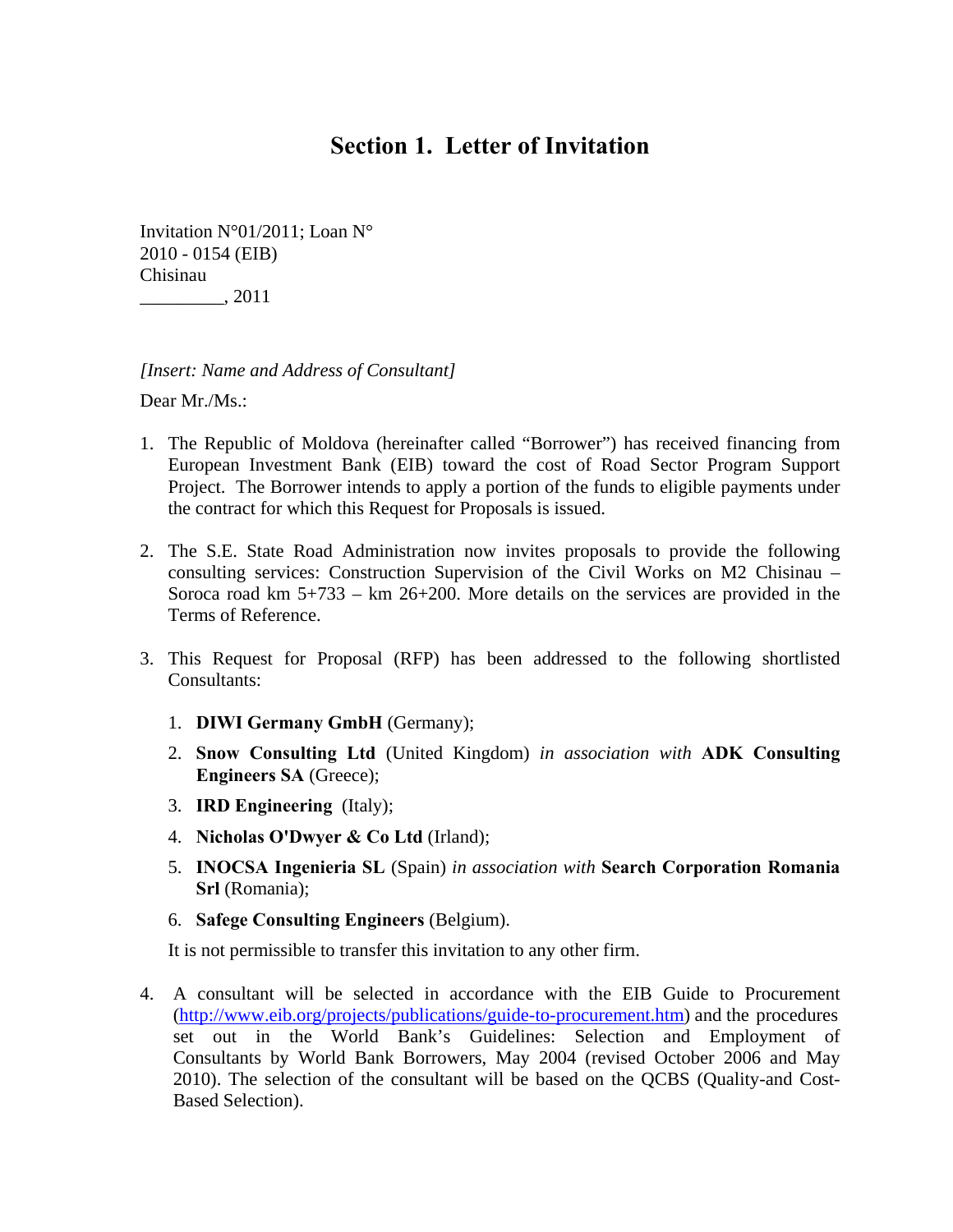- 5. The RFP includes the following documents:
	- Section 1 Letter of Invitation Section 2 - Instructions to Consultants (including Data Sheet) Section 3 - Technical Proposal - Standard Forms Section 4 - Financial Proposal - Standard Forms Section 5 - Terms of Reference Section 6 - Standard Forms of Contract
- 6. Please inform us in writing at the following address MD-2004, Bucuriei str. 12 A, Chisinau, Republic of Moldova, or at the following e-mail [gheorghe.curmei@asd.md](mailto:Usatii@asd.md), upon receipt:
	- (a) that you received the Letter of Invitation; and
	- (b) whether you will submit a proposal alone or in association.

Yours sincerely,

#### **Vitalie Panurco Chief-Manager**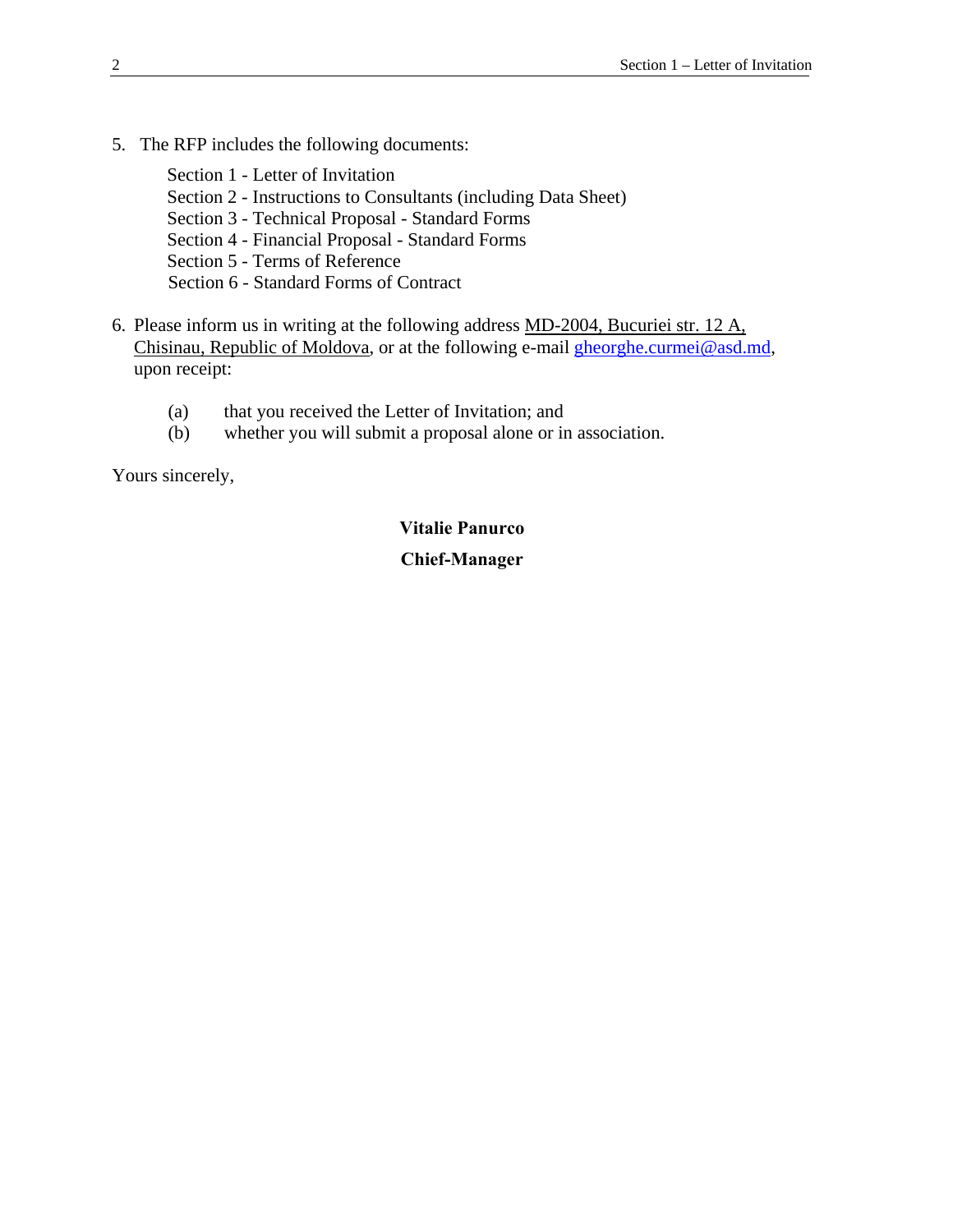# **Section 2. Instructions to Consultants**

| 2. |                                                      |
|----|------------------------------------------------------|
| 3. |                                                      |
|    |                                                      |
|    |                                                      |
|    |                                                      |
| 4. |                                                      |
| 5. |                                                      |
|    |                                                      |
|    |                                                      |
|    | Public Opening and Evaluation of Financial Proposals |
|    |                                                      |
|    |                                                      |
|    |                                                      |
|    |                                                      |
|    |                                                      |
| 7. |                                                      |
| 8. |                                                      |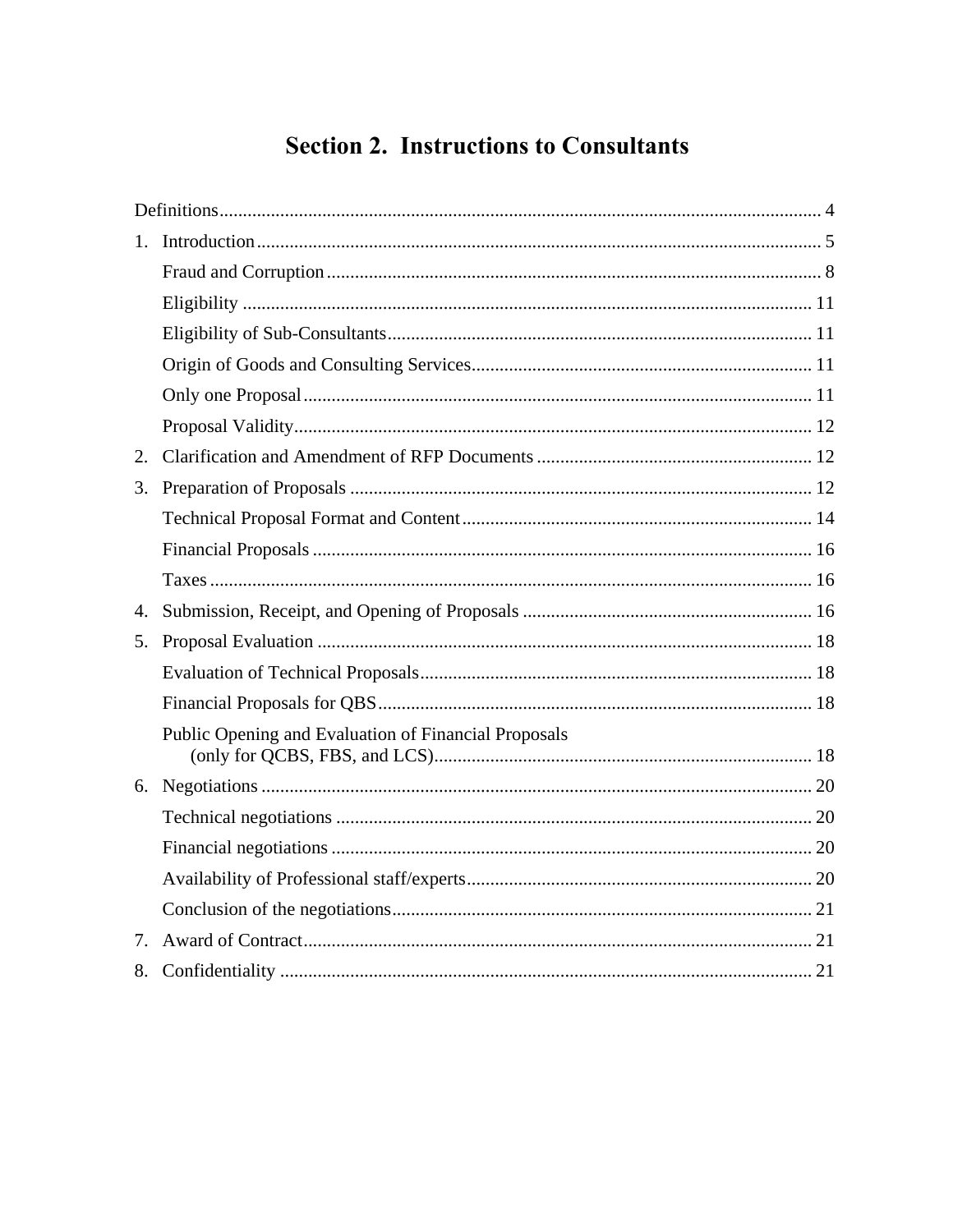- <span id="page-5-0"></span>**Definitions** (a) "Bank" means the International Bank for Reconstruction and Development, Washington, D.C., U.S.A., or the International Development Association, Washington, D.C., U.S.A, or the European Bank for Reconstruction and Development, the European Investment Bank, all or any of the Banks, as it may be appropriate.
	- (b) "Client" means the agency with which the selected Consultant signs the Contract for the Services.
	- (c) "Consultant" means any entity or person that may provide or provides the Services to the Client under the Contract.
	- (d) "Contract" means the Contract signed by the Parties and all the attached documents listed in its Clause 1, that are the General Conditions (GC), the Special Conditions (SC), and the Appendices.
	- (e) "Data Sheet" means such part of the Instructions to Consultants used to reflect specific country and assignment conditions.
	- (f) "Day" means calendar day.
	- (g) "Government" means the government of the Client's country.
	- (h) "Instructions to Consultants" (Section 2 of the RFP) means the document which provides shortlisted Consultants with all information needed to prepare their Proposals.
	- (i) "LOI" (Section 1 of the RFP) means the Letter of Invitation being sent by the Client to the shortlisted Consultants.
	- (j) "Personnel" means professionals and support staff provided by the Consultant or by any Sub-Consultant and assigned to perform the Services or any part thereof; "Foreign Personnel" means such professionals and support staff who at the time of being so provided had their domicile outside the Government's country; "Local Personnel" means such professionals and support staff who at the time of being so provided had their domicile inside the Government's country.
	- (k) "Proposal" means the Technical Proposal and the Financial Proposal.
	- (l) "RFP" means the Request For Proposal to be prepared by the Client for the selection of Consultants, based on the SRFP.
	- (m) "SRFP" means the Standard Request for Proposals, which must be used by the Client as a guide for the preparation of the RFP.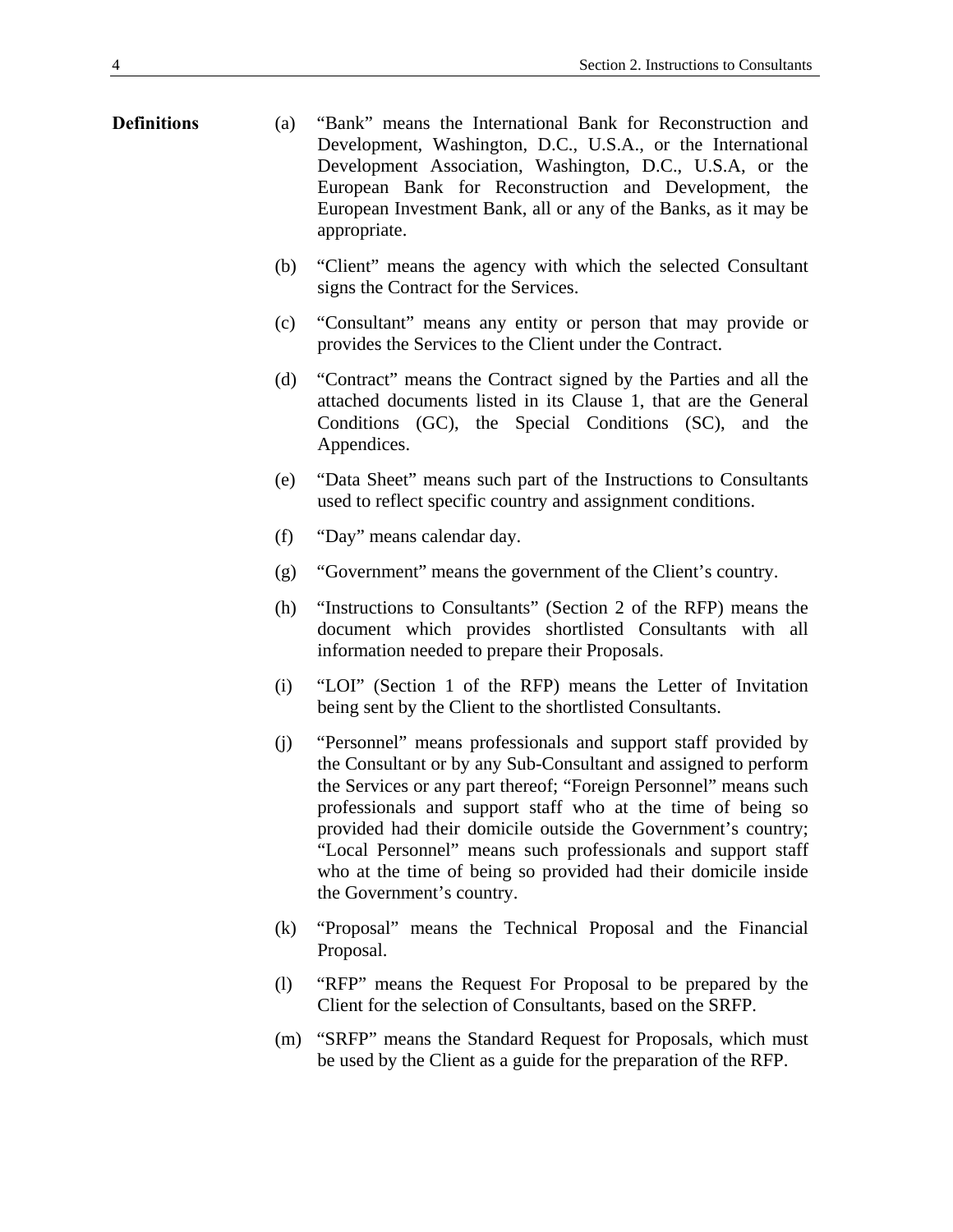- <span id="page-6-0"></span>(n) "Services" means the work to be performed by the Consultant pursuant to the Contract.
- (o) "Sub-Consultant" means any person or entity with whom the Consultant subcontracts any part of the Services.
- (p) "Terms of Reference" (TOR) means the document included in the RFP as Section 5 which explains the objectives, scope of work, activities, tasks to be performed, respective responsibilities of the Client and the Consultant, and expected results and deliverables of the assignment.
- **1. Introduction** 1.1 The Client named in the Data Sheet will select a consulting firm/organization (the Consultant) from those listed in the Letter of Invitation, in accordance with the method of selection specified in the Data Sheet.
	- 1.2 The shortlisted Consultants are invited to submit a Technical Proposal and a Financial Proposal, or a Technical Proposal only, as specified in the Data Sheet, for consulting services required for the assignment named in the Data Sheet. The Proposal will be the basis for contract negotiations and ultimately for a signed Contract with the selected Consultant.
	- 1.3 Consultants should familiarize themselves with local conditions and take them into account in preparing their Proposals. To obtain first-hand information on the assignment and local conditions, Consultants are encouraged to visit the Client before submitting a proposal and to attend a preproposal conference if one is specified in the Data Sheet. Attending the pre-proposal conference is optional. Consultants should contact the Client's representative named in the Data Sheet to arrange for their visit or to obtain additional information on the pre-proposal conference. Consultants should ensure that these officials are advised of the visit in adequate time to allow them to make appropriate arrangements.
	- 1.4 The Client will timely provide at no cost to the Consultants the inputs and facilities specified in the Data Sheet, assist the firm in obtaining licenses and permits needed to carry out the services, and make available relevant project data and reports.
	- 1.5 Consultants shall bear all costs associated with the preparation and submission of their proposals and contract negotiation. The Client is not bound to accept any proposal, and reserves the right to annul the selection process at any time prior to Contract award, without thereby incurring any liability to the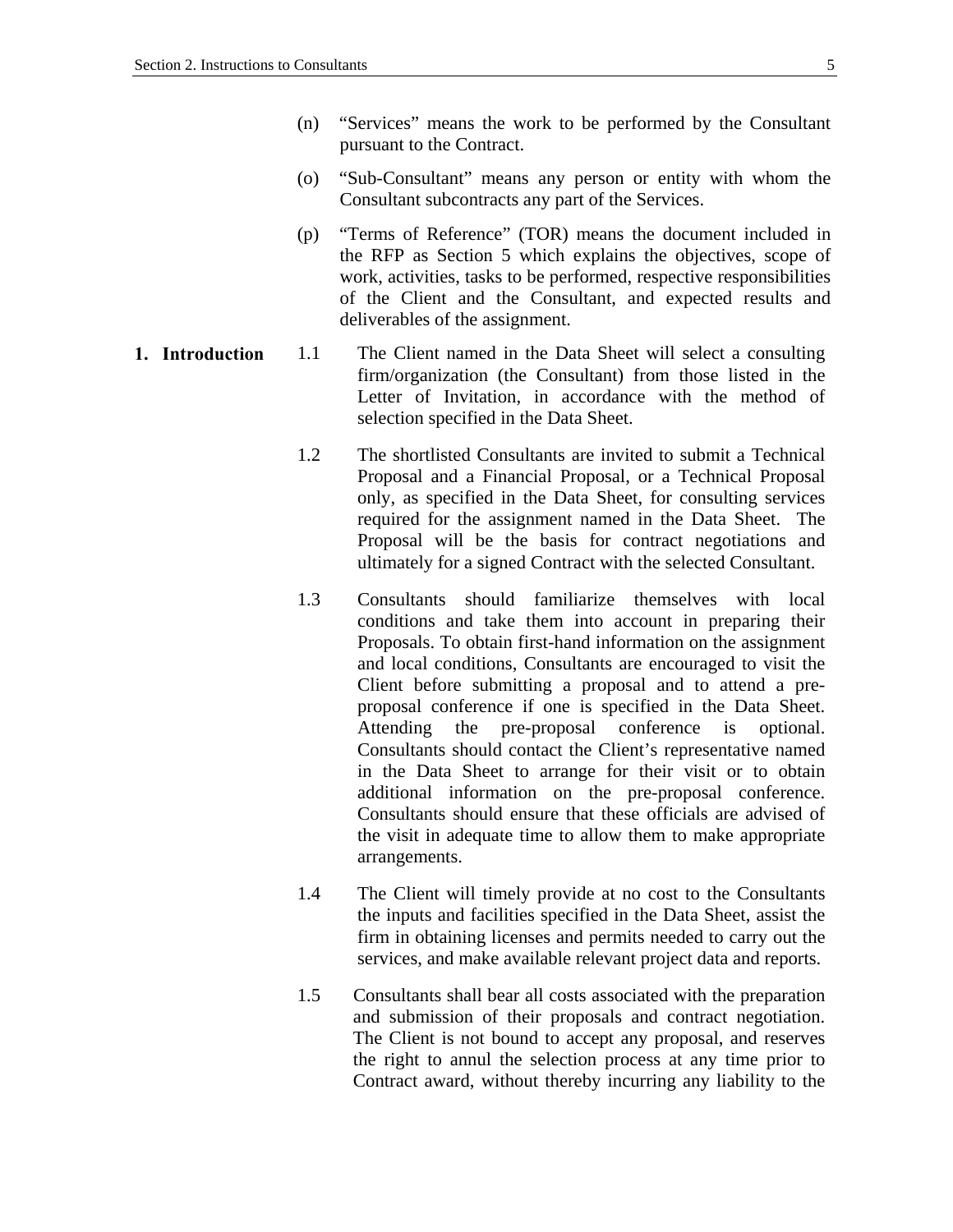Consultants.

- **Conflict of Interest**  1.6 Bank policy requires that Consultants provide professional, objective, and impartial advice and at all times hold the Client's interests paramount, strictly avoid conflicts with other assignments or their own corporate interests and act without any consideration for future work.
	- 1.6.1 Without limitation on the generality of the foregoing, Consultants, and any of their affiliates, shall be considered to have a conflict of interest and shall not be recruited, under any of the circumstances set forth below:
- **Conflicting activities**  (i) A firm that has been engaged by the Client to provide goods, works or services other than consulting services for a project, and any of its affiliates, shall be disqualified from providing consulting services related to those goods, works or services. Conversely, a firm hired to provide consulting services for the preparation or implementation of a project, and any of its affiliates, shall be disqualified from subsequently providing goods or works or services other than consulting services resulting from or directly related to the firm's consulting services for such preparation or implementation. For the purpose of this paragraph, services other than consulting services are defined as those leading to a measurable physical output, for example surveys, exploratory drilling, aerial photography, and satellite imagery.
	- (ii) A Consultant (including its Personnel and Sub-Consultants) or any of its affiliates shall not be hired for any assignment that, by its nature, may be in conflict with another assignment of the Consultant to be executed for the same or for another Client. For example, a Consultant hired to prepare engineering design for an infrastructure project shall not be engaged to prepare an independent environmental assessment for the same project, and a Consultant assisting a Client in the privatization of public assets shall not purchase, nor advise purchasers of, such assets.

**Conflicting assignments**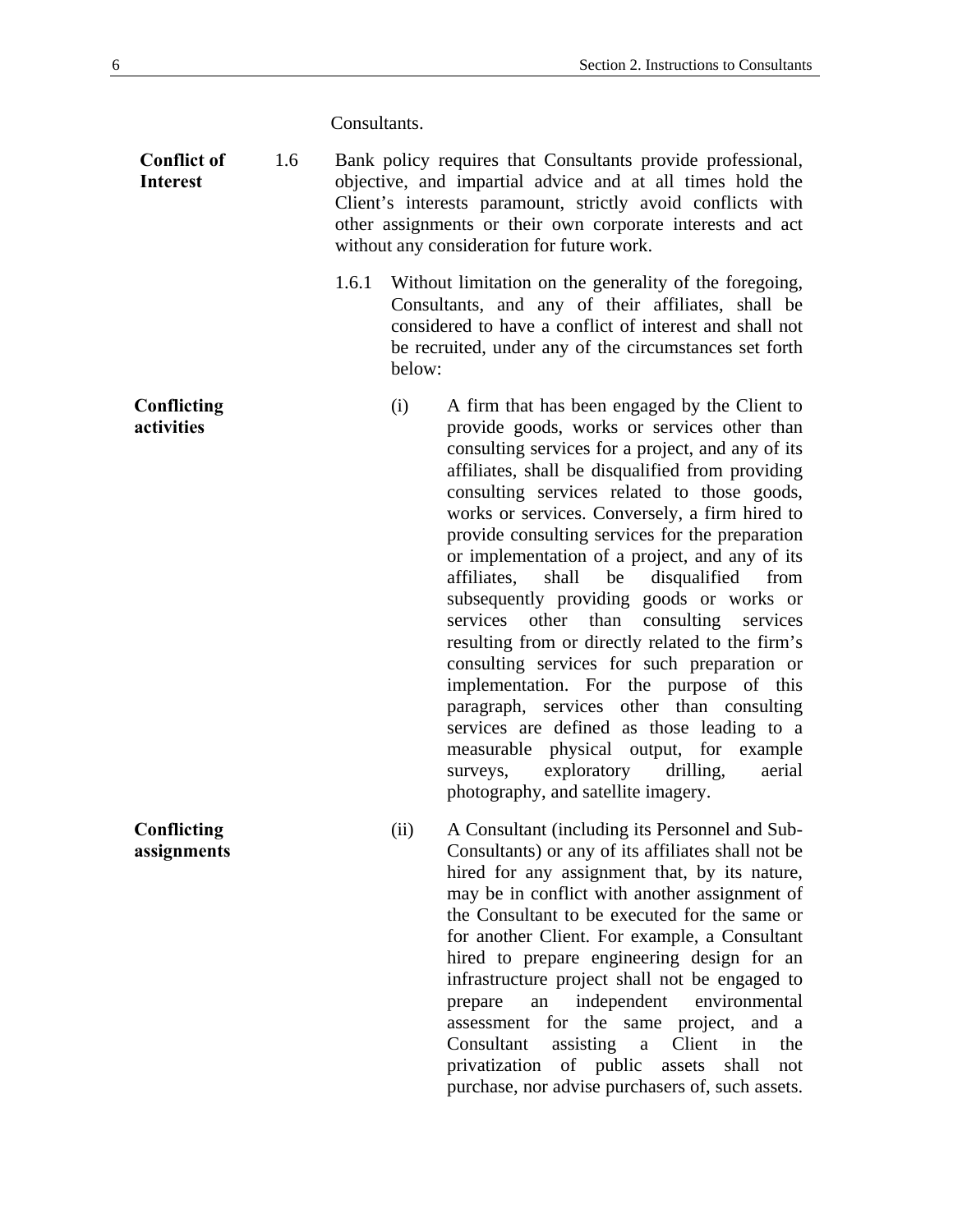Similarly, a Consultant hired to prepare Terms of Reference for an assignment should not be hired for the assignment in question.

- (iii) A Consultant (including its Personnel and Sub-Consultants) that has a business or family relationship with a member of the Client's staff who is directly or indirectly involved in any part of (i) the preparation of the Terms of Reference of the assignment, (ii) the selection process for such assignment, or (iii) supervision of the Contract, may not be awarded a Contract, unless the conflict stemming from this relationship has been resolved in a manner acceptable to the Bank throughout the selection process and the execution of the Contract.
- 1.6.2 Consultants have an obligation to disclose any situation of actual or potential conflict that impacts their capacity to serve the best interest of their Client, or that may reasonably be perceived as having this effect. Failure to disclose said situations may lead to the disqualification of the Consultant or the termination of its Contract.
- 1.6.3 No agency or current employees of the Client shall work as Consultants under their own ministries, departments or agencies. Recruiting former government employees of the Client to work for their former ministries, departments or agencies is acceptable provided no conflict of interest exists. When the Consultant nominates any government employee as Personnel in their technical proposal, such Personnel must have written certification from their government or employer confirming that they are on leave without pay from their official position and allowed to work full-time outside of their previous official position. Such certification shall be provided to the Client by the Consultant as part of his technical proposal.

**Unfair Advantage**  1.6.4 If a shortlisted Consultant could derive a competitive advantage from having provided consulting services related to the assignment in question, the Client shall make available to all shortlisted Consultants together with this RFP all information that would in that

**Conflicting relationships**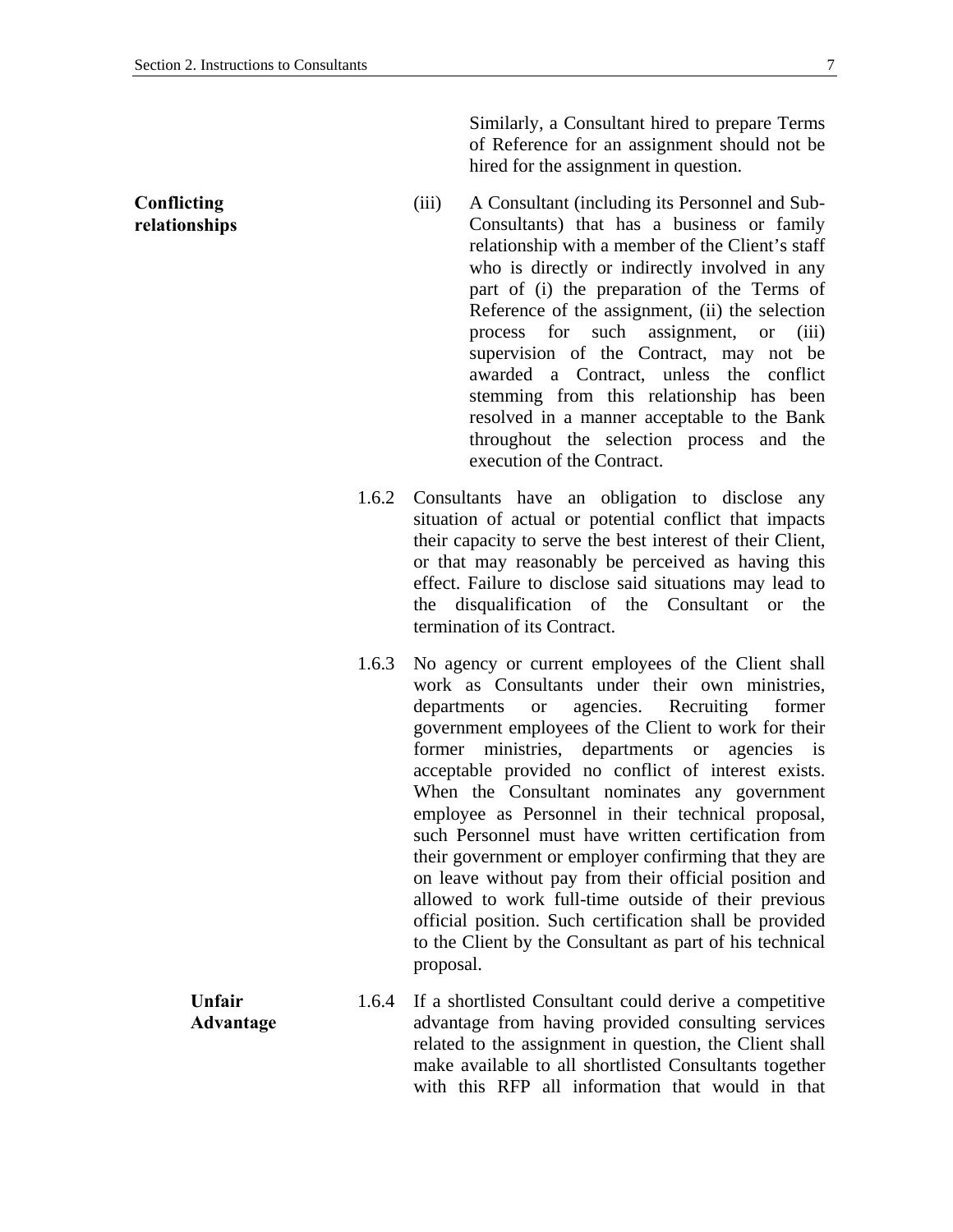respect give such Consultant any competitive advantage over competing Consultants.

- <span id="page-9-0"></span>**Fraud and Corruption** 1.7 It is the Bank's policy to require that Borrowers (including beneficiaries of Bank loans), as well as consultants and their agents (whether declared or not), personnel, sub-contractors, sub-consultants, service providers and suppliers, under Bankfinanced contracts, observe the highest standard of ethics during the selection and execution of such contracts.<sup>[1](#page-9-1)</sup> In pursuance of this policy, the Bank:
	- (a) defines, for the purposes of this provision, the terms set forth below as follows:
		- (i) "corrupt practice" is the offering, giving, receiving or soliciting, directly or indirectly, of anything of value to influence improperly the actions of another party<sup>[2](#page-9-2)</sup>;
		- (ii) "fraudulent practice" is any act or omission, including misrepresentation, that knowingly or recklessly misleads, or attempts to mislead, a party to obtain financial or other benefit or to avoid an obligation<sup>[3](#page-9-3)</sup>;
		- (iii) "collusive practices" is an arrangement between two or more parties designed to achieve an improper purpose, including to influence improperly the actions of another party<sup>[4](#page-9-4)</sup>;
		- (iv) "coercive practices" is impairing or harming, or threatening to impair or harm, directly or indirectly, any party or the property of the party to influence improperly the actions of a party<sup>[5](#page-9-5)</sup>;
		- (v) "obstructive practice" is
			- (aa) deliberately destroying, falsifying, altering or concealing of evidence material to the

1

<sup>&</sup>lt;sup>1</sup> In this context, any action taken by a consultant or a sub-consultant to influence the selection process or contract execution for undue advantage is improper. 2 "Another party" refers to a public official acting in relation to the selection process or contract execution. In

this context "public official" includes World Bank staff and employees of other organizations taking or reviewing selection decisions.

<sup>3</sup> A "party" refers to a public official; the terms "benefit" and "obligation" relate to the selection process or contract execution; and the "act or omission" is intended to influence the selection process or contract execution.

 $4$  "Parties" refers to participants in the procurement or selection process (including public officials) attempting to establish contract prices at artificial, non competitive levels.

<span id="page-9-5"></span><span id="page-9-4"></span><span id="page-9-3"></span><span id="page-9-2"></span><span id="page-9-1"></span> $<sup>5</sup>$  "Party" refers to a participant in the selection process or contract execution.</sup>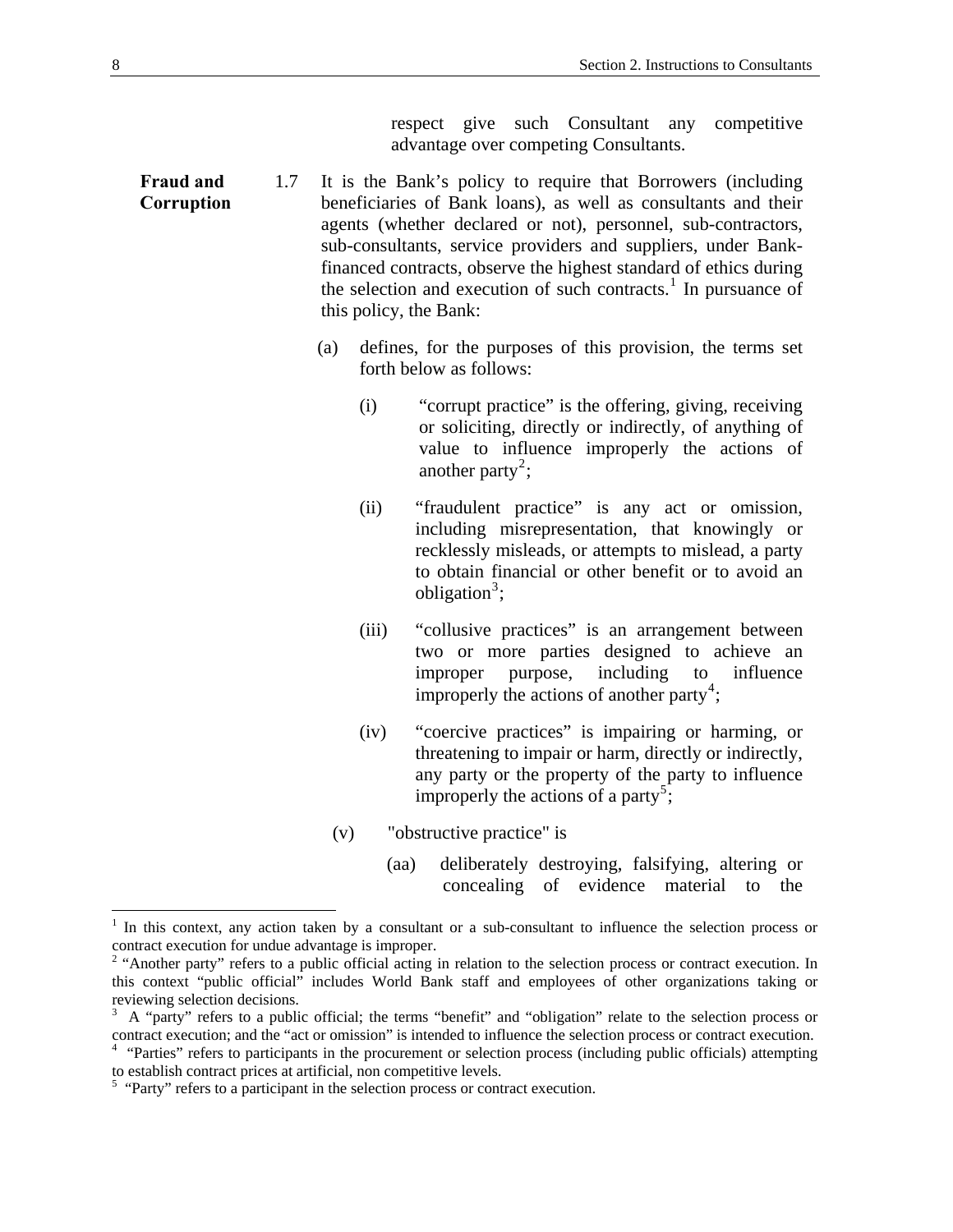investigation or making false statements to investigators in order to materially impede a Bank investigation into allegations of a corrupt, fraudulent, coercive or collusive practice; and/or threatening, harassing or intimidating any party to prevent it from disclosing its knowledge of matters relevant to the investigation or from pursuing the investigation; or

(bb) acts intended to materially impede the exercise of the Bank's inspection and audit rights provided for under sub-clause 1.7.1 below.

In addition:

- (vi) "Money laundering"  $6$  is
- (aa) the conversion or transfer of property, knowing that such property is derived from criminal activity or from an act of participation in such activity, for the purpose of concealing or disguising the illicit origin of the property or of assisting any person who is involved in the commission of such activity to evade the legal consequences of his action;
- (bb) the concealment or disguise of the true nature, source, location, disposition, movement, rights with respect to, or ownership of property, knowing that such property is derived from criminal activity or from an act of participation in such activity;
- (cc) the acquisition, possession or use of property, knowing, at the time of receipt, that such property was derived from criminal activity or from an act of participation in such activity;
- (dd) participation in, association to commit, attempts to commit and aiding, abetting, facilitating and counselling the commission of any of the actions mentioned in the foregoing points.
- (vii) Financing of terrorism is the provision or collection of funds, by any means, directly or indirectly, with

 6 Other EC legislation relating to aspects of fraud and other illegal acts include, among others: . EC Directives 2004/17 and 2004/18 on public procurement*;* 

<sup>.</sup> EC Directive 2003/6 on insider dealing and market manipulation; and

<sup>.</sup> Reg. n° 881/2002 last amended CE 1685/2006 on black listing with common

<span id="page-10-0"></span>position of the Council EU 2006/380/PESC of 29 May 2006.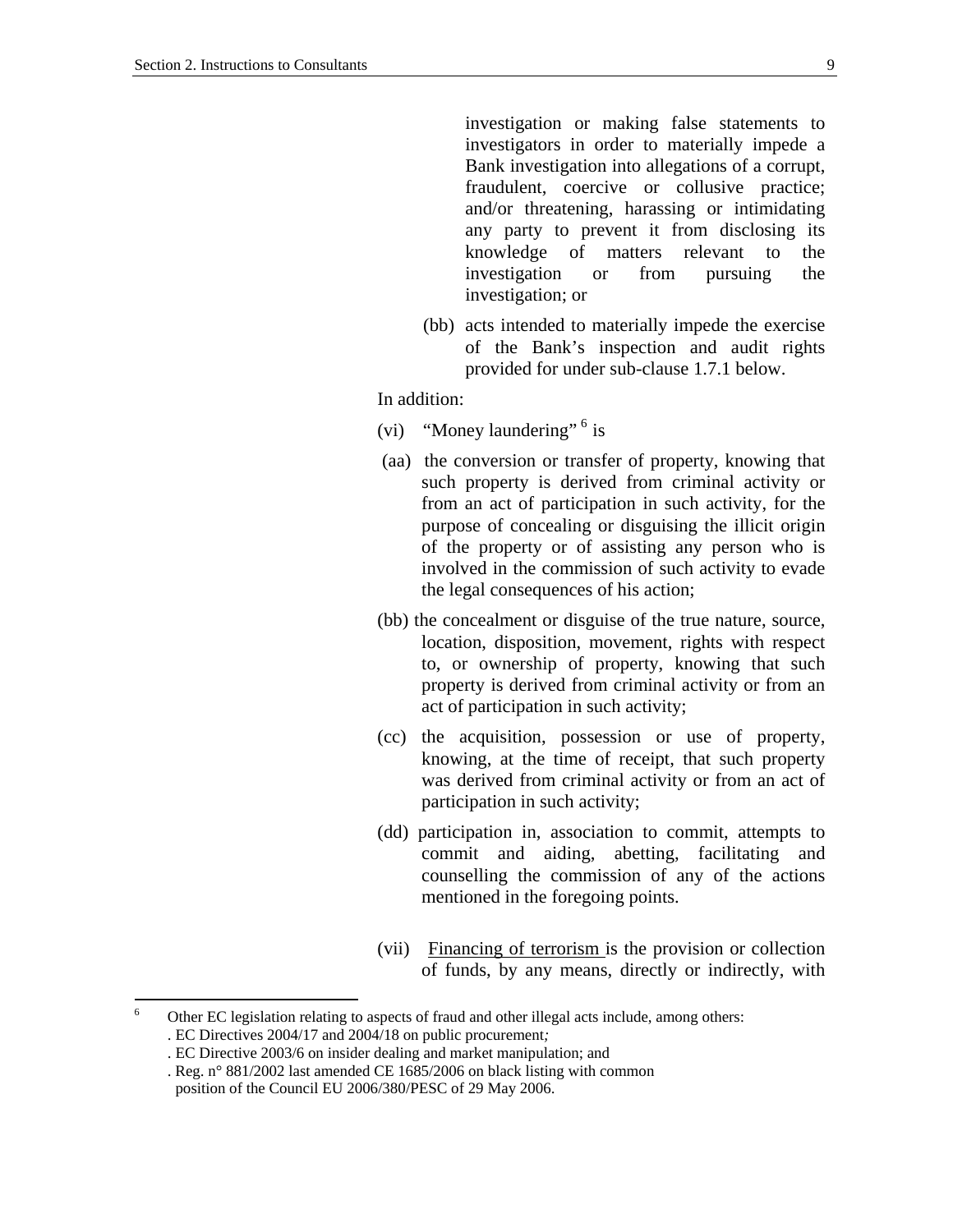the intention that they should be used or in the knowledge that they are to be used, in full or in part, in order to carry out any of the offences within the meaning of Articles 1 to 4 of the Council Framework Decision 2002/475/JHA of 13 June 2002 on combating terrorism.

- (b) will reject a proposal for award if it determines that the consultant recommended for award has, directly or through an agent, engaged in corrupt, fraudulent, collusive, coercive, or obstructive practices in competing for the contract in question;
- (c) will cancel the portion of the Loan allocated to a contract if it determines at any time that representatives of the Borrower or of a beneficiary of the Loan were engaged in corrupt, fraudulent, collusive, or coercive practices during the selection process or the execution of that contract, without the Borrower having taken timely and appropriate action satisfactory to the Bank to address such practices when they occur.
- (d) not used; and
- (e) will have the right to require that a provision be included in bidding documents and in contracts financed by a Bank loan, requiring bidders, suppliers, and contractors and their sub-contractors to permit the Bank to inspect their accounts and records and other documents relating to the bid submission and contract performance and to have them audited by auditors appointed by the Bank.
- 1.7.1. In further pursuance of this policy, Consultants shall permit the Bank to inspect their accounts and records and other documents relating to the submission of proposals and contract performance, and to have them audited by auditors appointed by the Bank.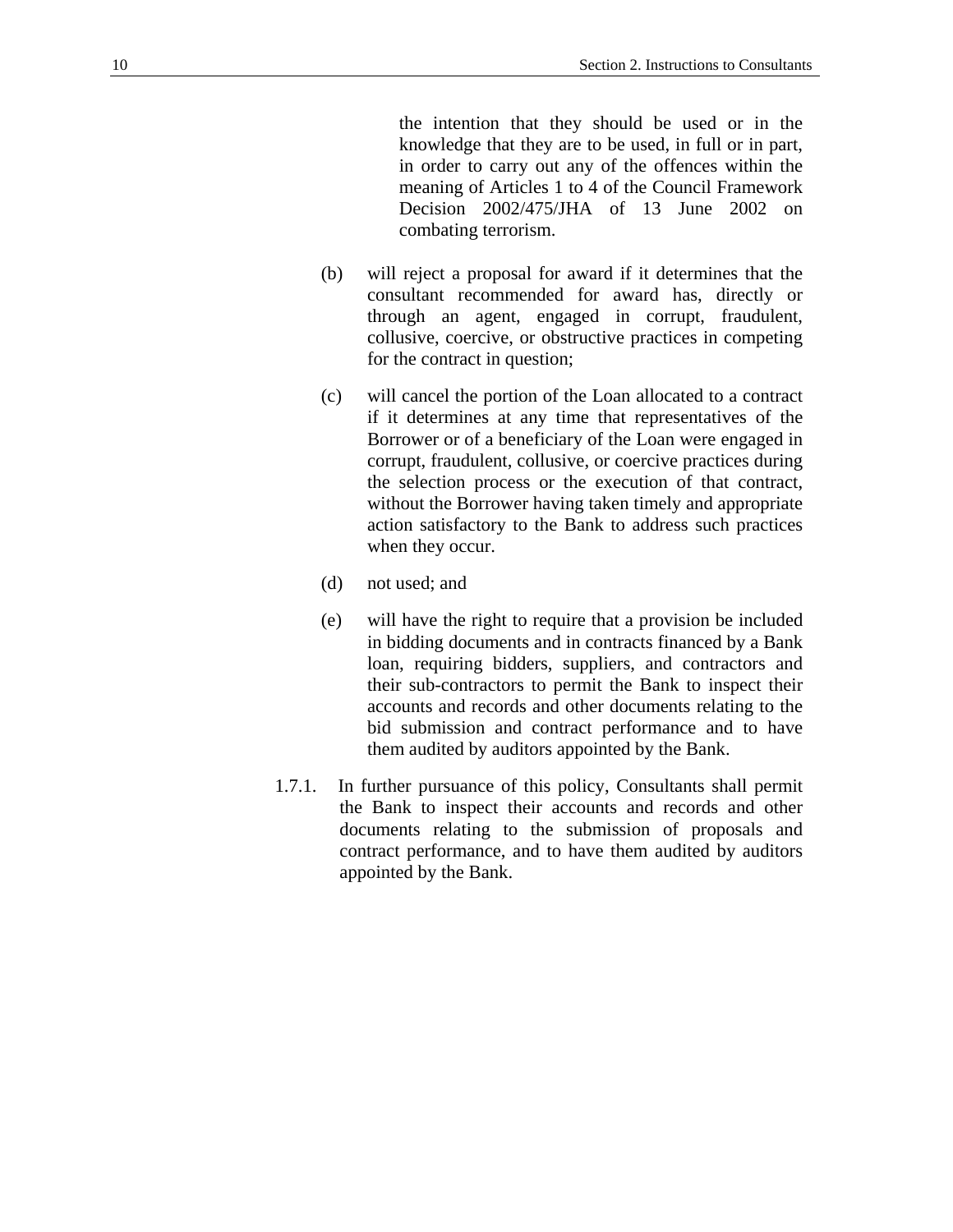**Consulting Services** 

- <span id="page-12-0"></span>1.8 Consultants, their agents (whether declared or not), personnel, sub-contractors, sub-consultants, service providers and suppliers shall not be under a declaration of ineligibility for corrupt and fraudulent practices issued by the Bank in accordance with the above para. 1.7. Furthermore, the Consultants shall be aware of the provisions on fraud and corruption stated in the specific clauses in the General Conditions of Contract.
- 1.9 Consultants shall furnish information on commissions and gratuities, if any, paid or to be paid to agents relating to this proposal and during execution of the assignment if the Consultant is awarded the Contract, as requested in the Financial Proposal submission form (Section 4).
- **Eligibility** 1.10 A firm or an individual sanctioned by the Bank in accordance with the above para. 1.7 (d) or in accordance with the Bank Guidelines On Preventing and Combating Fraud and Corruption in Projects Financed by IBRD Loans and IDA Credits and Grants shall be ineligible to be awarded a Bankfinanced contract, or to benefit from a Bank-financed contract, financially or otherwise, during such period of time as the Bank shall determine.
- **Eligibility of Sub-Consultants**  1.11 In case a shortlisted Consultant intends to associate with Consultants who have not been shortlisted and/or individual expert(s), such other Consultants and/or individual expert(s) shall be subject to the eligibility criteria set forth in the Guidelines.
- **Origin of Goods and**  1.12 Goods supplied and Consulting Services provided under the Contract may originate from any country except if:
	- (i) as a matter of law or official regulation, the Borrower's country prohibits commercial relations with that country; or
		- (ii) by an act of compliance with a decision of the United nations Security Council taken under Chapter VII of the Charter of the United Nations, the Borrower's Country prohibits any imports of goods from that country or any payments to persons or entities in that country.
- **Only One Proposal**  1.13 Shortlisted Consultants may only submit one proposal. If a Consultant submits or participates in more than one proposal, such proposals shall be disqualified. However, this does not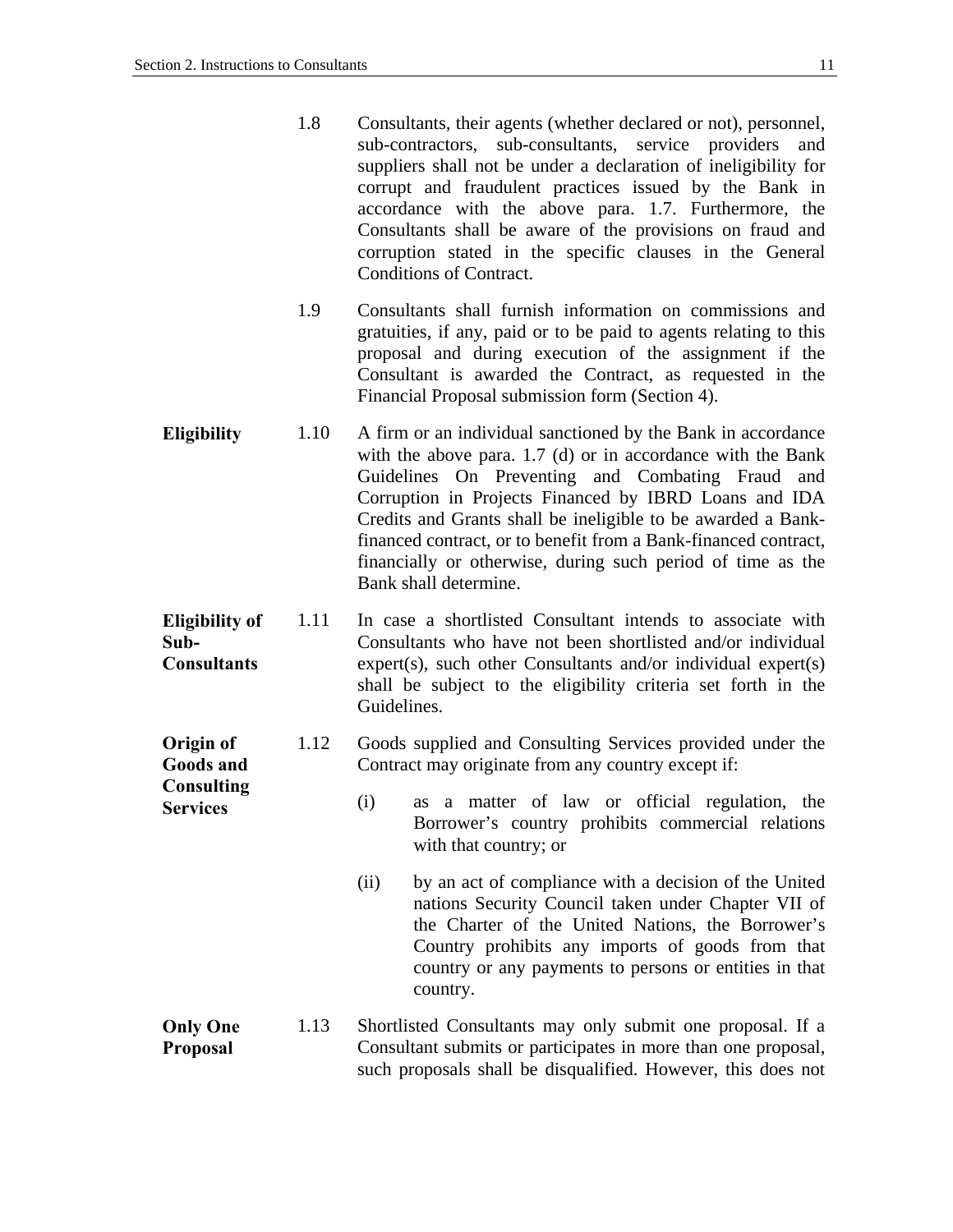limit the participation of the same Sub-Consultant, including individual experts, to more than one proposal.

- <span id="page-13-0"></span>**Proposal Validity**  1.14 The Data Sheet indicates how long Consultants' Proposals must remain valid after the submission date. During this period, Consultants shall maintain the availability of Professional staff nominated in the Proposal. The Client will make its best effort to complete negotiations within this period. Should the need arise, however, the Client may request Consultants to extend the validity period of their proposals. Consultants who agree to such extension shall confirm that they maintain the availability of the Professional staff nominated in the Proposal, or in their confirmation of extension of validity of the Proposal, Consultants could submit new staff in replacement, who would be considered in the final evaluation for contract award. Consultants who do not agree have the right to refuse to extend the validity of their Proposals.
- **2. Clarification and Amendment of RFP Documents**  2.1 Consultants may request a clarification of any of the RFP documents up to the number of days indicated in the Data Sheet before the proposal submission date. Any request for clarification must be sent in writing, or by standard electronic means to the Client's address indicated in the Data Sheet. The Client will respond in writing, or by standard electronic means and will send written copies of the response (including an explanation of the query but without identifying the source of inquiry) to all Consultants. Should the Client deem it necessary to amend the RFP as a result of a clarification, it shall do so following the procedure under para. 2.2.
	- 2.2 At any time before the submission of Proposals, the Client may amend the RFP by issuing an addendum in writing or by standard electronic means. The addendum shall be sent to all Consultants and will be binding on them. Consultants shall acknowledge receipt of all amendments. To give Consultants reasonable time in which to take an amendment into account in their Proposals the Client may, if the amendment is substantial, extend the deadline for the submission of Proposals.
- **3. Preparation of Proposals**  The Proposal (see para. 1.2), as well as all related correspondence exchanged by the Consultants and the Client, shall be written in the language (s) specified in the Data Sheet.
	- 3.2 In preparing their Proposal, Consultants are expected to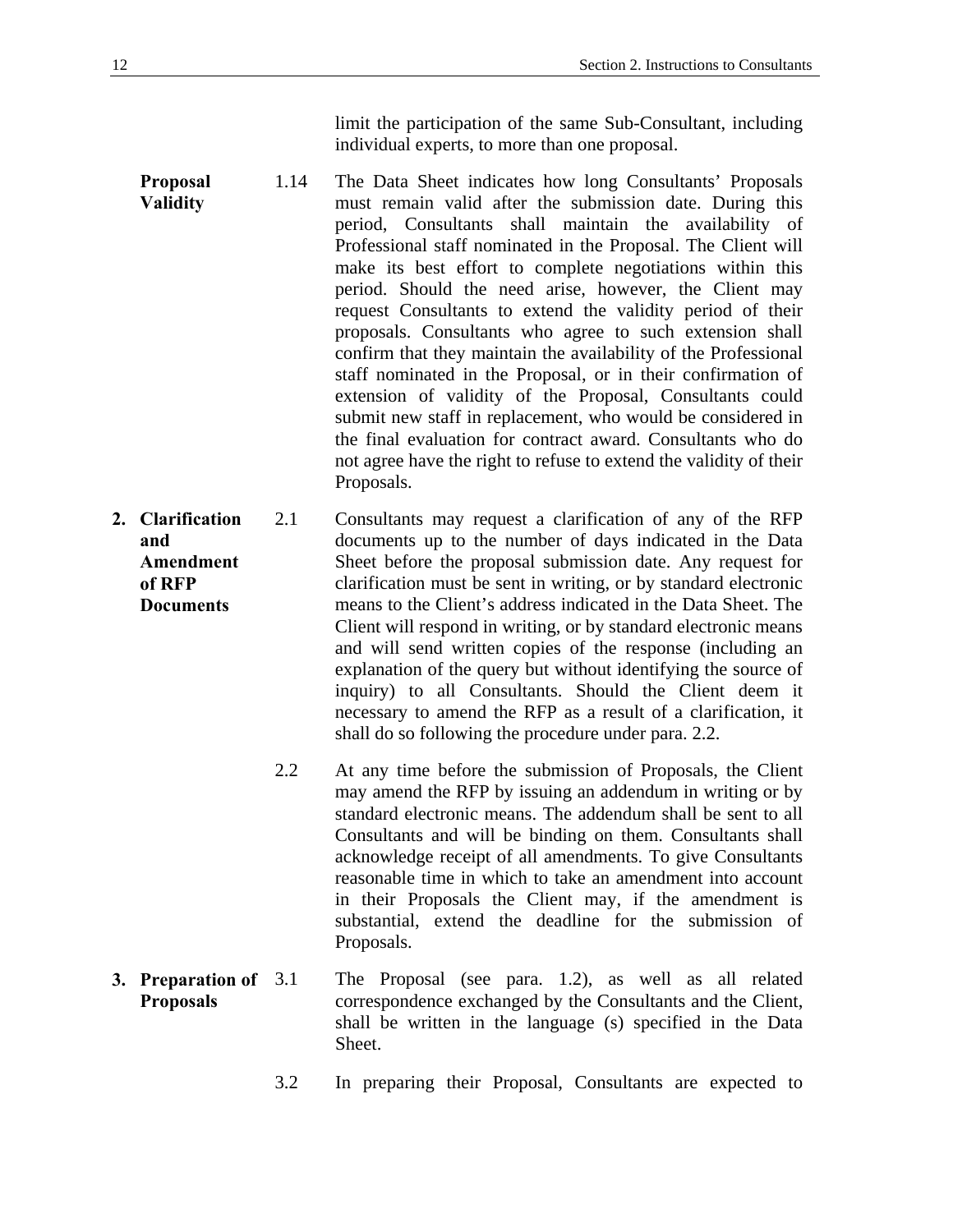examine in detail the documents comprising the RFP. Material deficiencies in providing the information requested may result in rejection of a Proposal.

- 3.3 While preparing the Technical Proposal, Consultants must give particular attention to the following:
	- (a) If a shortlisted Consultant considers that it may enhance its expertise for the assignment by associating with other Consultants in a joint venture or subconsultancy, it may associate with either (a) nonshortlisted Consultant(s), or (b) shortlisted Consultants if so indicated in the Data Sheet. A shortlisted Consultant must first obtain the approval of the Client if it wishes to enter into a joint venture with nonshortlisted or shortlisted Consultant(s). In case of association with non-shortlisted Consultant(s), the shortlisted Consultant shall act as association leader. In case of a joint venture, all partners shall be jointly and severally liable and shall indicate who will act as the leader of the joint venture.
	- (b) The estimated number of Professional staff-months or the budget for executing the assignment shall be shown in the Data Sheet, but not both. However, the Proposal shall be based on the number of Professional staff-months or budget estimated by the Consultants.

For fixed-budget-based assignments, the available budget is given in the Data Sheet, and the Financial Proposal shall not exceed this budget, while the estimated number of Professional staff-months shall not be disclosed.

- (c) Alternative professional staff shall not be proposed, and only one curriculum vitae (CV) may be submitted for each position.
- **Language** (d) Documents to be issued by the Consultants as part of this assignment must be in the language(s) specified in the Reference Paragraph 3.1 of the Data Sheet. If Reference Paragraph 3.1 indicates two languages, the language in which the proposal of the successful Consultant will be submitted shall govern for the purpose of interpretation. It is desirable that the firm's Personnel have a working knowledge of the Client's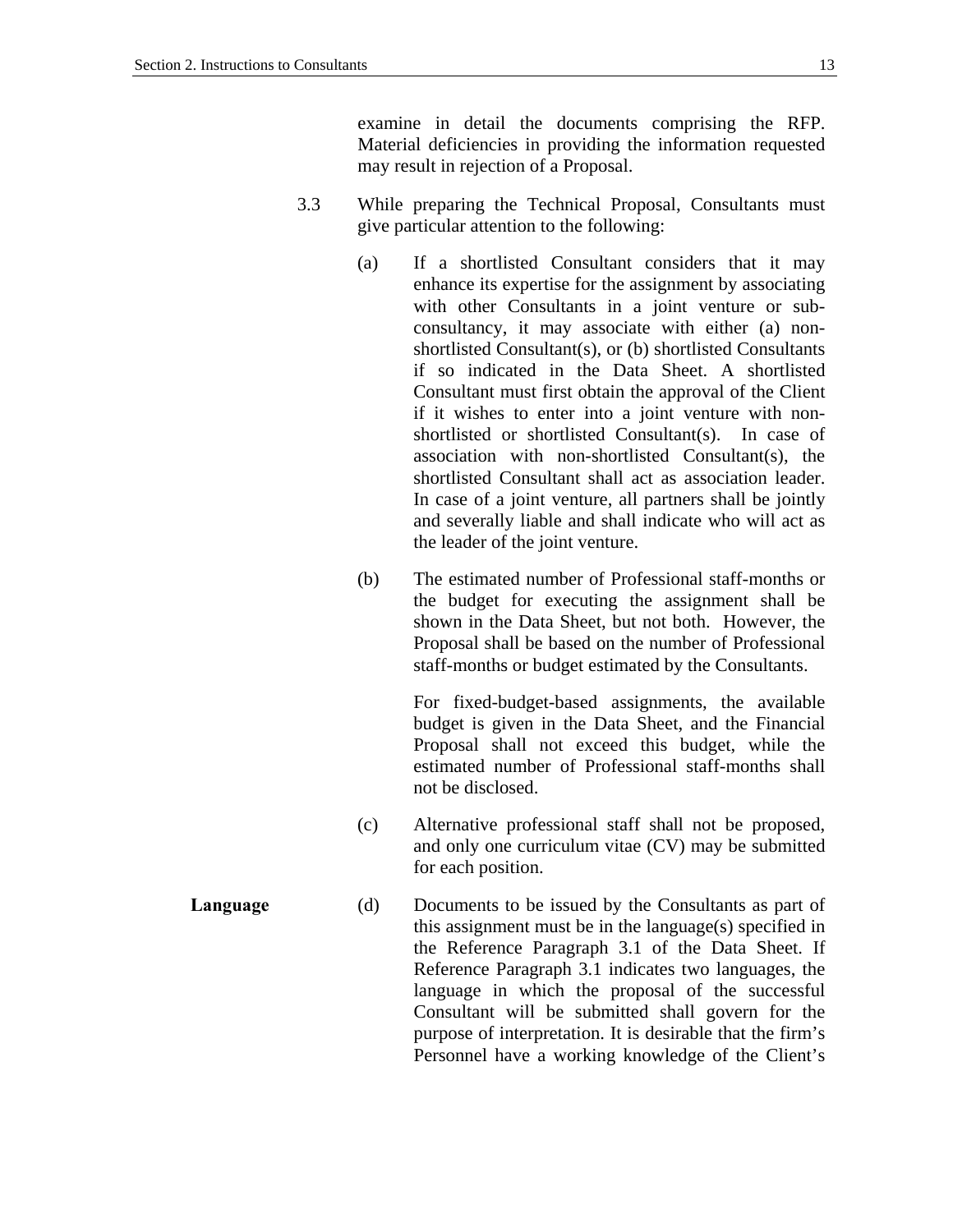#### national language.

- <span id="page-15-0"></span>**Technical Proposal Format and Content**  3.4 Depending on the nature of the assignment, Consultants are required to submit a Full Technical Proposal (FTP), or a Simplified Technical Proposal (STP). The Data Sheet indicates the format of the Technical Proposal to be submitted. Submission of the wrong type of Technical Proposal will result in the Proposal being deemed nonresponsive. The Technical Proposal shall provide the information indicated in the following paras from (a) to (g) using the attached Standard Forms (Section 3). Paragraph (c) (ii) indicates the recommended number of pages for the description of the approach, methodology and work plan of the STP. A page is considered to be one printed side of A4 or letter size paper.
	- (a) (i) For the FTP only: a brief description of the Consultants' organization and an outline of recent experience of the Consultants and, in the case of joint venture, for each partner, on assignments of a similar nature is required in Form TECH-2 of Section 3. For each assignment, the outline should indicate the names of Sub-Consultants/ Professional staff who participated, duration of the assignment, contract amount, and Consultant's involvement. Information should be provided only for those assignments for which the Consultant was legally contracted by the client as a corporation or as one of the major firms within a joint venture. Assignments completed by individual Professional staff working privately or through other consulting firms cannot be claimed as the experience of the Consultant, or that of the Consultant's associates, but can be claimed by the Professional staff themselves in their CVs. Consultants should be prepared to substantiate the claimed experience if so requested by the Client.
		- (ii) For the STP the above information is not required and Form TECH-2 of Section 3 shall not be used.
	- (b) (i) For the FTP only: comments and suggestions on the Terms of Reference including workable suggestions that could improve the quality/ effectiveness of the assignment; and on requirements for counterpart staff and facilities including: administrative support, office space, local transportation, equipment, data,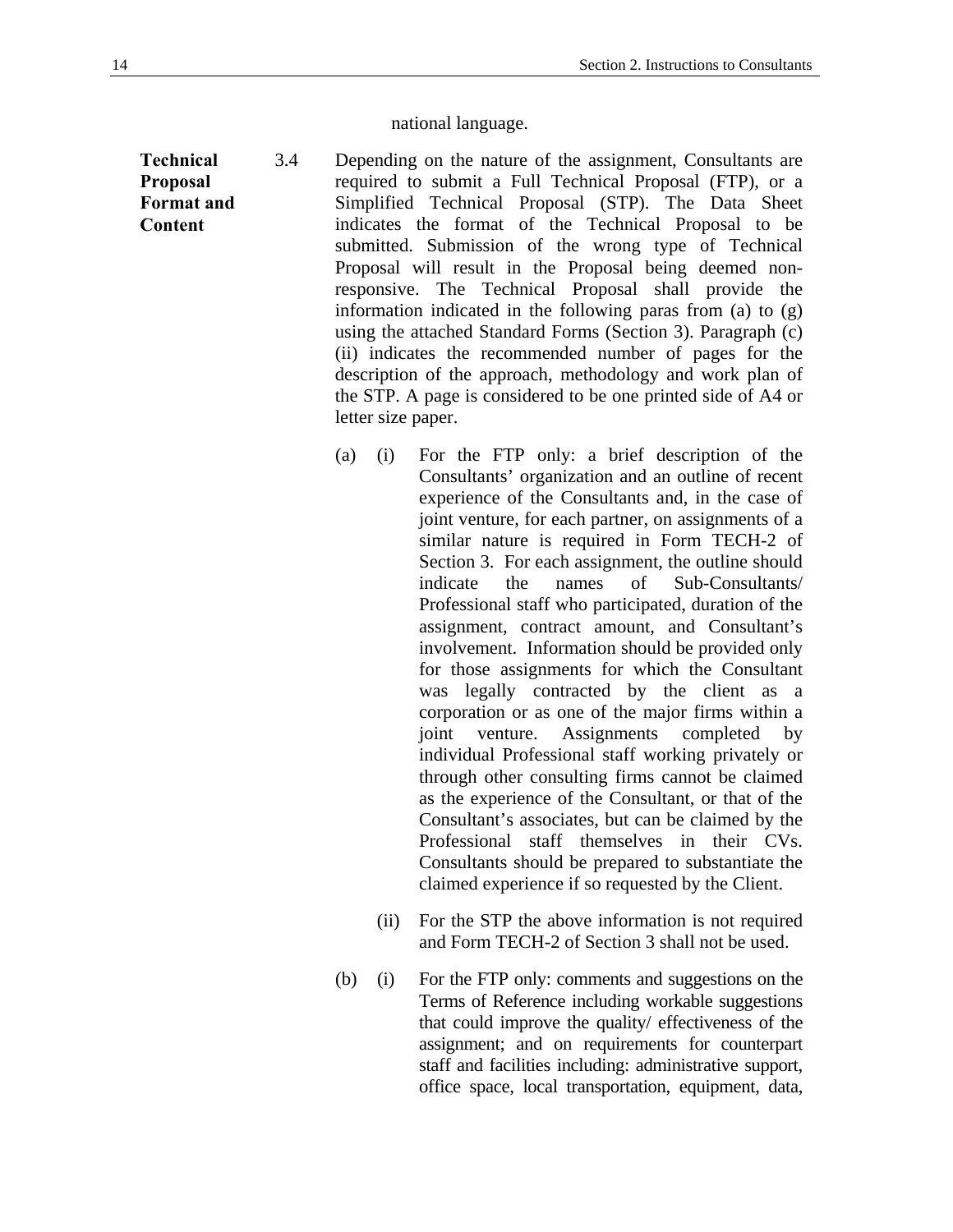etc. to be provided by the Client (Form TECH-3 of Section 3).

- (ii) For the STP Form TECH-3 of Section 3 shall not be used; the above comments and suggestions, if any, should be incorporated into the description of the approach and methodology (refer to following sub-para. 3.4 (c) (ii)).
- (c) (i) For the FTP, and STP: a description of the approach, methodology and work plan for performing the assignment covering the following subjects: technical approach and methodology, work plan, and organization and staffing schedule. Guidance on the content of this section of the Technical Proposals is provided under Form TECH-4 of Section 3. The work plan should be consistent with the Work Schedule (Form TECH-8 of Section 3) which will show in the form of a bar chart the timing proposed for each activity.
	- (ii) For the STP only: the description of the approach, methodology and work plan should normally consist of 10 pages, including charts, diagrams, and comments and suggestions, if any, on Terms of Reference and counterpart staff and facilities.
- (d) The list of the proposed Professional staff team by area of expertise, the position that would be assigned to each staff team member, and their tasks (Form TECH-5 of Section 3).
- (e) Estimates of the staff input (staff*-*months of foreign and local professionals) needed to carry out the assignment (Form TECH-7 of Section 3). The staffmonths input should be indicated separately for home office and field activities, and for foreign and local Professional staff.
- (f) CVs of the Professional staff signed by the staff themselves or by the authorized representative of the Professional Staff (Form TECH-6 of Section 3).
- (g) For the FTP only: a detailed description of the proposed methodology and staffing for training, if the Data Sheet specifies training as a specific component of the assignment.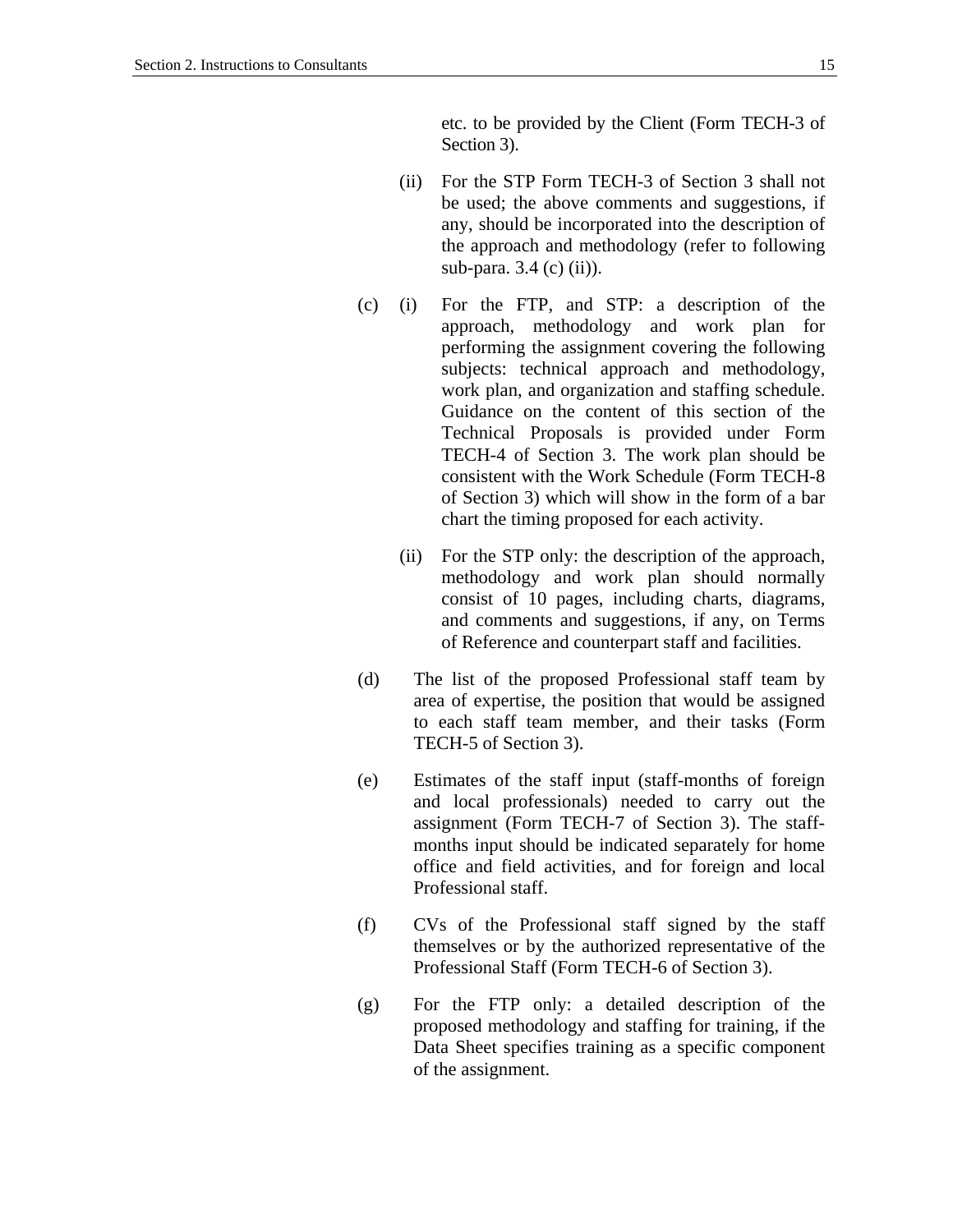- 3.5 The Technical Proposal shall not include any financial information. A Technical Proposal containing financial information may be declared non responsive.
- <span id="page-17-0"></span>**Financial Proposals**  3.6 The Financial Proposal shall be prepared using the attached Standard Forms (Section 4). It shall list all costs associated with the assignment, including (a) remuneration for staff (foreign and local, in the field and at the Consultants' home office), and (b) reimbursable expenses indicated in the Data Sheet. If appropriate, these costs should be broken down by activity and, if appropriate, into foreign and local expenditures. All activities and items described in the Technical Proposal must be priced separately; activities and items described in the Technical Proposal but not priced, shall be assumed to be included in the prices of other activities or items.
- **Taxes** 3.7 The Consultant may be subject to local taxes (such as: value added or sales tax, social charges or income taxes on nonresident Foreign Personnel, duties, fees, levies) on amounts payable by the Client under the Contract. The Client will state in the Data Sheet if the Consultant is subject to payment of any local taxes. Any such amounts shall not be included in the Financial Proposal as they will not be evaluated, but they will be discussed at contract negotiations, and applicable amounts will be included in the Contract.
	- 3.8 Consultants may express the price of their services in a maximum of three freely convertible currencies, singly or in combination. The Client may require Consultants to state the portion of their price representing local cost in the national currency if so indicated in the Data Sheet.
	- 3.9 Commissions and gratuities, if any, paid or to be paid by Consultants and related to the assignment will be listed in the Financial Proposal Form FIN-1 of Section 4.
- **4. Submission, Receipt, and Opening of Proposals**  4.1 The original proposal (Technical Proposal and, if required, Financial Proposal; see para. 1.2) shall contain no interlineations or overwriting, except as necessary to correct errors made by the Consultants themselves. The person who signed the proposal must initial such corrections. Submission letters for both Technical and Financial Proposals should respectively be in the format of TECH-1 of Section 3, and FIN-1 of Section 4.
	- 4.2 An authorized representative of the Consultants shall initial all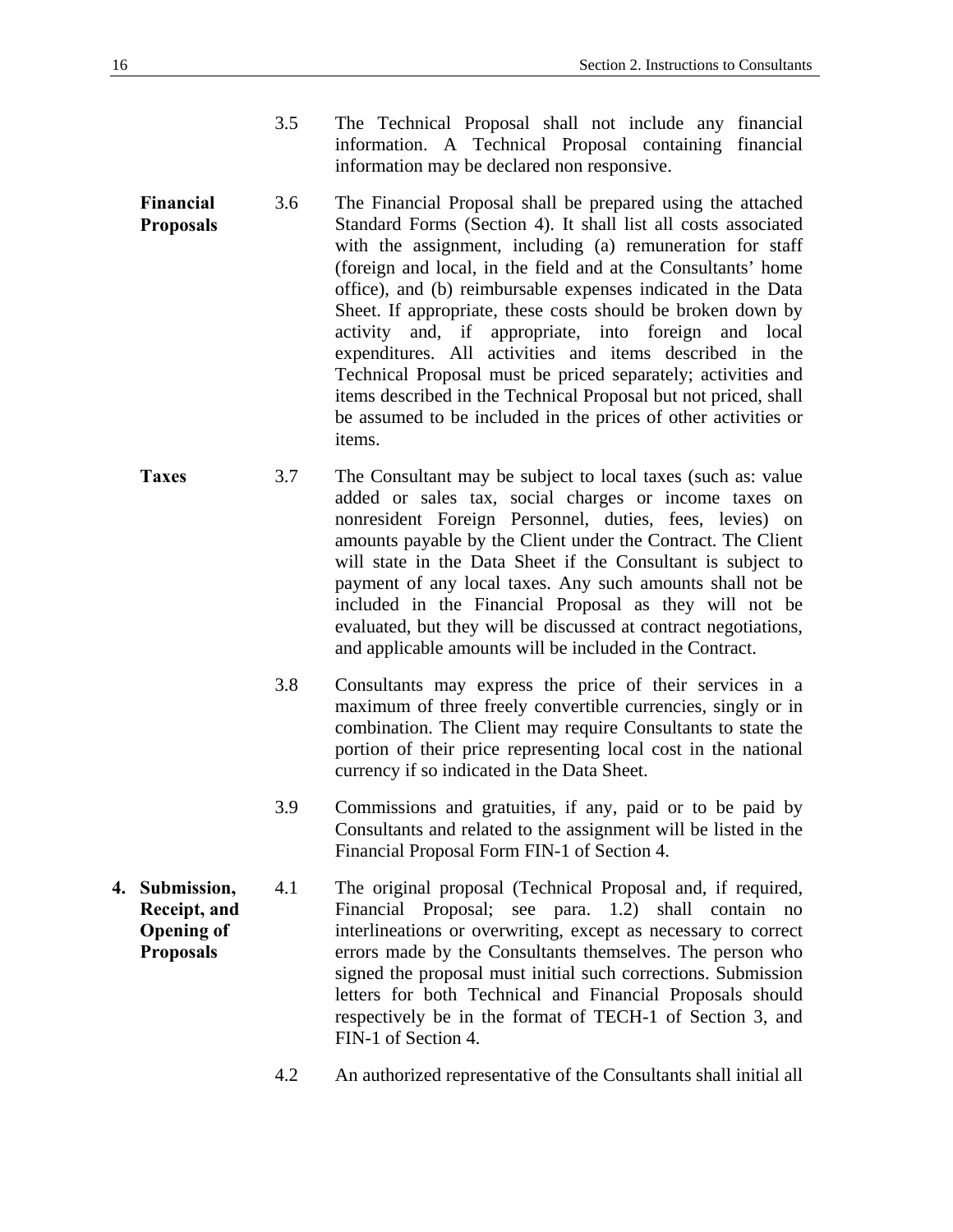pages of the original Technical and Financial Proposals. The authorization shall be in the form of a written power of attorney accompanying the Proposal or in any other form demonstrating that the representative has been duly authorized to sign. The signed Technical and Financial Proposals shall be marked "ORIGINAL".

- 4.3 The Technical Proposal shall be marked "ORIGINAL" or "COPY" as appropriate. The Technical Proposals shall be sent to the addresses referred to in para. 4.5 and in the number of copies indicated in the Data Sheet. All required copies of the Technical Proposal are to be made from the original. If there are discrepancies between the original and the copies of the Technical Proposal, the original governs.
- 4.4 The original and all copies of the Technical Proposal shall be placed in a sealed envelope clearly marked "TECHNICAL PROPOSAL" Similarly, the original Financial Proposal (if required under the selection method indicated in the Data Sheet) shall be placed in a sealed envelope clearly marked "FINANCIAL PROPOSAL" followed by the Loan/TA number and the name of the assignment, and with a warning "**DO NOT OPEN WITH THE TECHNICAL PROPOSAL.**" The envelopes containing the Technical and Financial Proposals shall be placed into an outer envelope and sealed. This outer envelope shall bear the submission address, reference number and title of the Loan, and be clearly marked "**DO NOT OPEN, EXCEPT IN PRESENCE OF THE OFFICIAL APPOINTED, BEFORE** [*insert the time and date of the submission deadline indicated in the Data Sheet*]". The Client shall not be responsible for misplacement, losing or premature opening if the outer envelope is not sealed and/or marked as stipulated. This circumstance may be case for Proposal rejection. If the Financial Proposal is not submitted in a separate sealed envelope duly marked as indicated above, this will constitute grounds for declaring the Proposal non-responsive.
- 4.5 The Proposals must be sent to the address/addresses indicated in the Data Sheet and received by the Client no later than the time and the date indicated in the Data Sheet, or any extension to this date in accordance with para. 2.2. Any proposal received by the Client after the deadline for submission shall be returned unopened.
- 4.6 The Client shall open the Technical Proposal immediately after the deadline for their submission. The envelopes with the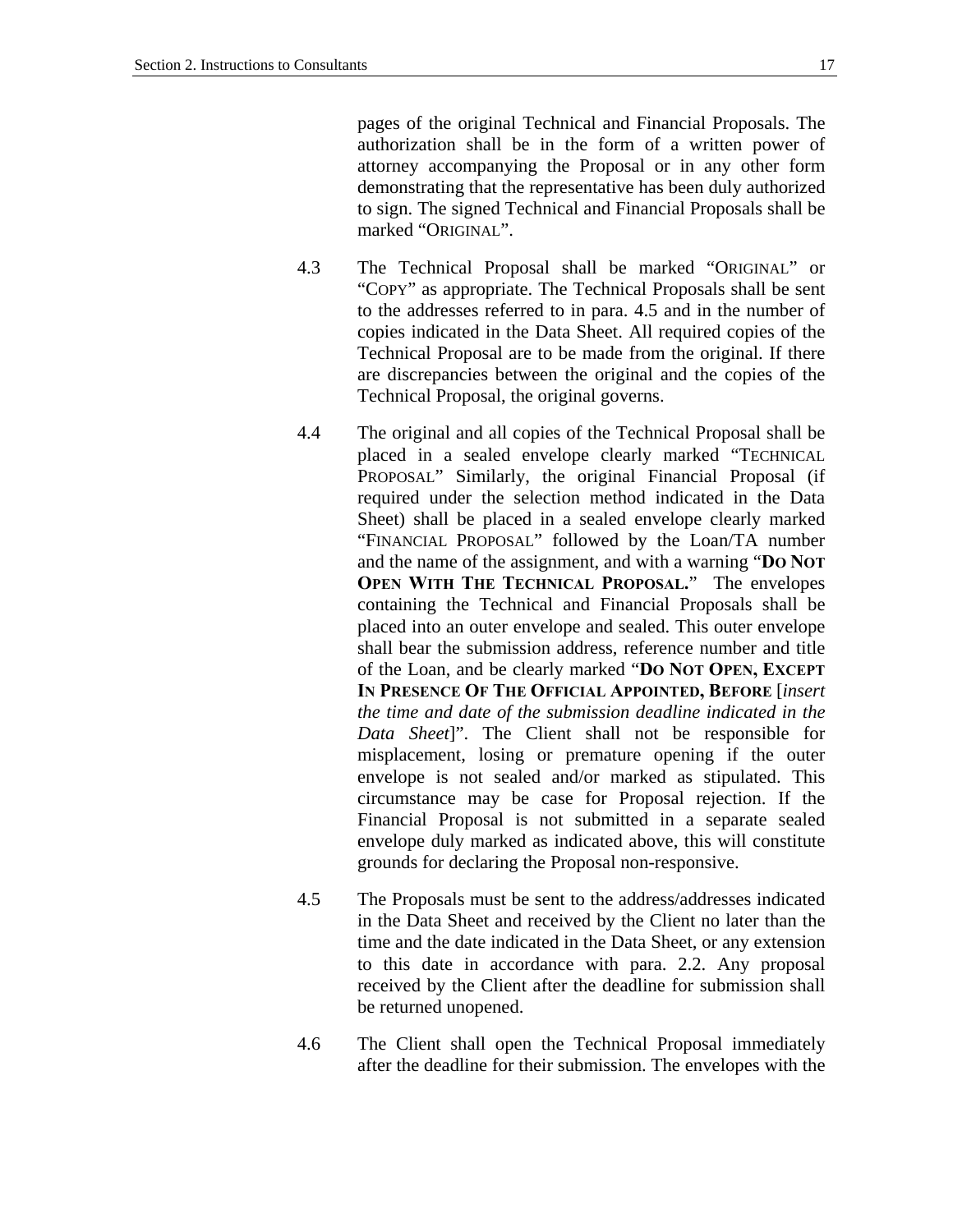Financial Proposal shall remain sealed and securely stored.

<span id="page-19-0"></span>**5. Proposal Evaluation**  5.1 From the time the Proposals are opened to the time the Contract is awarded, the Consultants should not contact the Client on any matter related to its Technical and/or Financial Proposal. Any effort by Consultants to influence the Client in the examination, evaluation, ranking of Proposals, and recommendation for award of Contract may result in the rejection of the Consultants' Proposal.

> Evaluators of Technical Proposals shall have no access to the Financial Proposals until the technical evaluation is concluded and the Bank issues its "no objection".

- **Evaluation of Technical Proposals**  5.2 The evaluation committee shall evaluate the Technical Proposals on the basis of their responsiveness to the Terms of Reference, applying the evaluation criteria, sub-criteria, and point system specified in the Data Sheet. Each responsive Proposal will be given a technical score (St). A Proposal shall be rejected at this stage if it does not respond to important aspects of the RFP, and particularly the Terms of Reference or if it fails to achieve the minimum technical score indicated in the Data Sheet.
- **Financial Proposals for QBS**  5.3 Following the ranking of technical Proposals, when selection is based on quality only (QBS), the first ranked Consultant is invited to negotiate its proposal and the Contract in accordance with the instructions given under para. 6 of these Instructions.

**Public Opening and Evaluation of Financial Proposals (only for QCBS, FBS, and LCS)**  5.4 After the technical evaluation is completed and the Bank has issued its no objection (if applicable), the Client shall inform the Consultants who have submitted proposals the technical scores obtained by their Technical Proposals, and shall notify those Consultants whose Proposals did not meet the minimum qualifying mark or were considered non responsive to the RFP and TOR, that their Financial Proposals will be returned unopened after completing the selection process. The Client shall simultaneously notify in writing Consultants that have secured the minimum qualifying mark, the date, time and location for opening the Financial Proposals. The opening date should allow Consultants sufficient time to make arrangements for attending the opening. Consultants' attendance at the opening of Financial Proposals is optional.

> 5.5 Financial Proposals shall be opened publicly in the presence of the Consultants' representatives who choose to attend. The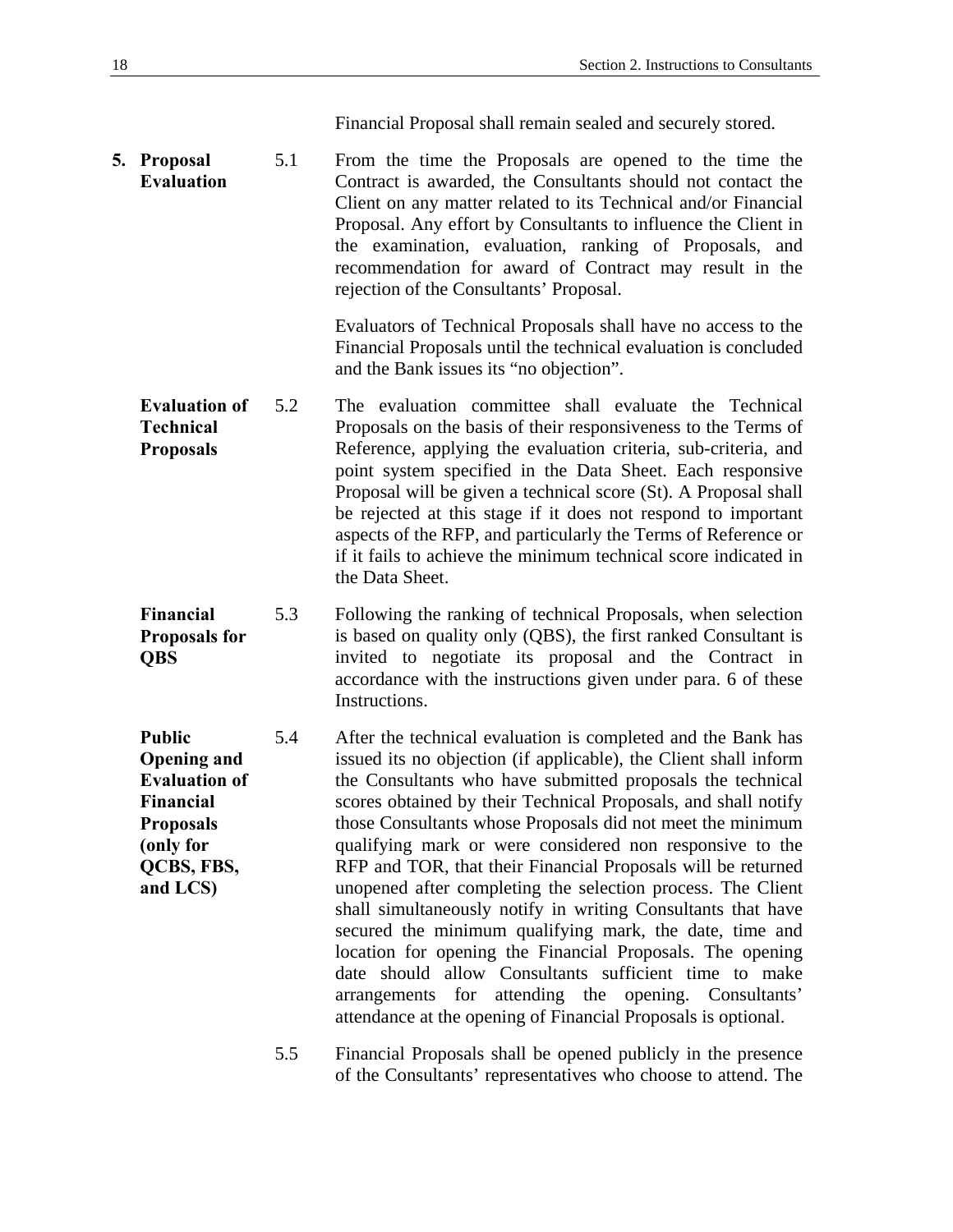name of the Consultants, and the technical scores of the Consultants shall be read aloud. The Financial Proposal of the Consultants who met the minimum qualifying mark will then be inspected to confirm that they have remained sealed and unopened. These Financial Proposals shall be then opened, and the total prices read aloud and recorded. Copy of the record shall be sent to all Consultants and the Bank.

- 5.6 The Evaluation Committee will correct any computational errors. When correcting computational errors, in case of discrepancy between a partial amount and the total amount, or between word and figures the formers will prevail. In addition to the above corrections, as indicated under para. 3.6, activities and items described in the Technical Proposal but not priced, shall be assumed to be included in the prices of other activities or items. In case an activity or line item is quantified in the Financial Proposal differently from the Technical Proposal, (i) if the Time-Based form of contract has been included in the RFP, the Evaluation Committee shall correct the quantification indicated in the Financial Proposal so as to make it consistent with that indicated in the Technical Proposal, apply the relevant unit price included in the Financial Proposal to the corrected quantity and correct the total Proposal cost, (ii) if the Lump-Sum form of contract has been included in the RFP, no corrections are applied to the Financial Proposal in this respect. Prices shall be converted to a single currency using the selling rates of exchange, source and date indicated in the Data Sheet.
- 5.7 In case of QCBS*,* the lowest evaluated Financial Proposal (Fm) will be given the maximum financial score (Sf) of 100 points. The financial scores (Sf) of the other Financial Proposals will be computed as indicated in the Data Sheet. Proposals will be ranked according to their combined technical (St) and financial (Sf) scores using the weights ( $T =$ the weight given to the Technical Proposal;  $P =$  the weight given to the Financial Proposal;  $T + P = 1$ ) indicated in the Data Sheet:  $S = St x T\% + Sf x P\%$ . The firm achieving the highest combined technical and financial score will be invited for negotiations.
- 5.8 In the case of Fixed-Budget Selection, the Client will select the firm that submitted the highest ranked Technical Proposal within the budget. Proposals that exceed the indicated budget will be rejected. In the case of the Least-Cost Selection, the Client will select the lowest proposal among those that passed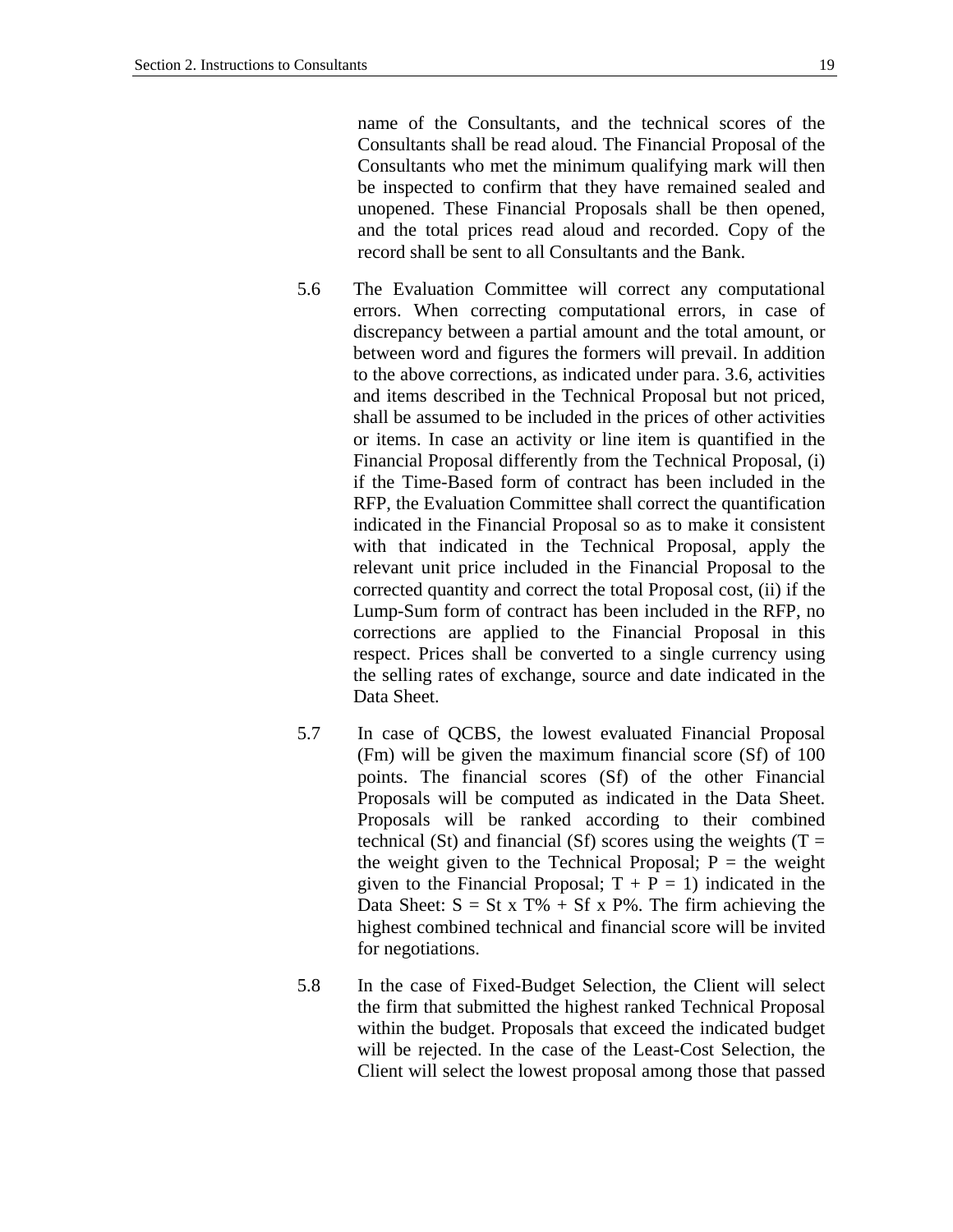the minimum technical score. In both cases the evaluated proposal price according to para. 5.6 shall be considered, and the selected firm is invited for negotiations.

- <span id="page-21-0"></span>**6. Negotiations** 6.1 Negotiations will be held at the date and address indicated in the Data Sheet. The invited Consultant will, as a pre-requisite for attendance at the negotiations, confirm availability of all Professional staff. Failure in satisfying such requirements may result in the Client proceeding to negotiate with the nextranked Consultant. Representatives conducting negotiations on behalf of the Consultant must have written authority to negotiate and conclude a Contract.
	- **Technical negotiations**  6.2 Negotiations will include a discussion of the Technical Proposal, the proposed technical approach and methodology, work plan, and organization and staffing, and any suggestions made by the Consultant to improve the Terms of Reference. The Client and the Consultants will finalize the Terms of Reference, staffing schedule, work schedule, logistics, and reporting. These documents will then be incorporated in the Contract as "Description of Services". Special attention will be paid to clearly defining the inputs and facilities required from the Client to ensure satisfactory implementation of the assignment. The Client shall prepare minutes of negotiations which will be signed by the Client and the Consultant.
	- **Financial negotiations**  6.3 If applicable, it is the responsibility of the Consultant, before starting financial negotiations, to contact the local tax authorities to determine the local tax amount to be paid by the Consultant under the Contract. The financial negotiations will include a clarification (if any) of the firm's tax liability in the Client's country, and the manner in which it will be reflected in the Contract; and will reflect the agreed technical modifications in the cost of the services. In the cases of QCBS, Fixed-Budget Selection, and the Least-Cost Selection methods, unless there are exceptional reasons, the financial negotiations will involve neither the remuneration rates for staff nor other proposed unit rates. For other methods, Consultants will provide the Client with the information on remuneration rates described in the Appendix attached to Section 4 - Financial Proposal - Standard Forms of this RFP.

**Availability of Professional staff/experts**  6.4 Having selected the Consultant on the basis of, among other things, an evaluation of proposed Professional staff, the Client expects to negotiate a Contract on the basis of the Professional staff named in the Proposal. Before contract negotiations, the Client will require assurances that the Professional staff will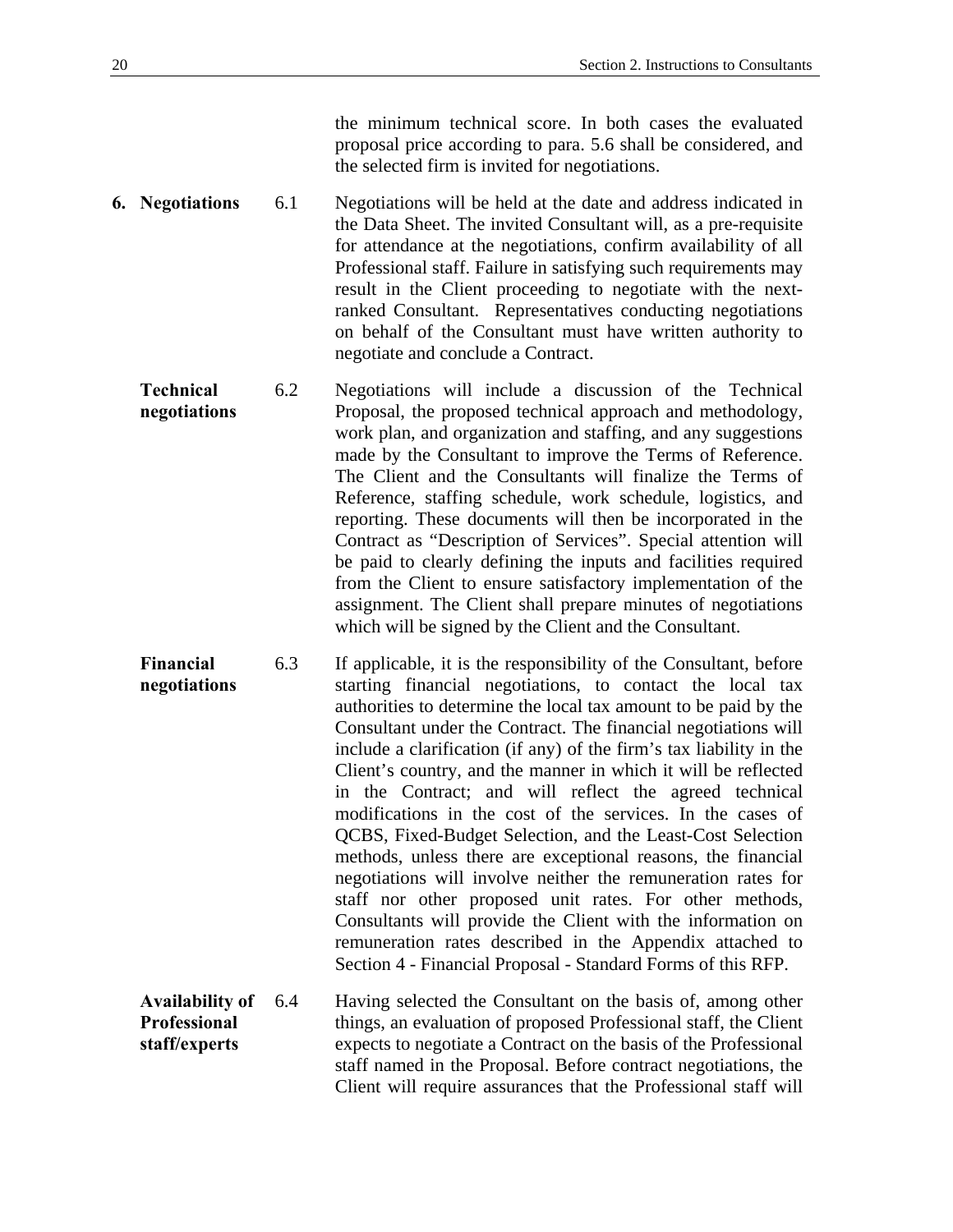<span id="page-22-0"></span>

|    |                                             |     | be actually available. The Client will not consider<br>substitutions during contract negotiations unless both parties<br>agree that undue delay in the selection process makes such<br>substitution unavoidable or for reasons such as death or<br>medical incapacity. If this is not the case and if it is<br>established that Professional staff were offered in the proposal<br>without confirming their availability, the Consultant may be<br>disqualified. Any proposed substitute shall have equivalent or<br>better qualifications and experience than the original<br>candidate and be submitted by the Consultant within the<br>period of time specified in the letter of invitation to negotiate. |
|----|---------------------------------------------|-----|--------------------------------------------------------------------------------------------------------------------------------------------------------------------------------------------------------------------------------------------------------------------------------------------------------------------------------------------------------------------------------------------------------------------------------------------------------------------------------------------------------------------------------------------------------------------------------------------------------------------------------------------------------------------------------------------------------------|
|    | <b>Conclusion of</b><br>the<br>negotiations | 6.5 | Negotiations will conclude with a review of the draft<br>Contract. To complete negotiations the Client and the<br>Consultant will initial the agreed Contract. If negotiations fail,<br>the Client will invite the Consultant whose Proposal received<br>the second highest score to negotiate a Contract.                                                                                                                                                                                                                                                                                                                                                                                                   |
| 7. | Award of<br>Contract                        | 7.1 | After completing negotiations the Client shall award the<br>Contract to the selected Consultant, publish in UNDB on line<br>and in the Development Gateway the award of the Contract,<br>and promptly notify all Consultants who have submitted<br>proposals. After Contract signature, the Client shall return the<br>unopened<br>Financial<br>the<br>Proposals<br>unsuccessful<br>to<br>Consultants.                                                                                                                                                                                                                                                                                                       |
|    |                                             | 7.2 | The Consultant is expected to commence the assignment on<br>the date and at the location specified in the Data Sheet.                                                                                                                                                                                                                                                                                                                                                                                                                                                                                                                                                                                        |
|    | 8. Confidentiality                          | 8.1 | Information relating to evaluation of Proposals<br>and<br>recommendations concerning awards shall not be disclosed to<br>the Consultants who submitted the Proposals or to other<br>persons not officially concerned with the process, until the<br>publication of the award of Contract. The undue use by any<br>Consultant of confidential information related to the process<br>may result in the rejection of its Proposal and may be subject<br>to the provisions of the Bank's antifraud and corruption<br>policy.                                                                                                                                                                                     |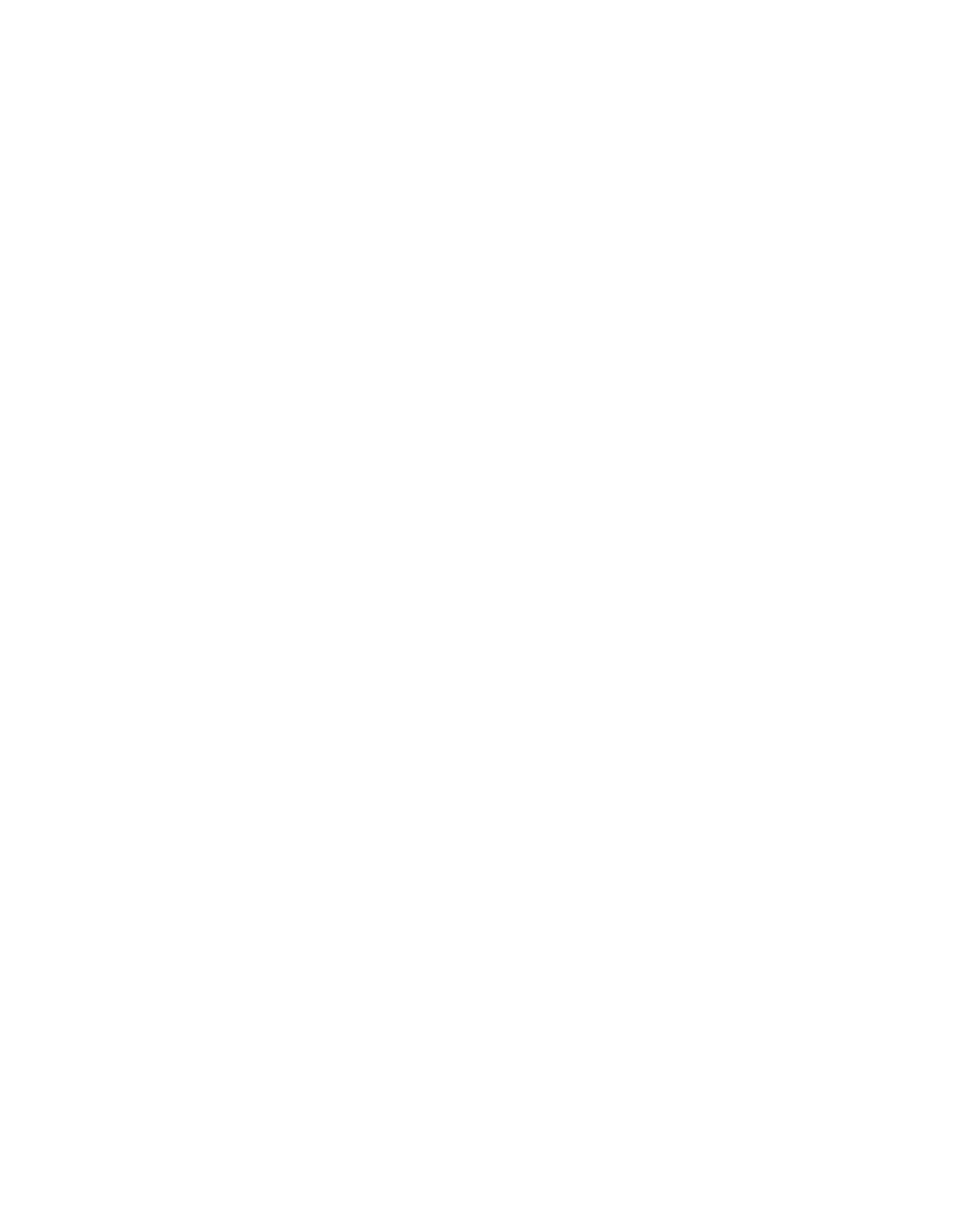#### **Instructions to Consultants**

#### **DATA SHEET**

| Paragraph<br><b>Reference</b> |                                                                                                                                                                                                                                                                                                                                                                                                                                                   |
|-------------------------------|---------------------------------------------------------------------------------------------------------------------------------------------------------------------------------------------------------------------------------------------------------------------------------------------------------------------------------------------------------------------------------------------------------------------------------------------------|
| 1.1                           | Name of the Client: <i>i.S.</i> "Administratia de Stat a Drumurilor"                                                                                                                                                                                                                                                                                                                                                                              |
|                               | Method of selection: <b>QBCS</b>                                                                                                                                                                                                                                                                                                                                                                                                                  |
| 1.2                           | Financial Proposal to be submitted together with Technical Proposal: Yes                                                                                                                                                                                                                                                                                                                                                                          |
|                               | Name of the assignment is: Construction Supervision of Civil Works on<br>M2 Chisinau-Soroca Road, km 5+733 - 26 + 200.                                                                                                                                                                                                                                                                                                                            |
| 1.3                           | A pre-proposal conference will be held: Yes<br>Date: 5 September, 2011<br>Time: 10:00 a.m. (local time)<br>Venue: The State Road Administration, Bucuriei str. 12 A,<br><b>Chisinau, Republic of Moldova</b><br>The Client's representative is: <b>Gheorghe Curmei</b><br>Address: MD-2004, Bucuriei str. 12 A, Chisinau, Republic of Moldova<br>Telephone: (+373 22) 22 11 14<br>Facsimile: (+373 22) 74 12 19<br>E-mail: gheorghe.curmei@asd.md |
| 1.4                           | The Client will provide the following inputs and facilities:<br>As per detailed description in the Terms of Reference attached hereto.                                                                                                                                                                                                                                                                                                            |
| 1.6.1(a)                      | The Client envisages the need for continuity for downstream work: $N0$                                                                                                                                                                                                                                                                                                                                                                            |
| 1.14                          | Proposals must remain valid 90 days after the submission date<br>(until 19 December 2011)                                                                                                                                                                                                                                                                                                                                                         |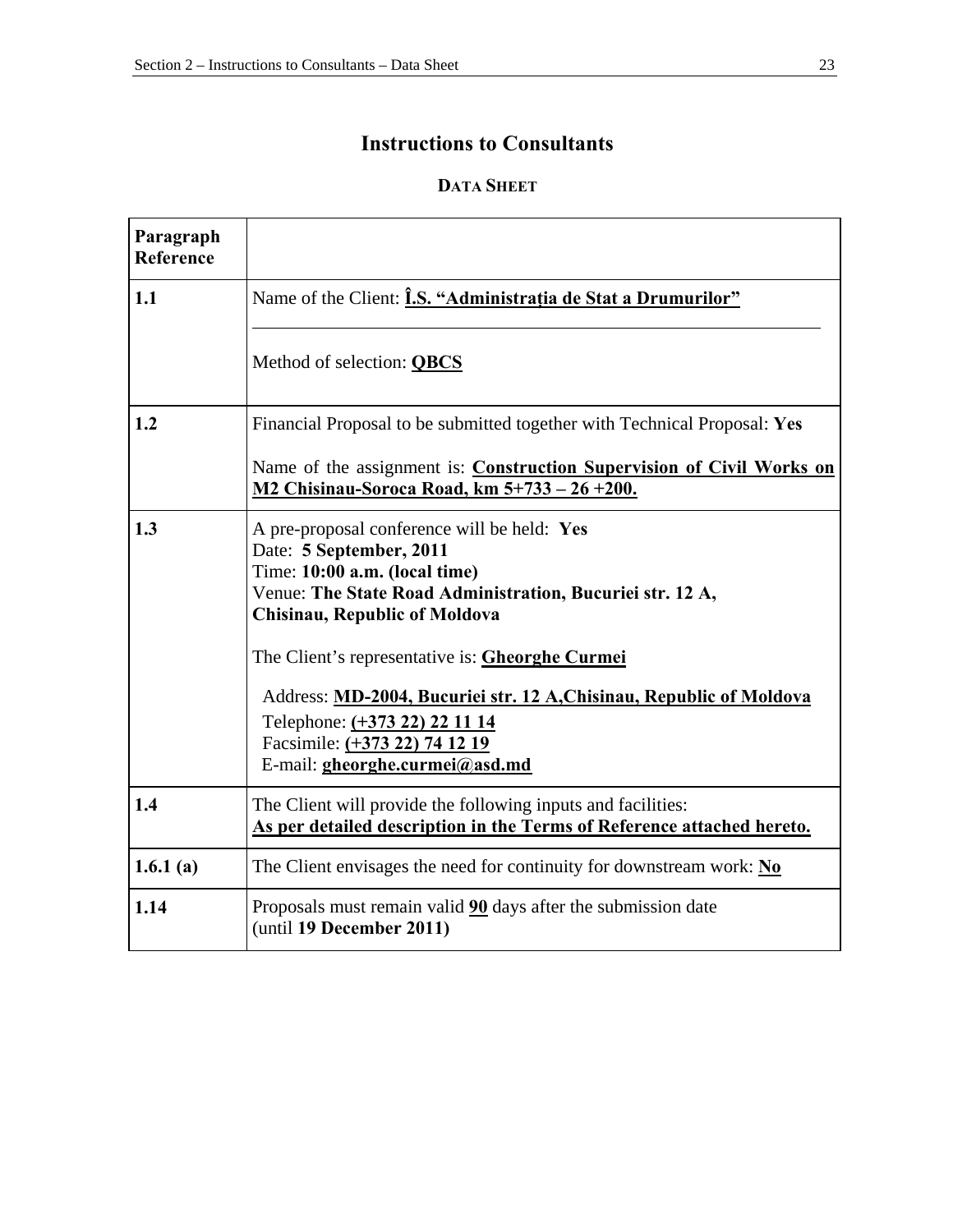| 2.1    | Clarifications may be requested not later than 14 days before the submission<br>date.<br>The address for requesting clarifications is: |
|--------|----------------------------------------------------------------------------------------------------------------------------------------|
|        | MD-2004, Bucuriei str. 12 A, Chisinau, Republic of Moldova<br>Facsimile: (+373 22) 74 12 19<br>E-mail: gheorghe.curmei@asd.md          |
| 3.1    | Proposals shall be submitted in the following language: English                                                                        |
| 3.3(a) | Short listed Consultants may associate with other short listed Consultants:<br>$\underline{\mathbf{N}\mathbf{0}}$                      |
| 3.3(b) | The estimated number of professional key staff-months required for the<br>assignment is: $62$ .                                        |

| 3.4    | The format of the Technical Proposal to be submitted is: FTP                                                                                  |
|--------|-----------------------------------------------------------------------------------------------------------------------------------------------|
| 3.4(g) | Training is a specific component of this assignment: $\overline{No}$                                                                          |
| 3.6    | Please see Appendix D to the Contract attached.                                                                                               |
| 3.7    | Amounts payable by the Client to the Consultant under the contract to be<br>subject to local taxation: No                                     |
| 3.8    | Consultant to state local cost in the national currency: $\mathbf{N}\mathbf{o}$                                                               |
| 4.3    | Consultant must submit the original and 3 (three) copies of the Technical<br>Proposal, and the original of the Financial Proposal.            |
| 4.5    | The Proposal submission address is:<br><b>State Road Administration, MD-2004, Bucuriei str. 12 A, Chisinau,</b><br><b>Republic of Moldova</b> |
|        | Proposals must be submitted no later than the following date and time: 20<br>September, 2011, 10:00 a.m. (local time)                         |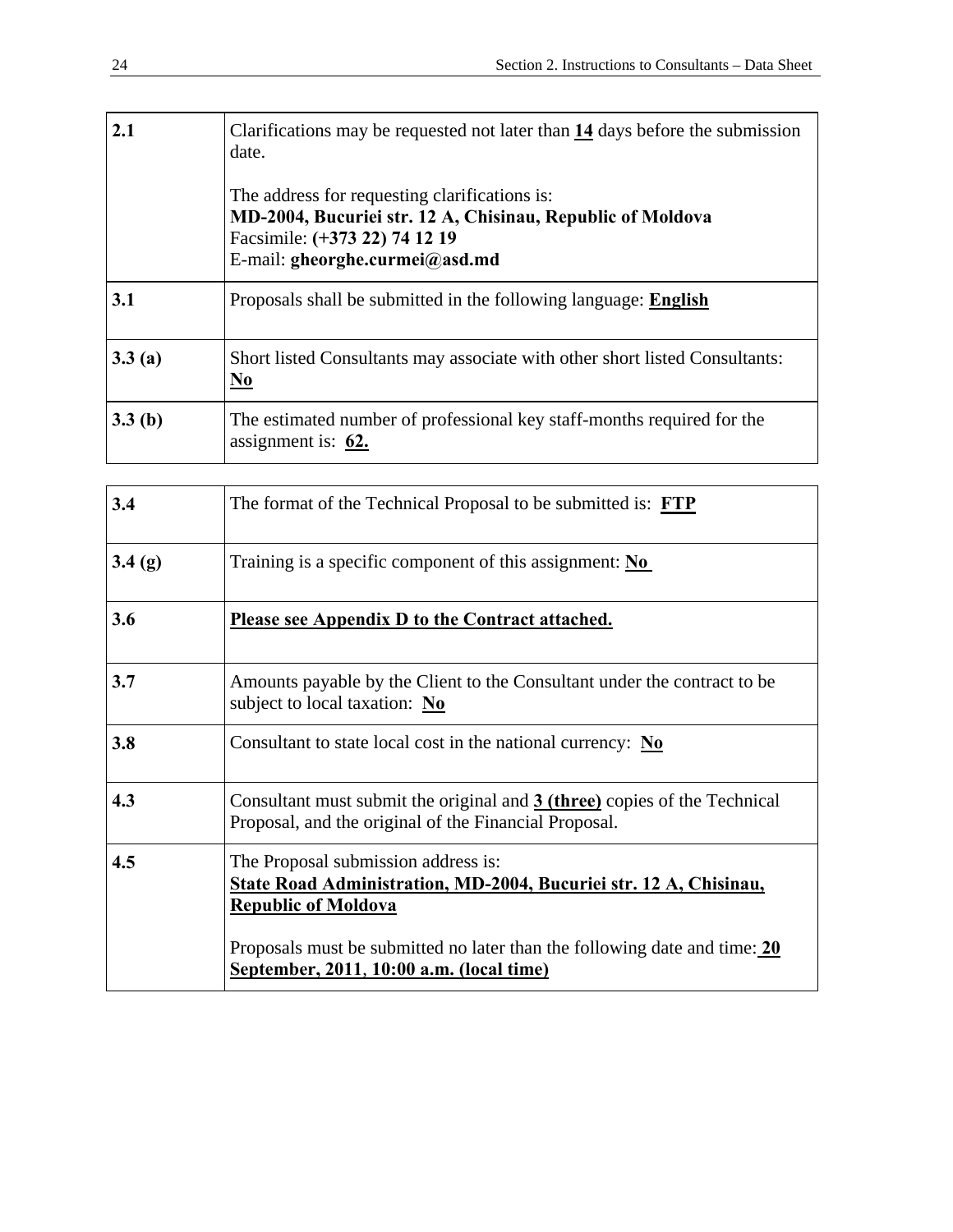| 5.2(a) | Criteria, sub-criteria, and point system for the evaluation of Full Technical                                                                                                                                    |                        |  |  |
|--------|------------------------------------------------------------------------------------------------------------------------------------------------------------------------------------------------------------------|------------------------|--|--|
|        | Proposals are:                                                                                                                                                                                                   | Points                 |  |  |
|        | Specific experience of the Consultants relevant to the assignment:<br>(i)                                                                                                                                        | 10                     |  |  |
|        | (ii)<br>Adequacy of the proposed methodology and work plan<br>in responding to the Terms of Reference:                                                                                                           |                        |  |  |
|        | a) Technical approach and methodology<br>b) Work plan                                                                                                                                                            | 12<br>5                |  |  |
|        | c) Organization and staffing<br>Total points for criterion (ii):                                                                                                                                                 | $\boldsymbol{8}$<br>25 |  |  |
|        | Key professional staff qualifications and competence for the assignment:<br>(iii)                                                                                                                                |                        |  |  |
|        | Resident Project Manager / Engineer<br>a)                                                                                                                                                                        | 30                     |  |  |
|        | Materials Engineer<br>b)<br><b>Quantity Surveyor</b><br>c)                                                                                                                                                       | 20<br>15               |  |  |
|        |                                                                                                                                                                                                                  |                        |  |  |
|        | Total points for criterion (iii):                                                                                                                                                                                | 65                     |  |  |
|        | The number of points to be assigned to each of the above positions or disciplines shall be<br>determined considering the following three sub-criteria and relevant percentage weights:                           |                        |  |  |
|        | General qualifications<br>1)                                                                                                                                                                                     | 30%                    |  |  |
|        | Adequacy for the assignment<br>2)<br>Experience in region and language<br>3)                                                                                                                                     | 60%<br>10%             |  |  |
|        |                                                                                                                                                                                                                  |                        |  |  |
|        | Total weight:                                                                                                                                                                                                    | 100%                   |  |  |
|        | The minimum technical score St required to pass is: <b>80 Points</b> [ <i>eighty</i> ]                                                                                                                           |                        |  |  |
| 5.2(b) | Not applicable.                                                                                                                                                                                                  |                        |  |  |
| 5.6    |                                                                                                                                                                                                                  |                        |  |  |
|        | The single currency for price conversions is: Not applicable                                                                                                                                                     |                        |  |  |
|        | (Financial Proposals shall be in <b>Euro</b> )                                                                                                                                                                   |                        |  |  |
| 5.7    | The formula for determining the financial scores is the following:<br>$Sf = 100$ x Fm / F,<br>in which Sf is the financial score, Fm is the lowest price and F the price of<br>the proposal under consideration. |                        |  |  |
|        | The weights given to the Technical and Financial Proposals are:<br>$T = 0.8$ , and<br>$P = 0.2$                                                                                                                  |                        |  |  |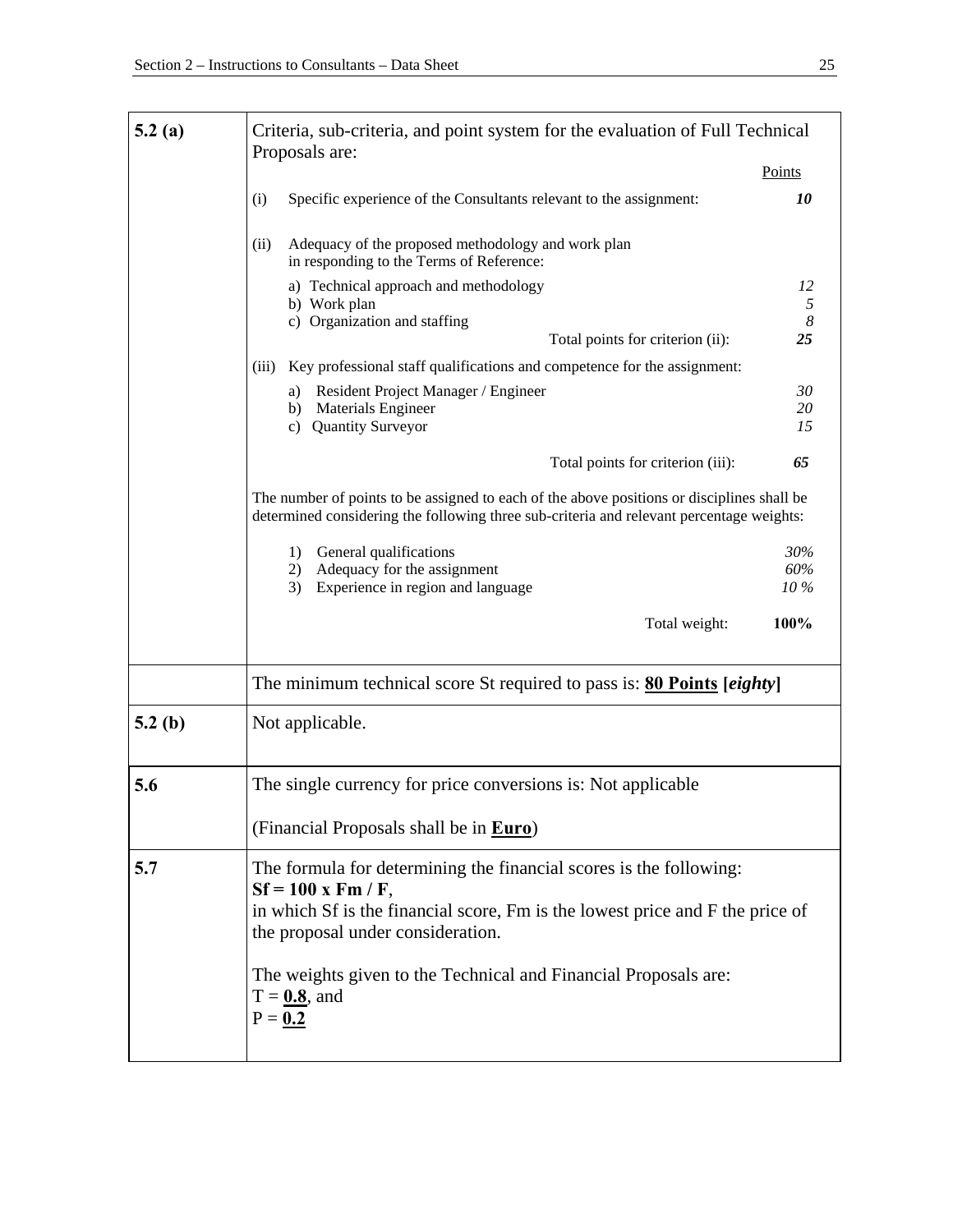| 6.1 | Expected date and address for contract negotiations:<br>December, 2011<br>State Road Administration, MD-2004, Bucuriei str. 12 A, Chisinau,<br><b>Republic of Moldova</b> |
|-----|---------------------------------------------------------------------------------------------------------------------------------------------------------------------------|
| 7.2 | Expected date for commencement of consulting services<br>January, 2011<br>at: Chisinau, Republic of Moldova.                                                              |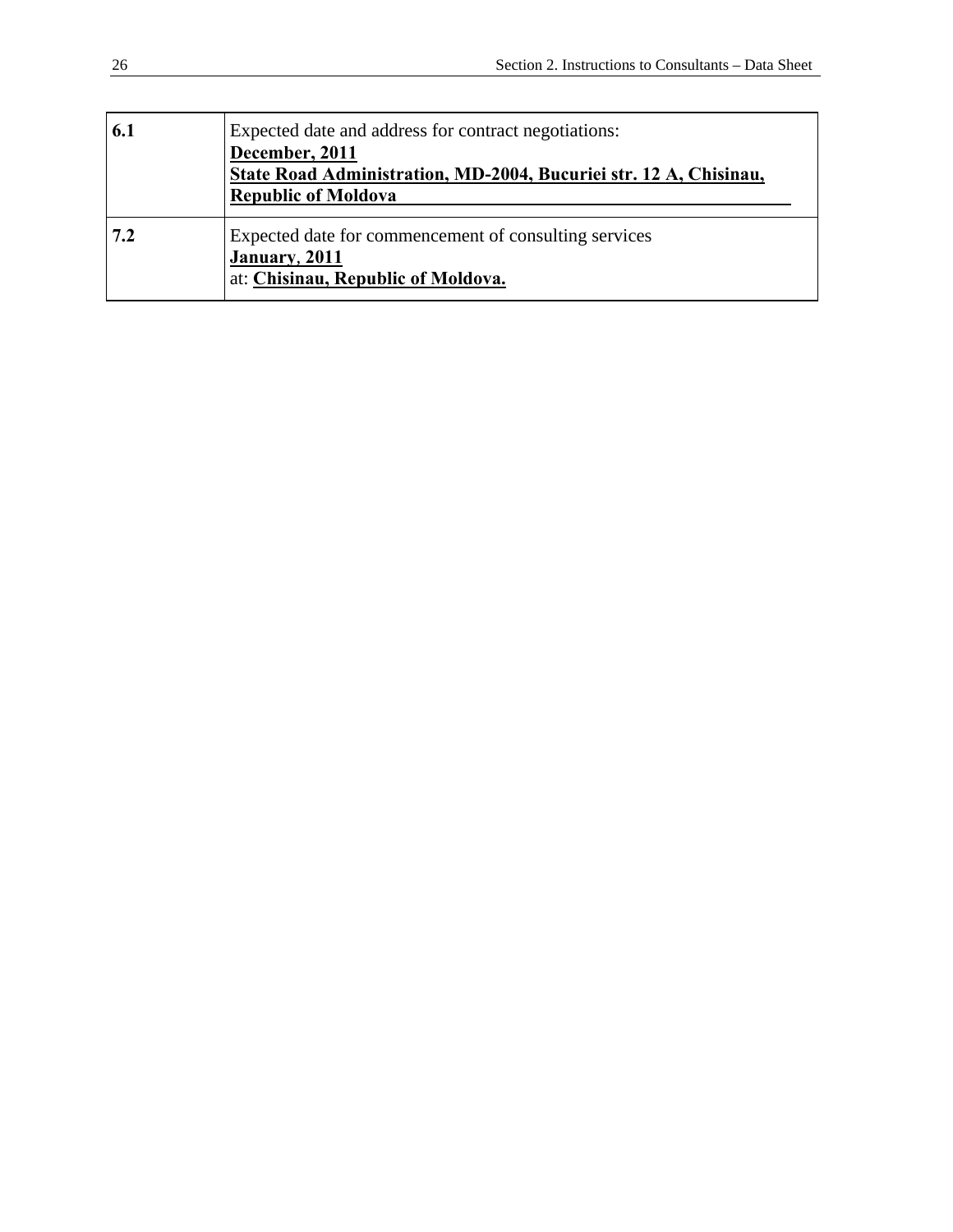# **Section 3. Technical Proposal - Standard Forms**

[*Comments in brackets* [ ] *provide guidance to the shortlisted Consultants for the preparation of their Technical Proposals; they should not appear on the Technical Proposals to be submitted.*]

Refer to Reference Paragraph 3.4 of the Data Sheet for format of Technical Proposal to be submitted, and paragraph 3.4 of Section 2 of the RFP for Standard Forms required and number of pages recommended.

| Form TECH-3: Comments and Suggestions on the Terms of Reference and on Counterpart |  |
|------------------------------------------------------------------------------------|--|
|                                                                                    |  |
|                                                                                    |  |
| Form TECH-4: Description of Approach, Methodology and Work Plan for Performing the |  |
|                                                                                    |  |
| Form TECH-6: Curriculum Vitae (CV) for Proposed Professional Staff37               |  |
|                                                                                    |  |
|                                                                                    |  |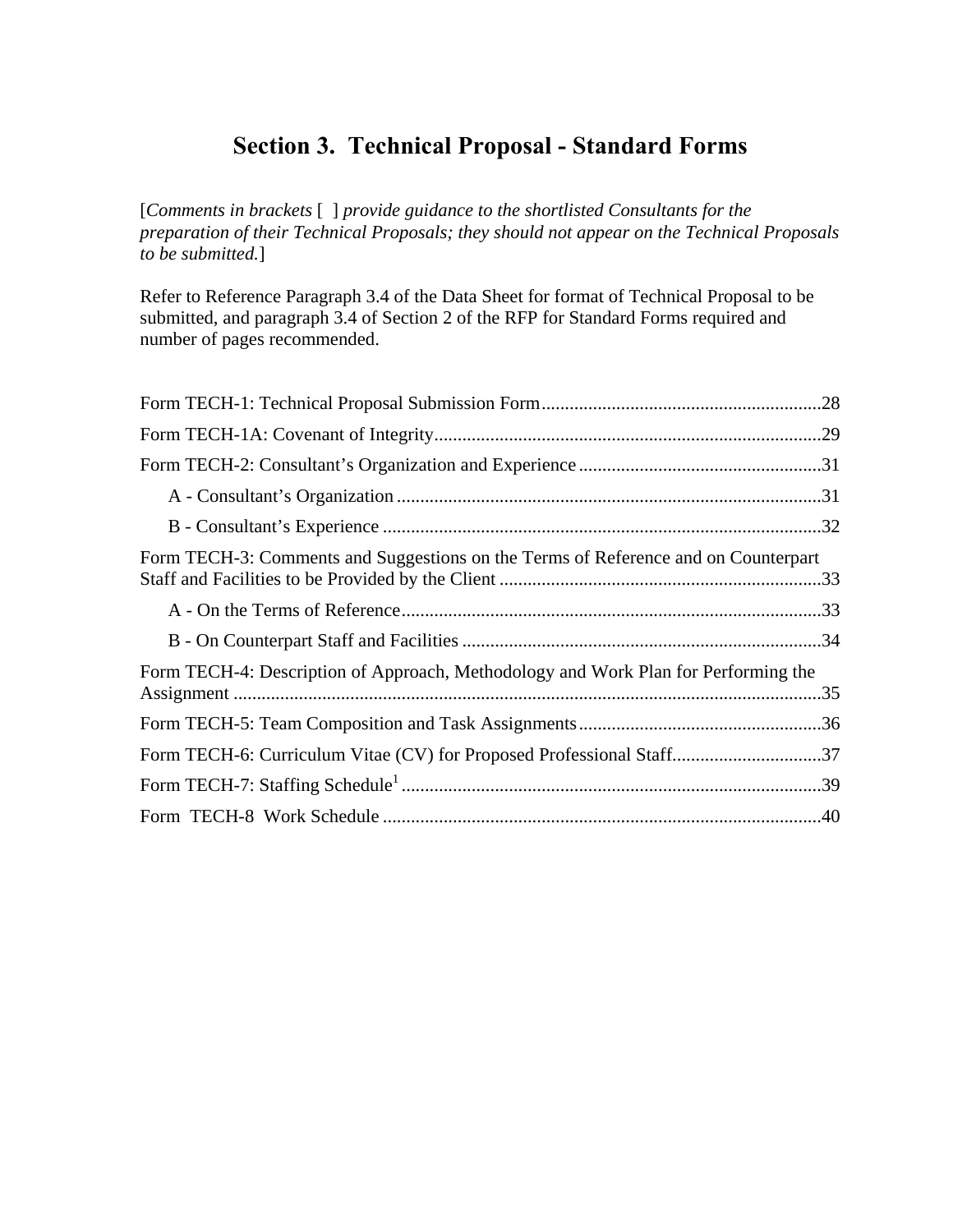### <span id="page-29-0"></span>**Form TECH-1: Technical Proposal Submission Form**

[*Location, Date*]

To: [*Name and address of Client*]

Dear Sirs:

 We, the undersigned, offer to provide the consulting services for [*Insert title of assignment*] in accordance with your Request for Proposal dated [*Insert Date*] and our Proposal. We are hereby submitting our Proposal, which includes this Technical Proposal, and a Financial Proposal sealed under a separate envelope<sup>1</sup>.

 We are submitting our Proposal in association with: [*Insert a list with full name and address of each associated Consultant*] 2

We hereby declare that all the information and statements made in this Proposal are true and accept that any misinterpretation contained in it may lead to our disqualification.

 If negotiations are held during the period of validity of the Proposal, i.e., before the date indicated in Paragraph Reference 1.14 of the Data Sheet, we undertake to negotiate on the basis of the proposed staff. Our Proposal is binding upon us and subject to the modifications resulting from Contract negotiations.

 We undertake, if our Proposal is accepted, to initiate the consulting services related to the assignment not later than the date indicated in Paragraph Reference 7.2 of the Data Sheet.

We understand you are not bound to accept any Proposal you receive.

We remain,

Yours sincerely,

<sup>1 [</sup>*In case Paragraph Reference 1.2 of the Data Sheet requires to submit a Technical Proposal only, replace this sentence with:* "We are hereby submitting our Proposal, which includes this Technical Proposal only."]

<sup>2 [</sup>*Delete in case no association is foreseen.*]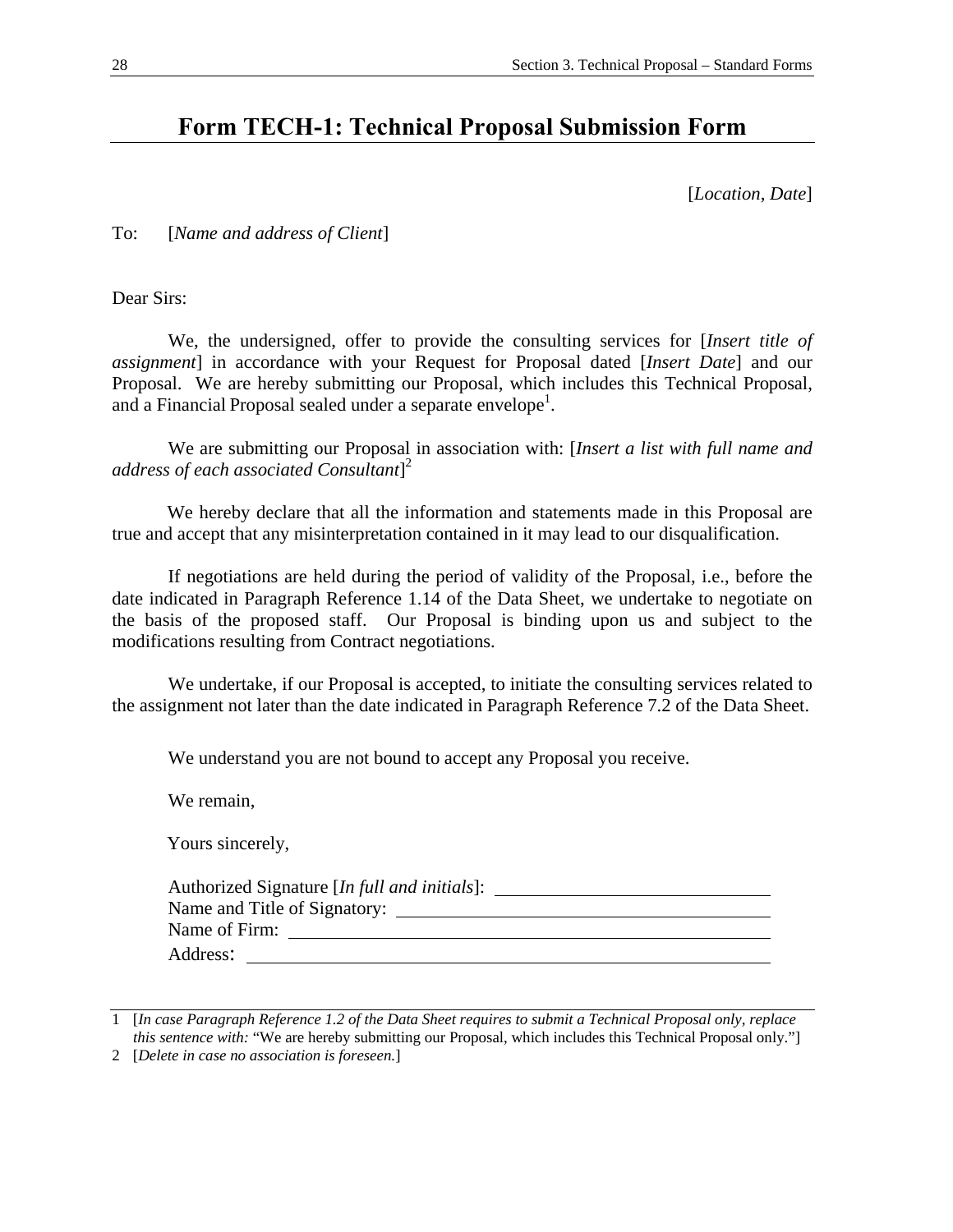# **Form TECH-1A: Covenant of Integrity**

[*Location, Date*]

<span id="page-30-0"></span>To: [*Name and address of Client*]

Dear Sirs:

We declare and covenant that neither we nor anyone, including any of our directors, employees or agents, acting on our behalf with due authority or with our knowledge or consent, or facilitated by us, has engaged, or will engage, in any Prohibited Practice (as defined below) in connection with the tendering process or in the execution or supply of any works, goods or services for *[specify the contract or tender invitation]* (the **"Contract"**) and covenant to so inform you if any instance of any such Prohibited Practice shall come to the attention of any person in our organization having responsibility for ensuring compliance with this Covenant.

We shall, for the duration of the tender process and, if we are successful in our tender, for the duration of the Contract, appoint and maintain in office an officer, who shall be a person reasonably satisfactory to you and to whom you shall have full and immediate access, having the duty, and the necessary powers, to ensure compliance with this Covenant.

If (i) we have been, or any such director, employee or agent acting as aforesaid has been, convicted in any court of any offence involving a Prohibited Practice in connection with any tendering process or provision of works, goods or services during the five years immediately preceding the date of this Covenant, or (ii) any such director, employee or agent has been dismissed or has resigned from any employment on the grounds of being implicated in any Prohibited Practice, we give details of that conviction, dismissal or resignation below, together with details of the measures that we have taken, or shall take, to ensure that neither this company nor any of our directors, employees or agents commits any Prohibited Practice in connection with the Contract *[give details if necessary]*.

In the event that we are awarded the Contract, we grant the Project Owner, the European Investment Bank (EIB) and auditors appointed by either of them, as well as any authority having competence under European Union law, the right of inspection of our records. We accept to preserve these records generally in accordance with applicable law but in any case for at least six years from the date of substantial performance of the Contract.

We remain,

Yours sincerely,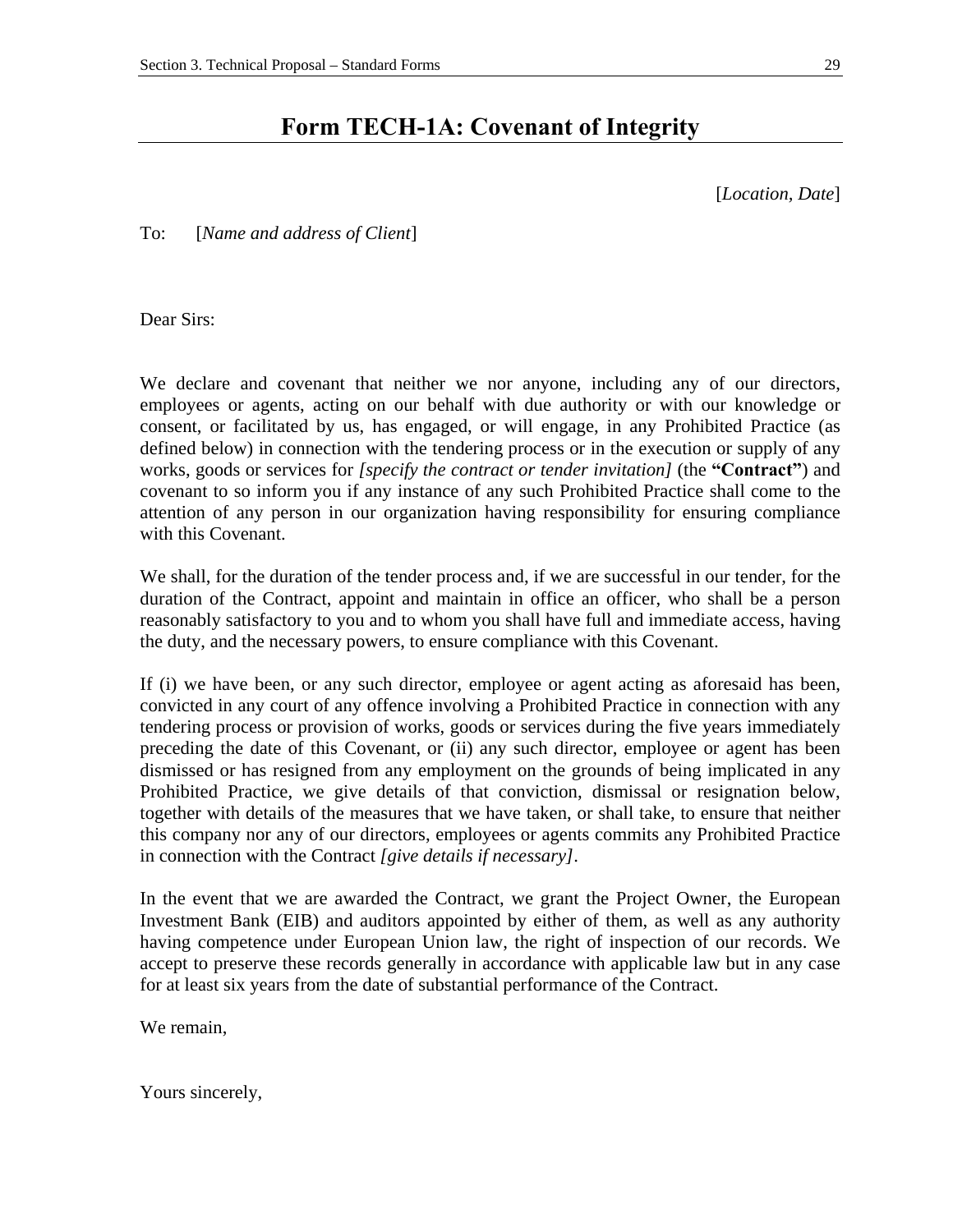| Authorized Signature [In full and initials]: |  |
|----------------------------------------------|--|
| Name and Title of Signatory:                 |  |
| Name of Firm:                                |  |
| Address:                                     |  |
|                                              |  |

For the purpose of this Covenant,

- **"Corrupt Practice"** means the offering, giving or promising of any improper advantage to influence the action of a Public Official, or the threatening of injury to his person, employment, property, rights or reputation, in connection with any procurement process or in the execution of any contract in order that any person may obtain or retain business improperly or obtain any other improper advantage in the conduct of business.
- **"Fraudulent Practice"** means a dishonest statement or act of concealment which is intended to, or tends to, influence improperly the procurement process or the execution of a contract to the detriment of the Project Owner, or is designed to establish tender prices at non-competitive levels and to deprive the Project Owner of the benefits of fair and open competition, and includes collusive practices (whether before or after tender submission) among tenderers or between a tenderer and a consultant or a representative of the Project Owner.
- **"Project Owner"** means the person designated as such in the tender documents or the Contract.
- **"Public Official"** means any person holding a legislative, administrative, managerial, political or judicial post in any country, or exercising any public function in any country; or a director or employee of a public authority or of a legal person controlled by a public authority of any country; or a director or official of a public international organisation.
- **"Prohibited Practice"** means an act that is a Corrupt Practice or a Fraudulent Practice.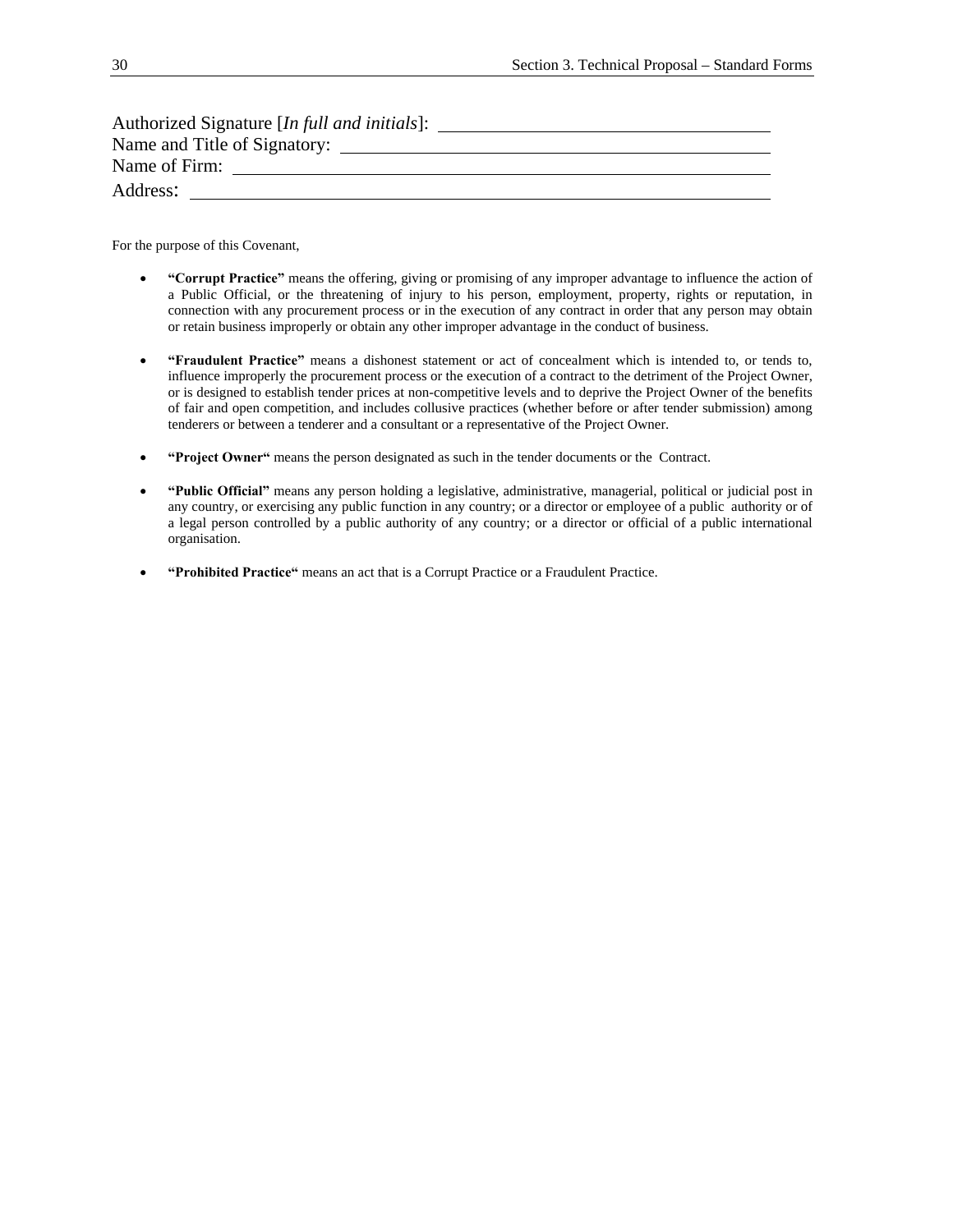# <span id="page-32-0"></span>**Form TECH-2: Consultant's Organization and Experience**

#### **A - Consultant's Organization**

[*Provide here a brief (two pages) description of the background and organization of your firm/entity and each associate for this assignment.*]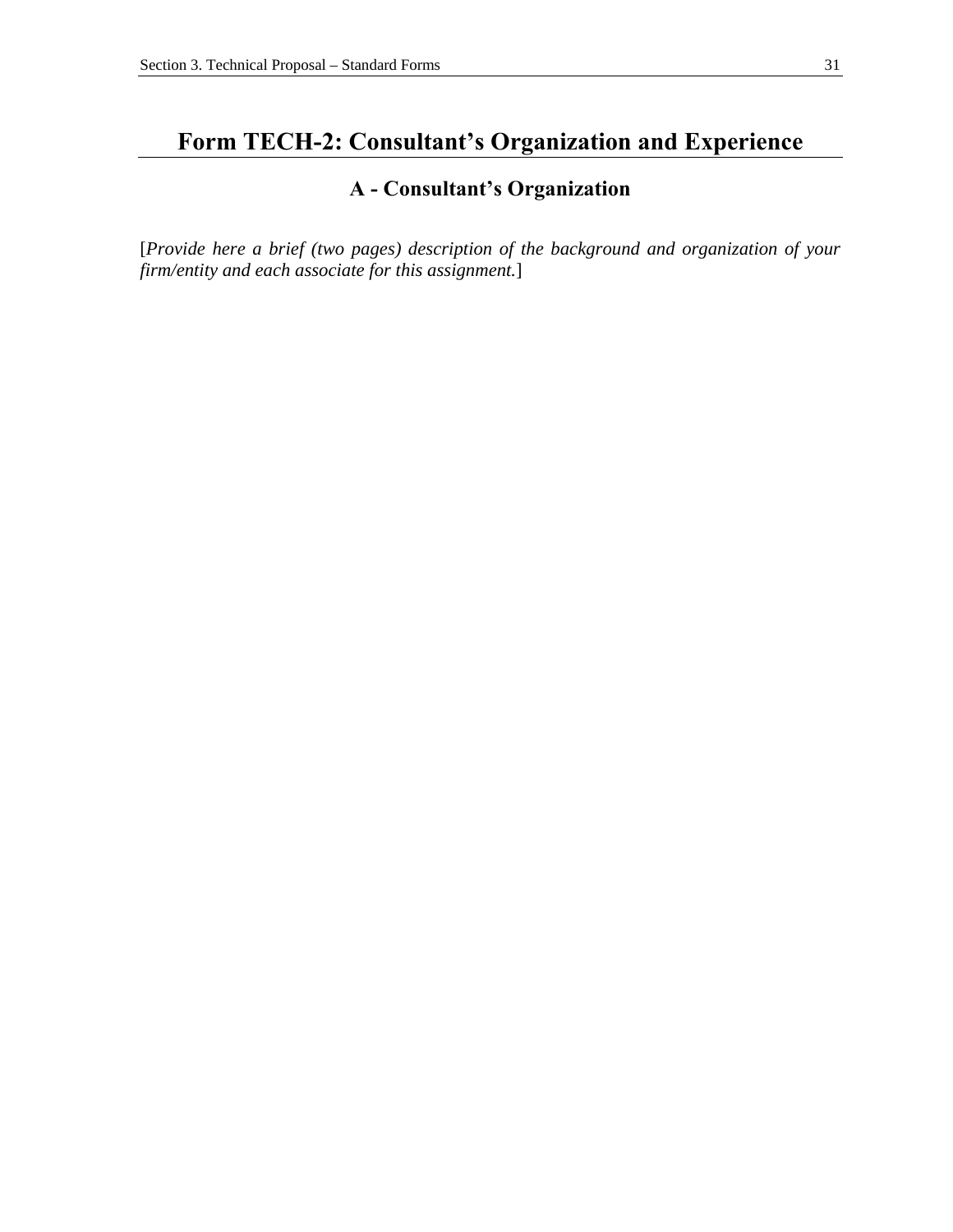### **B - Consultant's Experience**

<span id="page-33-0"></span>[*Using the format below, provide information on each assignment for which your firm, and each associate for this assignment, was legally contracted either individually as a corporate entity or as one of the major companies within an association, for carrying out consulting services similar to the ones requested under this assignment. Use 20 pages.*]

| Assignment name:                                                             | Approx. value of the contract (Euro):                                                                                                                                            |
|------------------------------------------------------------------------------|----------------------------------------------------------------------------------------------------------------------------------------------------------------------------------|
| Country:<br>Location within country:                                         | Duration of assignment (months):                                                                                                                                                 |
| Name of Client:                                                              | Total $N^{\circ}$ of staff-months of the assignment:                                                                                                                             |
| Address:                                                                     | Approx. value of the services provided by your firm<br>under the contract (Euro):                                                                                                |
| Start date (month/year):<br>Completion date (month/year):                    | $No$ of professional staff-months provided by associated<br>Consultants:                                                                                                         |
| Name of associated Consultants, if any:                                      | Name of senior professional staff of your firm<br>involved and functions performed (indicate most<br>significant profiles such as Project<br>Director/Coordinator, Team Leader): |
| Narrative description of Project:                                            |                                                                                                                                                                                  |
| Description of actual services provided by your staff within the assignment: |                                                                                                                                                                                  |

Firm's Name: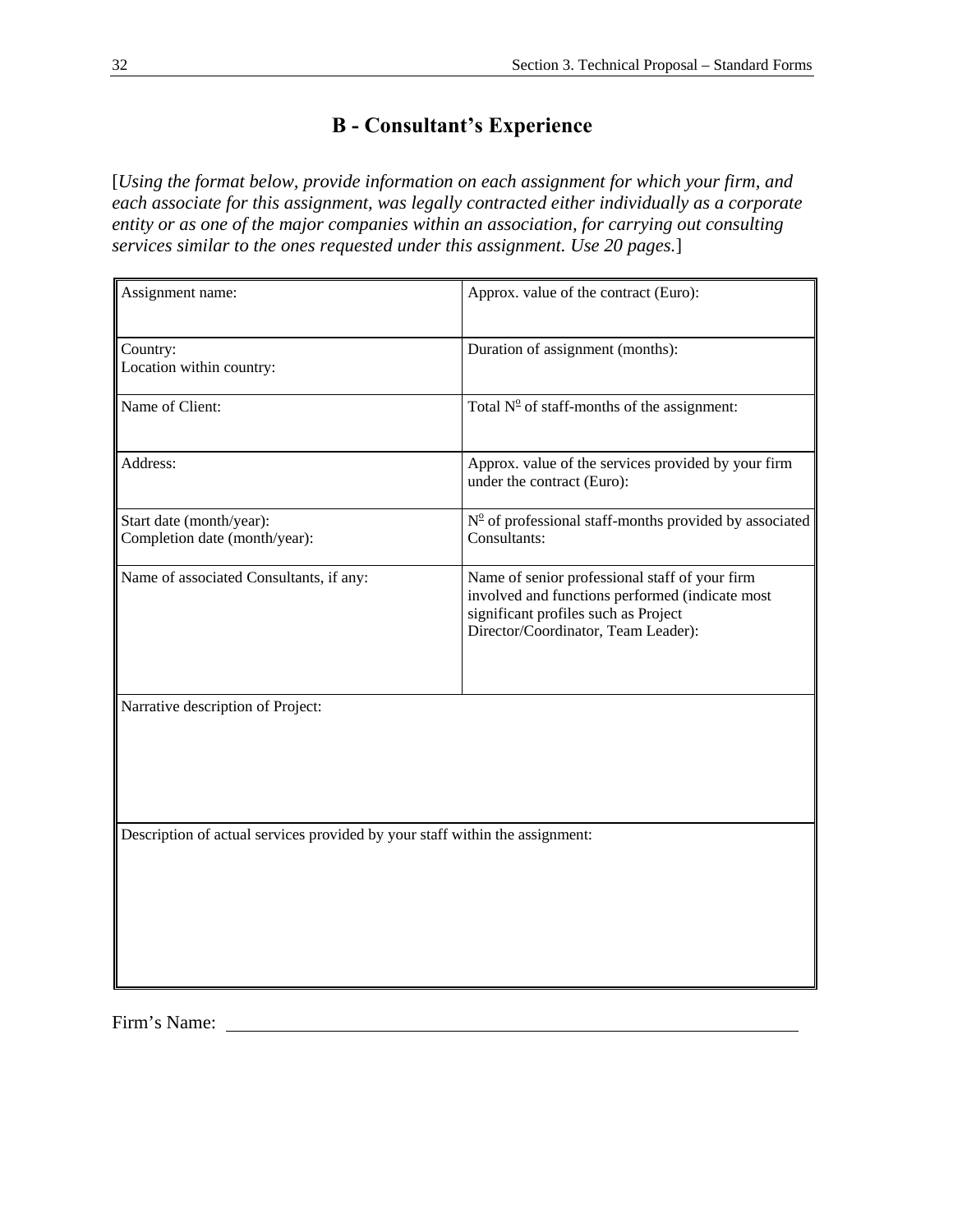# <span id="page-34-0"></span>**Form TECH-3: Comments and Suggestions on the Terms of Reference and on Counterpart Staff and Facilities to be Provided by the Client**

#### **A - On the Terms of Reference**

[*Present and justify here any modifications or improvement to the Terms of Reference you are proposing to improve performance in carrying out the assignment (such as deleting some activity you consider unnecessary, or adding another, or proposing a different phasing of the activities). Such suggestions should be concise and to the point, and incorporated in your Proposal.*]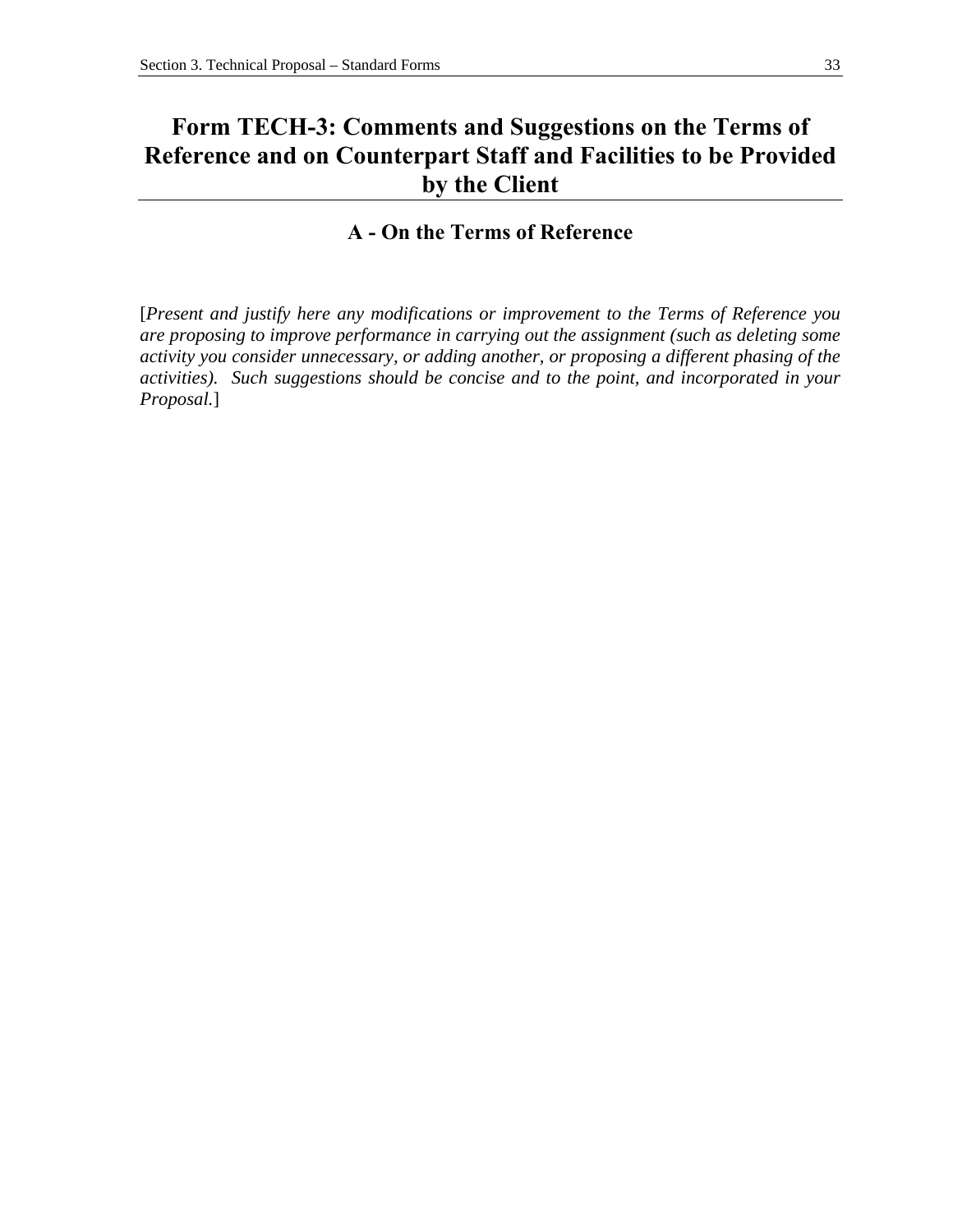# **B - On Counterpart Staff and Facilities**

<span id="page-35-0"></span>[*Comment here on counterpart staff and facilities to be provided by the Client according to Paragraph Reference 1.4 of the Data Sheet including: administrative support, office space, local transportation, equipment, data, etc.*]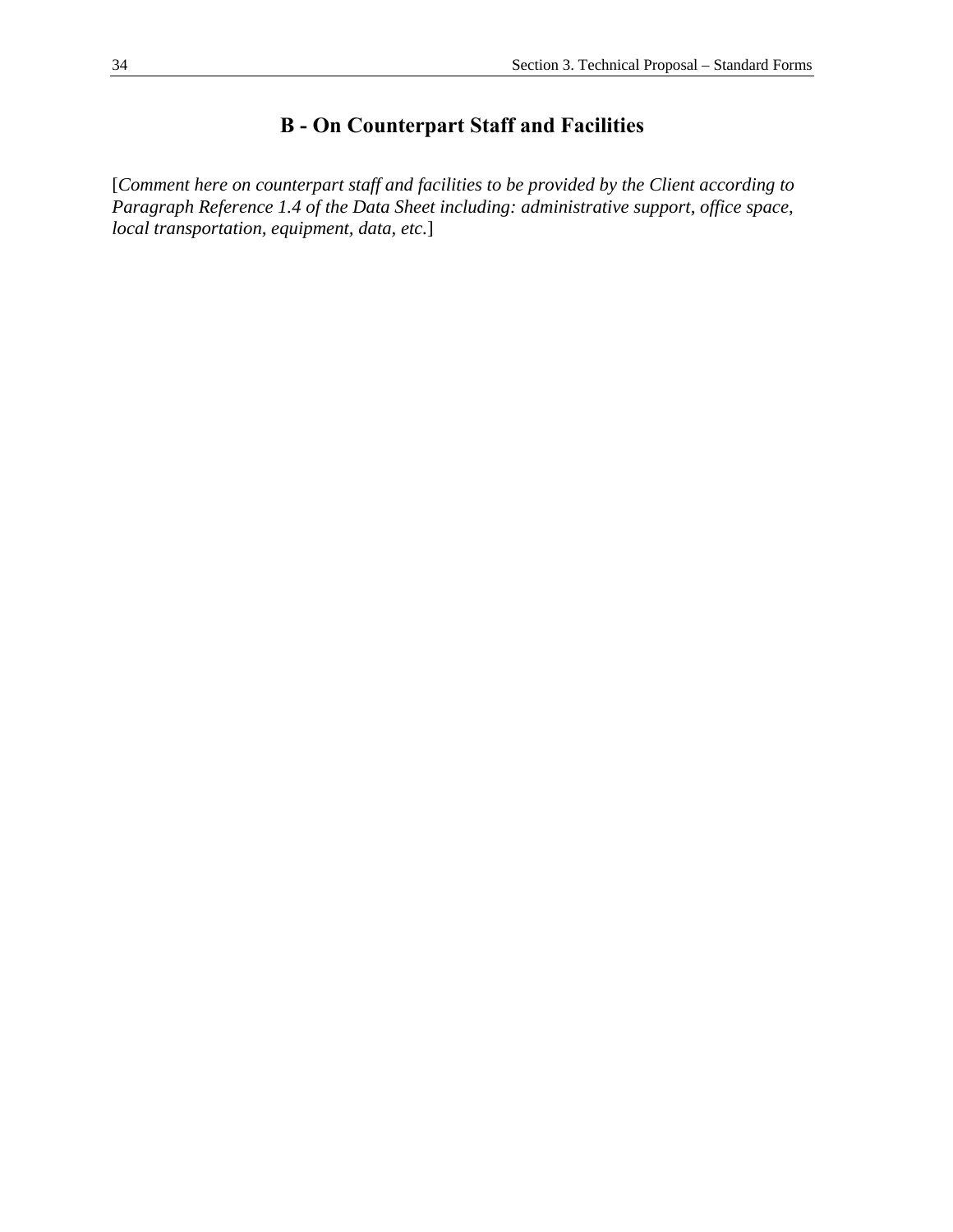# **Form TECH-4: Description of Approach, Methodology and Work Plan for Performing the Assignment**

(For small or very simple assignments the Client should omit the following text in Italic)

[*Technical approach, methodology and work plan are key components of the Technical Proposal. You are suggested to present your Technical Proposal (50 pages, inclusive of charts and diagrams) divided into the following three chapters:* 

- *a) Technical Approach and Methodology,*
- *b) Work Plan, and*
- *c) Organization and Staffing,*

*a) Technical Approach and Methodology. In this chapter you should explain your understanding of the objectives of the assignment, approach to the services, methodology for carrying out the activities and obtaining the expected output, and the degree of detail of such output. You should highlight the problems being addressed and their importance, and explain the technical approach you would adopt to address them. You should also explain the methodologies you propose to adopt and highlight the compatibility of those methodologies with the proposed approach.* 

*b) Work Plan. In this chapter you should propose the main activities of the assignment, their content and duration, phasing and interrelations, milestones (including interim approvals by the Client), and delivery dates of the reports. The proposed work plan should be consistent with the technical approach and methodology, showing understanding of the TOR and ability to translate them into a feasible working plan. A list of the final documents, including reports, drawings, and tables to be delivered as final output, should be included here. The work plan should be consistent with the Work Schedule of Form TECH-8.* 

*c) Organization and Staffing. In this chapter you should propose the structure and composition of your team. You should list the main disciplines of the assignment, the key expert responsible, and proposed technical and support staff.*]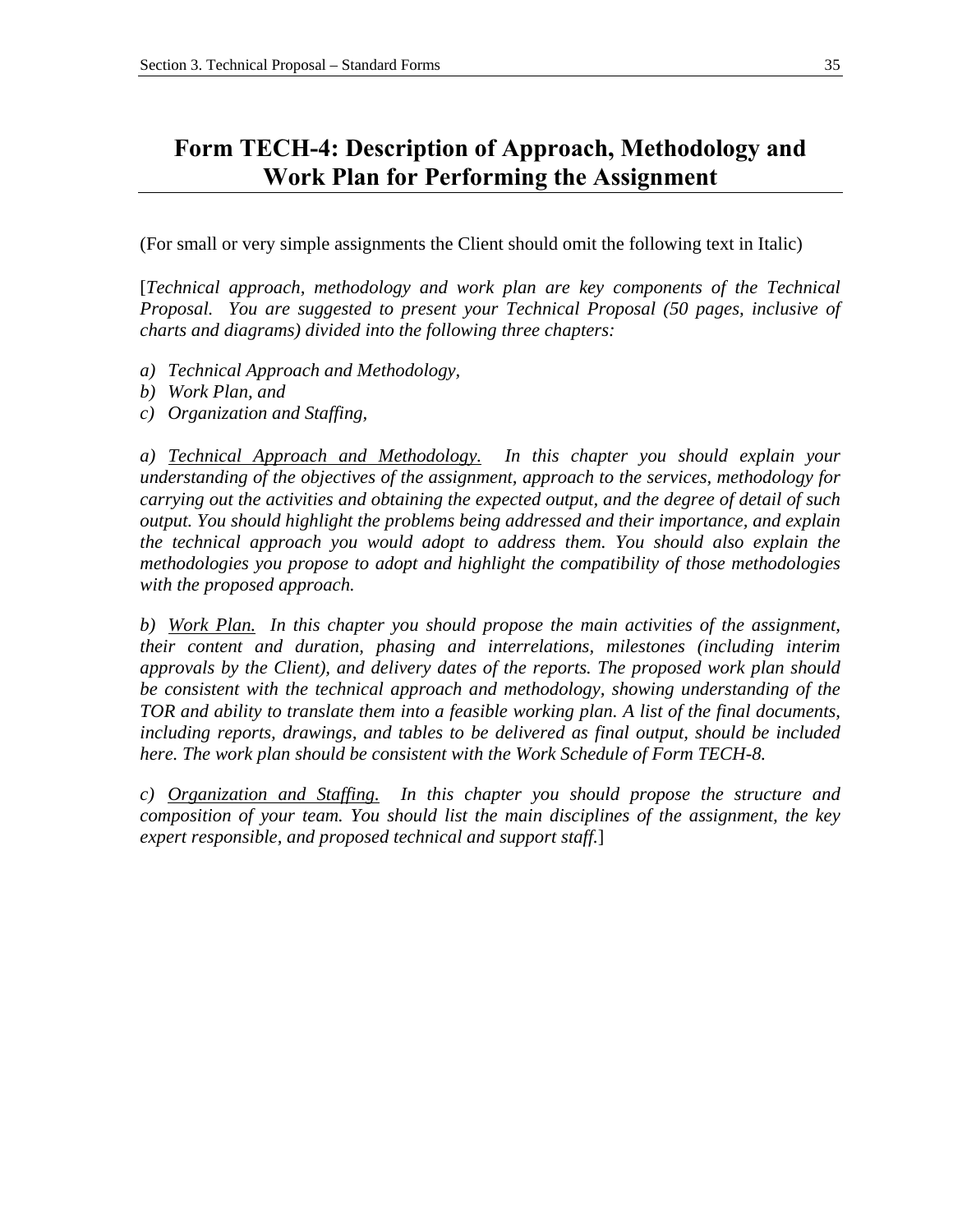| <b>Professional Staff</b> |      |                   |                   |                      |
|---------------------------|------|-------------------|-------------------|----------------------|
| Name of Staff             | Firm | Area of Expertise | Position Assigned | <b>Task Assigned</b> |
|                           |      |                   |                   |                      |
|                           |      |                   |                   |                      |
|                           |      |                   |                   |                      |
|                           |      |                   |                   |                      |
|                           |      |                   |                   |                      |
|                           |      |                   |                   |                      |
|                           |      |                   |                   |                      |
|                           |      |                   |                   |                      |
|                           |      |                   |                   |                      |
|                           |      |                   |                   |                      |
|                           |      |                   |                   |                      |
|                           |      |                   |                   |                      |
|                           |      |                   |                   |                      |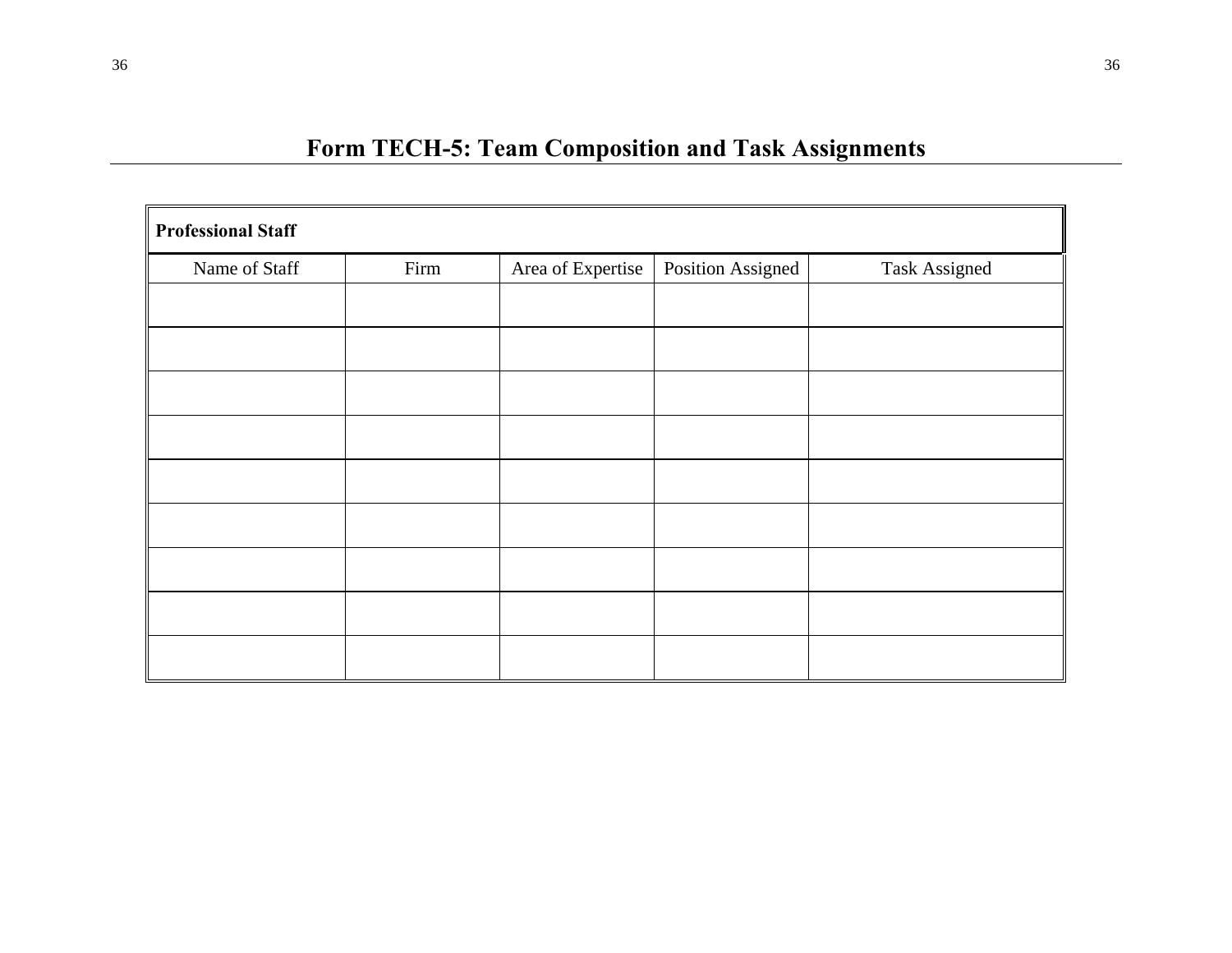# **Form TECH-6: Curriculum Vitae (CV) for Proposed Professional Staff**

**1. Proposed Position** [*only one candidate shall be nominated for each position*]:

**2. Name of Firm** [*Insert name of firm proposing the staff*]: **3. Name of Staff** [*Insert full name*]: **4.** Date of Birth: <u>Nationality:</u> Nationality: 2014 **5. Education** [*Indicate college/university and other specialized education of staff member, giving names of institutions, degrees obtained, and dates of obtainment*]: **6. Membership of Professional Associations**: **7. Other Training** [*Indicate significant training since degrees under 5 - Education were obtained*]: **8. Countries of Work Experience**: [*List countries where staff has worked in the last ten years*]: **9. Languages** [*For each language indicate proficiency: good, fair, or poor in speaking, reading, and writing*]:

**10. Employment Record** [*Starting with present position, list in reverse order every employment held by staff member since graduation, giving for each employment (see format here below): dates of employment, name of employing organization, positions held.*]:

| From [Year]: | To [Year]: |  |
|--------------|------------|--|
|              |            |  |

Employer:

Positions held: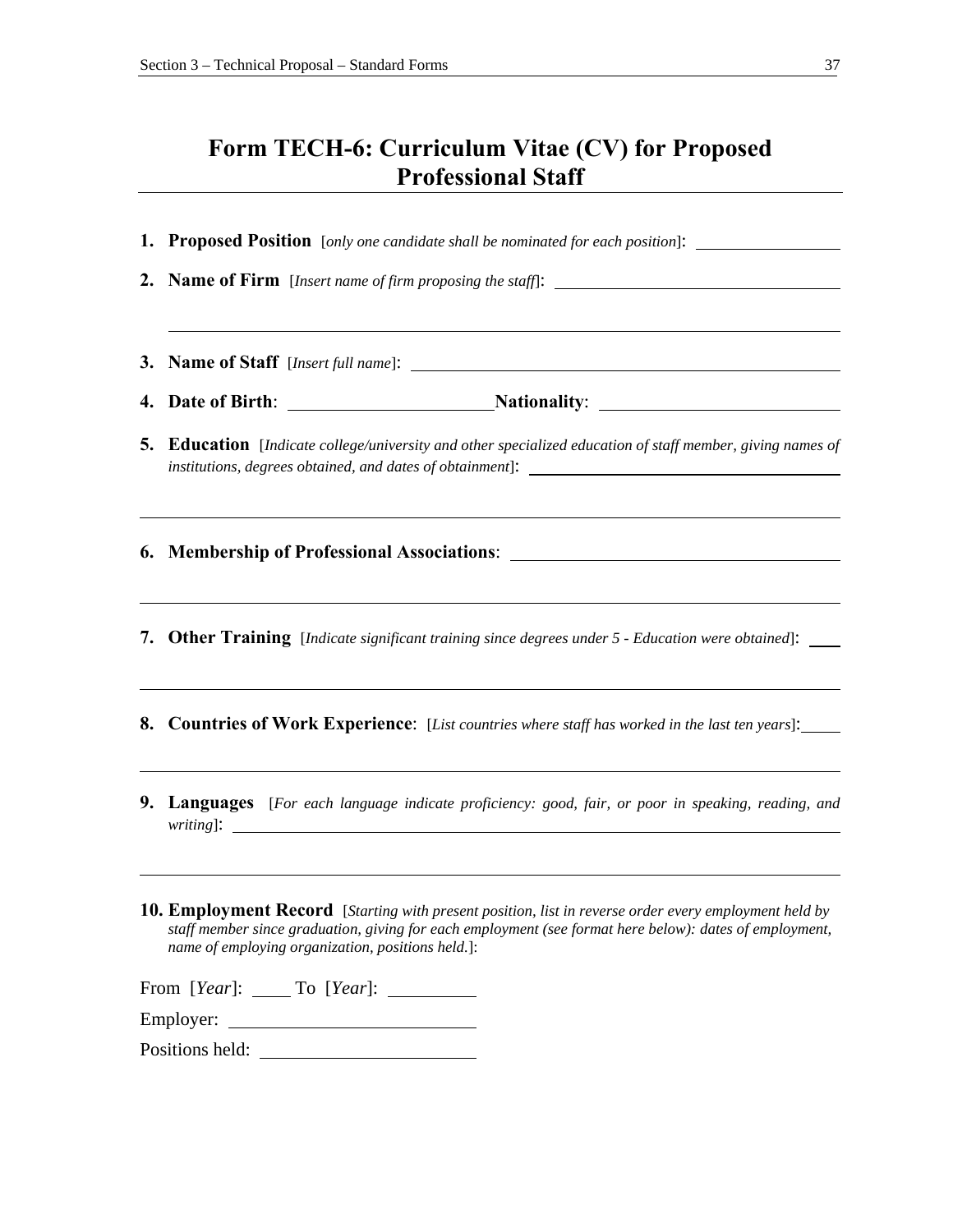| 11. Detailed Tasks Assigned                                | 12. Work Undertaken that Best Illustrates Capability to<br><b>Handle the Tasks Assigned</b>                                                                                                                   |
|------------------------------------------------------------|---------------------------------------------------------------------------------------------------------------------------------------------------------------------------------------------------------------|
| [List all tasks to be performed]<br>under this assignment] | [Among the assignments in which the staff has been involved,<br>indicate the following information for those assignments that best<br>illustrate staff capability to handle the tasks listed under point 11.] |
|                                                            | Name of assignment or project:                                                                                                                                                                                |
|                                                            | Year: $\qquad \qquad$                                                                                                                                                                                         |
|                                                            |                                                                                                                                                                                                               |
|                                                            |                                                                                                                                                                                                               |
|                                                            |                                                                                                                                                                                                               |
|                                                            |                                                                                                                                                                                                               |
|                                                            | Activities performed:                                                                                                                                                                                         |
|                                                            |                                                                                                                                                                                                               |

# **13. Certification:**

I, the undersigned, certify that to the best of my knowledge and belief, this CV correctly describes myself, my qualifications, and my experience. I understand that any wilful misstatement described herein may lead to my disqualification or dismissal, if engaged.

|                                                                       | Date: |                |
|-----------------------------------------------------------------------|-------|----------------|
| [Signature of staff member or authorized representative of the staff] |       | Day/Month/Year |
| Full name of authorized representative:                               |       |                |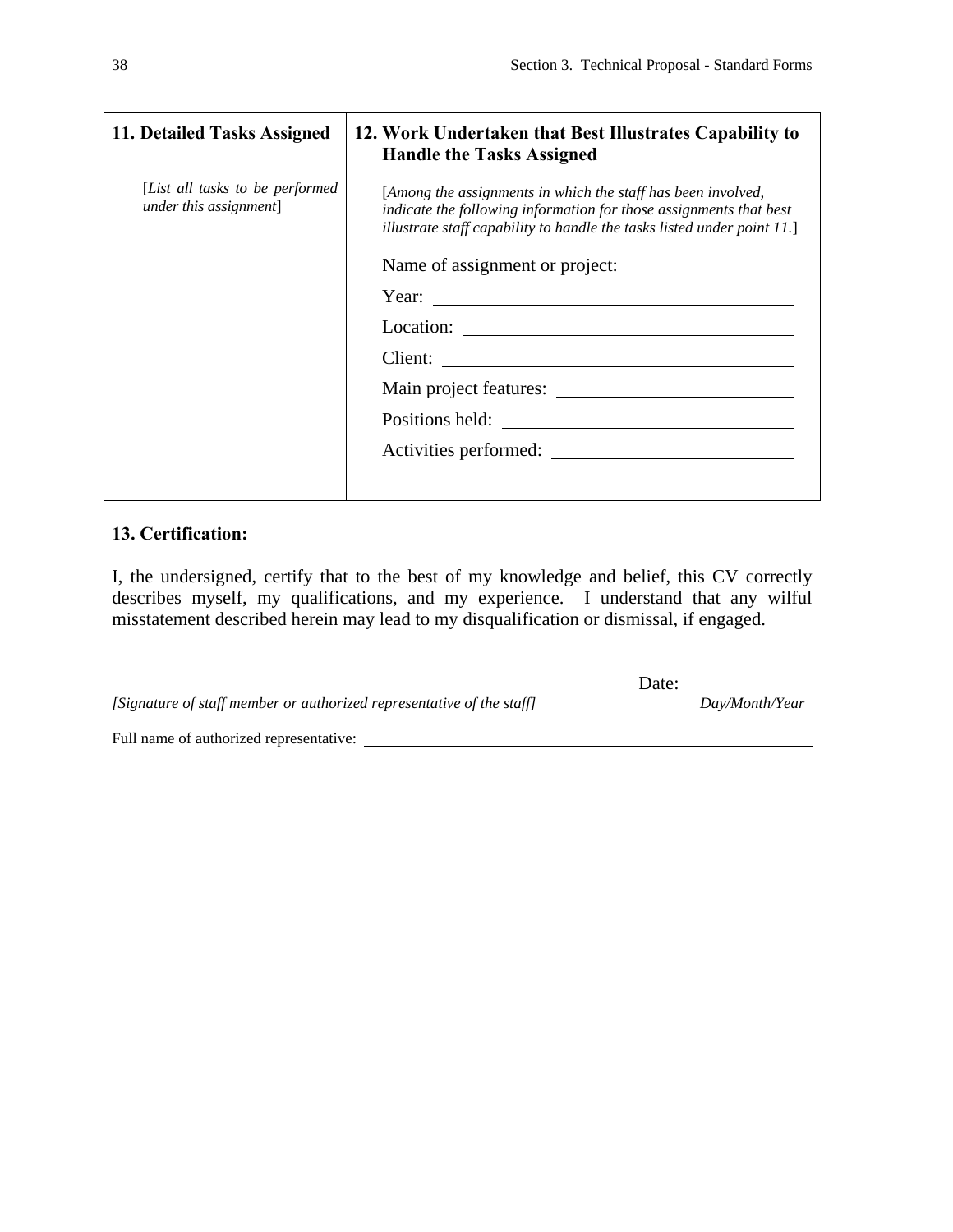| $\mathbf{N}^{\mathsf{o}}$ |                      |                                                                                                                                                                                                                                                                                                                                                                                                                                                                                                                                                                                                                                                                                                                                                                                                 | Staff input (in the form of a bar $\overline{chart}$ ) <sup>2</sup> |              |                         |   |   |                |          |                  |              |    | Total staff-month input |             |      |                    |              |
|---------------------------|----------------------|-------------------------------------------------------------------------------------------------------------------------------------------------------------------------------------------------------------------------------------------------------------------------------------------------------------------------------------------------------------------------------------------------------------------------------------------------------------------------------------------------------------------------------------------------------------------------------------------------------------------------------------------------------------------------------------------------------------------------------------------------------------------------------------------------|---------------------------------------------------------------------|--------------|-------------------------|---|---|----------------|----------|------------------|--------------|----|-------------------------|-------------|------|--------------------|--------------|
|                           | <b>Name of Staff</b> | 1                                                                                                                                                                                                                                                                                                                                                                                                                                                                                                                                                                                                                                                                                                                                                                                               | $\boldsymbol{2}$                                                    | $\mathbf{3}$ | $\overline{\mathbf{4}}$ | 5 | 6 | $\overline{7}$ | $\bf{8}$ | $\boldsymbol{9}$ | 10           | 11 | 12                      | $\mathbf n$ | Home | Field <sup>3</sup> | <b>Total</b> |
| Foreign                   |                      |                                                                                                                                                                                                                                                                                                                                                                                                                                                                                                                                                                                                                                                                                                                                                                                                 |                                                                     |              |                         |   |   |                |          |                  |              |    |                         |             |      |                    |              |
| -1                        |                      | $[Home] % \begin{minipage}[b]{0.5\linewidth} \centering \includegraphics[width=\textwidth]{figures/h1} \caption{The 3D (top) and 4D (bottom) of the 3D (bottom) of the 3D (bottom) of the 3D (bottom) of the 3D (bottom) of the 3D (bottom) of the 3D (bottom) of the 3D (bottom) of the 3D (bottom) of the 3D (bottom) of the 3D (bottom) of the 3D (bottom) of the 3D (bottom) of the 3D (bottom) of the 3D (bottom) of the 3D (bottom) of the 3D (bottom) of the 3D (bottom) of the 3D (bottom) of the 3D (bottom) of the 3D (bottom) of the 3D (bottom)$                                                                                                                                                                                                                                    |                                                                     |              |                         |   |   |                |          |                  |              |    |                         |             |      |                    |              |
|                           |                      | [Field]                                                                                                                                                                                                                                                                                                                                                                                                                                                                                                                                                                                                                                                                                                                                                                                         |                                                                     |              |                         |   |   |                |          |                  |              |    |                         |             |      |                    |              |
| $\sqrt{2}$                |                      |                                                                                                                                                                                                                                                                                                                                                                                                                                                                                                                                                                                                                                                                                                                                                                                                 |                                                                     |              |                         |   |   |                |          |                  |              |    |                         |             |      |                    |              |
|                           |                      |                                                                                                                                                                                                                                                                                                                                                                                                                                                                                                                                                                                                                                                                                                                                                                                                 |                                                                     |              |                         |   |   |                |          |                  |              |    |                         |             |      |                    |              |
| $\mathfrak{Z}$            |                      |                                                                                                                                                                                                                                                                                                                                                                                                                                                                                                                                                                                                                                                                                                                                                                                                 |                                                                     |              |                         |   |   |                |          |                  |              |    |                         |             |      |                    |              |
|                           |                      |                                                                                                                                                                                                                                                                                                                                                                                                                                                                                                                                                                                                                                                                                                                                                                                                 |                                                                     |              |                         |   |   |                |          |                  |              |    |                         |             |      |                    |              |
|                           |                      |                                                                                                                                                                                                                                                                                                                                                                                                                                                                                                                                                                                                                                                                                                                                                                                                 |                                                                     |              |                         |   |   |                |          |                  |              |    |                         |             |      |                    |              |
|                           |                      |                                                                                                                                                                                                                                                                                                                                                                                                                                                                                                                                                                                                                                                                                                                                                                                                 |                                                                     |              |                         |   |   |                |          |                  |              |    |                         |             |      |                    |              |
| $\mathbf n$               |                      |                                                                                                                                                                                                                                                                                                                                                                                                                                                                                                                                                                                                                                                                                                                                                                                                 |                                                                     |              |                         |   |   |                |          |                  |              |    |                         |             |      |                    |              |
|                           |                      |                                                                                                                                                                                                                                                                                                                                                                                                                                                                                                                                                                                                                                                                                                                                                                                                 |                                                                     |              |                         |   |   |                |          |                  | Subtotal     |    |                         |             |      |                    |              |
| Local                     |                      |                                                                                                                                                                                                                                                                                                                                                                                                                                                                                                                                                                                                                                                                                                                                                                                                 |                                                                     |              |                         |   |   |                |          |                  |              |    |                         |             |      |                    |              |
|                           |                      | $[Home] % \begin{minipage}[b]{0.5\linewidth} \centering \centerline{\includegraphics[width=0.5\linewidth]{images/Transmission.jpg} \centerline{\includegraphics[width=0.5\linewidth]{images/Transmission.jpg} \centerline{\includegraphics[width=0.5\linewidth]{images/Transmission.jpg} \centerline{\includegraphics[width=0.5\linewidth]{images/Transmission.jpg} \centerline{\includegraphics[width=0.5\linewidth]{images/Transmission.jpg} \centerline \includegraphics[width=0.5\linewidth]{images/Transmission.jpg} \centerline{\includegraphics[width=0.5\linewidth]{images/Transmission.jpg} \centerline \includegraphics[width=0.5\linewidth]{images/Transmission.jpg} \centerline \includegraphics[width=0.5\linewidth]{images/Transmission.jpg} \centerline \includegraphics[width=$ |                                                                     |              |                         |   |   |                |          |                  |              |    |                         |             |      |                    |              |
|                           |                      | [Field]                                                                                                                                                                                                                                                                                                                                                                                                                                                                                                                                                                                                                                                                                                                                                                                         |                                                                     |              |                         |   |   |                |          |                  |              |    |                         |             |      |                    |              |
| $\overline{2}$            |                      |                                                                                                                                                                                                                                                                                                                                                                                                                                                                                                                                                                                                                                                                                                                                                                                                 |                                                                     |              |                         |   |   |                |          |                  |              |    |                         |             |      |                    |              |
|                           |                      |                                                                                                                                                                                                                                                                                                                                                                                                                                                                                                                                                                                                                                                                                                                                                                                                 |                                                                     |              |                         |   |   |                |          |                  |              |    |                         |             |      |                    |              |
|                           |                      |                                                                                                                                                                                                                                                                                                                                                                                                                                                                                                                                                                                                                                                                                                                                                                                                 |                                                                     |              |                         |   |   |                |          |                  |              |    |                         |             |      |                    |              |
|                           |                      |                                                                                                                                                                                                                                                                                                                                                                                                                                                                                                                                                                                                                                                                                                                                                                                                 |                                                                     |              |                         |   |   |                |          |                  |              |    |                         |             |      |                    |              |
| n                         |                      |                                                                                                                                                                                                                                                                                                                                                                                                                                                                                                                                                                                                                                                                                                                                                                                                 |                                                                     |              |                         |   |   |                |          |                  |              |    |                         |             |      | ▥                  |              |
|                           |                      |                                                                                                                                                                                                                                                                                                                                                                                                                                                                                                                                                                                                                                                                                                                                                                                                 |                                                                     |              |                         |   |   |                |          |                  |              |    |                         |             |      |                    |              |
|                           |                      |                                                                                                                                                                                                                                                                                                                                                                                                                                                                                                                                                                                                                                                                                                                                                                                                 |                                                                     |              |                         |   |   |                |          |                  | Subtotal     |    |                         |             |      |                    |              |
|                           |                      |                                                                                                                                                                                                                                                                                                                                                                                                                                                                                                                                                                                                                                                                                                                                                                                                 |                                                                     |              |                         |   |   |                |          |                  | <b>Total</b> |    |                         |             |      |                    |              |

# **Form TECH-7: Staffing Schedule<sup>1</sup>**

1 For Professional Staff the input should be indicated individually; for Support Staff it should be indicated by category (e.g.: draftsmen, clerical staff, etc.).

2 Months are counted from the start of the assignment. For each staff indicate separately staff input for home and field work.

3 Field work means work carried out at a place other than the Consultant's home office.



Full time input<br>**ZZZZZZ** Part time input Part time input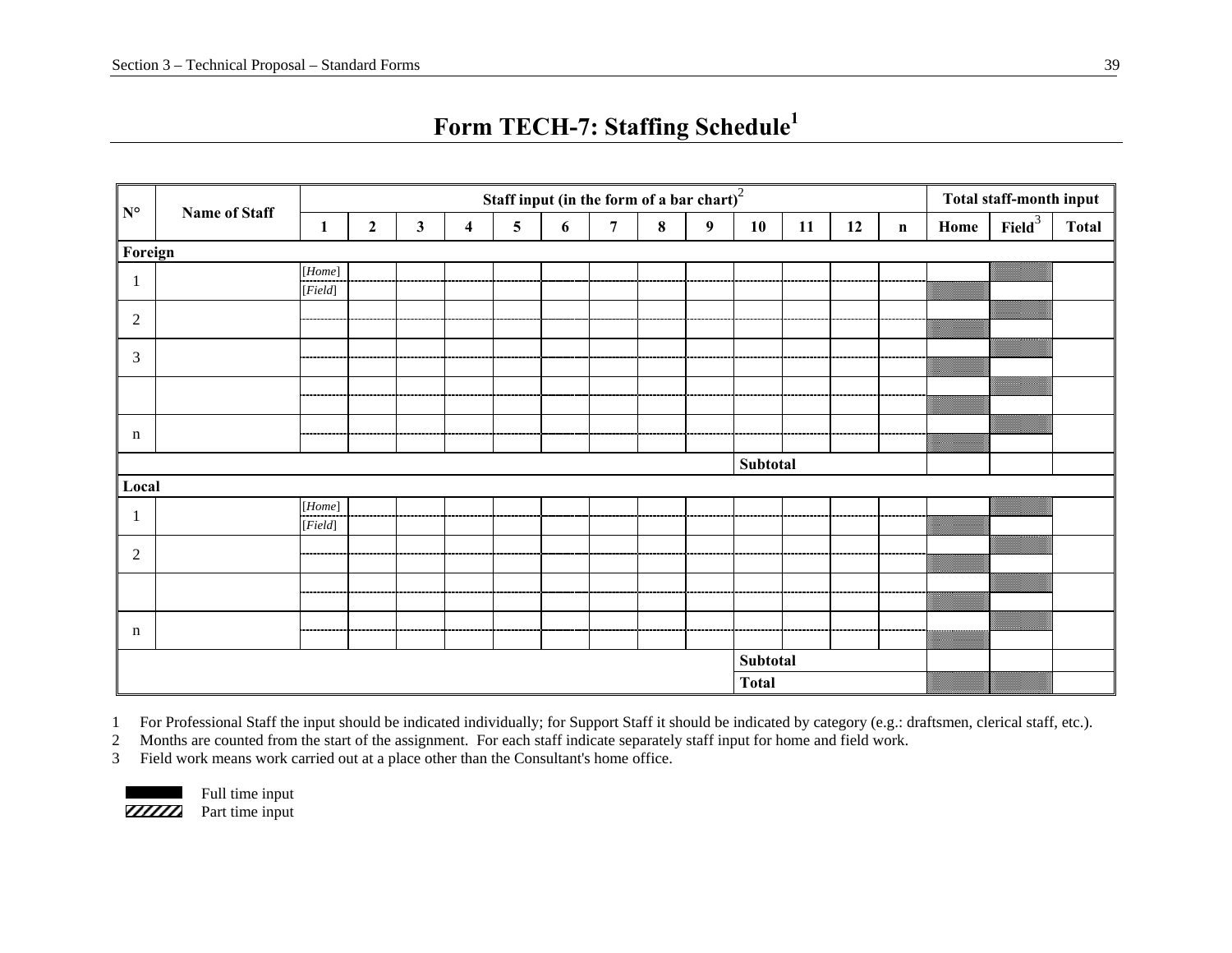**Form TECH-8 Work Schedule** 

|                           |                 |              | $\text{Months}^2$ |              |                         |                         |   |                |         |                  |    |    |    |              |
|---------------------------|-----------------|--------------|-------------------|--------------|-------------------------|-------------------------|---|----------------|---------|------------------|----|----|----|--------------|
| $\mathbf{N}^{\mathsf{o}}$ | Activity $^{1}$ | $\mathbf{1}$ | $\overline{2}$    | $\mathbf{3}$ | $\overline{\mathbf{4}}$ | $\overline{\mathbf{5}}$ | 6 | $\overline{7}$ | $\bf 8$ | $\boldsymbol{9}$ | 10 | 11 | 12 | $\mathbf{n}$ |
| $\mathbf{1}$              |                 |              |                   |              |                         |                         |   |                |         |                  |    |    |    |              |
| 2                         |                 |              |                   |              |                         |                         |   |                |         |                  |    |    |    |              |
| $\mathfrak{Z}$            |                 |              |                   |              |                         |                         |   |                |         |                  |    |    |    |              |
| $\overline{4}$            |                 |              |                   |              |                         |                         |   |                |         |                  |    |    |    |              |
| $\mathfrak{S}$            |                 |              |                   |              |                         |                         |   |                |         |                  |    |    |    |              |
|                           |                 |              |                   |              |                         |                         |   |                |         |                  |    |    |    |              |
|                           |                 |              |                   |              |                         |                         |   |                |         |                  |    |    |    |              |
|                           |                 |              |                   |              |                         |                         |   |                |         |                  |    |    |    |              |
|                           |                 |              |                   |              |                         |                         |   |                |         |                  |    |    |    |              |
|                           |                 |              |                   |              |                         |                         |   |                |         |                  |    |    |    |              |
|                           |                 |              |                   |              |                         |                         |   |                |         |                  |    |    |    |              |
|                           |                 |              |                   |              |                         |                         |   |                |         |                  |    |    |    |              |
|                           |                 |              |                   |              |                         |                         |   |                |         |                  |    |    |    |              |
|                           |                 |              |                   |              |                         |                         |   |                |         |                  |    |    |    |              |
|                           |                 |              |                   |              |                         |                         |   |                |         |                  |    |    |    |              |
|                           |                 |              |                   |              |                         |                         |   |                |         |                  |    |    |    |              |
|                           |                 |              |                   |              |                         |                         |   |                |         |                  |    |    |    |              |
|                           |                 |              |                   |              |                         |                         |   |                |         |                  |    |    |    |              |
| $\mathbf n$               |                 |              |                   |              |                         |                         |   |                |         |                  |    |    |    |              |

1 Indicate all main activities of the assignment, including delivery of reports (e.g.: inception, interim, and final reports), and other benchmarks such as Client approvals. For phased assignments indicate activities, delivery of reports, and benchmarks separately for each phase.

2 Duration of activities shall be indicated in the form of a bar chart.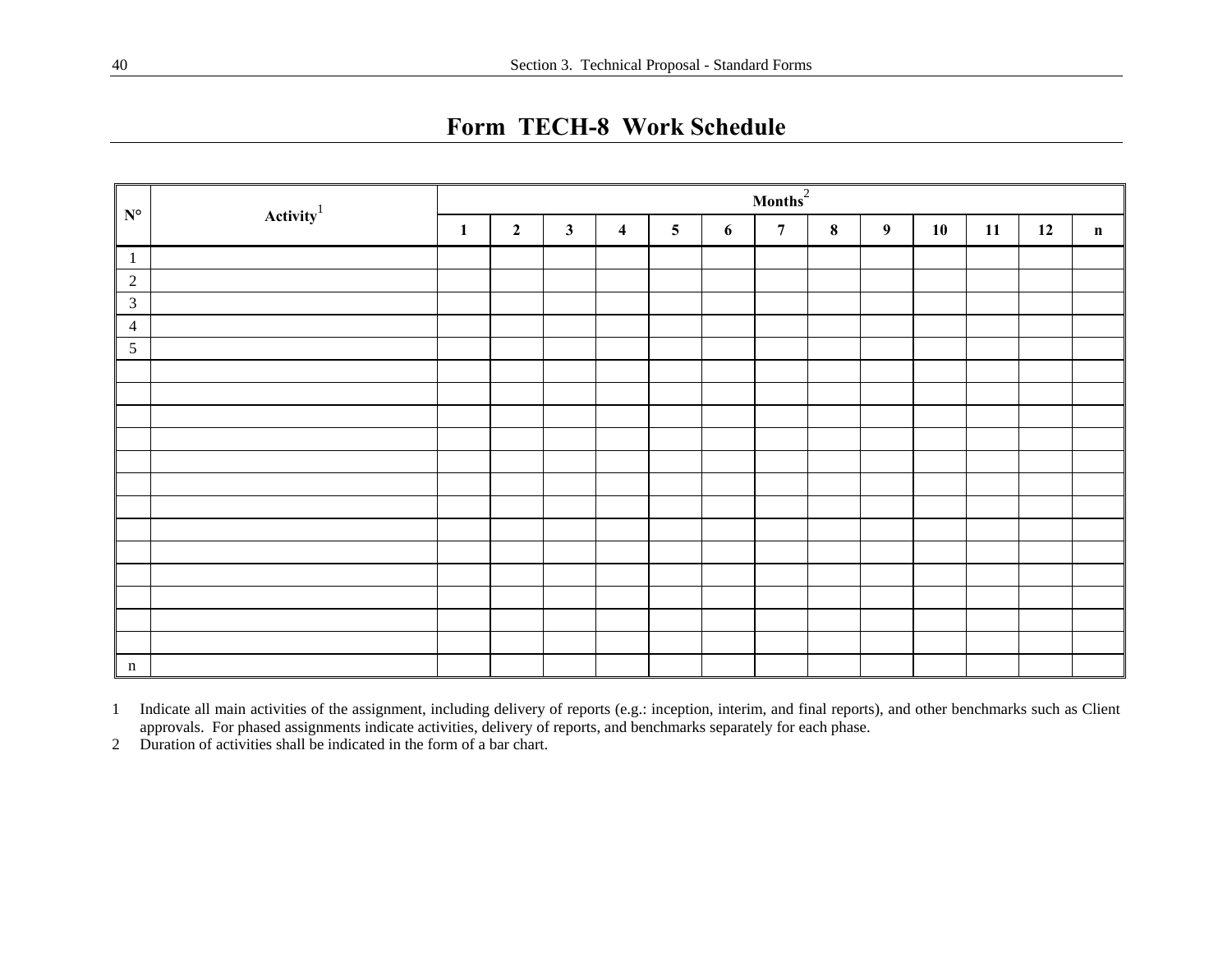# **Section 4. Financial Proposal - Standard Forms**

[*Comments in brackets* [ ] *provide guidance to the shortlisted Consultants for the preparation of their Financial Proposals; they should not appear on the Financial Proposals to be submitted.*]

Financial Proposal Standard Forms shall be used for the preparation of the Financial Proposal according to the instructions provided under para. 3.6 of Section 2. Such Forms are to be used whichever is the selection method indicated in para. 4 of the Letter of Invitation.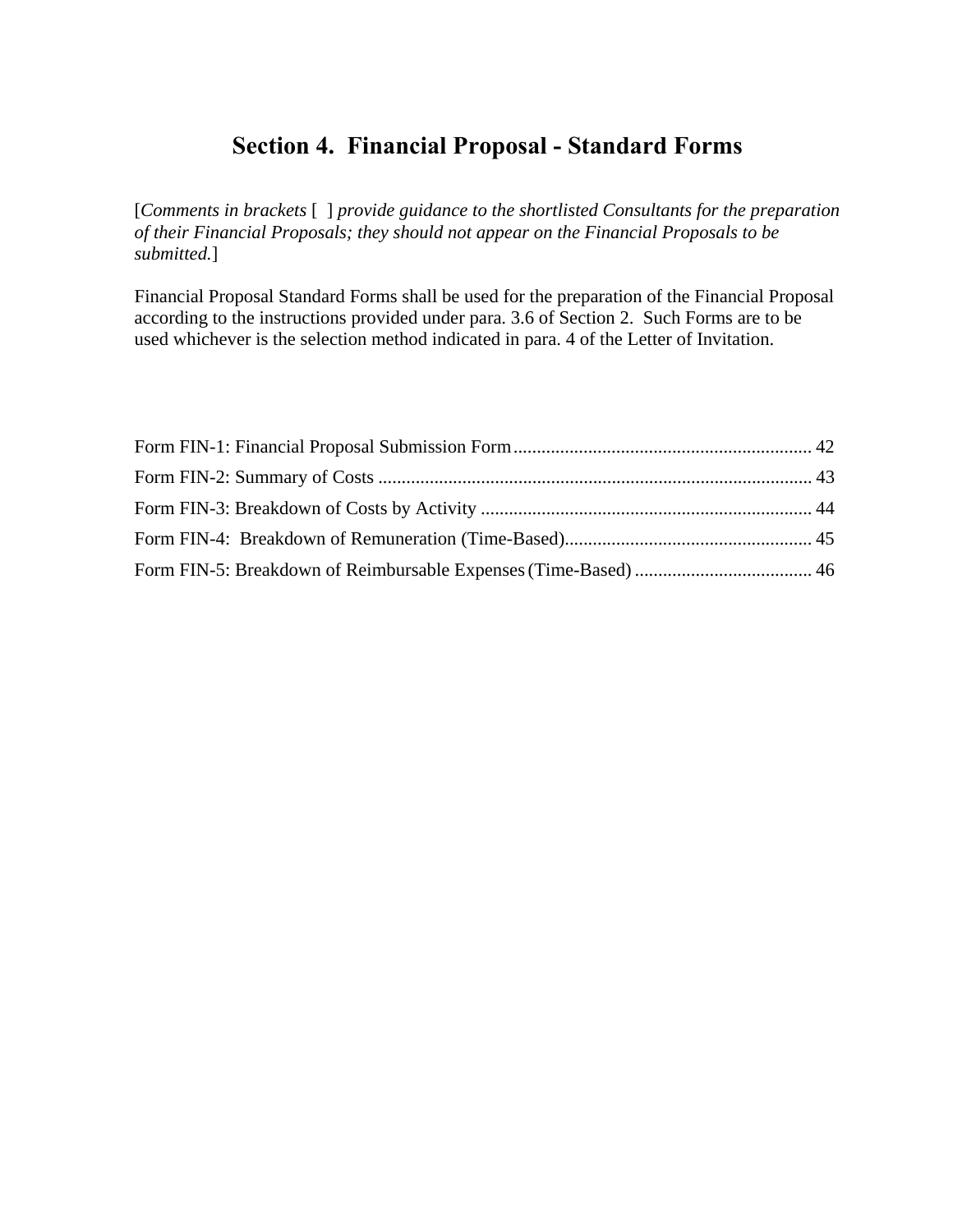# <span id="page-43-0"></span>**Form FIN-1: Financial Proposal Submission Form**

[*Location, Date*]

To: [*Name and address of Client*]

Dear Sirs:

 We, the undersigned, offer to provide the consulting services for [*Insert title of assignment*] in accordance with your Request for Proposal dated [*Insert Date*] and our Technical Proposal. Our attached Financial Proposal is for the sum of [*Insert amount(s) in*  words and figures<sup>1</sup>]. This amount is exclusive of the local taxes, which shall be identified during negotiations and shall be added to the above amount.

 Our Financial Proposal shall be binding upon us subject to the modifications resulting from Contract negotiations, up to expiration of the validity period of the Proposal, i.e. before the date indicated in Paragraph Reference 1.14 of the Data Sheet.

 Commissions and gratuities paid or to be paid by us to agents relating to this Proposal and Contract execution, if we are awarded the Contract, are listed below<sup>2</sup>:

| Name and Address<br>of Agents | Amount and<br>Currency                                              | Purpose of Commission<br>or Gratuity |
|-------------------------------|---------------------------------------------------------------------|--------------------------------------|
|                               | We understand you are not bound to accept any Proposal you receive. |                                      |
| We remain,                    |                                                                     |                                      |
| Yours sincerely,              |                                                                     |                                      |
|                               | Authorized Signature [In full and initials]:                        |                                      |
|                               |                                                                     |                                      |
|                               | Name of Firm:                                                       |                                      |
| Address:                      |                                                                     |                                      |

1 Amounts must coincide with the ones indicated under Total Cost of Financial proposal in Form FIN-2.

2 If applicable, replace this paragraph with: "No commissions or gratuities have been or are to paid by us to agents relating to this Proposal and Contract execution."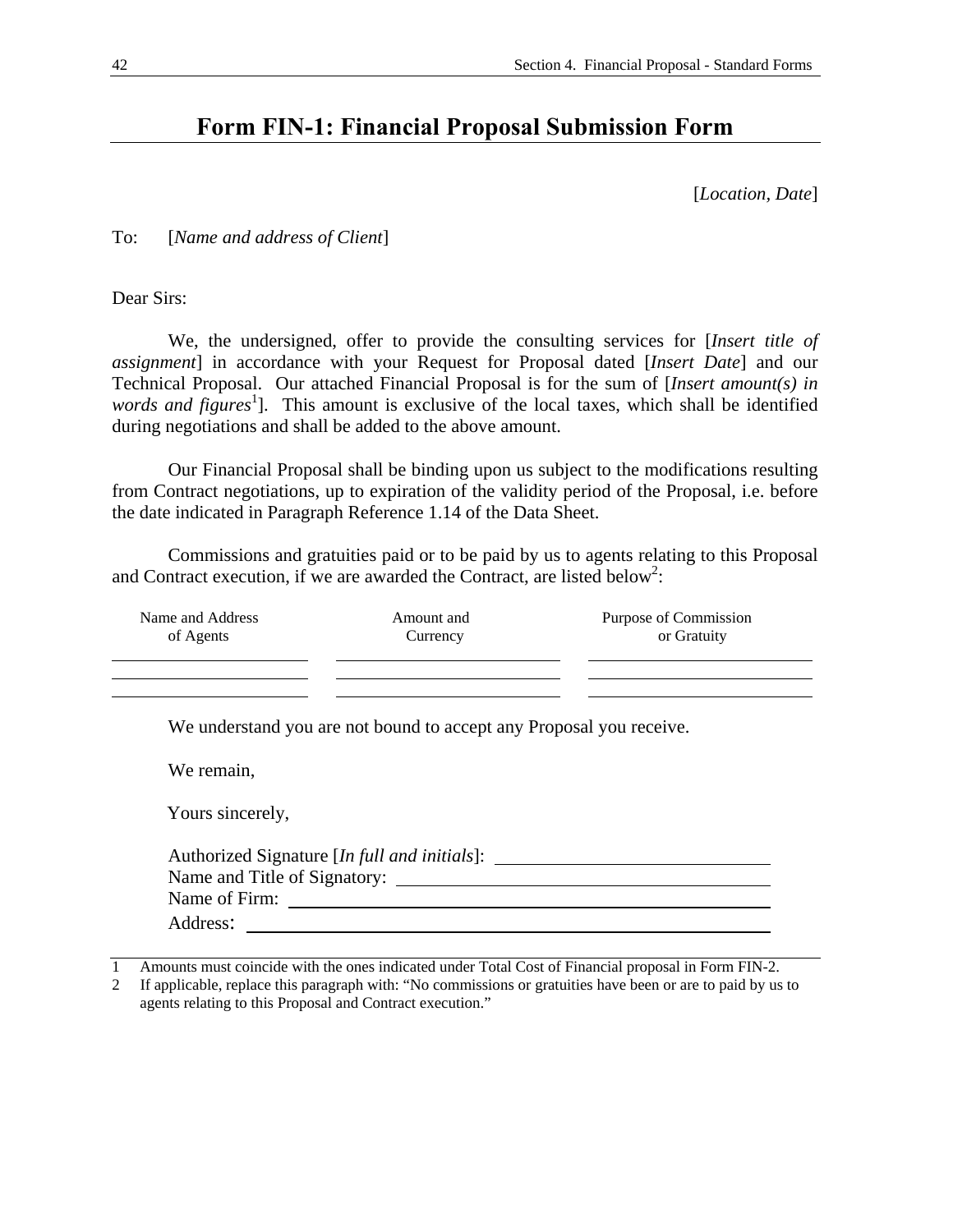# **Form FIN-2: Summary of Costs**

## NOTE: To be in **EURO only**

|                                                | <b>Costs</b> |              |              |              |  |  |  |
|------------------------------------------------|--------------|--------------|--------------|--------------|--|--|--|
| Item                                           | Euro         | Not Used $1$ | Not Used $1$ | Not Used $1$ |  |  |  |
| Total Costs of Financial Proposal <sup>2</sup> |              |              |              |              |  |  |  |

1 Indicate between brackets the name of the foreign currency. Maximum of three currencies; use as many columns as needed, and delete the others.

<span id="page-44-0"></span>2 Indicate the total costs, net of local taxes, to be paid by the Client in each currency. Such total costs must coincide with the sum of the relevant Subtotals indicated in all Forms FIN-3 provided with the Proposal.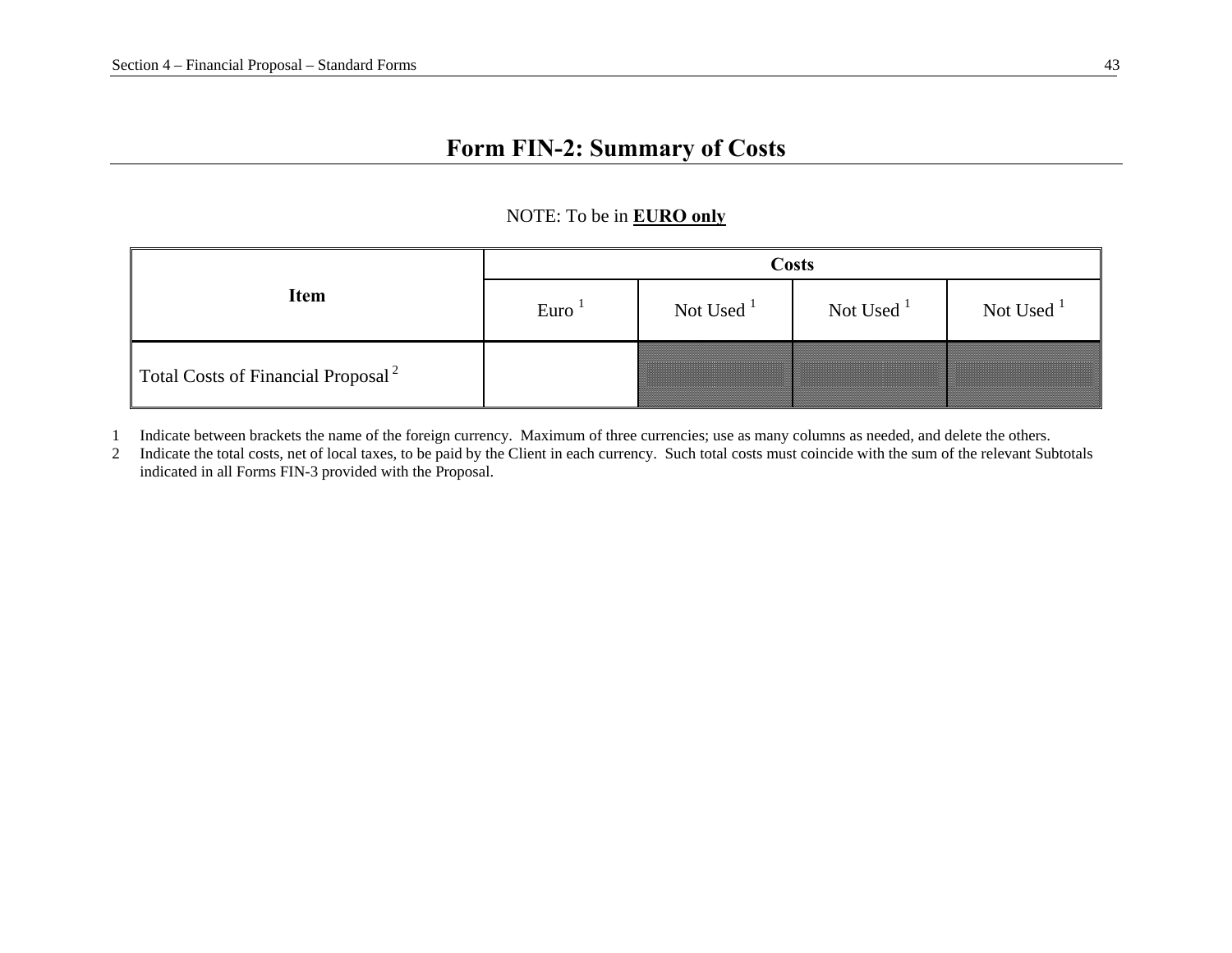# **Form FIN-3: Breakdown of Costs by Activity<sup>1</sup>**

| <b>Group of Activities (Phase):</b> <sup>2</sup> | Description: $3$               |                       |                       |                       |  |  |  |  |
|--------------------------------------------------|--------------------------------|-----------------------|-----------------------|-----------------------|--|--|--|--|
|                                                  |                                |                       |                       |                       |  |  |  |  |
|                                                  | <b>Costs</b>                   |                       |                       |                       |  |  |  |  |
| <b>Cost component</b>                            | Euro <sup><math>4</math></sup> | Not Used <sup>4</sup> | Not Used <sup>4</sup> | Not Used <sup>4</sup> |  |  |  |  |
| Remuneration <sup>5</sup>                        |                                |                       |                       |                       |  |  |  |  |
| Reimbursable Expenses <sup>5</sup>               |                                |                       |                       |                       |  |  |  |  |
| Subtotals                                        |                                |                       |                       |                       |  |  |  |  |

#### NOTE: To be in **EURO only**

- 1 Form FIN-3 shall be filled at least for the whole assignment. In case some of the activities require different modes of billing and payment (e.g.: the assignment is phased, and each phase has a different payment schedule), the Consultant shall fill a separate Form FIN-3 for each group of activities. For each currency, the sum of the relevant Subtotals of all Forms FIN-3 provided must coincide with the Total Costs of Financial Proposal indicated in Form FIN-2.
- 2 Names of activities (phase) should be the same as, or correspond to the ones indicated in the second column of Form TECH-8.
- 3 Short description of the activities whose cost breakdown is provided in this Form.
- 4 Indicate between brackets the name of the foreign currency. Use the same columns and currencies of Form FIN-2.
- <span id="page-45-0"></span>5 For each currency, Remuneration and Reimbursable Expenses must respectively coincide with relevant Total Costs indicated in Forms FIN-4, and FIN-5.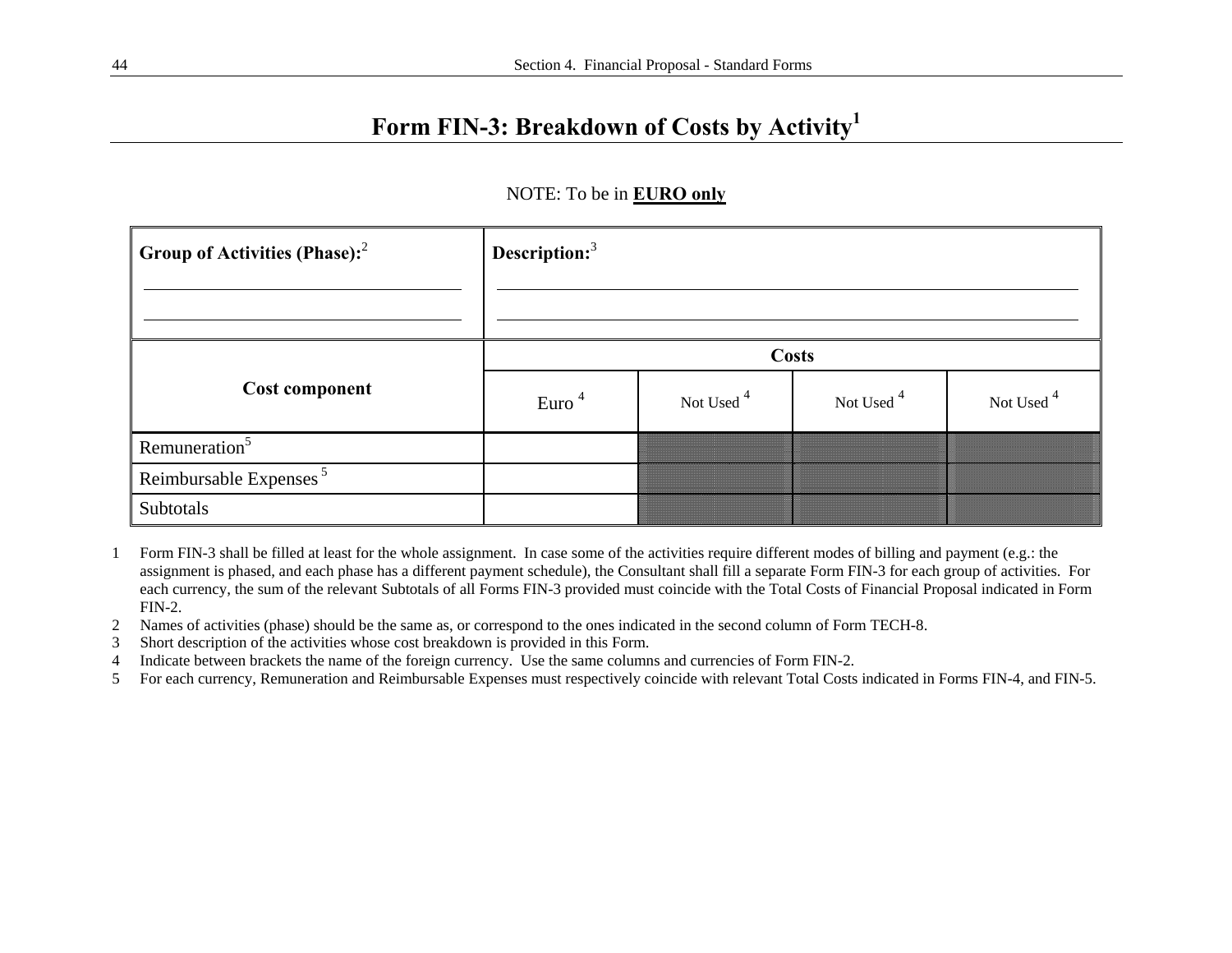# **Form FIN-4: Breakdown of Remuneration1 (Time-Based)**

(This Form FIN-4 shall only be used when the Time-Based Form of Contract has been included in the RFP) NOTE: To be in **EURO only**

| Group of Activities (Phase): _ |                       |                                                                                                                                                                                                                                                                                                                                                                                                                                                                                                                                                              |                                      |                   |                       |                       |                       |
|--------------------------------|-----------------------|--------------------------------------------------------------------------------------------------------------------------------------------------------------------------------------------------------------------------------------------------------------------------------------------------------------------------------------------------------------------------------------------------------------------------------------------------------------------------------------------------------------------------------------------------------------|--------------------------------------|-------------------|-----------------------|-----------------------|-----------------------|
| Name <sup>2</sup>              | Position <sup>3</sup> | Staff-month<br>Rate <sup>4</sup>                                                                                                                                                                                                                                                                                                                                                                                                                                                                                                                             | Input <sup>5</sup><br>(Staff-months) | Euro <sup>6</sup> | Not Used <sup>6</sup> | Not Used <sup>6</sup> | Not Used <sup>6</sup> |
| <b>Foreign Staff</b>           |                       |                                                                                                                                                                                                                                                                                                                                                                                                                                                                                                                                                              |                                      |                   |                       |                       |                       |
|                                |                       | [Home]                                                                                                                                                                                                                                                                                                                                                                                                                                                                                                                                                       |                                      |                   |                       |                       |                       |
|                                |                       | $[Field]% \centering \subfloat[\centering]{{\includegraphics[scale=0.2]{img10.png} }}% \qquad \subfloat[\centering]{{\includegraphics[scale=0.2]{img11.png} }}% \caption{The 3D maps of the estimators in our classification example (panel left).}% \label{fig:3D maps}%$                                                                                                                                                                                                                                                                                   |                                      |                   |                       |                       |                       |
|                                |                       |                                                                                                                                                                                                                                                                                                                                                                                                                                                                                                                                                              |                                      |                   |                       |                       |                       |
|                                |                       |                                                                                                                                                                                                                                                                                                                                                                                                                                                                                                                                                              |                                      |                   |                       |                       |                       |
|                                |                       |                                                                                                                                                                                                                                                                                                                                                                                                                                                                                                                                                              |                                      |                   |                       |                       |                       |
|                                |                       |                                                                                                                                                                                                                                                                                                                                                                                                                                                                                                                                                              |                                      |                   |                       |                       |                       |
|                                |                       |                                                                                                                                                                                                                                                                                                                                                                                                                                                                                                                                                              |                                      |                   |                       |                       |                       |
|                                |                       |                                                                                                                                                                                                                                                                                                                                                                                                                                                                                                                                                              |                                      |                   |                       |                       |                       |
|                                |                       |                                                                                                                                                                                                                                                                                                                                                                                                                                                                                                                                                              |                                      |                   |                       |                       |                       |
|                                |                       |                                                                                                                                                                                                                                                                                                                                                                                                                                                                                                                                                              |                                      |                   |                       |                       |                       |
| <b>Local Staff</b>             |                       |                                                                                                                                                                                                                                                                                                                                                                                                                                                                                                                                                              |                                      |                   |                       |                       |                       |
|                                |                       | $[Home] % \begin{minipage}[b]{0.5\linewidth} \centering \includegraphics[width=\textwidth]{figures/h1} \caption{The 3D (top) and 4D (bottom) of the 3D (bottom) of the 3D (bottom) of the 3D (bottom) of the 3D (bottom) of the 3D (bottom) of the 3D (bottom) of the 3D (bottom) of the 3D (bottom) of the 3D (bottom) of the 3D (bottom) of the 3D (bottom) of the 3D (bottom) of the 3D (bottom) of the 3D (bottom) of the 3D (bottom) of the 3D (bottom) of the 3D (bottom) of the 3D (bottom) of the 3D (bottom) of the 3D (bottom) of the 3D (bottom)$ |                                      |                   |                       |                       |                       |
|                                |                       | $[Field]% \centering \subfloat[\centering]{{\includegraphics[scale=0.2]{img10.png} }}% \qquad \subfloat[\centering]{{\includegraphics[scale=0.2]{img11.png} }}% \caption{The 3D maps of the estimators in our classification example (panel left).}% \label{fig:3D maps}%$                                                                                                                                                                                                                                                                                   |                                      |                   |                       |                       |                       |
|                                |                       |                                                                                                                                                                                                                                                                                                                                                                                                                                                                                                                                                              |                                      |                   |                       |                       |                       |
|                                |                       |                                                                                                                                                                                                                                                                                                                                                                                                                                                                                                                                                              |                                      |                   |                       |                       |                       |
|                                |                       |                                                                                                                                                                                                                                                                                                                                                                                                                                                                                                                                                              |                                      |                   |                       |                       |                       |
|                                |                       |                                                                                                                                                                                                                                                                                                                                                                                                                                                                                                                                                              |                                      |                   |                       |                       |                       |
|                                |                       |                                                                                                                                                                                                                                                                                                                                                                                                                                                                                                                                                              | <b>Total Costs</b>                   |                   |                       |                       |                       |

1 Form FIN-4 shall be filled for each of the Forms FIN-3 provided.

2 Professional Staff should be indicated individually; Support Staff should be indicated per category (e.g.: draftsmen, clerical staff).

3 Positions of Professional Staff shall coincide with the ones indicated in Form TECH-5.

4 Indicate separately staff-month rate and currency for home and field work.

5 Indicate, separately for home and field work, the total expected input of staff for carrying out the group of activities or phase indicated in the Form.

<span id="page-46-0"></span>6 Indicate between brackets the name of the foreign currency. Use the same columns and currencies of Form FIN-2. For each staff indicate the remuneration in the column of the relevant currency, separately for home and field work. Remuneration = Staff-month Rate x Input.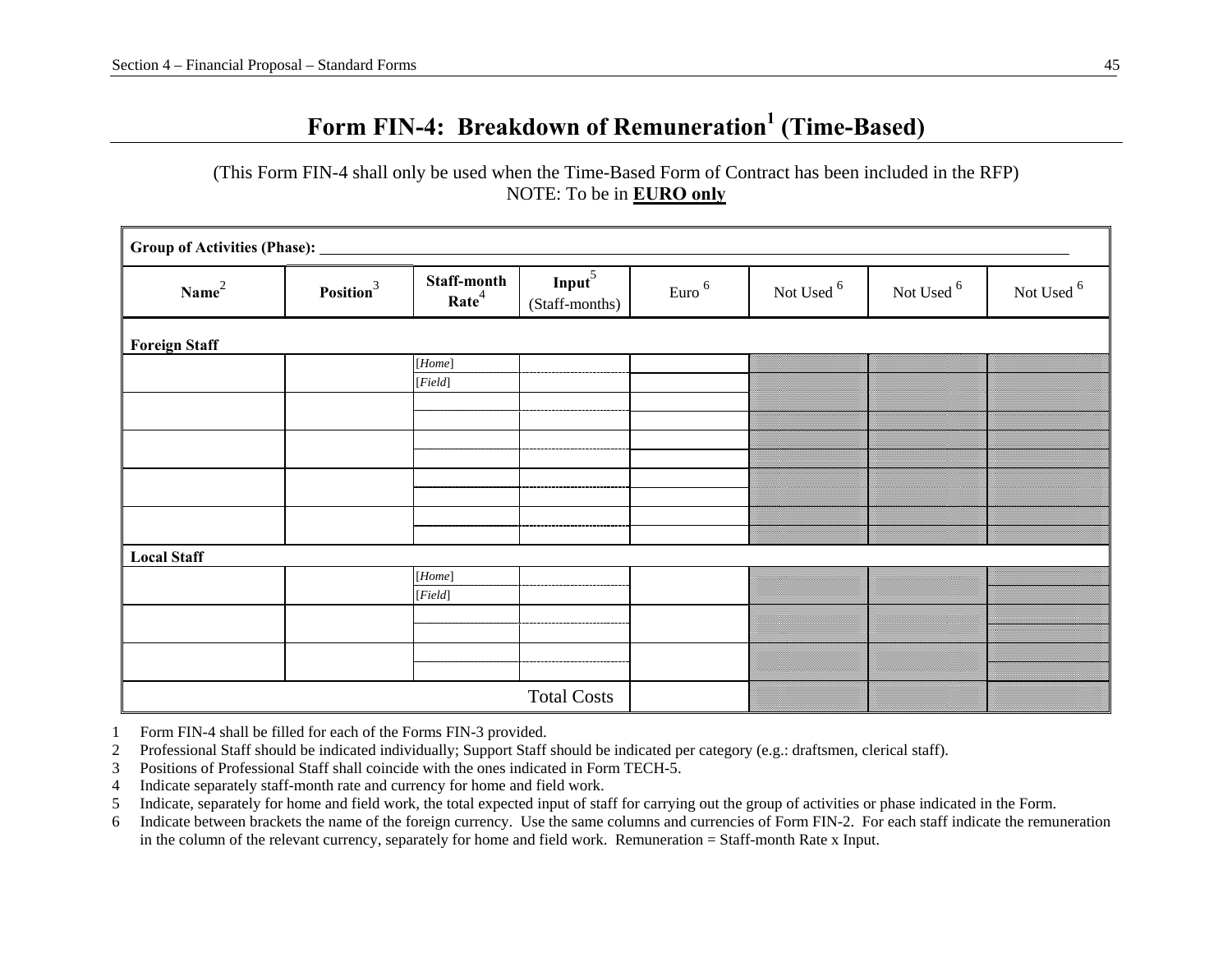# **Form FIN-5: Breakdown of Reimbursable Expenses1 (Time-Based)**

(This Form FIN-5 shall only be used when the Time-Based Form of Contract has been included in the RFP) NOTE: To be in **EURO only**

|                | <b>Group of Activities (Phase):</b>               |            |                           |                    |         |                       |                       |                       |  |  |  |
|----------------|---------------------------------------------------|------------|---------------------------|--------------------|---------|-----------------------|-----------------------|-----------------------|--|--|--|
| $N^{\circ}$    | Description <sup>2</sup>                          | Unit       | Unit<br>Cost <sup>3</sup> | Quantity           | $Euro*$ | Not Used <sup>6</sup> | Not Used <sup>6</sup> | Not Used <sup>6</sup> |  |  |  |
| $\mathbf{1}$   | Per diem allowances                               | Day        |                           |                    |         |                       |                       |                       |  |  |  |
| $\overline{2}$ | International flights <sup>5</sup>                | Round Trip |                           |                    |         |                       |                       |                       |  |  |  |
| 3              | <b>Excess Baggage</b>                             | Round Trip |                           |                    |         |                       |                       |                       |  |  |  |
| $\overline{4}$ | Miscellaneous travel<br>expenses                  | Round Trip |                           |                    |         |                       |                       |                       |  |  |  |
| 5              | Temporary office rent                             | Month      |                           |                    |         |                       |                       |                       |  |  |  |
| 6              | Office Equipment                                  | Lump Sum   |                           |                    |         |                       |                       |                       |  |  |  |
| $\overline{7}$ | <b>Office Supplies</b>                            | Lump Sum   |                           |                    |         |                       |                       |                       |  |  |  |
| 8              | Communication costs<br>between [Insert place] and | Lump Sum   |                           |                    |         |                       |                       |                       |  |  |  |
| 9              | Drafting, reproduction of<br>reports              | Lump Sum   |                           |                    |         |                       |                       |                       |  |  |  |
| 10             | Local transportation costs                        | Lump Sum   |                           |                    |         |                       |                       |                       |  |  |  |
|                |                                                   |            |                           | <b>Total Costs</b> |         |                       |                       |                       |  |  |  |

\* Total costs net of local taxes;

1. Per diem allowances for each of the Foreign Personnel for every day absent from his home office and outside the Client's country;

- 2. Estimated costs include the number of round trips (home / duty station / home) for mobilization, holidays, operations, demobilization for project staff;
- 3. The cost of excess baggage up to twenty (20) kilograms per person per round trip, or the equivalent in cost of unaccompanied baggage or air freight, for each Foreign Personnel and each eligible dependent,;

4. The fixed unit price per round trip for miscellaneous travel expenses including transportation to and from airports, airport taxes, passport, visas, travel permits, vaccinations, etc.;

- 5. Estimated cost on a monthly basis for a temporary office to include utilities, maintenance, cleaning and repairs;
- 6. Lump Sum Cost for computers, software, printers, photocopiers, binding machines for Site Office;
- 7. Lump Sum Cost for all site office supplies;
- 8. Lump Sum Cost for site office international telephone use;
- 9. Lump Sum Cost for printing and reproducing all required reports;

<span id="page-47-0"></span>10. Lump Sum Cost for providing transportation for site office staff, including vehicle renting, maintenance, repair and any other travel costs in the Client's country.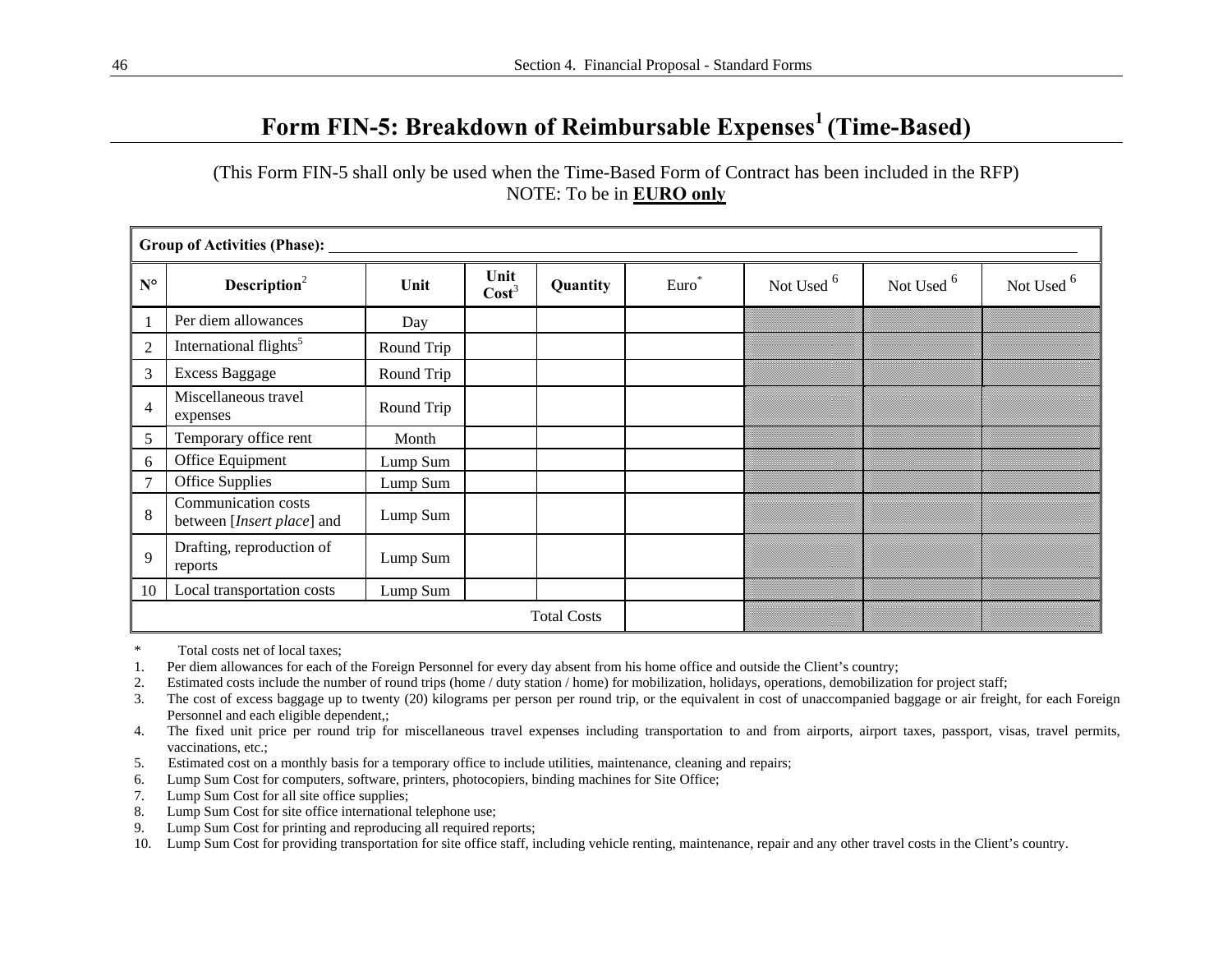# **Sample Form**

Consulting Firm: Country: Assignment: Date:

### **Consultant's Representations Regarding Costs and Charges**

We hereby confirm that:

(a) the basic salaries indicated in the attached table are taken from the firm's payroll records and reflect the current salaries of the staff members listed which have not been raised other than within the normal annual salary increase policy as applied to all the firm's staff;

(b) attached are true copies of the latest salary slips of the staff members listed;

(c) the away from headquarters allowances indicated below are those that the Consultants have agreed to pay for this assignment to the staff members listed;

(d) the factors listed in the attached table for social charges and overhead are based on the firm's average cost experiences for the latest three years as represented by the firm's financial statements; and

(e) said factors for overhead and social charges do not include any bonuses or other means of profit-sharing.

*[Name of Consulting Firm]*

Signature of Authorized Representative Date

Name:

Title: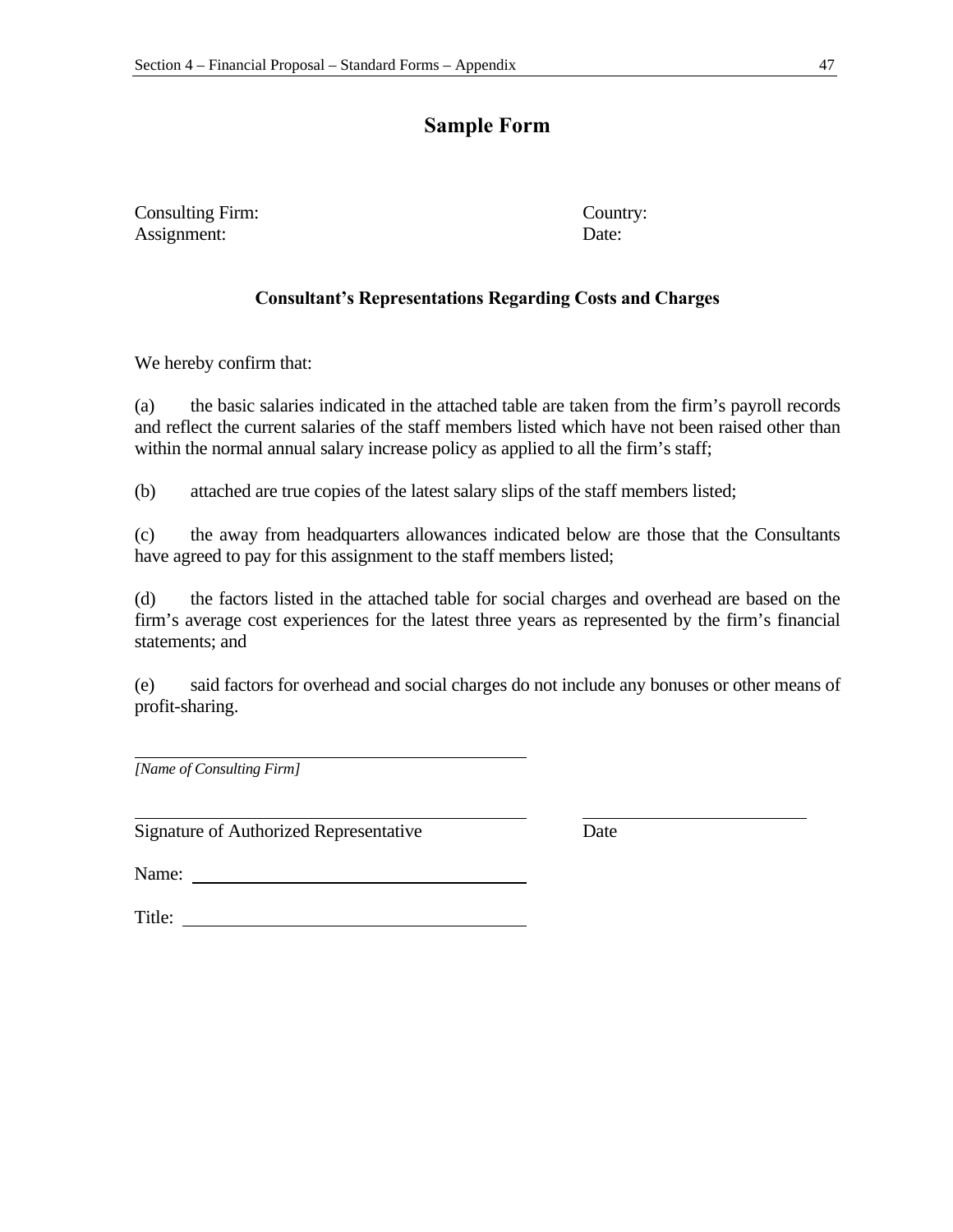# **Consultant's Representations Regarding Costs and Charges**

### NOTE: To be in **EURO only**

| Personnel   |          |                                               | $\overline{2}$                 | 3                     | $\overline{4}$ | 5              | 6                                      | 7                                                    | $8\,$                                                |
|-------------|----------|-----------------------------------------------|--------------------------------|-----------------------|----------------|----------------|----------------------------------------|------------------------------------------------------|------------------------------------------------------|
| Name        | Position | Basic Salary per<br>Working<br>Month/Day/Year | Social<br>Charges <sup>1</sup> | Overhead <sup>1</sup> | Subtotal       | $\text{Fee}^2$ | Away from<br>Headquarters<br>Allowance | Proposed Fixed<br>Rate per Working<br>Month/Day/Hour | Proposed Fixed<br>Rate per Working<br>Month/Day/Hour |
| Home Office |          |                                               |                                |                       |                |                |                                        |                                                      |                                                      |
|             |          |                                               |                                |                       |                |                |                                        |                                                      |                                                      |
|             |          |                                               |                                |                       |                |                |                                        |                                                      |                                                      |
|             |          |                                               |                                |                       |                |                |                                        |                                                      |                                                      |
|             |          |                                               |                                |                       |                |                |                                        |                                                      |                                                      |
| Field       |          |                                               |                                |                       |                |                |                                        |                                                      |                                                      |
|             |          |                                               |                                |                       |                |                |                                        |                                                      |                                                      |
|             |          |                                               |                                |                       |                |                |                                        |                                                      |                                                      |
|             |          |                                               |                                |                       |                |                |                                        |                                                      |                                                      |
|             |          |                                               |                                |                       |                |                |                                        |                                                      |                                                      |

1. Expressed as percentage of 1

2. Expressed as percentage of 4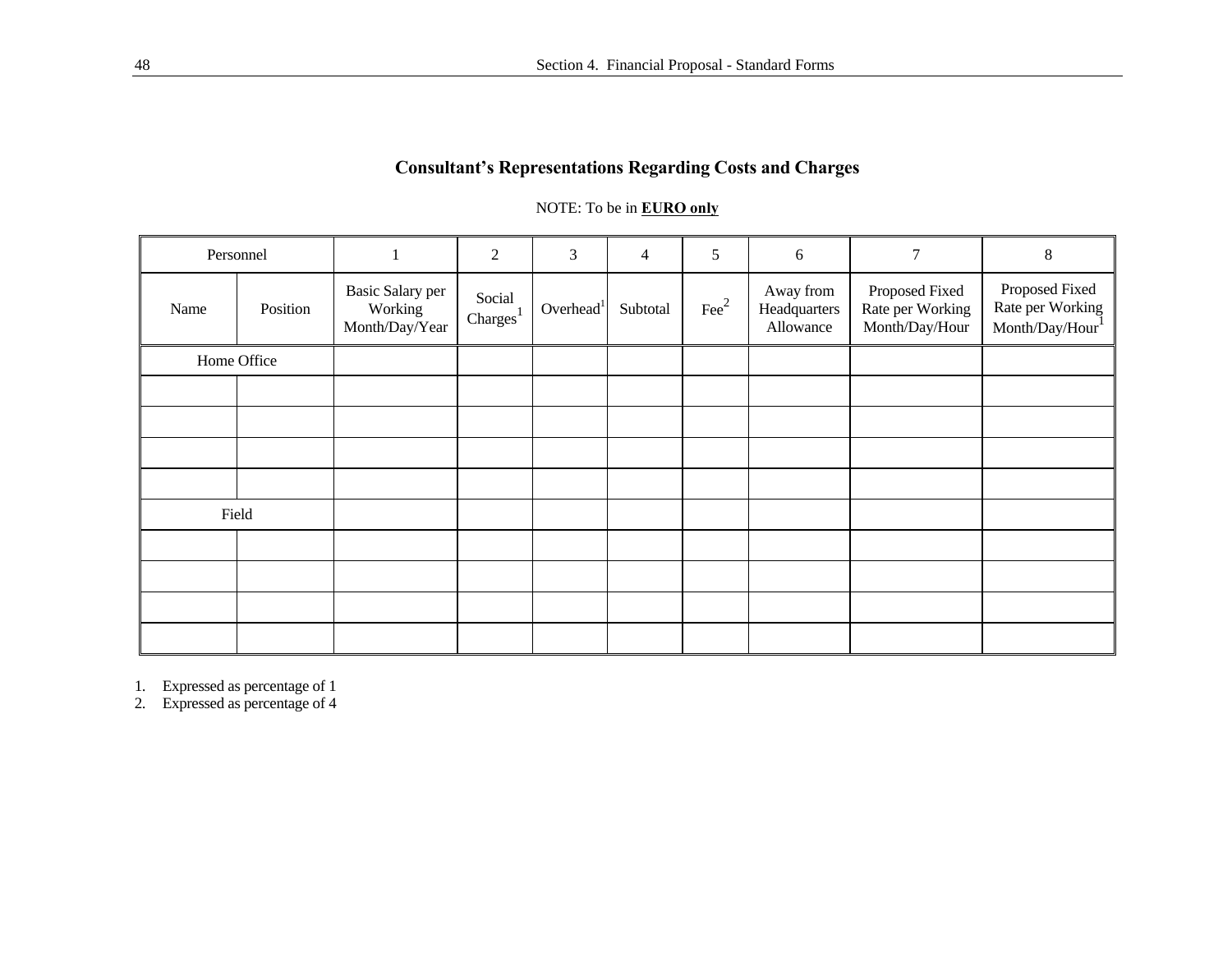# **Section 5. Terms of Reference**

## **SUPERVISION OF WORKS FIDIC CONDITIONS OF CONTRACT FOR CONSTRUCTION OF THE EMPLOYER DESIGNED WORKS**

# ROAD SECTOR PROGRAM SUPPORT PROJECT **M2 Chisinau-Soroca Road km 5+733 – km 26+200**

#### **1. BACKGROUND**

The State Road Administration (the "Employer"), on behalf of the Government of Moldova represented by the Ministry of Transport and Road Infrastructure, intends applying the proceeds of a loan from the European Investment Bank (collectively referred to as the "Bank") towards the cost of implementation of the Rehabilitation of M2 Chisinau – Soroca Road Km 5+733 to Km 26+200.

The Consultancy services under this Terms of Reference are sought to facilitate successful and timely implementation of the Project by providing services and carrying out duties of "the Engineer" in accordance with the contract for civil works which will be based upon the *FIDIC Conditions of Contract for Works of Civil Engineering Construction (*Multilateral Development Bank Harmonised Edition, March 2006) and are described below.

The works comprise the resurfacing and strengthening of existing roads in the central area of Moldova.

Detailed information on civil works contracts is presented in Annex A to this Terms of Reference, including access to the Works Contract Bidding Documents. The Documents include the Conditions of Contract (for the Works) and details of the facilities to be provided for the Engineer.

#### **2. OBJECTIVES OF ASSIGNMENT**

The main objective of the assignment is for the Consultants to assist the Employer in the administration of the Bank-funded Contracts (hereinafter referred to as "the Contracts") with due diligence and carry out the duties of the Engineer assigned to him in the Contracts. The Consultants (hereinafter referred to as "the Engineer") shall exercise the authority attributable to the Engineer, as specified in or necessarily implied from the Contracts, to ensure timely, satisfactory completion of the Works in accordance with the Contracts.

The Works include the M2 Chisinau – Soroca Road Km  $5+733$  to 26+200 rehabilitation contract.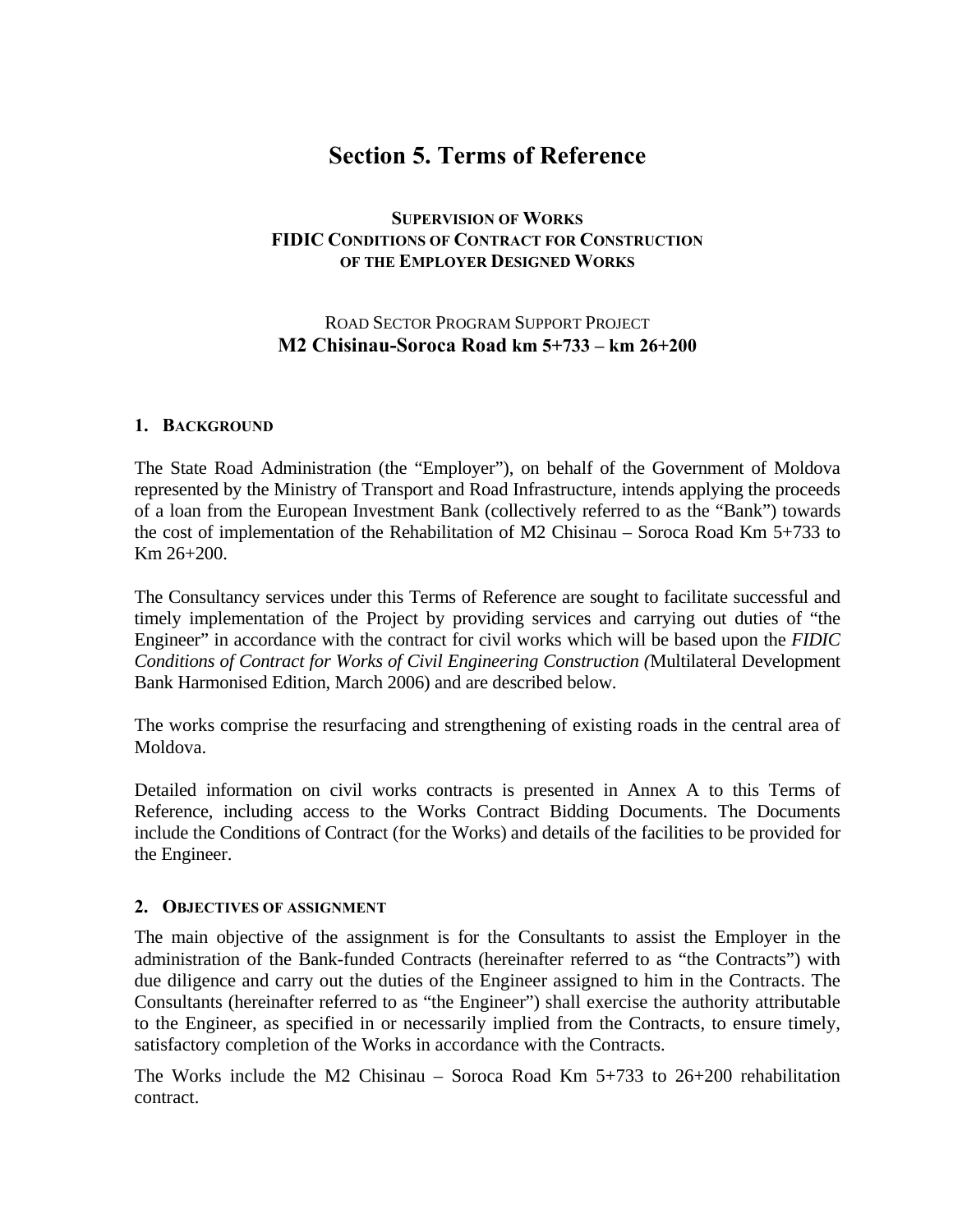# **3. SCOPE OF SERVICE**

The Consultant shall exercise all reasonable care to protect the interests of SRA, to ensure the timely supervision and control of the Works and to avoid the occurrences of disorders of construction during the Works.

The Consultant shall perform the Services in accordance with the laws and any other instruments having force of law in Moldova as may be issued and in force from time to time.

The Consultant will seek prior approval of the Client for the following:

- (i) issue any Variation to the scope of work with or without financial implications on the Contract Price, except in an emergency situation as determined by the Engineer or if such a Variation would increase the Accepted Contract Amount by less than 0.5%;
- (ii) approving a proposal for Variation submitted by the Contractor;
- (iii) making variations in work quantities which bring the total cost in excess of 2 percent of the Contract Price at tender rates;
- (iv) approving the subletting of any part of the works, except subcontracts up to Euro 100,000;
- (v) approving any extension of the Time for Completion;
- (vi) agreeing an extension of time and/or additional cost; and
- (vii) specifying the amount payable in each of the applicable currencies.

The Consultant shall provide the following services (refer to Annex B for further details):

#### **3.1 SUPERVISION OF WORKS**

The Engineer shall perform the duties and authority of the Engineer as specified in or necessarily implied from the Contract as well as administer the Contract, dealing with situations in accordance with the contract, taking due regard of all relevant circumstances; the Engineer shall perform his duties or act:

- proactively, where the initiative lies with the Engineer in administering the Contract;
- reactively, in response to the Contractor's or the Employer's requests; and
- passively, in observing the requirements of the Contract

Wherever appropriate and not in conflict with the Contract, the Engineer shall exercise every reasonable care to protect the interests of the Employer, including safety and environmental considerations.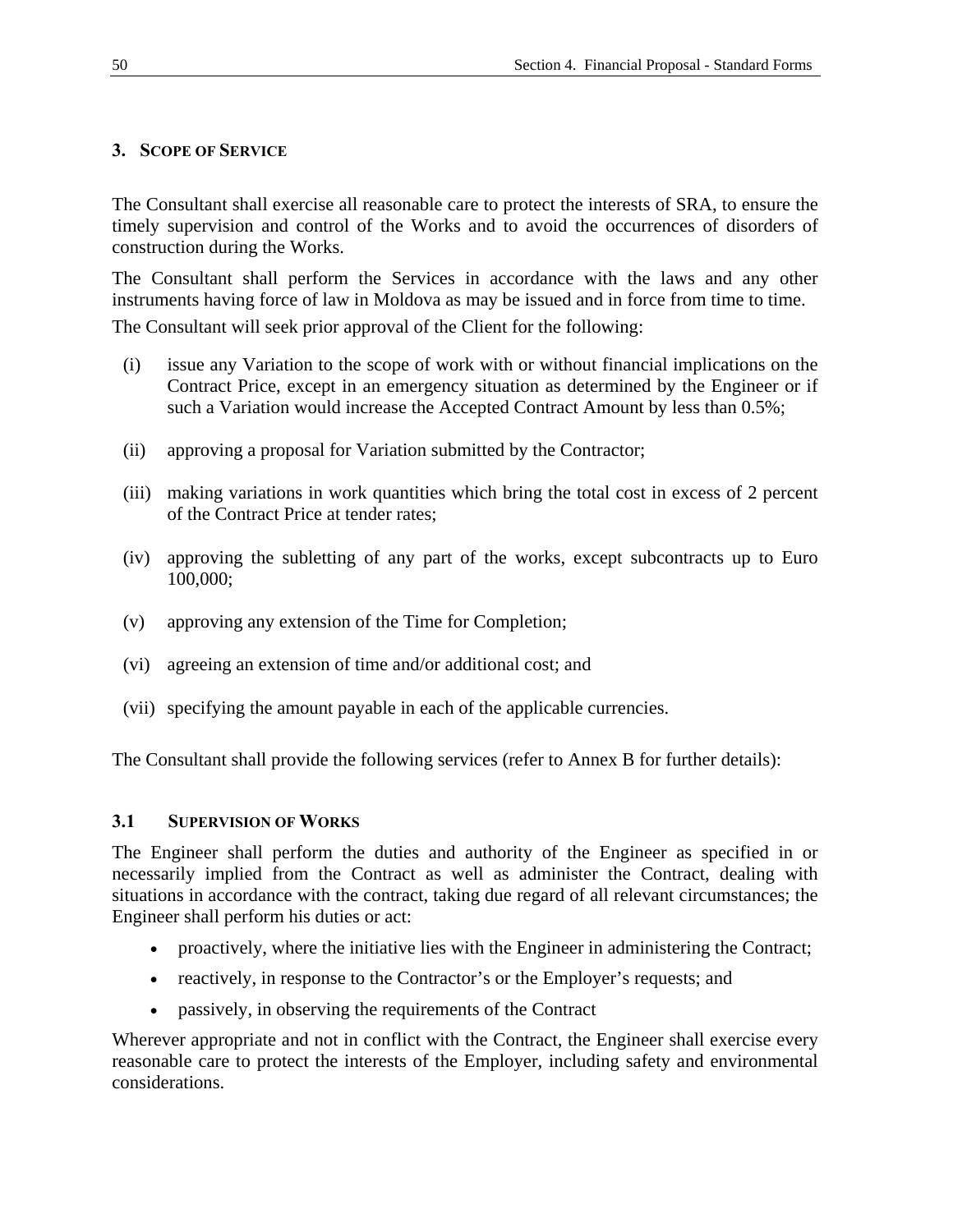The Engineer shall have the following reporting obligations during supervision of the Works.

### **3.1.1 Engineer's Work Programme Report**

Within 28 days of issuance of the Engineer's consent to the Contractor's Work Programme, the Engineer shall submit a report to the Employer (Engineer's Work Programme Report), which shall include:

- a) copy of the Contractor's detailed cash flow estimate, in monthly periods, of all payments to which the Contractor will be entitled under the Contract;
- b) copy of the Contractor's detailed time programme showing the order in which the Contractor intends to carry out the Works, including general description of the methods which the Contractor intends to adopt, and of the major stages, in the execution of the Works and other information as may be deemed necessary and appropriate by the Engineer;
- c) a supporting report which shall include:
	- a list of critical path items and the related Contractor's estimate of delivery periods, accompanied with the Engineer's estimate of the latest delivery periods for each critical path item to warrant the completion in accordance with the Contract;
	- for the manufacture of each main item of Plant and Materials, the name of the manufacturer, manufacture location and the expected dates of:
		- − commencement of manufacture;
		- − Contractor's and/or the Engineer's inspections and tests; and
		- shipment and arrival at the Site;
	- the materials and plant selected by the Engineer for inspections and tests including an appropriate specification of the tests to be carried out and the associated arrangements;
	- the names and particulars of the Contractor's representative and other superintendence personnel approved by the Engineer in accordance with the Contract;
	- the names of Subcontractors consented by the Engineer in accordance with the Contract and for each Subcontractor the cost and quantity of the subcontracted Works; this section shall include a brief justification for the Engineer's consent;
	- copies of all notices, consents, approvals, certificates or determinations given or issued by the Engineer within the reported period; and
	- other information as may be required by the Employer.

#### **3.1.2 Monthly Progress Reports**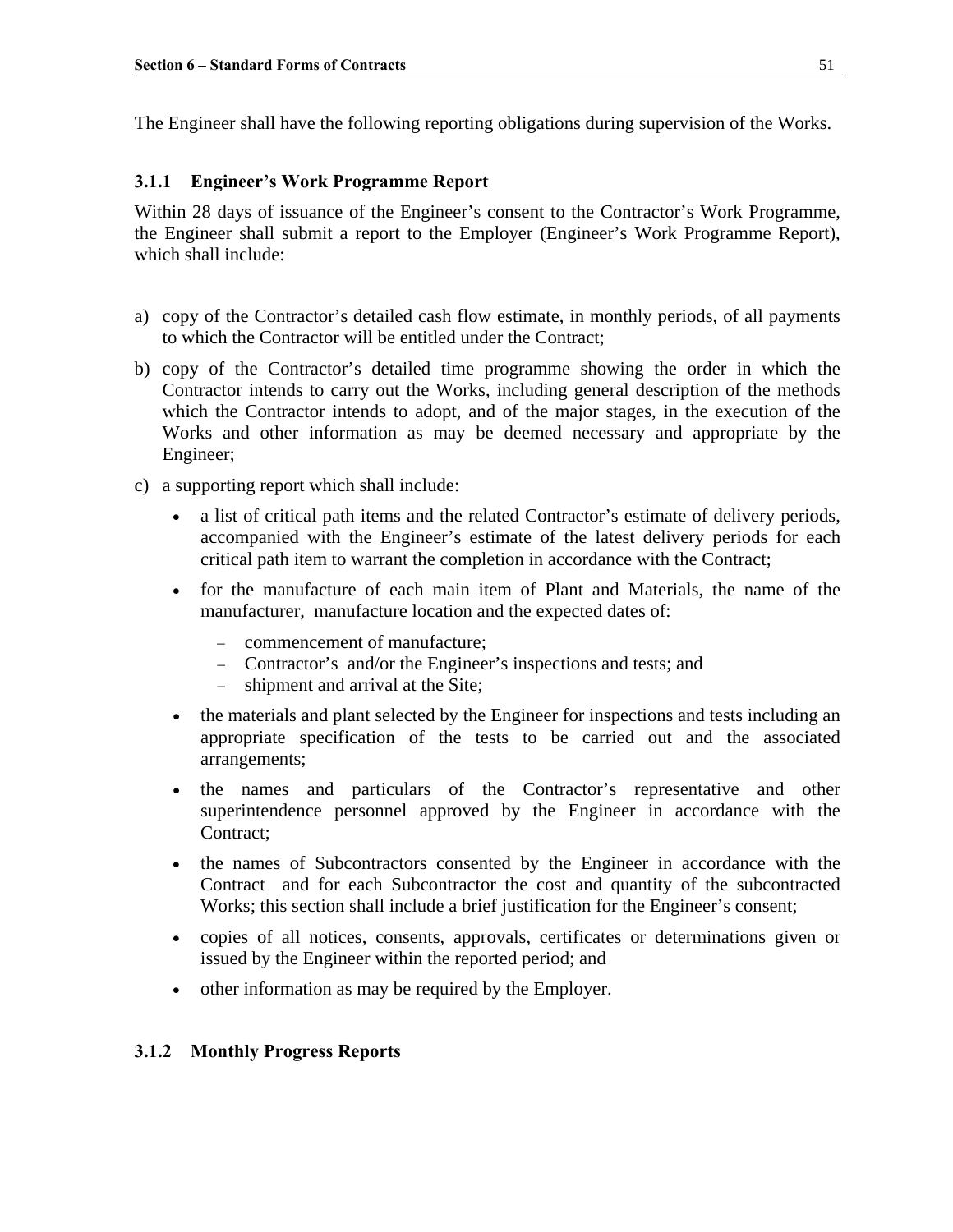The Engineer shall prepare and submit to the Employer monthly progress reports. The first report shall cover the period up to the end of the first calendar month following the Engineer's Work Programme Report. Each monthly progress report shall include:

- brief summary information about any events or circumstances which, in the Engineer's opinion, may create sufficient grounds for any time and/or cost overrun under the Contract and the Engineer's recommendation of the measures being (or to be) adopted to overcome such events or circumstances and the contractual basis therefore;
- comparison in the form of a chart showing the Contractor's original cumulative cash flow estimate, in monthly periods, of all payments to which the Contractor will be entitled under the Contract and the actual payments certified by the Engineer up to the end of the reporting period. In the event of the cumulative amount of the actual monthly payment certificates being lower than the Contractor's estimate, the Engineer shall accompany the chart with a supporting report and provide:
	- − details of any events or circumstances that have caused the discrepancy;
	- − an assessment of the significance of such events or circumstances, including the Engineer's opinion, on whether these may jeopardise the completion in accordance with the Contract;
	- − a report on the measures being (or to be) adopted to overcome delays in respect of each event or circumstances and the contractual basis therefore
- comparison of the actual percentage completion of delivery compared with the planned for each critical path item identified in the Engineer's Work Programme Report; where any delivery is behind the programme, the Engineer shall give comments on the likely consequences and state the remedial action being (or to be) taken;
- comparison of the actual percentage completion of delivery compared with the planned for each main item of Plant and Materials, if not included in the list of critical path items;
- information about the use of provisional sums and an appropriate justification therefore;
- photographs showing the status of manufacture and of progress on the Site;
- copies of quality assurance documents, test results and certificates of materials;
- safety statistics., including details of any hazardous incidents and activities relating to environmental aspects and public relations;
- copies of all notices, consents, approvals, certificates or determinations given or issued by the Engineer within the reported period; and
- other information, as may be required by the Employer.

# **3.1.3 Variations**

The Engineer shall note that the Employer is under obligation to seek the Bank's concurrence before agreeing to or implementing any modification or waiver of the terms and conditions of the Contract or granting an extension of the stipulated time for performance. The Engineer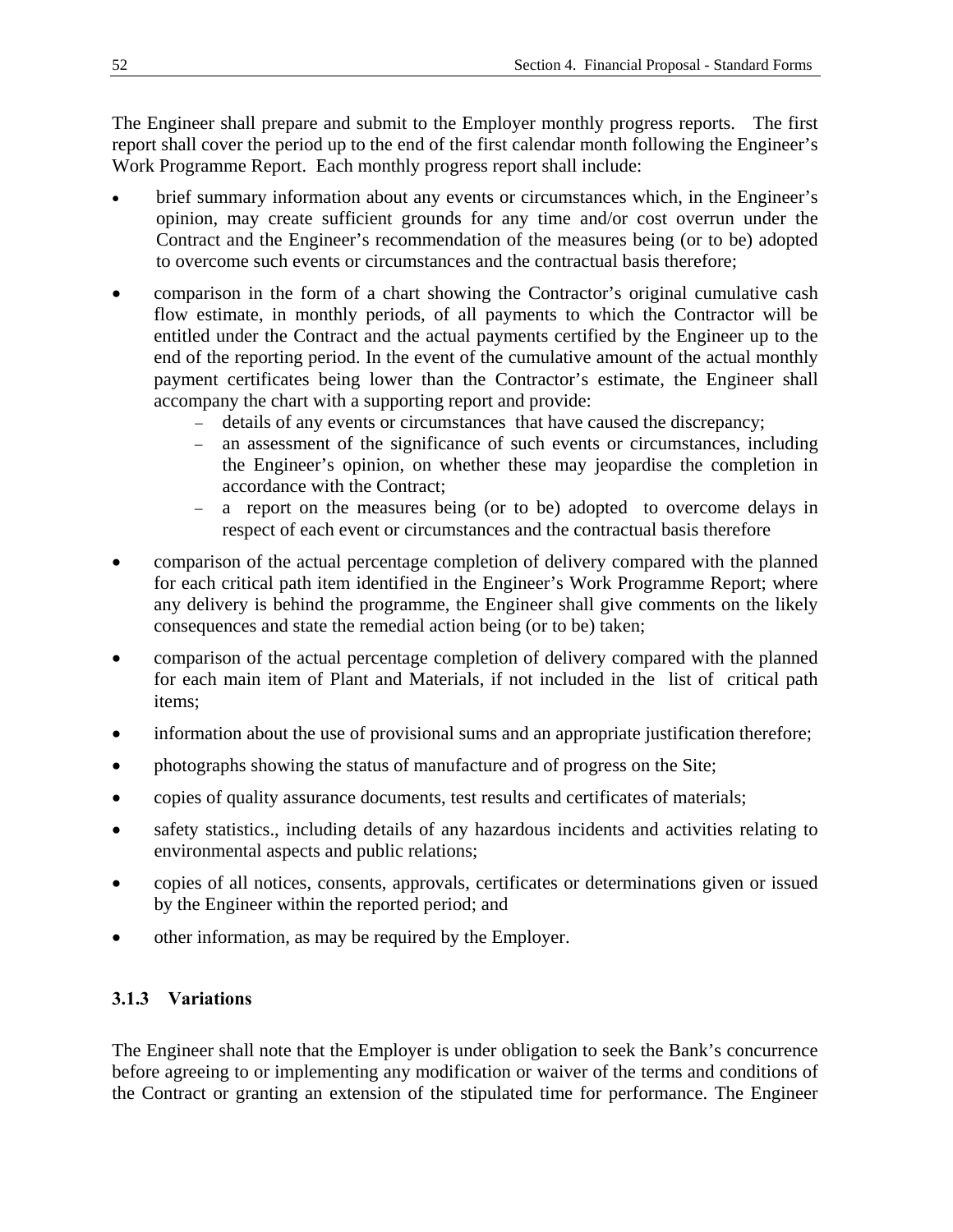shall note that the Accepted Contract Amount includes a 10% contingency intended to cover any variations and price adjustment.

In preparing variations, the Engineer shall note that the Employer will seek no objection from the Bank. The Engineer must therefore prepare variations to ensure that the Employer can comply with the Bank's procedures.

Unless, in the opinion of the Engineer, an emergency occurs affecting the safety of life or of the Works or of adjoining property, the Engineer shall provide a preliminary report to the Employer on any prospective variation which shall outline the basis for the Engineer's valuation of the variation including but not limited to the following:

- the Engineer's opinion on the extent, if any, of applicability to the varied Works of the rates and prices set out in the Contract;
	- when expressing his opinion, the Engineer shall take into account the actual or expected currencies of cost (and the proportions thereof) of the inputs of the varied work without regard to the proportions of various currencies set out in the Contract;
- the quantity and the value of the varied Works that can be determined using the rates and prices set out in the contract;
- the quantity and the Engineer's estimate of the value of the varied Works, which can be determined using the rates and prices set out in the contract as the basis for valuation:
	- the Engineer shall provide a detailed breakdown of the rates and prices set out in the contract and identify the price components that the Engineer used or intends to use for the valuation of the varied works;
- the quantity and the Engineer's estimate of the value of the varied Works, which can only be determined using the rates and prices agreed to be agreed upon between the Engineer and the Contractor:
	- the Engineer shall provide to the Employer an appropriate justification of the basis for the agreement

## **3.1.4 Claims from Contractor**

In the event of receipt of a notice of claim from the contractor, immediately thereafter, the Engineer shall notify and provide copy of the notice to the Employer.

Promptly after the Engineer's inspection, the Engineer shall provide the Employer with an assessment of the Contractor's contemporary records, which shall be supported with the Engineer's preliminary conclusions with regard to the potential outcome of the claim. The Engineer shall also consult with the Employer any instruction, which have been (or to be issued) to the Contractor with regard to any further contemporary records.

The Engineer shall require the Contractor to copy to the Employer all accounts sent to the Engineer with regard to the Contractor's claim.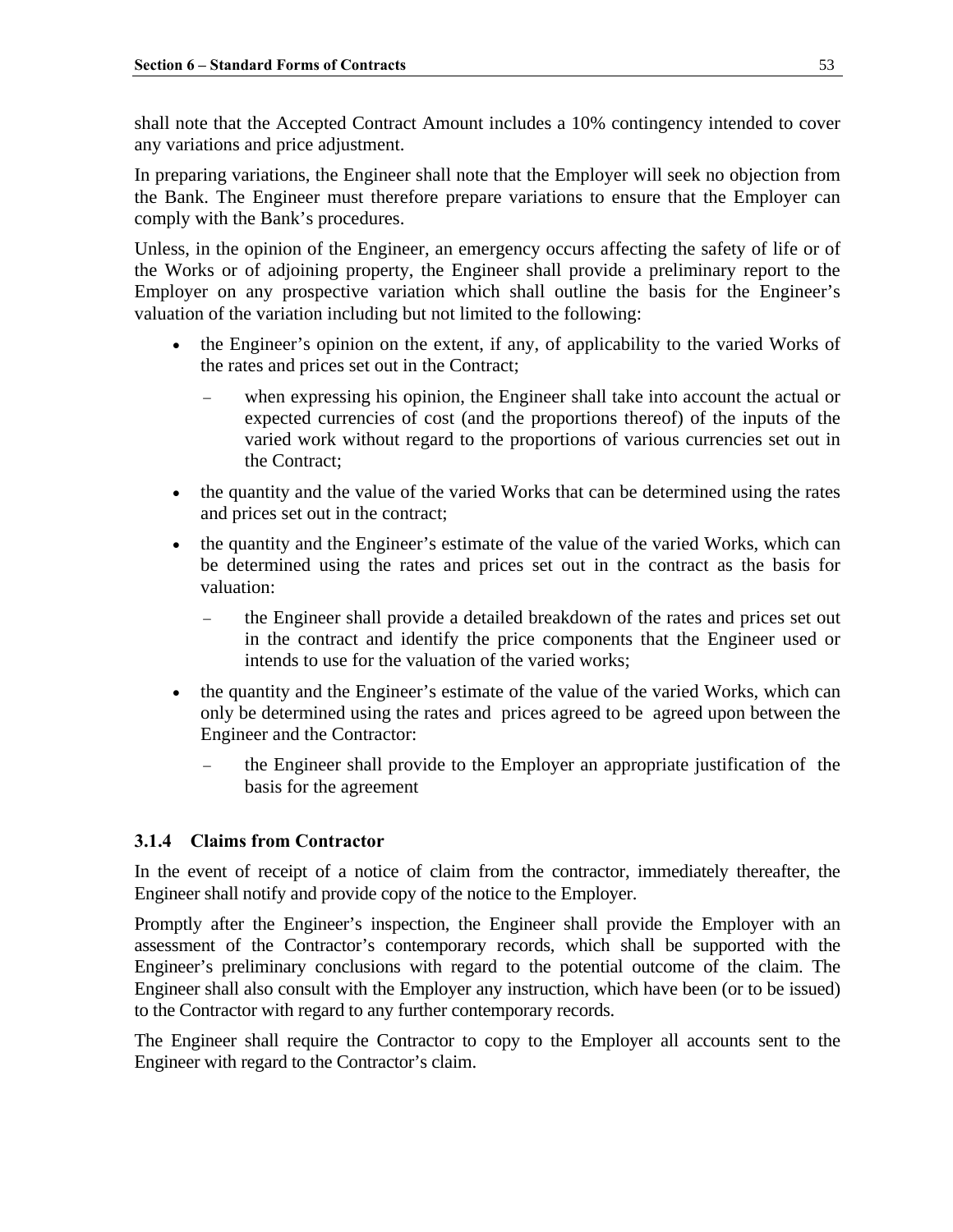Prior to certification of any payment to the Contractor in relation to the Contractor's claim, the Engineer will have consulted with the Employer the grounds on which the Engineer intends to certify the payment. The Engineer shall provide the Employer with any particulars to enable the Employer to establish his position with regard to the Engineer's certificate.

## **3.1.5 DEFECTS LIABILITY PERIOD**

- (a) The Engineer will provide on-site supervision of the Contractor's operations for the first month of the Defects Liability Period corresponding to the last section of the Project accepted as completed;
- (b) During this period outstanding construction matters will be finalised to the extent possible, and the As-Built Drawings completed;
- (c) During the remaining 11 months of the Defects Liability Period corresponding to the last section of the Project accepted as substantially completed, the Consultant will be responsible for monitoring the Contractor's operations and for issuing any required certificates.

### **3.1.6 FINAL COMPLETION OF WORKS**

#### **Performance Certificate:**

(a) Immediately prior to the expiration of the Defects Liability Period for any section of the works for which a Certificate of Completion of the Works has been issued, the Consultant shall in the company of the Employer, and the Contractor inspect the said section and provide written affirmation that the works have been completed and maintained in accordance with the contract, and issue a Performance Certificate for the section.

#### **Final Statement:**

(b) Upon receipt from the Contractor within 56 days of the issue of the Performance Certificate for the last section for which the defects liability period has expired, the Consultant shall prepare in co-operation with the Contractor the Final Payment for the contract.

#### **Final Report:**

(c) Upon completion of the contract, the Consultant shall prepare a final report which shall highlight all major points of interest that arose during the contract. The report will also include the summary of the type, quality, quantities and sources of materials used on the project; contractor's plant and personnel; problems encountered and solutions employed; changes made by the Contractor in design and specifications and the reasons therefore; a breakdown of Contractor's performance in terms of respect of the Service Quality Criteria for maintenance services; a breakdown of the final cost of the contract item by item; a summary of contract changes and expenditure of provisional sums and contingency sums.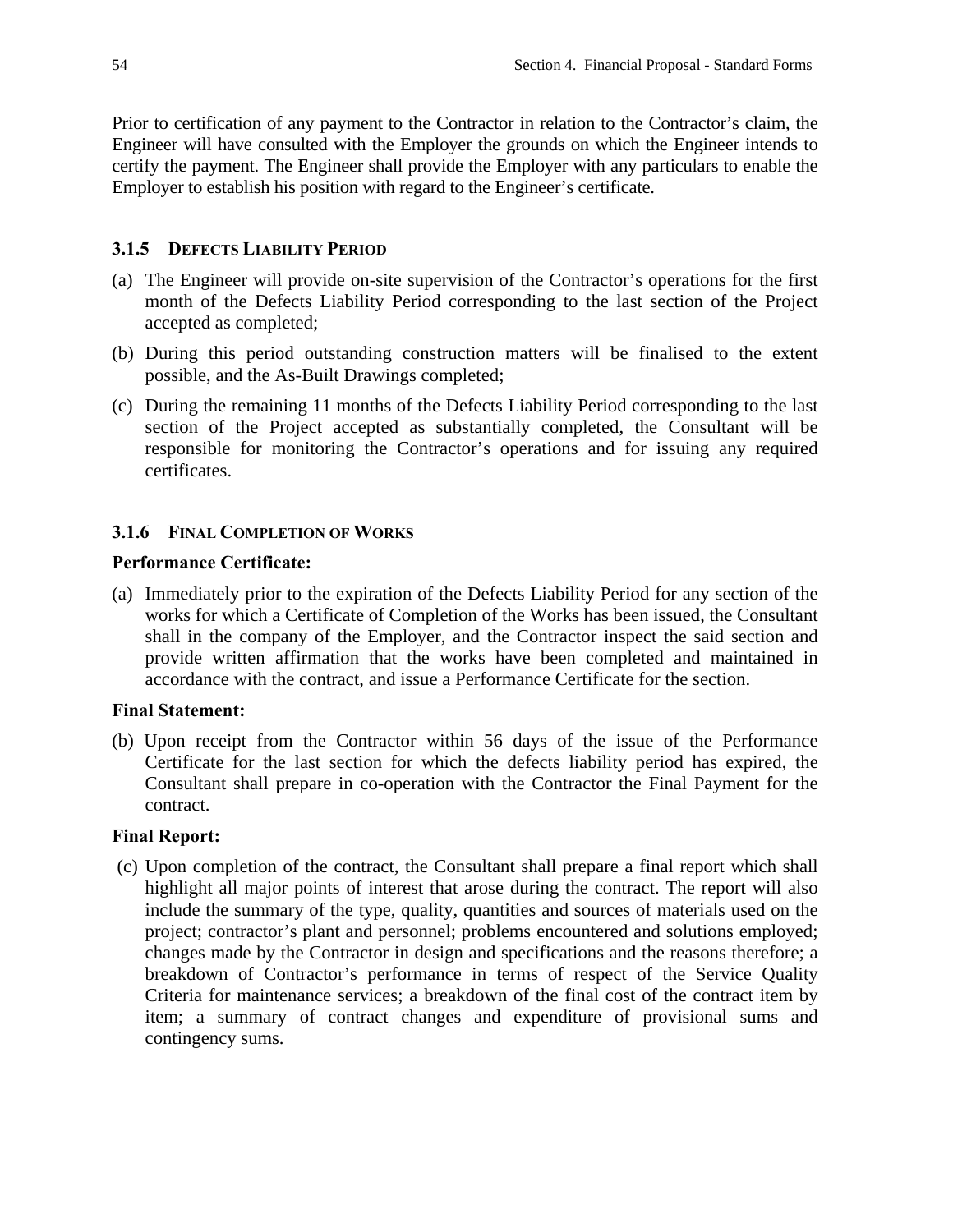#### **4. ENGINEER'S PERSONNEL (SUPERVISION OF WORKS)**

The Consultant shall employ suitably qualified engineers and other professionals who shall be competent to carry out any/or all of the duties in accordance with responsibilities and/or authorities that may be specified in or necessarily implied from the Contract.

The Consultant shall consider the prospective peaks of the construction activities and ensure the adequacy of staffing levels during such periods.

The Consultant shall arrange for an appropriate head office back-stopping support for the Engineer's supervision team.

# **4.1 Key Experts**

Within the Consultant's team the following Key Staff are envisaged. The detailed Curricula Vitae of the Key Staff proposed shall be submitted with the Consultant's Technical Proposal.

The following Key Staff shall possess University Degrees in Highway Engineering or equivalent technical qualification.

### Key Staff

- 1 (one) Resident Project Manager / Engineer
- 1 (one) Materials Engineer
- 1 (one) Quantity Surveyor

## Technical Support Staff

- 1 (one) Road Inspectors (local staff)
- 1 (one) Bridge Inspectors (local staff)
- 1 (one) Surveyor (local staff)
- 1 (one) Laboratory Assistant (local staff)
- Any appropriate number of short-term experts.

The time estimated for Key Personnel is 62 man-months. Consultants are requested to allow 6 man-months for short-term experts in their proposals.

Providing that the basic minimum staff requirements as specified above are met, the Consultant is free to propose the supervision structure that they deem best fit the project requirements. The Resident Project Manager / Engineer shall be generally present during the working season, and at least one Key Personnel shall be available at any time until the Works are complete.

In addition to the minimal required team of Key Personnel mentioned above, the Consultant shall assess and provide the necessary supporting field teams to be assigned.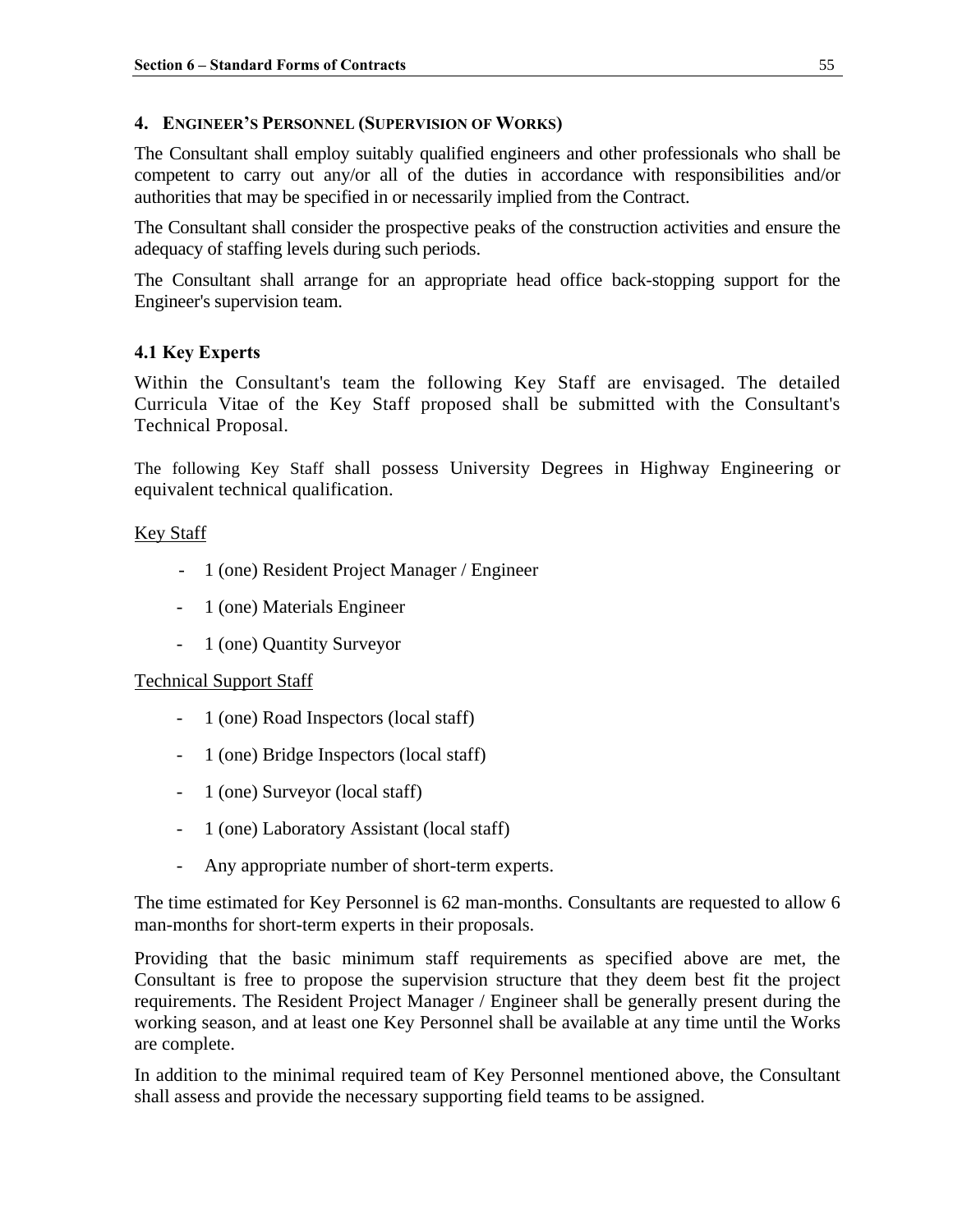The numbers and man-months for all staff shall be included in the technical proposal and the costs in respect of these personnel are to be included in the financial proposal.

The Consultant shall provide staff having the capabilities described below. The job descriptions are indicative and the Consultants can propose alternatives distribution of tasks to better mach individual skills of the expert proposed.

# *(a) Resident Project Manager / Engineer (RPM / E);*

Credentials:

 A graduate civil engineer having at least fifteen (15) years of experience in similar functions in road rehabilitation work supervision, contract management, and more specifically in asphalt pavement construction and/or rehabilitation. The RPM / E will perform the duties of the Engineer under the FIDIC 2006 MDB Harmonised Conditions of Contract for Works Contract, and relevant experience is essential.

He / she will have a broad international experience.

 He / she shall demonstrate that he has occupied similar posts on at least three projects of similar complexity.

He / she shall have a good working knowledge of the English language.

### **Job description:**

The Resident Project Manager / Engineer shall:

- carry out the duties of the Engineer, as described in the civil works contract *documents;*
- *manage the Consultant's team;*
- *elaborate the programme of activities of his team;*
- *take care of his team's logistics;*
- *check that the services are carried out in accordance with the Terms of Reference;*
- verify and certify the interim and final statements of work;
- *produce the periodic reports;*
- *produce the final reports;*
- *produce any other reports as required by the Employer;*
- inspect the works during the Defects Notification Period and issue the related *reports;*
- *advise the Client on any issue likely to affect the financial resources, e.g., variation orders, or the scope of work;*
- *delegate duties as appropriate to other Key Personnel and Technical Support staff.*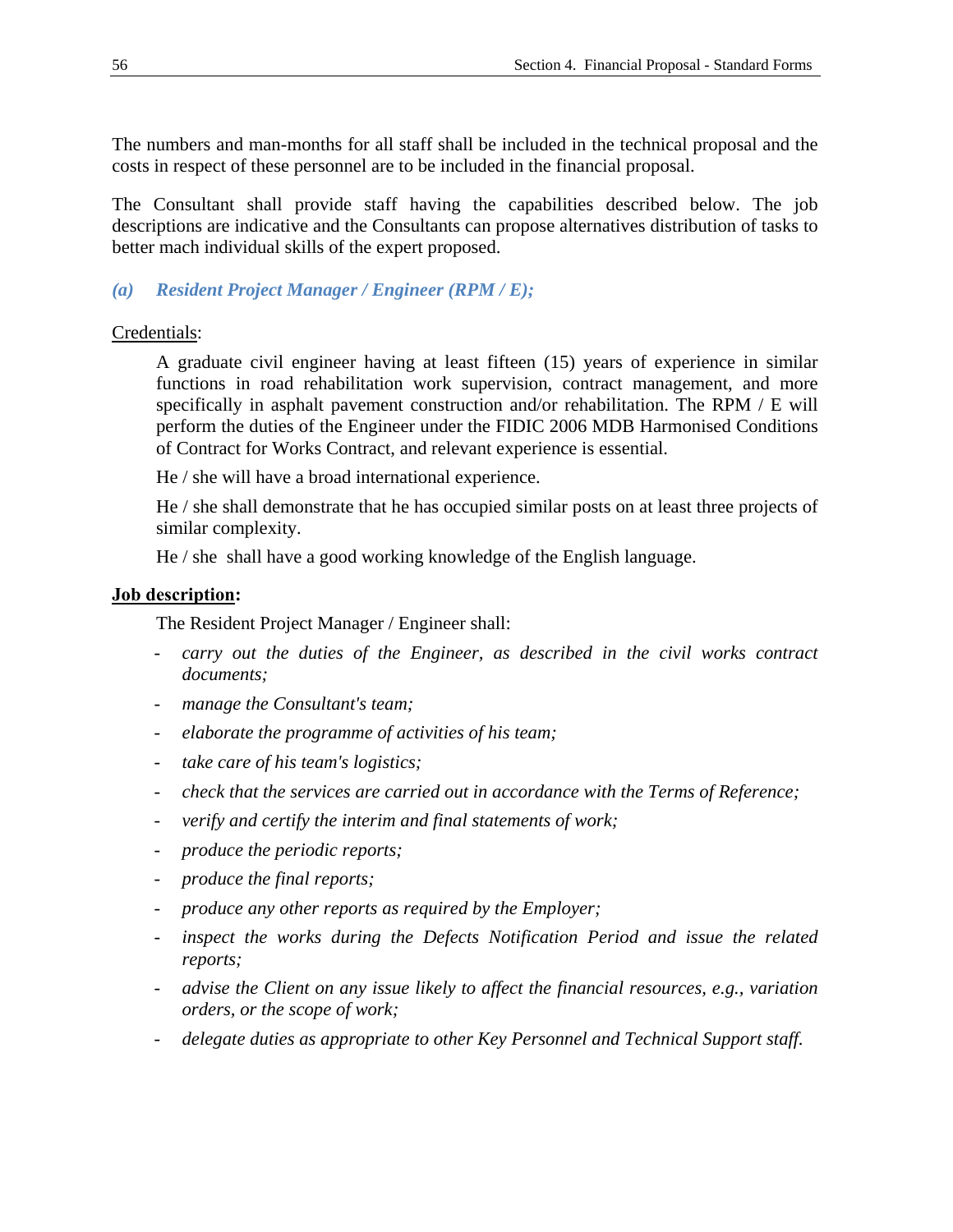#### *(b) Materials Engineer (ME – 1 no.);*

#### Credentials:

A graduate engineer in civil works shall demonstrate having at least ten (10) years of experience in quality management and materials testing, and particularly in the field of transport infrastructure (roads, bridges, motorways).

He / she shall demonstrate that he / she has occupied similar positions on at least three projects of similar complexity, by making reference to quality-oriented tasks in his / her biographical data and by citing the reports produced in that respect.

He / she shall demonstrate a strong background in the testing of materials and works, especially in asphalt works including materials selection, mix design and compliance testing.

He / she will have international experience as well as at least two projects under conditions similar to those prevailing in Moldova, and experience of Moldovan Standards (GOST, SNiP, etc.) is required.

#### **Job Description:**

The Materials Engineer shall:

- *co-ordinate the supporting staff engaged for quality control (laboratory technicians, site inspectors, surveyor), in order to ensure that all related procedures are implemented by the Consultant's staff;*
- *prepare a data base of procedures regarding the implementation of quality assurance plans;*
- *check that procedures are implemented;*
- *elaborate a procedure to be applied of the delivery, checking approval and payment of the materials to be incorporated in the permanent works;*
- *discuss any remedy with the contractors;*
- *approve the quality of the works;*
- *report to the RPM /E;*
- *audit contractors' quality assurance systems.*

#### *(d) Quantity Surveyor (QS –1 no.);*

#### Credentials:

A graduate engineer in civil works having at least ten (10) years of experience in similar positions in roads and/or motorways projects and works supervision. Good knowledge of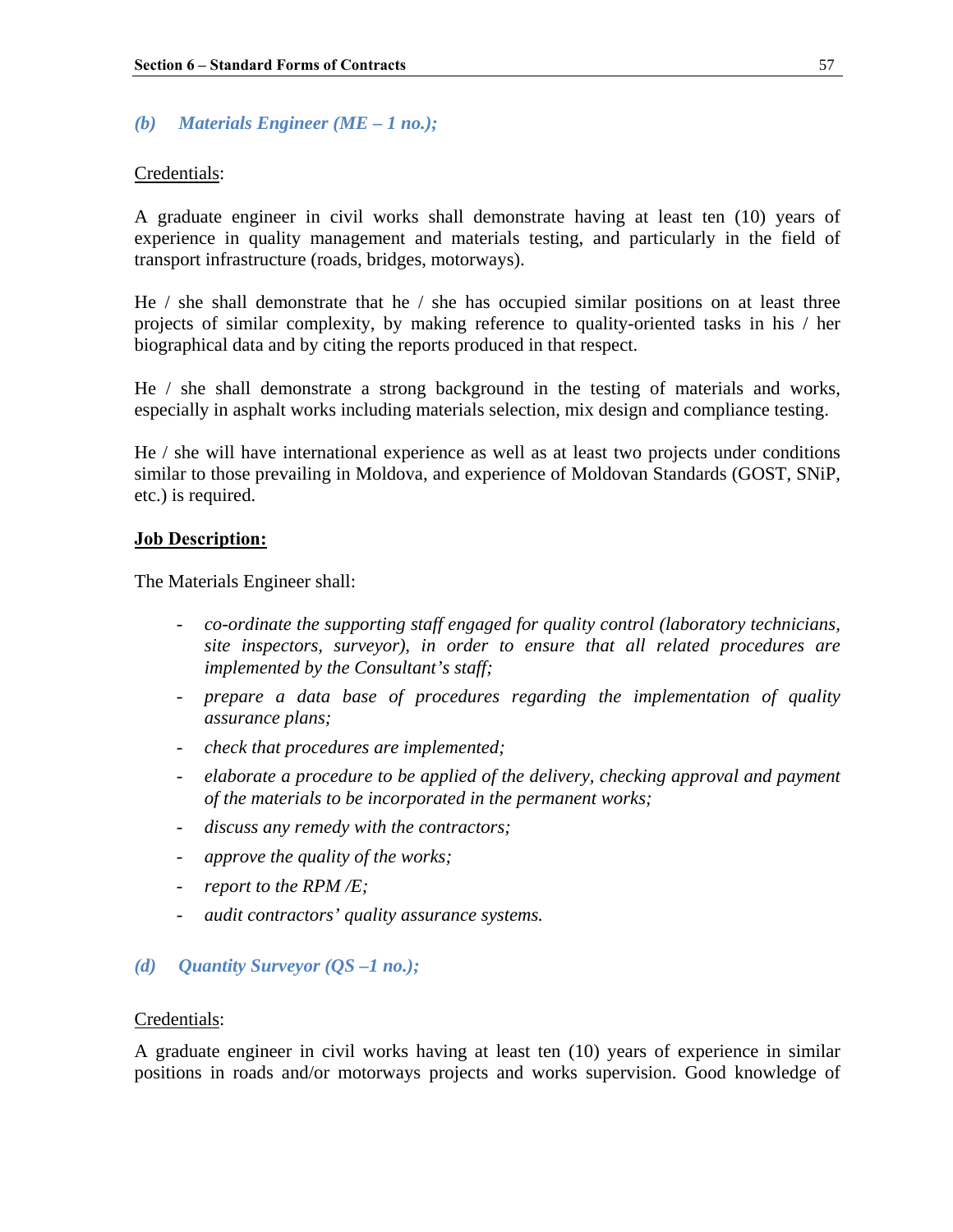FIDIC Conditions of Contract being used should be demonstrated, preferably FIDIC MDB 2006 Red Book.

He / she shall demonstrate similar posts in at least two (2) projects of similar complexity and value.

## **Job Description:**

The Quantity Surveyor shall:

- *co-ordinate the activities for the daily measurements of the approved works;*
- *keep weekly records of all quantities approved for payment; prepare, in close coordination with the Project Manager all documentation regarding the Monthly Statement and the Interim Payment Certificate (IPC), and particularly the Supporting Documents to the IPCs.;*
- *particularly, the Quantity Engineers shall verify constantly, in co-ordination with the Resident Project Manager and the Materials Engineer, that the payable quantities refer only to works which are Quality Assured through the Quality Control procedures;*
- *draw-up and up-date the necessary records and documents for the preparation of all Contract Administration activities, such as the Variation Orders, the analysis of claims and other similar issues;*
- act as the reference person, on behalf of the Resident Project Manager, for *answering to all queries and clarifications from SRA, concerning the Interim Payment Certificates and the Monthly Statements;*
- supervise execution of works and check the finished works before taking-over;
- timely inform the Resident Project Manage of probable Variation Orders and *unexpected increases in costs resulting from the Site Instruction issued to the Contractor;*
- *co-ordinate daily the supporting staff assigned under his direct control, ensuring a constant supervision and quality control of the works in progress;*
- *follow-up the works in order to advise the Resident Project Manager about any event which might create disturbance or disorders on site.*

#### **(d) Short-term experts**

Graduate engineers or other qualified professionals, having at least ten (10) years of experience in their area of expertise. They shall also have a university degree in their area of expertise.

Experience in countries with conditions similar to Moldova will be considered an asset.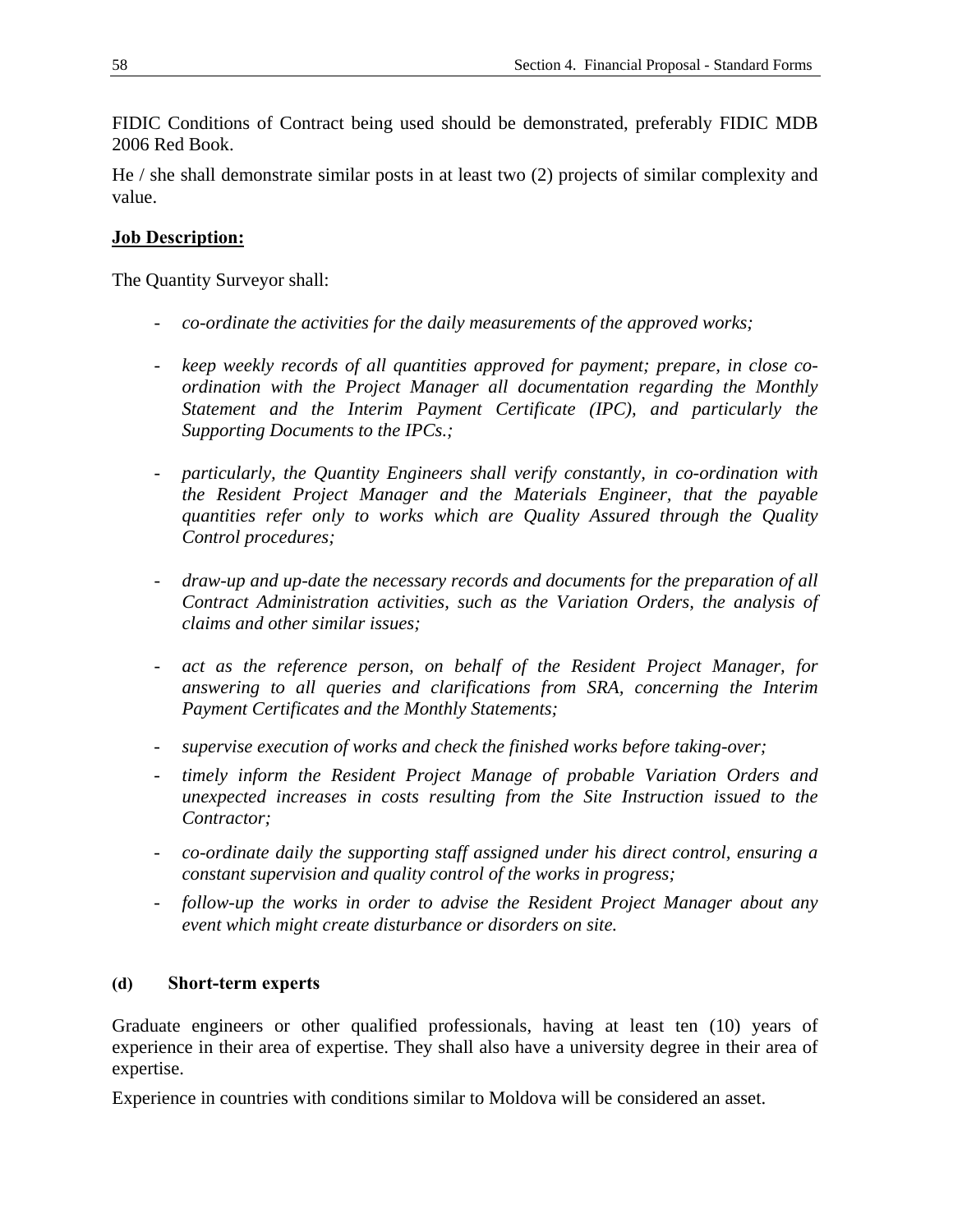They shall demonstrate that they have participated in at least two (2) projects where they have held similar functions.

The expertise will be supplied at the request of the Consultant with the prior written approval of the Employer providing the terms of reference for the assignment.

The Employer's agreement to a proposed expert shall be obtained prior to his coming/her coming in Moldova based on a curriculum vitae supplied by the Consultant.

They will be mobilised according to the needs, which may arise during the pre-construction stage or the execution of the works.

Short-term experts shall produce detailed reports at the end of their stay in Moldova, stating the results of their expertise on site.

### **5 DURATION**

The assignment is expected to start in January 2012. The time period shall be 30 months, comprising 18 months for the Construction Supervision activities and 12 months for the Defect Liability Period activities or such other time period the parties may agree in writing.

#### **6 REPORTS**

During the period of the services, the Consultant will provide the Employer with the following reports (2 copies in Romanian and 2 copies in English) in hard and electronic copies:

- (a) *Inception Report* showing Consultant's models for the monthly reports, Interim Payment Certificates, refine staff mobilisation schedule, time reporting systems, define the responsibilities to be delegated, establish the communication procedures with the employer etc.
- (b) *Work Programme report* refer to 3.1.1 above*.*
- (c) *Monthly Progress Report* refer to 3.1.2 above*.*
- (c) *Completion Report* at the time of final completion of the works, when the final Taking Over Certificate is issued.
- (d) *Final Report* refer to 3.1.6 above; and
- (e) *Special Reports* on any major issue, including modification of Working Drawings, raised by the contracts implementation, at the request of the Client.

Any routine correspondence directed or copied to the Employer shall be in the language of the Works Contract (English) and shall include a translation into Romanian.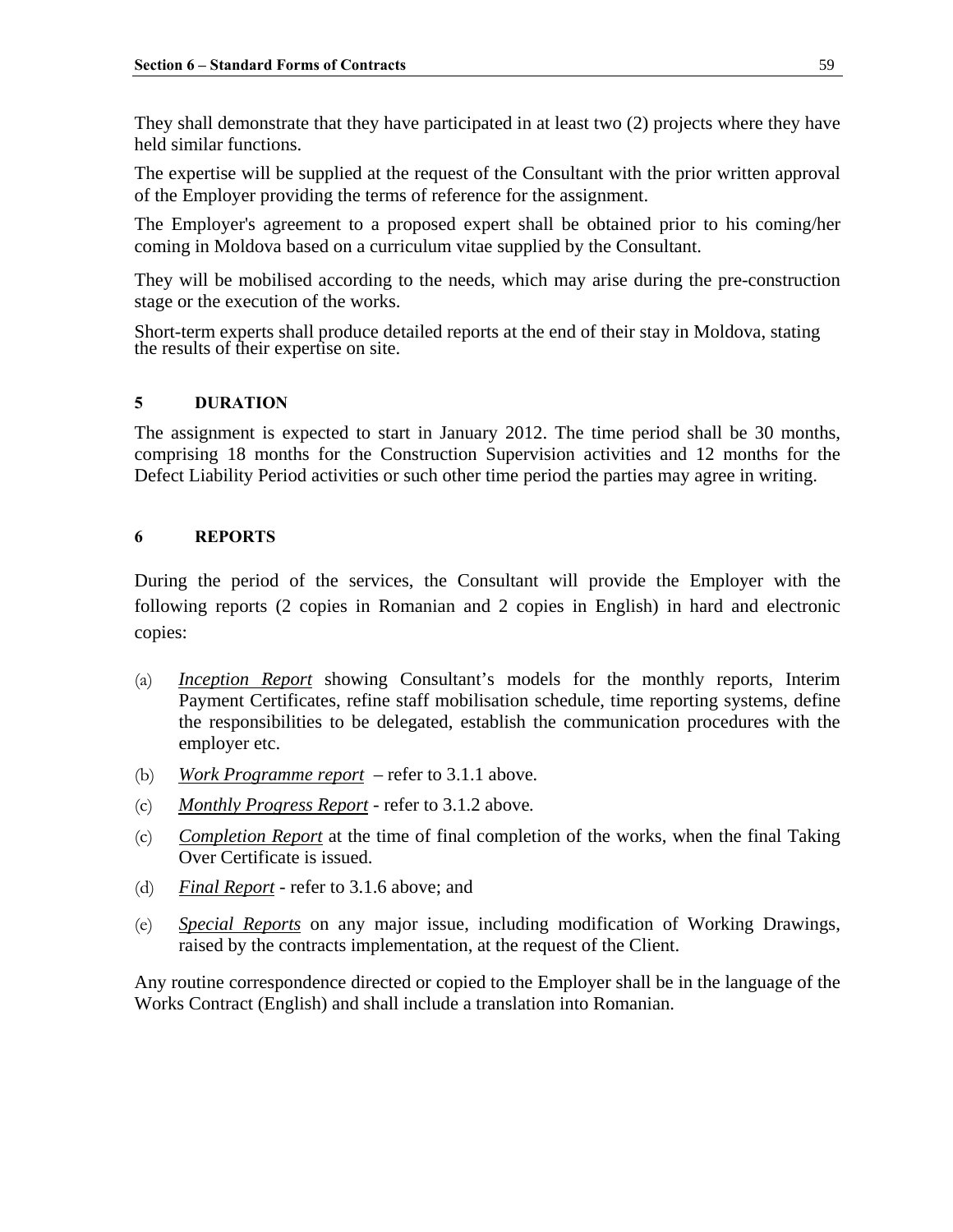## **7 SERVICES TO BE PROVIDED TO THE CONSULTANT**

The Works Contractor shall provide, furnish and maintain a site office for use by the Engineer and his staff at the site of the Works. The site office shall be at locations provided by the Contractor and approved by the Engineer. An indicative description of the office and furniture to be provided by the Contractor is presented in Annex 2.

In case the Contractor will use any proprietary software for design and planning, free use of a license for it would be provided to the Consultant for the duration of the services.

The Contractor shall provide and maintain a Laboratory office equipped with necessary laboratory equipment.

The Client may assist the Consultant in obtaining any entry/exit visas, etc. However, any related costs shall be borne by the Consultant.

Any other costs including accommodation shall be borne by the Consultant.

The following will not be provided by the Employer and therefore should be provided by the Consultant:

- Temporary Project Office in Chisinau;
- Maintenance of Temporary Project Office;
- Supply of the office equipment for all offices;
- Housing/accommodation for Consultant's own staff;
- Provision and maintenance of necessary number of vehicles.

The Consultant shall indicate rates for such pay items in the Financial Proposal.

Any available information, reports, documents, etc., related to the execution of the Works shall be made available to the Consultant by the Employer.

All documents related to the Works are, and will remain the Client's property after completion of works. The Consultant cannot use or dispose of this documentation without the Employer's written approval.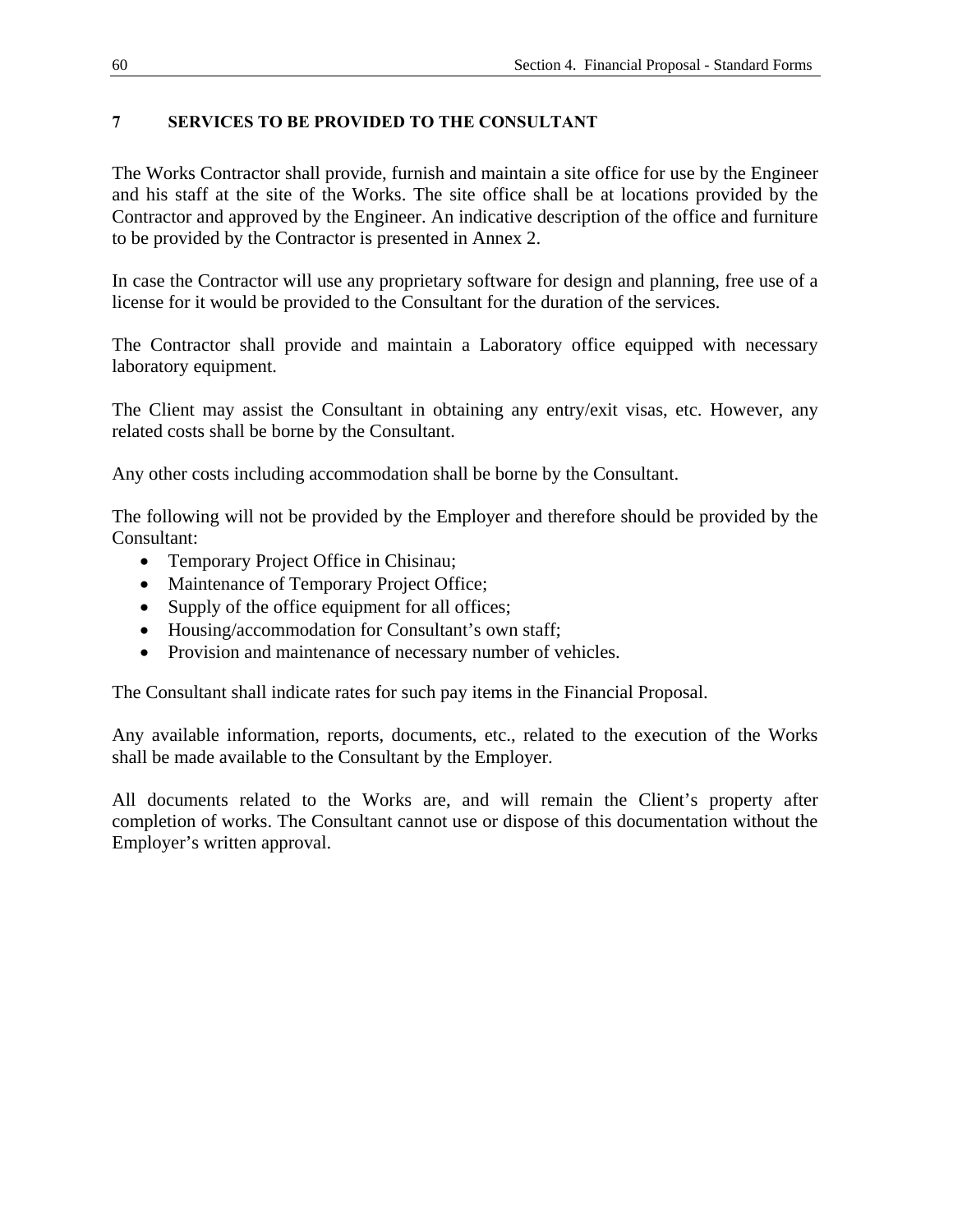# **ANNEX A**

# **Detailed Information regarding the Works Contract to be supervised**

| <b>Name of the Contract</b> | $ $ (approx.) Period | Length   Completion  |
|-----------------------------|----------------------|----------------------|
| Contract RSPSP/W3/01        |                      | $20.46$ km 18 months |

#### Tender Documents

Tender documents for the Works Contract RSPSP/W3/01 can be accessed free of charge on the official SRA web site under "Tenders": [www.asd.md](http://www.asd.md/)

#### Works Contract Documentation

The Bank Harmonized Edition of the Conditions of Contract for Construction prepared by the International Federation of Consulting Engineers (Fédération Internationale des Ingénieurs-Conseils, or FIDIC), FIDIC 2006 shall be used as a contractual framework to implement the Works and the Consultant shall be the Engineer in the sense of FIDIC. The duties of the Engineer are defined by the work contract documents and these Terms of Reference. Draft Particular Conditions for the works contract to be supervised Particular Conditions are stated in Section VIII (Particular Conditions (PC)), Part A of the Bidding Documents for RSPSP/2011/ICB01. These can be accessed free of charge on the official SRA web site: www.asd.md

#### The Employer

The Employer under the FIDIC Conditions of Contract shall be the General Manager of the SRA who may delegate part of his duties to a representative ("the Employer's Representative") in the course of the contract.

#### Facilities for the Engineer

The facilities to be provided for the Engineer by the Contractor include a site office, office furniture, telephone (landline and mobile telephones) for the number of staff listed above for the duration of the contract. The Contractor shall maintain the office including payment for utilities. Full details of the facilities are stated in Chapter 004 "Engineer's Facilities" of Volume 2 (Technical Specification) of the Bidding Documents for **RSPSP/W3/01,** and these can be accessed free of charge on the official SRA web site: [www.asd.md](http://www.asd.md/)

It should be noted that the Consultant shall provide all other necessary items to carry out the services including but not limited to the following:

- Office equipment including necessary computers and printers;
- Local transportation for his staff;
- Survey equipment.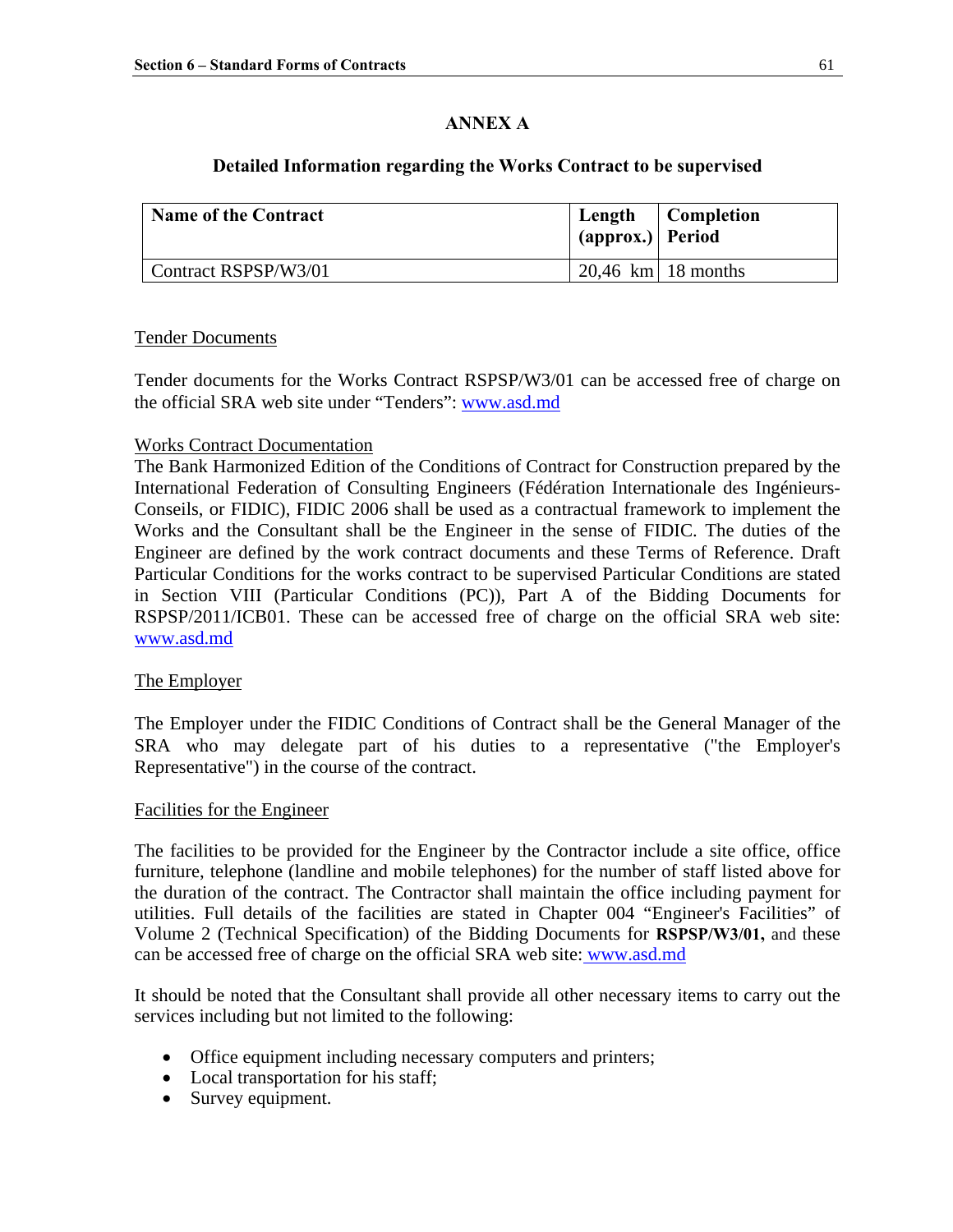### Description of the Works

The works under the Project comprise the resurfacing and strengthening of existing roads in the central area of Moldova, and include safety and environmental protection requirements.

The Works under the Contract **RSPSP/W3/01**: "Rehabilitation of M2 Chisinau-Soroca road km 5+733– km 26+200" will be performed within the limits of the existing right of way and will comprise:

- a) Localised repairs and/or reconstruction;
- b) Levelling and reinforcement to reinstate the original bearing capacity;
- c) Shoulder consolidation;
- d) Improvement of traffic safety (carriageway separation, guardrails, signing and marking, junction layout improvement, etc.);
- e) Drainage improvement; and
- f) Structures: waterproofing and expansion joints repair/replacement

It is anticipated that the bulk of the works will comprise Asphaltic Concrete overlays laid over existing surfacing which will require reshaping by milling off high spots and laying regulating courses to low areas. Additional preparatory works will be required in some areas to deal with heavy cracking in the existing asphalt pavements. Limited sections of the project roads will require complete reconstruction comprising pavement removal, sub base, base and asphalt construction. In addition to the overlay and pavement reconstruction works there will be a limited amount of minor reparation works to shoulders and side drainage and to structures.

All the existing roads are of flexible pavement construction with asphalt surfacing on crushed stone base.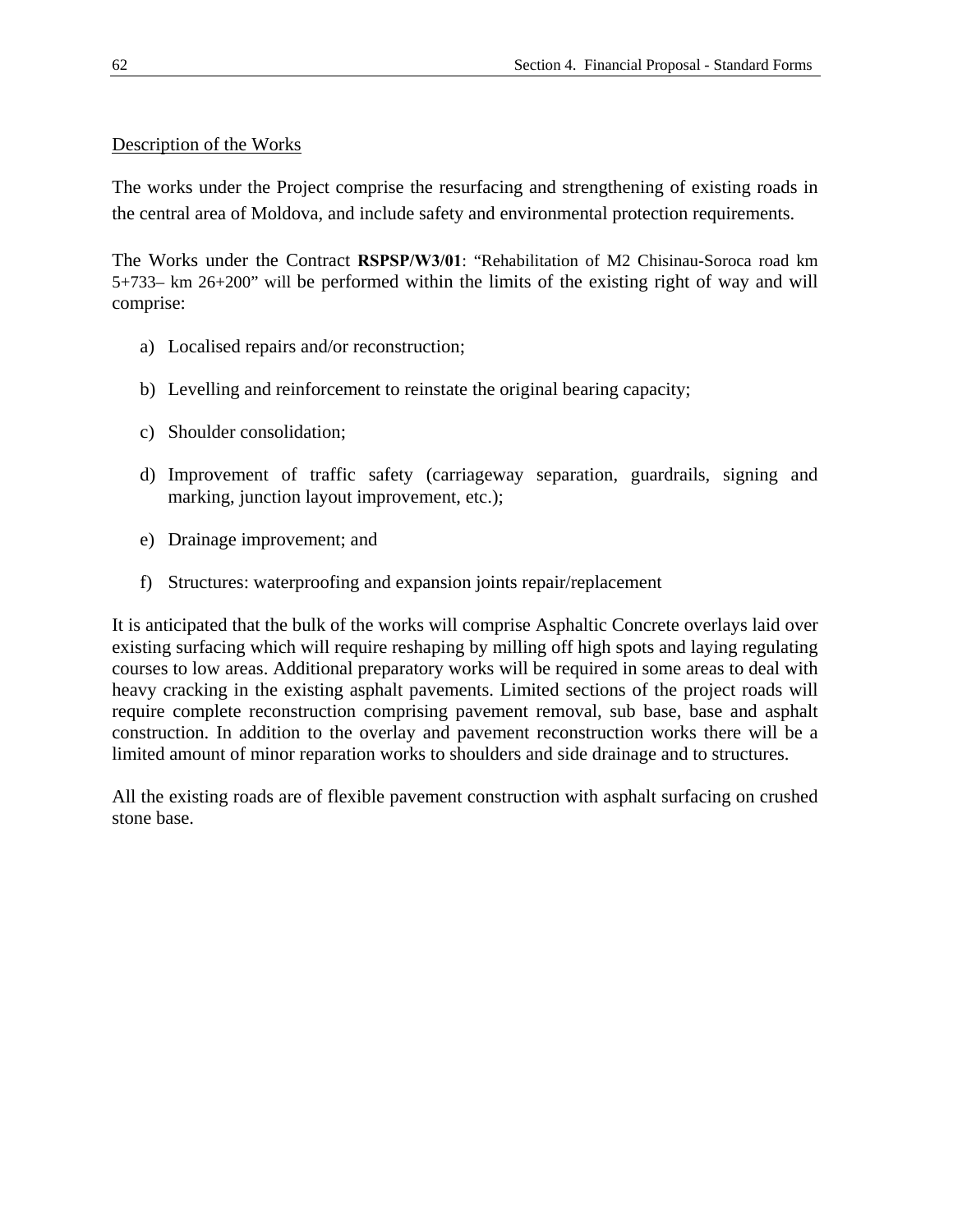#### **ANNEX B**

#### **Detailed Description of the Services to be provided by the Consultant**

The Services to be provided by the Consultant shall address, inter alia:

- 1. pre-construction activities
- 2. administration of the civil work contract

3. approval of contractor's materials, construction techniques and programmes of works;

- 4. direct supervision of the works and monitoring of progress;
- 5. technical assistance during works execution;
- 6. Preparation of mandatory reporting.
- $\blacksquare$  (1). Pre-construction activities
	- (a) advise the Employer in approving contractor's insurance policies and guarantees;
	- (b) approve, when satisfactory, the contractor's Quality Assurance Plan;
	- (c) before the start of the works and during the works, facilitate any communication and attend any meeting between contractors and the owners of facilities (water, telephone, electricity, gas) sharing the road right-of-way; in particular, give advice on proposed modifications by the owners of facilities;
	- (d) ensure that environment protection provisions set out in the contract documents are respected;
	- (e) ensure that traffic operational safety is met before commencing the works and issue any work plan or drawing in that respect;
	- (f) check correctness of co-ordinates and levels of all survey reference markers provided by the Project Designer and require the contractor to make an independent check;
	- (g) Approve the sources of materials proposed to be used by the Contractor.
- **•** (2). Administration of the civil works contract The responsibility of the Consultant shall be for, but not limited to, the following tasks:
	- (a) Financial management of the civil work contract. Based on (i) contractor's programme of works and cash-flow predictions which should be revised at required time intervals and, (ii) upon his own judgement, the Consultant shall prepare monthly, as part of the his monthly reports, disbursement tables showing the status of previous disbursements and a tentative prediction of future disbursements on a monthly basis.
	- (b) continuous follow-up of the contractor work programmes and monitoring cashflow in relation to the planned schedules;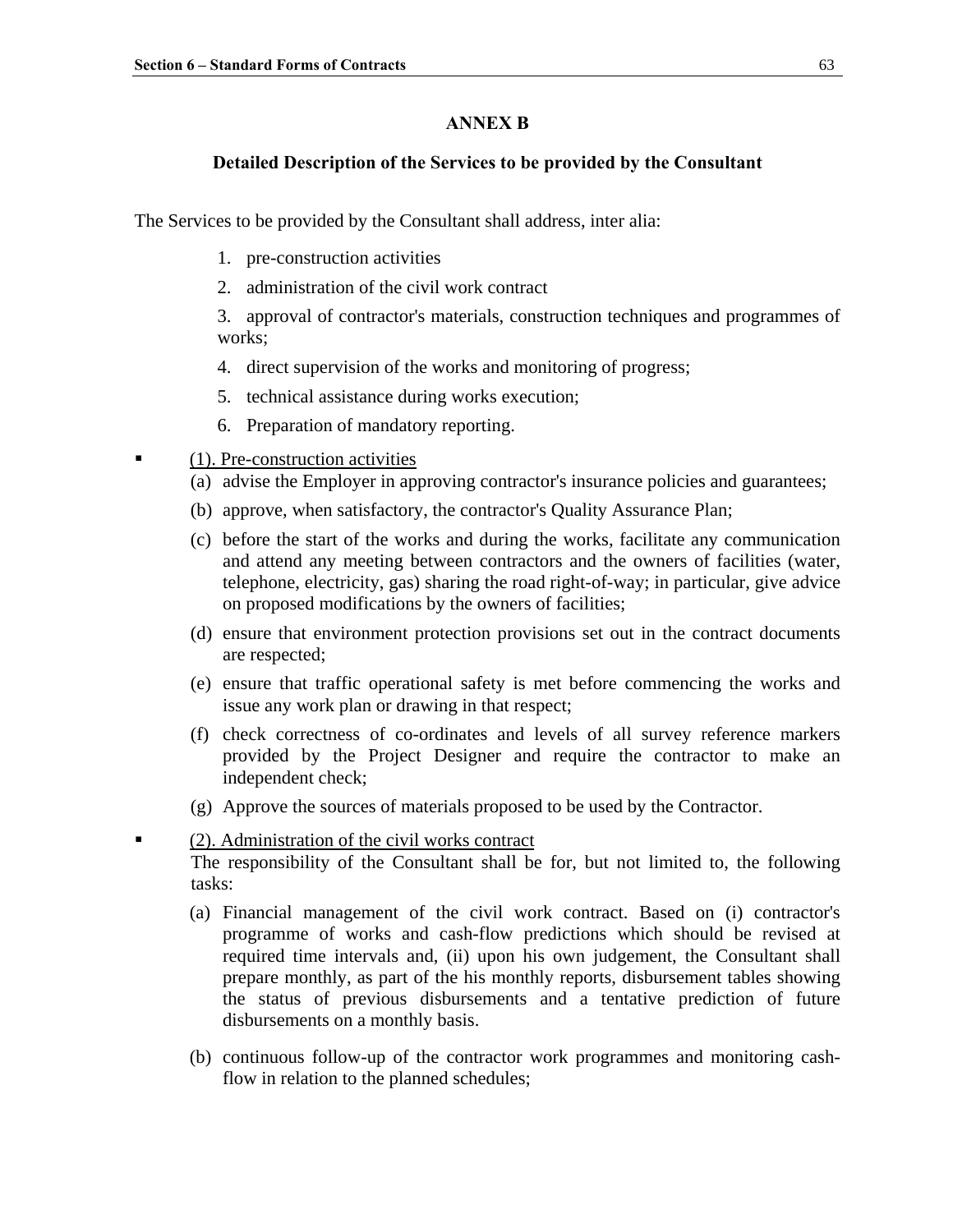- (c) alert immediately the Employer if any change occurs in the progress of disbursements;
- (d) day-to-day measurement and recording of quantities of works carried out by contractors;
- (e) daily recording of work site events in a work site logbook;
- (f) recapitulation of quantities of work carried out monthly for each contractual item of work;
- (g) monthly comparison of actual progress against progress as scheduled;
- (h) issue Interim Payment Certificates;
- (i) attendance at periodic site meetings and monthly progress meetings.

The required formats to carry out these tasks shall be prepared by the Consultant and submitted to the approval of the Employer.

(3). Approval of contractor's programmes, construction techniques and materials

The responsibility of the Consultant shall be for, but not limited to, the following tasks:

- (a) approval of contractor's site installation;
- (b) approval of equipment temporarily imported by contractor;
- (c) approval of proposed sub-contractors with the prior agreement of the Employer;
- (d) approval of contractor's proposal for traffic management and safety at work sites for his equipment;
- (e) approval of contractor's proposal for traffic operational safety for road users;
- (f) approval of work programme based on proposed resources, and updated programmes as the case may be;
- (g) approval of the procedures to ensure compliance with the environmental management plan;
- (h) approval of the health and safety procedures;
- (i) approval of quantities and calculations established by contractor;
- (j) approval of corrections/modifications of geometric survey, if required;
- (k) approval of earthmoving scheme for earthworks;
- (l) approval of procedures for construction of drainage works;
- (m) approval of proposed sources of materials;
- (n) approval of construction techniques for structures;
- (o) approval of setting-out of the works;
- (p) approval of establishment of contract management documents;
- (q) comparison of work output actually carried out with that presented in the tender and discuss with the contractor remedy to possible slippage;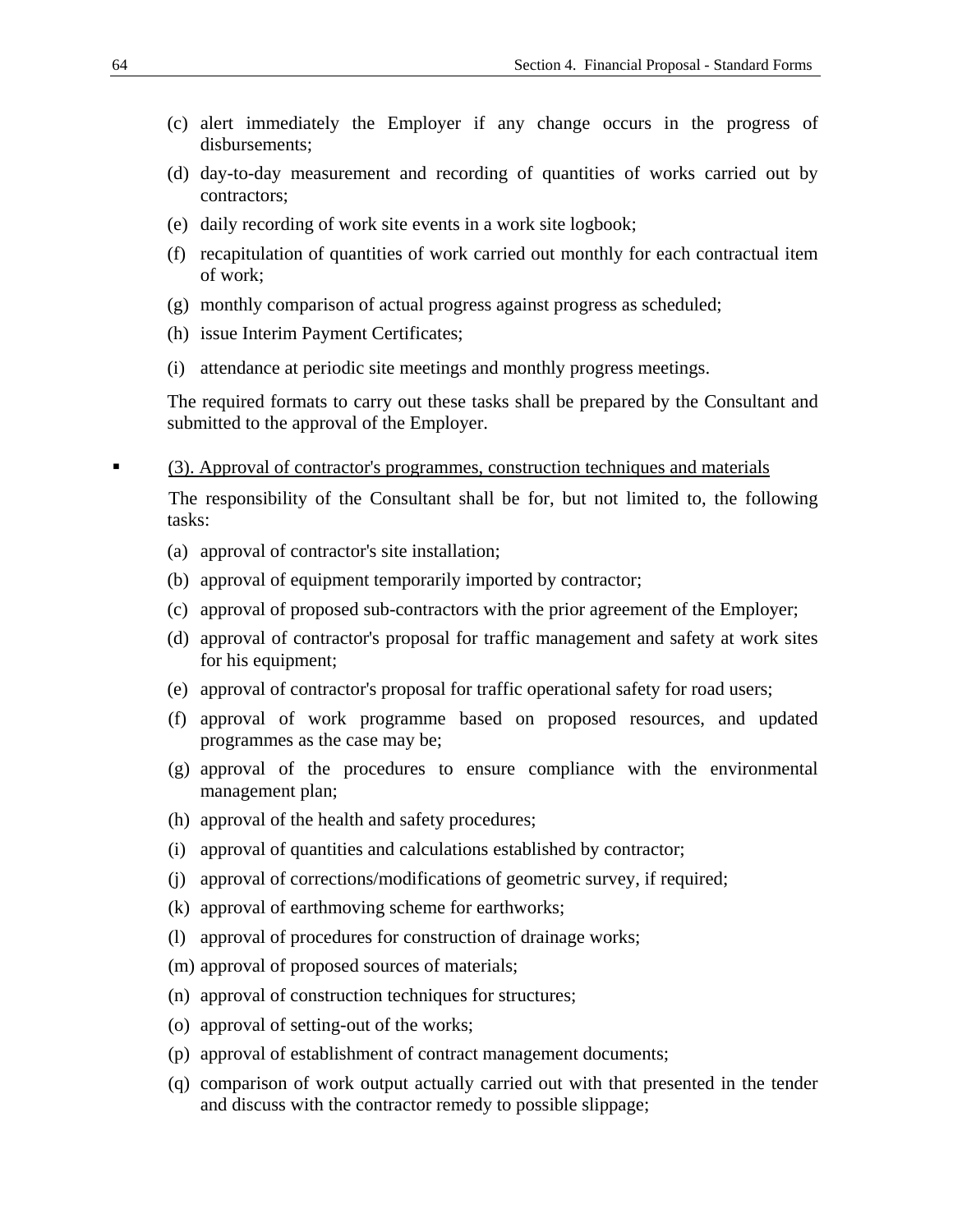(r) any other activity related to the approval and review of methods of work and methods of management.

#### (4). Supervising the works

The responsibilities of the Consultant shall be for, but not limited to, the following tasks:

- a) inspect the works to check whether performance complies with specifications and drawings;
- b) witness and approve regular tests of materials and of completed works, and order additional tests if required;
- c) order the removal of improper or substandard work;
- d) control materials incorporated into the works;
- e) examine and attend the measurement of any work that is about to be covered or put out of view before permanent work is placed thereon;
- f) record work site daily events and quantities to pay (subject to geometric and quality tests);
- g) attend to the work inspections carried out by the State Authorities in accordance with the Moldovan Law;
- h) organise provisional and temporary taking-over of works and submit all supervision documents to the taking-over committee according to the Applicable Law;
- i) calculate liquidated damages, if necessary;
- j) inspect the works during the defects notification period;
- k) review and approve the Quality Assurance Plan submitted by the Contractor and check that are implemented in accordance with the specifications; in particular, the Consultant shall verify that all lab tests described in terms of type and frequency are carried out by the contractor's laboratory. The Consultant shall himself check the quality of such tests by conducting separate testing to verify the Contractor's findings;
- l) the Consultant shall promptly analyse the claims submitted by the Contractor, conduct consultations and evaluate them in accordance with the contract
- m) the Consultant shall immediately report to the Employer any event or dispute which requires the intervention of the Employer and will assist the Employer in resolving any site dispute.
- n) supervise the Contractor in all matters concerning safety and care of works;
- o) issuing of Taking-Over Certificates for partial or substantial completion;
- p) prepare final statement of accounts;
- q) recommend returns of guarantees and retention;
- r) supervise, verify and correct, if necessary, the Contractor's "as-built" drawings.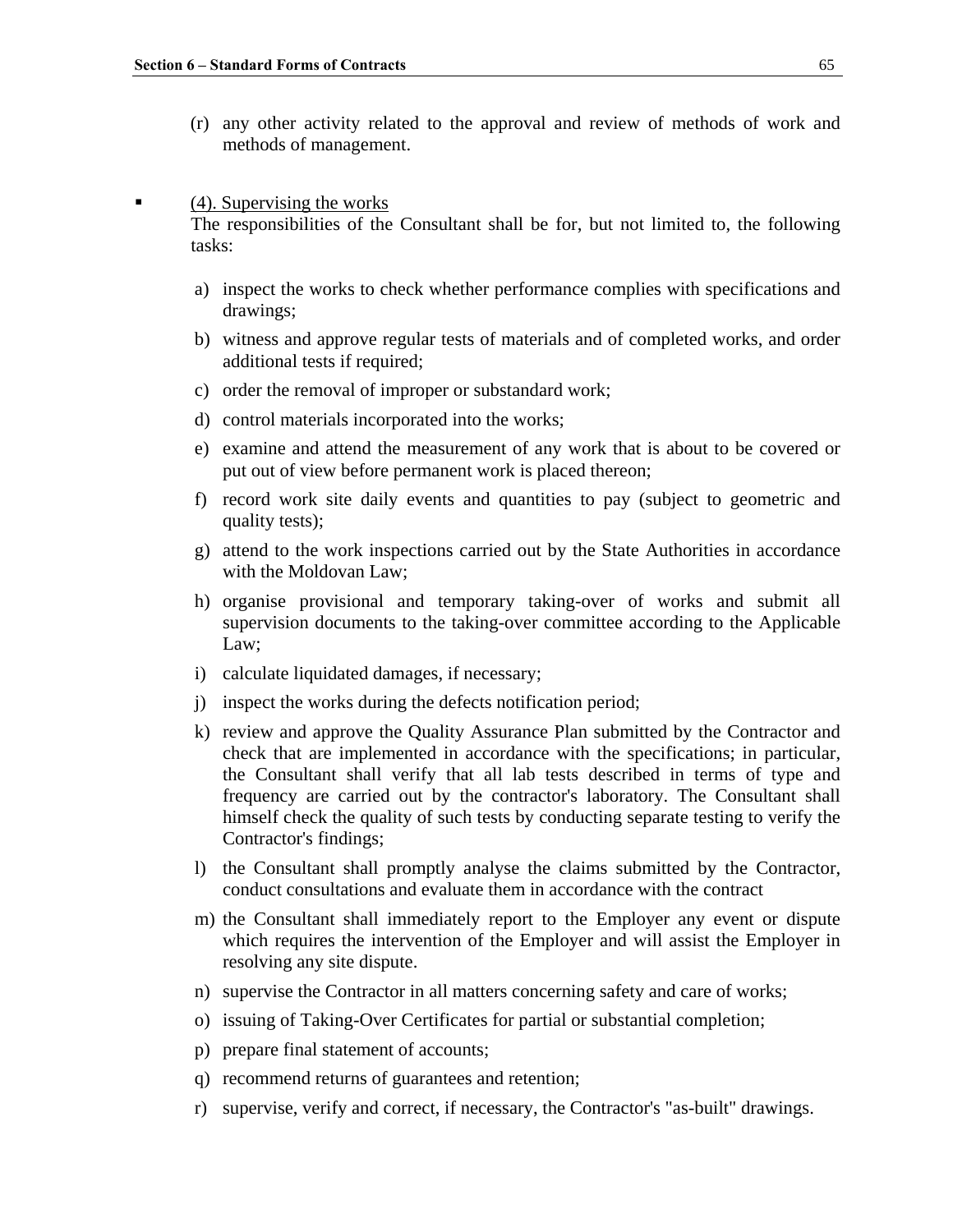- (5). Technical assistance during works execution
	- If during the construction period, field conditions have been exceptionally modified and require accordingly a modification of the related drawings, in that event, the Consultant shall be responsible for the calculation and drawings resulting from the modification. However, if this exceptional situation occurs the Consultant shall request the approval of the Employer by mean of a special report showing the necessity of such amendment. Should the Employer agree with the Consultant's arguments, the Parties shall sign an Addendum to this contract, describing in details additional task to be performed and stipulating remuneration therefore.

The Consultant shall be responsible for the works he has designed in terms of quantity and quality.

- (6). Reporting Reporting requirements are described in the Terms of Reference above.
- 3.4. Short-term expertise

The number and type of specialists to be mobilised will be agreed between the Employer and the Consultant as the need arises. For estimating purposes, a number of individual expert visits and a global number of man-months are to be shown in the proposal and the Consultant should also enter a man-month rate and appropriate short time per diem and round trip air ticket cost.

Short-term experts may be required in the following areas:

- geology;
- environmental expertise;
- specific equipment expertise;
- hydrology;
- hydraulics;
- claim expertise;
- legal adviser;
- financial experts;
- traffic safety.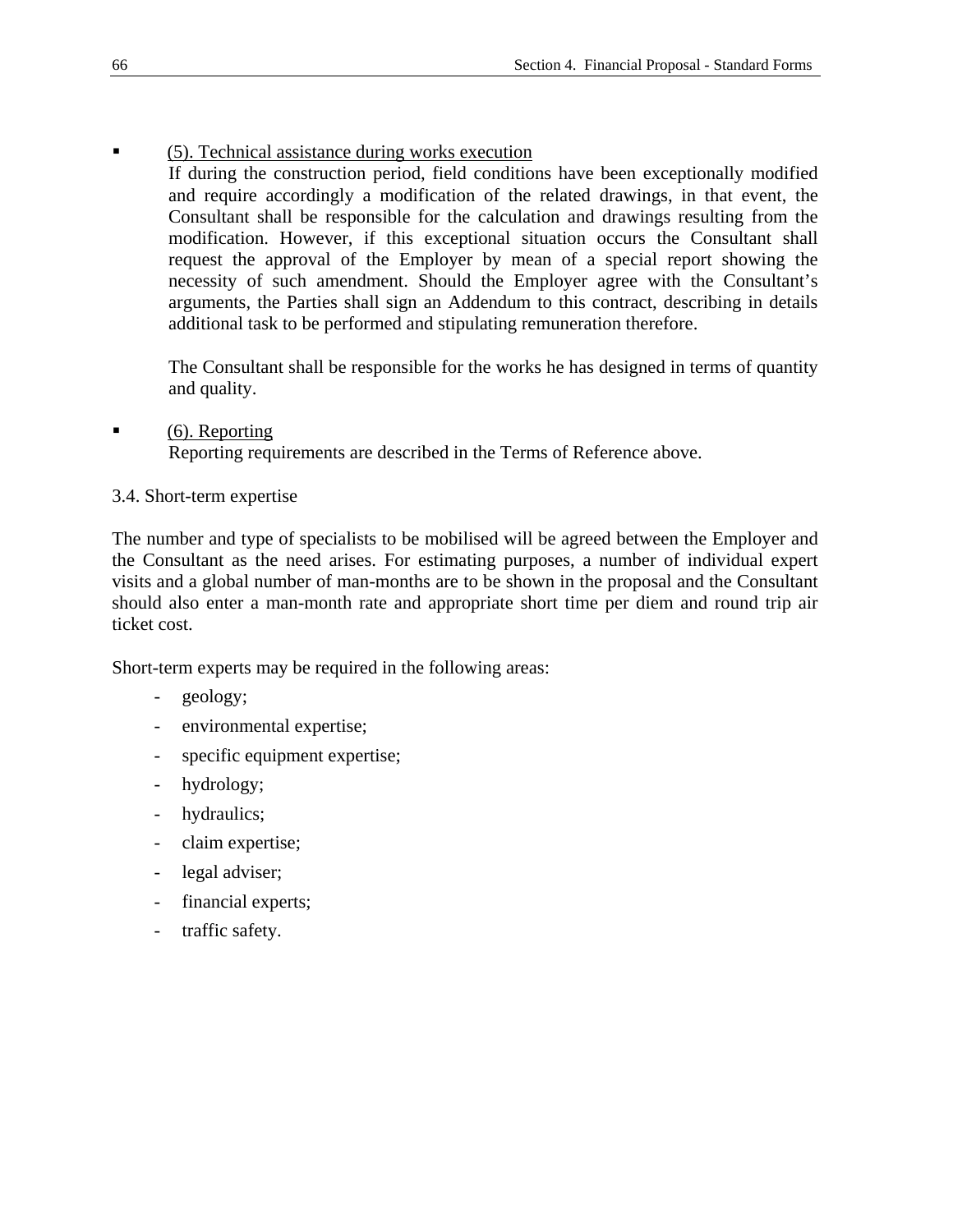# **Section 6. Standard Forms of Contract**

The attached Form of Contract shall be used.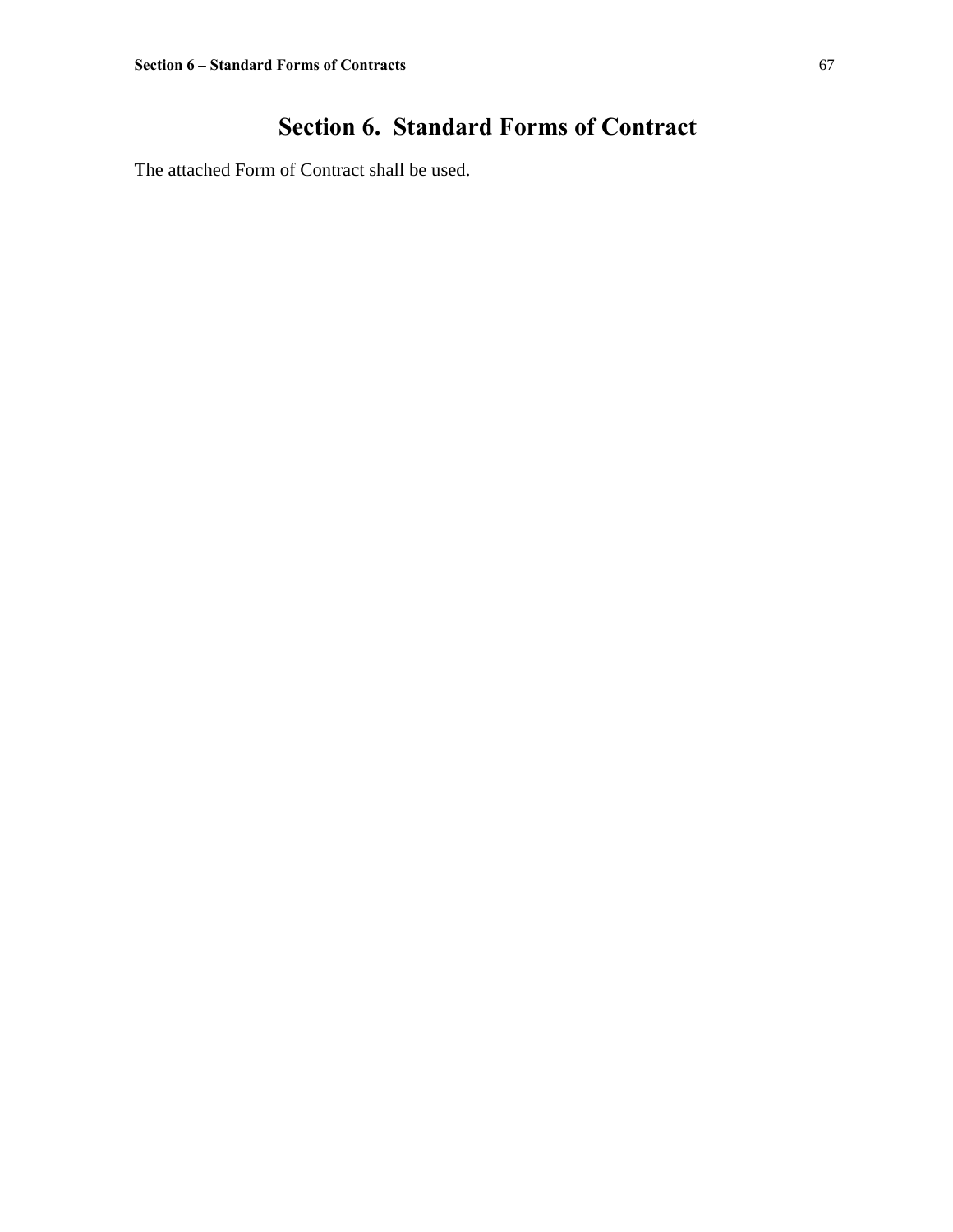# **CONTRACT FOR CONSULTANTS' SERVICES**

# **Time-Based**

between

# **I.S. "Admnistratia de Stat a Drumurilor"**

[name of the Client]

and

[name of the Consultant]

Dated: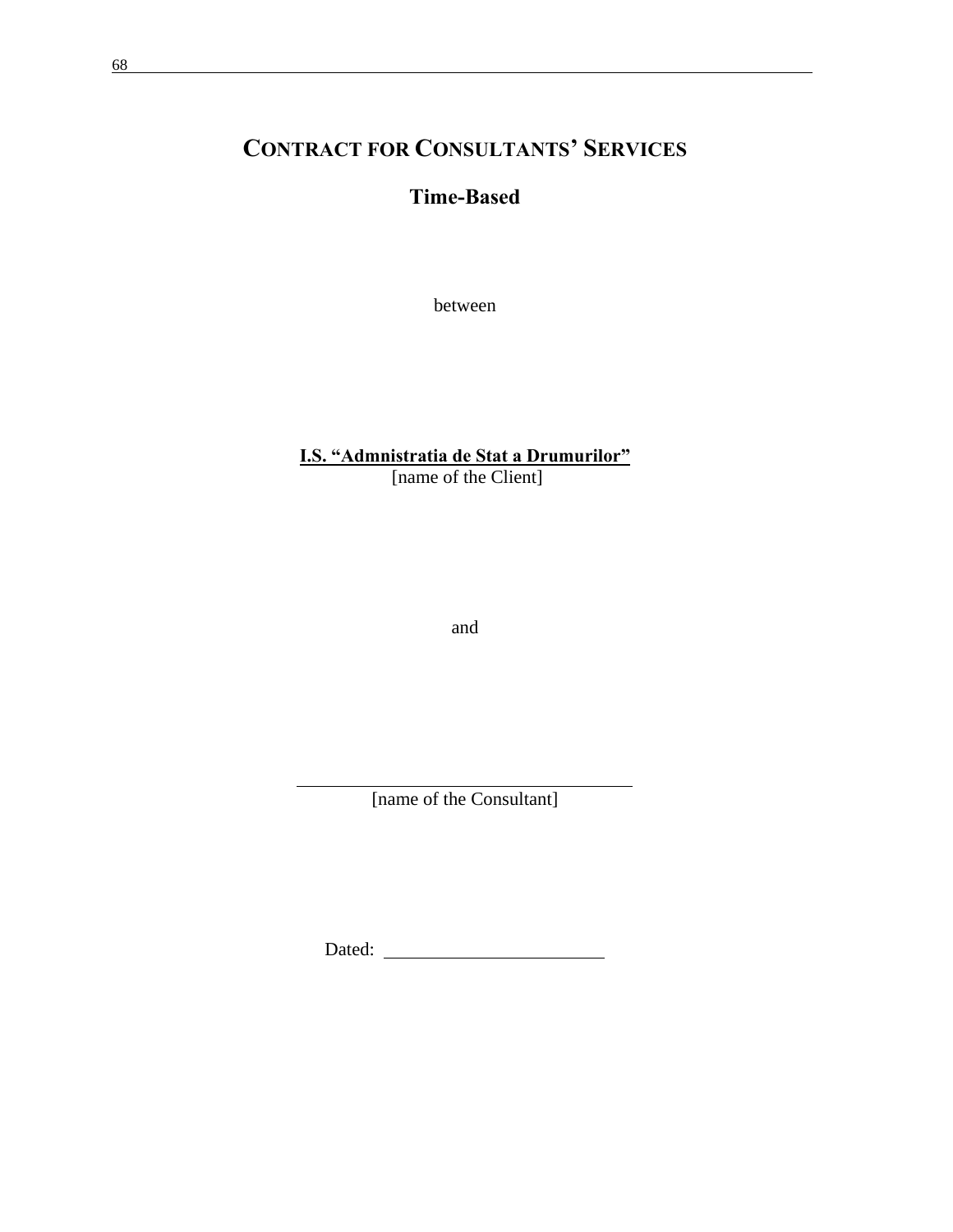# **I. Form of Contract**

# **TIME-BASED**

(Text in brackets [ ] is optional; all notes should be deleted in final text)

This CONTRACT (hereinafter called the "Contract") is made the *[day]* day of the month of *[month]*, *[year]*, between, on the one hand, **I.S. "Administratia de Stat a Drumurilor"** (hereinafter called the "Client") and, on the other hand, *[name of Consultant]* (hereinafter called the "Consultant").

[*Note: If the Consultant consist of more than one entity, the above should be partially amended to read as follows:* "…(hereinafter called the "Client") and, on the other hand, a joint venture/consortium/association consisting of the following entities, each of which will be jointly and severally liable to the Client for all the Consultant's obligations under this Contract, namely, *[name of Consultant]* and *[name of Consultant]* (hereinafter called the "Consultant").]

## WHEREAS

- (a) the Client has requested the Consultant to provide certain consulting services as defined in this Contract (hereinafter called the "Services");
- (b) the Consultant, having represented to the Client that he has the required professional skills, and personnel and technical resources, has agreed to provide the Services on the terms and conditions set forth in this Contract;
- (c) the Client has received a credit from European Investment Bank (EIB) towards the cost of the Services and intends to apply a portion of the proceeds of this loan [*or* credit] to eligible payments under this Contract, it being understood (i) that payments by the Bank will be made only at the request of the Client and upon approval by the Bank, (ii) that such payments will be subject, in all respects, to the terms and conditions of the agreement providing for the loan [*or* credit], and (iii) that no party other than the Client shall derive any rights from the agreement providing for the loan [or credit] or have any claim to the loan [*or* credit] proceeds;

NOW THEREFORE the parties hereto hereby agree as follows:

- 1. The following documents attached hereto shall be deemed to form an integral part of this Contract:
	- (a) The General Conditions of Contract;
	- (b) The Special Conditions of Contract;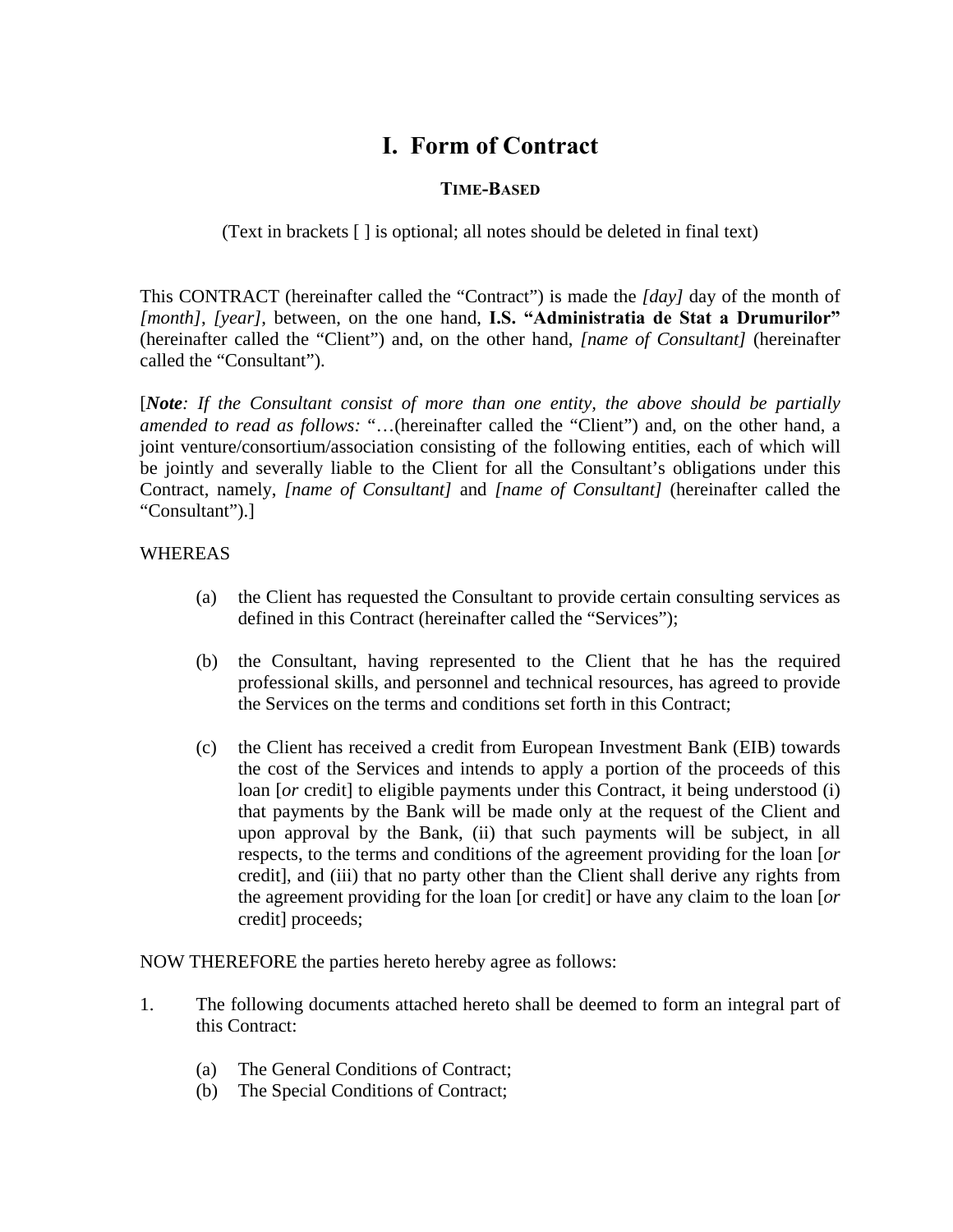(c) The following Appendices:

|                                                      | Appendix A: Description of Services            |            |
|------------------------------------------------------|------------------------------------------------|------------|
|                                                      | Appendix B: Reporting Requirements             |            |
| Appendix C: Personnel and Sub-Consultants – Hours of |                                                |            |
|                                                      | Work for Key Personnel                         |            |
|                                                      | Appendix D: Cost Estimates in Foreign Currency |            |
|                                                      | Appendix E: Cost Estimates in Local Currency   | [Not used] |
|                                                      | Appendix F: Duties of the Client               |            |
|                                                      | Appendix G: Form of Advance Payments Guarantee |            |
|                                                      | Appendix H: Sample of Payment Invoice          |            |

- 2. The mutual rights and obligations of the Client and the Consultant shall be as set forth in the Contract, in particular:
	- (a) the Consultants shall carry out the Services in accordance with the provisions of the Contract; and
	- (b) the Client shall make payments to the Consultant accordance with the provisions of the Contract.

IN WITNESS WHEREOF, the Parties hereto have caused this Contract to be signed in their respective names as of the day and year first above written.

For and on behalf of *[name of Client]*

*[Authorized Representative]*

For and on behalf of *[name of Consultant]*

*[Authorized Representative]*

[*Note: If the Consultant consists of more than one entity, all these entities should appear as signatories, e.g., in the following manner*:]

For and on behalf of each of the Members of the Consultant

*[name of member]*

*[Authorized Representative]*

*[name of member]*

*[Authorized Representative]*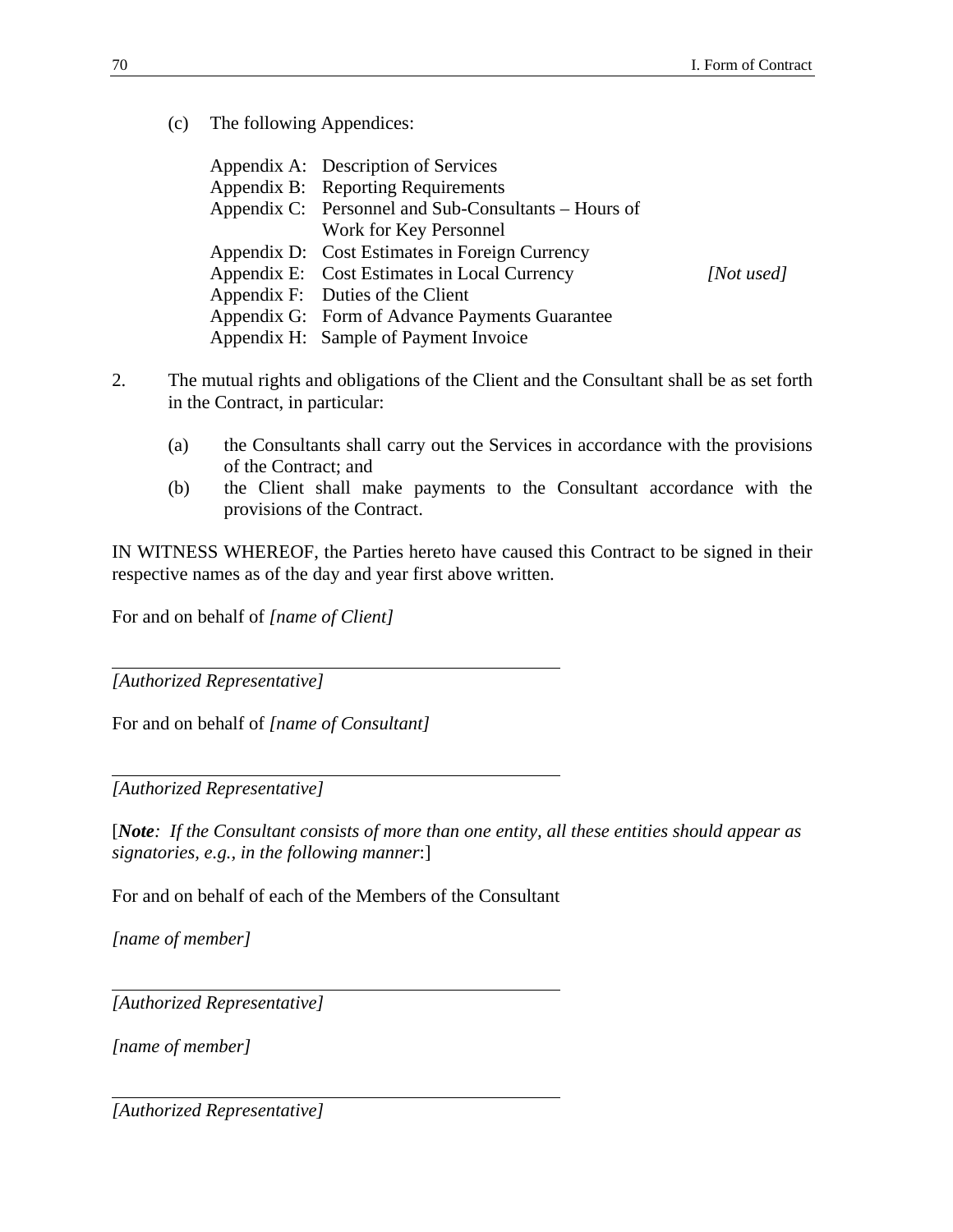### **II. General Conditions of Contract**

### **1. GENERAL PROVISIONS**

#### **1.1 Definitions** Unless the context otherwise requires, the following terms whenever used in this Contract have the following meanings:

- (a) "Applicable Law" means the laws and any other instruments having the force of law in the Government's country, or in such other country as may be specified in the Special Conditions of Contract (SC), as they may be issued and in force from time to time.
- (b) "Bank" means the International Bank for Reconstruction and Development, Washington, D.C., U.S.A., or the International Development Association, Washington, D.C., U.S.A, or the European Bank for Reconstruction and Development (EBRD), or the European Investment Bank (EIB), all or any of the Banks, as it may be appropriate.
- (c) "Consultant" means any private or public entity that will provide the Services to the Client under the Contract.
- (d) "Contract" means the Contract signed by the Parties and all the attached documents listed in its Clause 1, that is these General Conditions (GC), the Special Conditions (SC), and the Appendices.
- (e) "Day" means calendar day.
- (f) "Effective Date" means the date on which this Contract comes into force and effect pursuant to Clause GC 2.1.
- (g) "Foreign Currency" means any currency other than the currency of the Client's country.
- (h) "GC" means these General Conditions of Contract.
- (i) "Government" means the Government of the Client's country.
- (j) "Local Currency" means the currency of the Client's country.
- (k) "Member" means any of the entities that make up the joint venture/consortium/association; and "Members" means all these entities.
- (l) "Party" means the Client or the Consultant, as the case may be,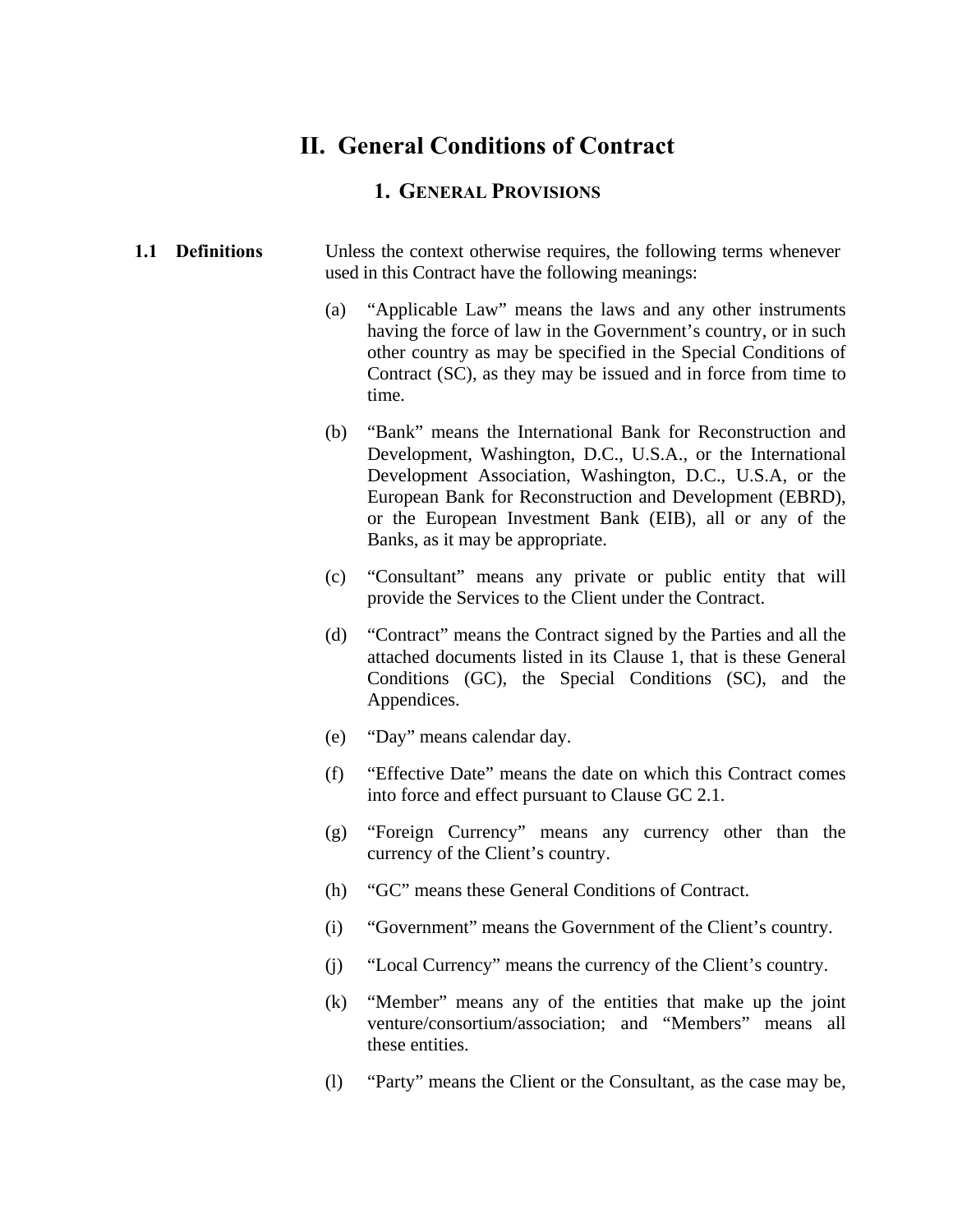and "Parties" means both of them.

- (m) "Personnel" means professionals and support staff provided by the Consultants or by any Sub-Consultants and assigned to perform the Services or any part thereof; "Foreign Personnel" means such professionals and support staff who at the time of being so provided had their domicile outside the Government's country; "Local Personnel" means such professionals and support staff who at the time of being so provided had their domicile inside the Government's country; and "Key Personnel" means the Personnel referred to in Clause GC 4.2(a).
- (n) "Reimbursable expenses" means all assignment-related costs other than Consultant's remuneration.
- (o) "SC" means the Special Conditions of Contract by which the GC may be amended or supplemented.
- (p) "Services" means the work to be performed by the Consultant pursuant to this Contract, as described in Appendix A hereto.
- (q) "Sub-Consultants" means any person or entity to whom/which the Consultant subcontracts any part of the Services.
- (r) "Third Party" means any person or entity other than the Government, the Client, the Consultant or a Sub-Consultant.
- (s) "In writing" means communicated in written form with proof of receipt.
- **1.2 Relationship Between the Parties**  Nothing contained herein shall be construed as establishing a relationship of master and servant or of principal and agent as between the Client and the Consultant. The Consultant, subject to this Contract, has complete charge of Personnel and Sub-Consultants, if any, performing the Services and shall be fully responsible for the Services performed by them or on their behalf hereunder.
- **1.3 Law Governing Contract**  This Contract, its meaning and interpretation, and the relation between the Parties shall be governed by the Applicable Law.
- **1.4 Language** This Contract has been executed in the language specified in the SC, which shall be the binding and controlling language for all matters relating to the meaning or interpretation of this Contract.
- **1.5 Headings** The headings shall not limit, alter or affect the meaning of this Contract.
- **1.6 Notices** 1.6.1 Any notice, request or consent required or permitted to be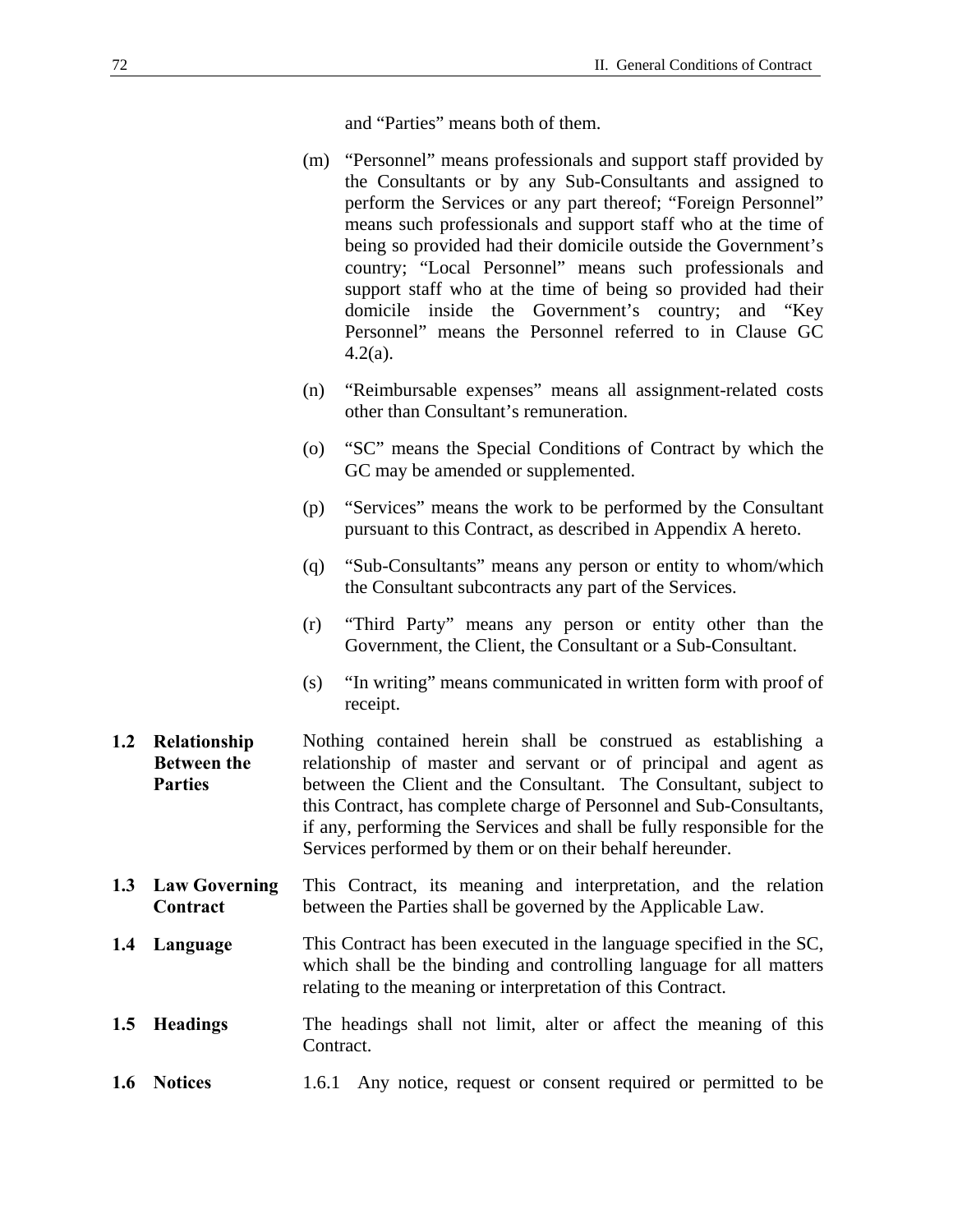given or made pursuant to this Contract shall be in writing. Any such notice, request or consent shall be deemed to have been given or made when delivered in person to an authorized representative of the Party to whom the communication is addressed, or when sent to such Party at the address specified in the SC.

- 1.6.2 A Party may change its address for notice hereunder by giving the other Party notice in writing of such change to the address specified in the SC.
- **1.7** Location The Services shall be performed at such locations as are specified in Appendix A hereto and, where the location of a particular task is not so specified, at such locations, whether in the Government's country or elsewhere, as the Client may approve.
- **1.8 Authority of Member in Charge**  In case the Consultant consists of a joint venture/consortium/ association of more than one entity, the Members hereby authorize the entity specified in the SC to act on their behalf in exercising all the Consultant's rights and obligations towards the Client under this Contract, including without limitation the receiving of instructions and payments from the Client.
- **1.9 Authorized Representatives**  Any action required or permitted to be taken, and any document required or permitted to be executed under this Contract by the Client or the Consultant may be taken or executed by the officials specified in the SC.
- **1.10 Taxes and Duties**  The Consultant, Sub-Consultants and Personnel shall pay such indirect taxes, duties, fees and other impositions levied under the Applicable Law as specified in the SC.
- **1.11 Fraud and Corruption** If the Client determines that the Consultant and/or its Personnel, sub-contractors, sub-consultants, services providers and suppliers has engaged in corrupt, fraudulent, collusive, coercive, or obstructive practices, in competing for or in executing the Contract, then the Client may, after giving 14 days notice to the Consultant, terminate the Consultant's employment under the Contract, and the provisions of Clause 2 shall apply as if such expulsion had been made under Sub-Clause 2.9.1(d).

Should any Personnel of the Consultant be determined to have engaged in corrupt, fraudulent, collusive, coercive, or obstructive practice during the execution of the Contract, then that Personnel shall be removed in accordance with Sub-Clause 4.5.

**1.11.1 Definitions** For the purposes of this Sub-Clause, the terms set-forth below are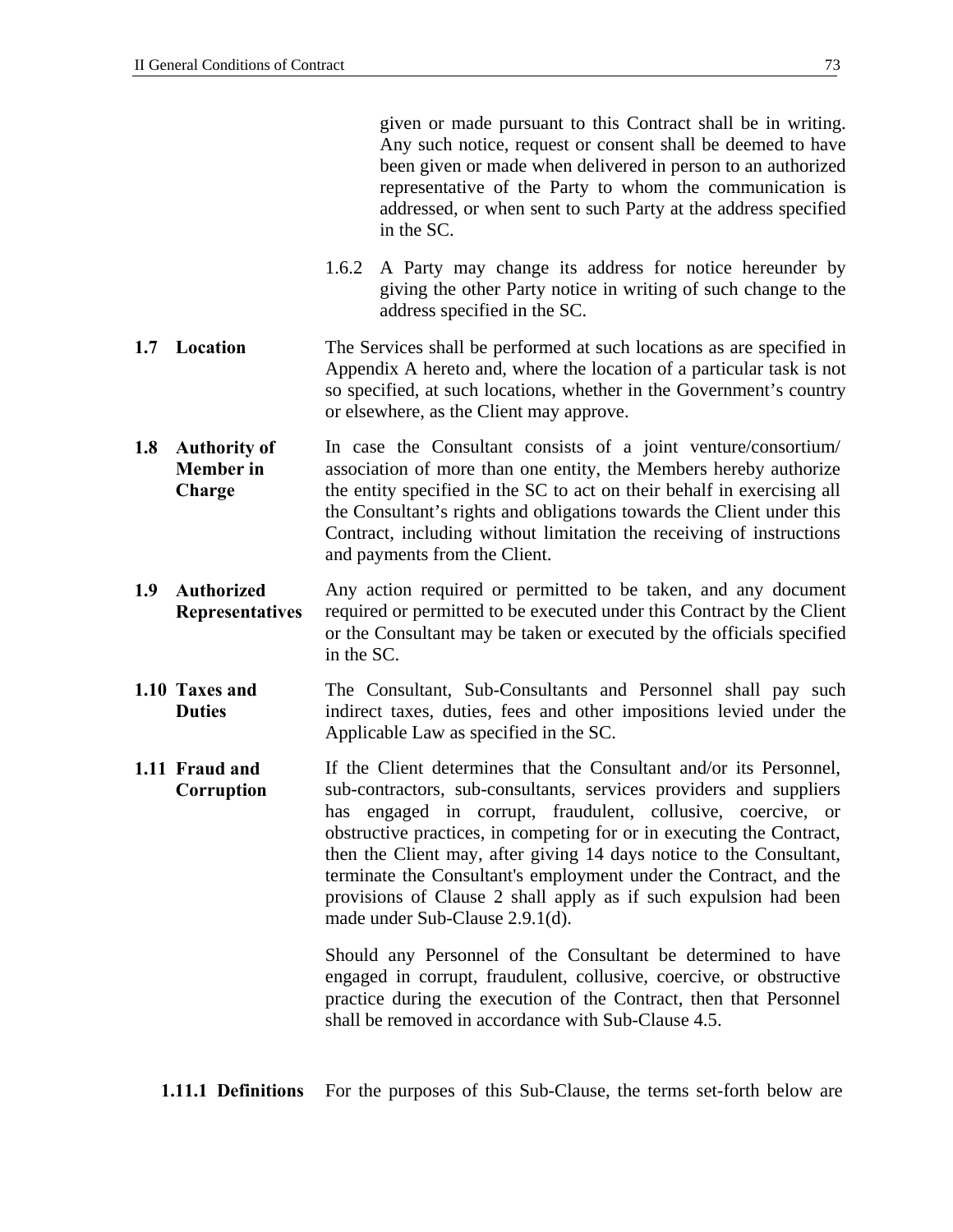<span id="page-75-0"></span>defined as follows:

- (i) "corrupt practice"<sup>[7](#page-75-0)</sup> is the offering, giving, receiving or soliciting, directly or indirectly, of anything of value to influence improperly the actions of another party;
- (ii) "fraudulent practice"<sup>[8](#page-75-0)</sup> is any act or omission, including a misrepresentation, that knowingly or recklessly misleads, or attempts to mislead, a party to obtain a financial or other benefit or to avoid an obligation;
- (iii) "collusive practice"<sup>[9](#page-75-0)</sup> is an arrangement between two or more parties designed to achieve an improper purpose, including to influence improperly the actions of another party;
- (iv) "coercive practice"<sup>[10](#page-75-0)</sup> is impairing or harming, or threatening to impair or harm, directly or indirectly, any party or the property of the party to influence improperly the actions of a party.
- (v) "obstructive practice" is
	- (aa) deliberately destroying, falsifying, altering or concealing of evidence material to the investigation or making false statements to investigators in order to materially impede a Bank investigation into allegations of a corrupt, fraudulent, coercive or collusive practice; and/or threatening, harassing or intimidating any party to prevent it from disclosing its knowledge of matters relevant to the investigation or from pursuing the investigation; or
		- (bb) acts intended to materially impede the exercise of the Bank's inspection and audit rights provided for under sub-clause 1.7.1 below.

#### In addition:

1

<sup>7</sup> "Another party" refers to a public official acting in relation to the selection process or contract execution. In this context, "public official" includes World Bank staff and employees of other organizations taking or reviewing procurement decisions.

<sup>8</sup> A "party" refers to a public official; the terms "benefit" and "obligation" relate to the selection process or contract execution; and the "act or omission" is intended to influence the selection process or contract execution.

 <sup>&</sup>quot;Parties" refers to participants in the selection process (including public officials) attempting to establish bid prices at artificial, non competitive levels.

A "party" refers to a participant in the selection process or contract execution.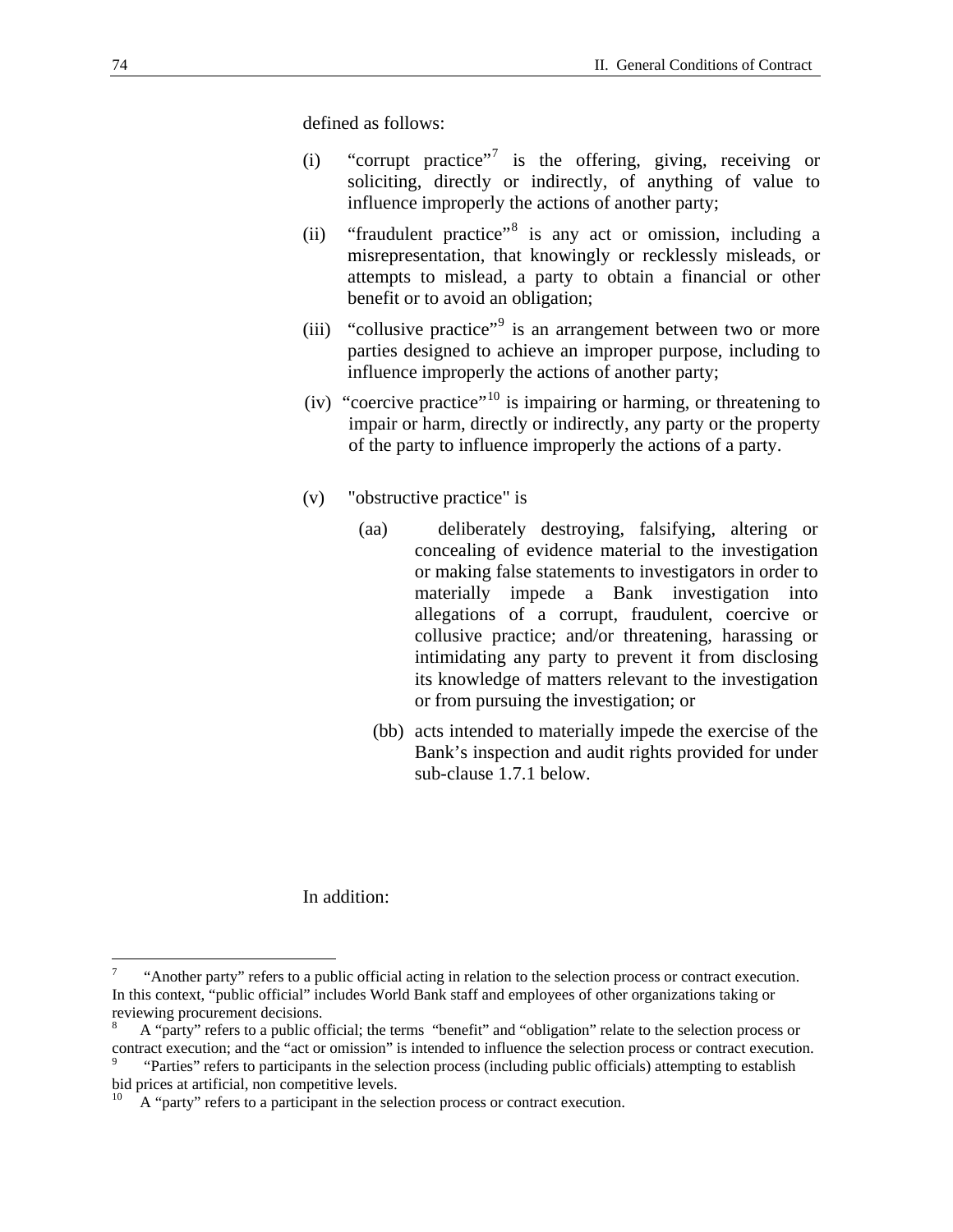- <span id="page-76-0"></span>(vi) "Money laundering"<sup>[11](#page-76-0)</sup> is
	- (aa) the conversion or transfer of property, knowing that such property is derived from criminal activity or from an act of participation in such activity, for the purpose of concealing or disguising the illicit origin of the property or of assisting any person who is involved in the commission of such activity to evade the legal consequences of his action;
	- (bb) the concealment or disguise of the true nature, source, location, disposition, movement, rights with respect to, or ownership of property, knowing that such property is derived from criminal activity or from an act of participation in such activity;
	- (cc) the acquisition, possession or use of property, knowing, at the time of receipt, that such property was derived from criminal activity or from an act of participation in such activity;
	- (dd) participation in, association to commit, attempts to commit and aiding, abetting, facilitating and counselling the commission of any of the actions mentioned in the foregoing points.
- (vii) Financing of terrorism is the provision or collection of funds, by any means, directly or indirectly, with the intention that they should be used or in the knowledge that they are to be used, in full or in part, in order to carry out any of the offences within the meaning of Articles 1 to 4 of the Council Framework Decision 2002/475/JHA of 13 June 2002 on combating terrorism.
- **1.11.2 Commissions and Fees**  The Client will require the successful Consultants to disclose any commissions or fees that may have been paid or are to be paid to agents, representatives, or commission agents with respect to the selection process or execution of the contract. The information disclosed must include at least the name and address of the agent, representative, or commission agent, the amount and currency, and the purpose of the commission or fee.

 $11$ Other EC legislation relating to aspects of fraud and other illegal acts include, among others: . EC Directives 2004/17 and 2004/18 on public procurement*;* 

<sup>.</sup> EC Directive 2003/6 on insider dealing and market manipulation; and

<sup>.</sup> Reg. n° 881/2002 last amended CE 1685/2006 on black listing with common position of the Council EU 2006/380/PESC of 29 May 2006.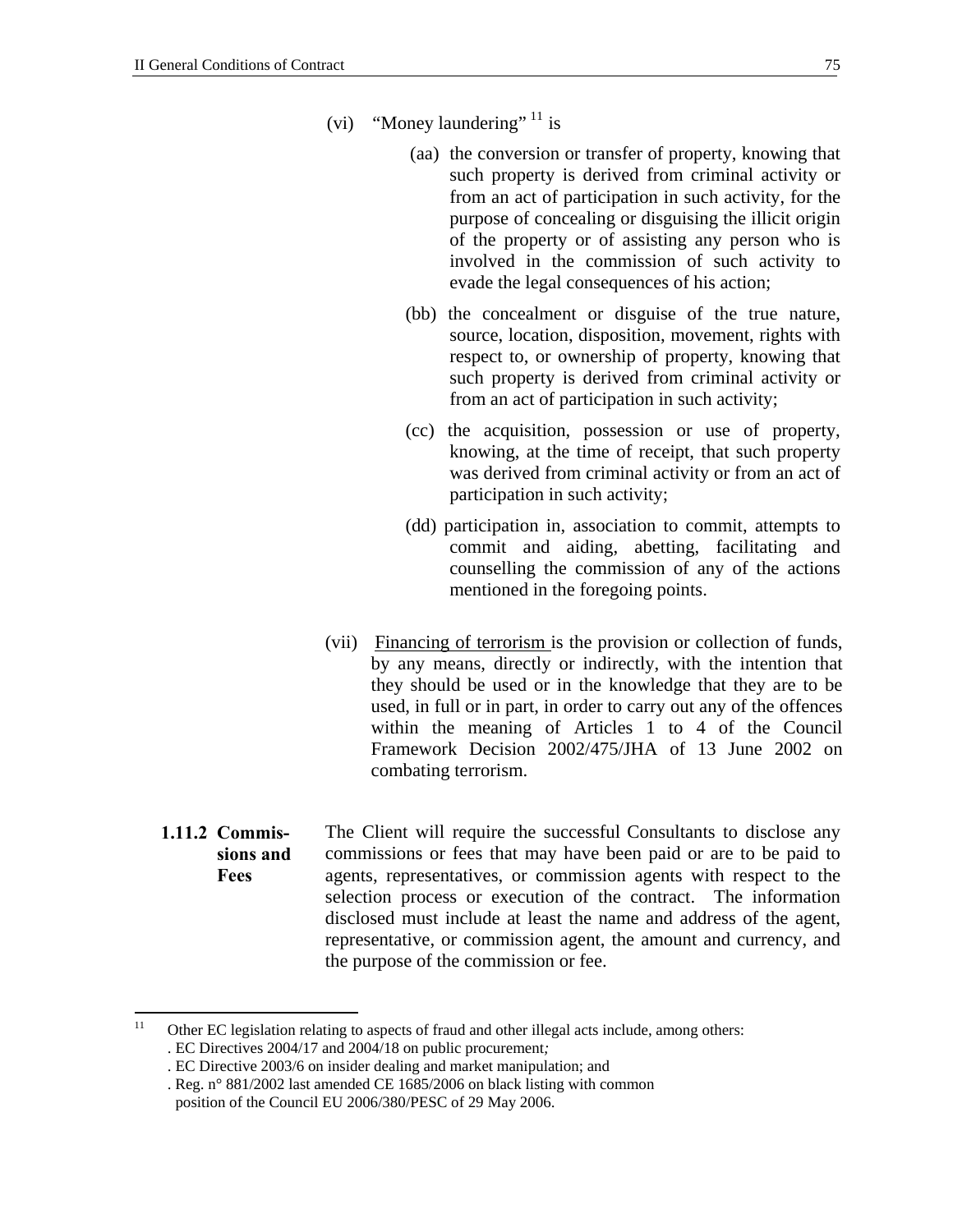### **2. COMMENCEMENT, COMPLETION, MODIFICATION AND TERMINATION OF CONTRACT**

- **2.1 Effectiveness of Contract**  This Contract shall come into force and effect on the date (the "Effective Date") of the Client's notice to the Consultant instructing the Consultant to begin carrying out the Services. This notice shall confirm that the effectiveness conditions, if any, listed in the SC have been met.
- **2.2 Termination of Contract for Failure to Become Effective**  If this Contract has not become effective within such time period after the date of the Contract signed by the Parties as specified in the SC, either Party may, by not less than twenty one (21) days written notice to the other Party, declare this Contract to be null and void, and in the event of such a declaration by either Party, neither Party shall have any claim against the other Party with respect hereto.
- **2.3 Commencement of Services**  The Consultant shall begin carrying out the Services not later than the number of days after the Effective Date specified in the SC.
- **2.4 Expiration of Contract**  Unless terminated earlier pursuant to Clause GC 2.9 hereof, this Contract shall expire at the end of such time period after the Effective Date as specified in the SC.
- **2.5 Entire Agreement** This Contract contains all covenants, stipulations and provisions agreed by the Parties. No agent or representative of either Party has authority to make, and the Parties shall not be bound by or be liable for, any statement, representation, promise or agreement not set forth herein.
- **2.6 Modifications or Variations**  (a) Any modification or variation of the terms and conditions of this Contract, including any modification or variation of the scope of the Services, may only be made by written agreement between the Parties. Pursuant to Clause GC 7.2 here of, however, each Party shall give due consideration to any proposals for modification or variation made by the other Party.
	- (b) In cases of substantial modifications or variations, the prior written consent of the Bank is required.

### **2.7 Force Majeure**

**2.7.1 Definition** (a) For the purposes of this Contract, "Force Majeure" means an event which is beyond the reasonable control of a Party, is not foreseeable, is unavoidable, and which makes a Party's performance of its obligations hereunder impossible or so impractical as reasonably to be considered impossible in the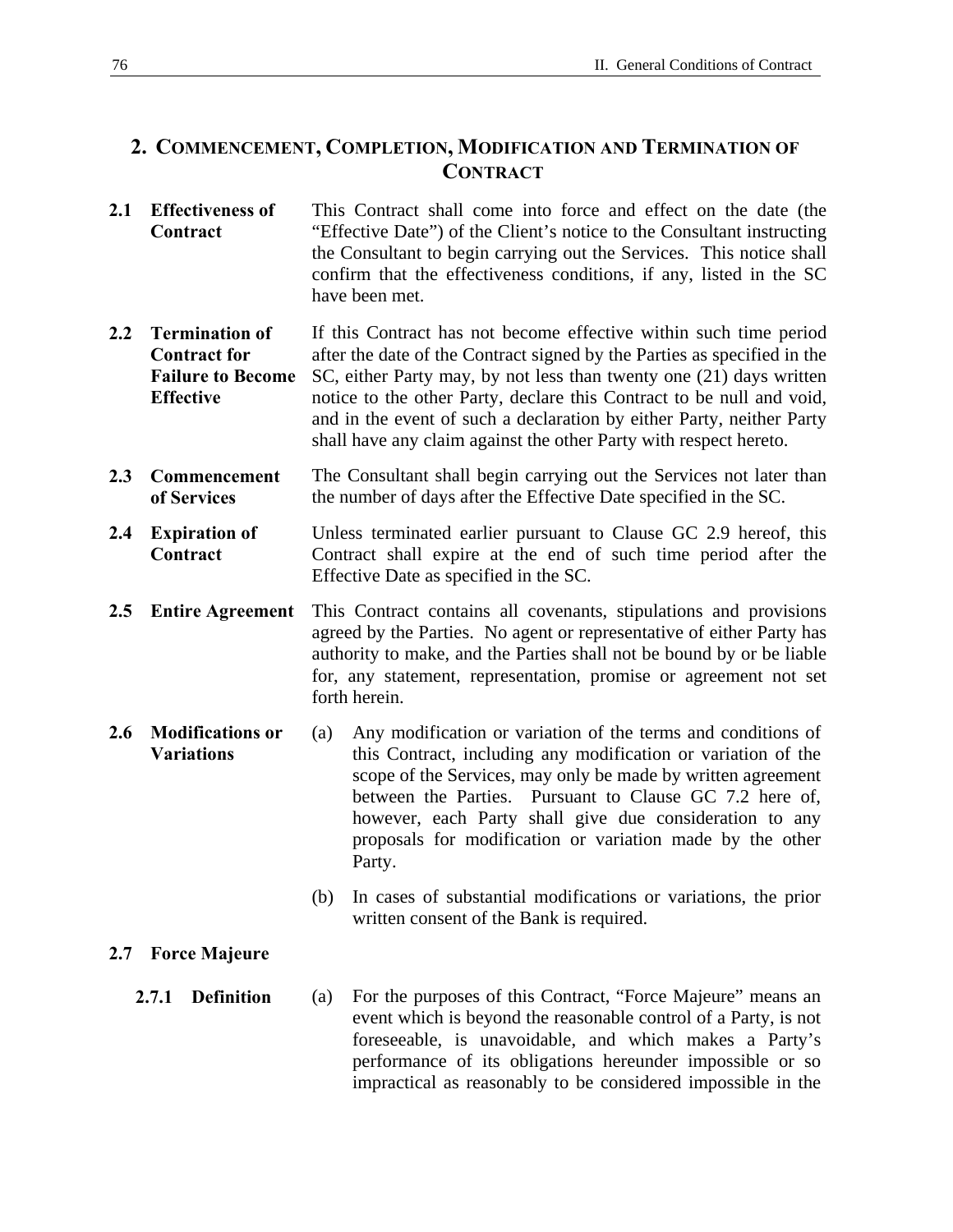circumstances, and includes, but is not limited to, war, riots, civil disorder, earthquake, fire, explosion, storm, flood or other adverse weather conditions, strikes, lockouts or other industrial action (except where such strikes, lockouts or other industrial action are within the power of the Party invoking Force Majeure to prevent), confiscation or any other action by Government agencies.

- (b) Force Majeure shall not include (i) any event which is caused by the negligence or intentional action of a Party or such Party's Sub-Consultants or agents or employees, nor (ii) any event which a diligent Party could reasonably have been expected both to take into account at the time of the conclusion of this Contract, and avoid or overcome in the carrying out of its obligations hereunder.
- (c) Force Majeure shall not include insufficiency of funds or failure to make any payment required hereunder.
- **2.7.2 No Breach of Contract** The failure of a Party to fulfill any of its obligations hereunder shall not be considered to be a breach of, or default under, this Contract insofar as such inability arises from an event of Force Majeure, provided that the Party affected by such an event has taken all reasonable precautions, due care and reasonable alternative measures, all with the objective of carrying out the terms and conditions of this Contract.
- **2.7.3 Measures to be Taken**  (a) A Party affected by an event of Force Majeure shall continue to perform its obligations under the Contract as far as is reasonably practical, and shall take all reasonable measures to minimize the consequences of any event of Force Majeure.
	- (b) A Party affected by an event of Force Majeure shall notify the other Party of such event as soon as possible, and in any case not later than fourteen (14) days following the occurrence of such event, providing evidence of the nature and cause of such event, and shall similarly give written notice of the restoration of normal conditions as soon as possible.
	- (c) Any period within which a Party shall, pursuant to this Contract, complete any action or task, shall be extended for a period equal to the time during which such Party was unable to perform such action as a result of Force Majeure.
	- (d) During the period of their inability to perform the Services as a result of an event of Force Majeure, the Consultant, upon instructions by the Client, shall either: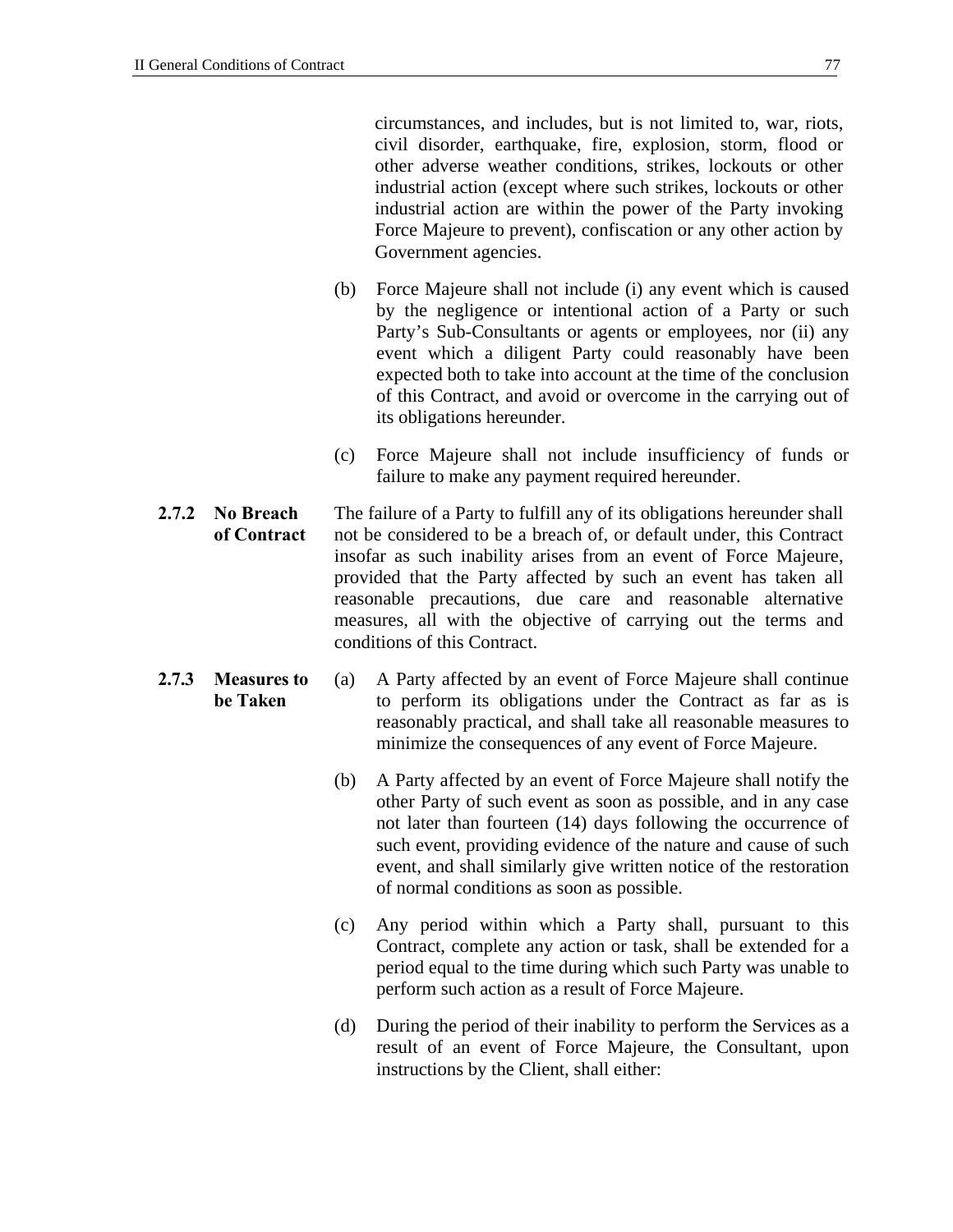- (i) demobilize, in which case the Consultant shall be reimbursed for additional costs they reasonably and necessarily incurred, and, if required by the Client, in reactivating the Services; or
- (ii) continue with the Services to the extent possible, in which case the Consultant shall continue to be paid under the terms of this Contract and be reimbursed for additional costs reasonably and necessarily incurred.
- (e) In the case of disagreement between the Parties as to the existence or extent of Force Majeure, the matter shall be settled according to Clause GC 8.
- **2.8 Suspension** The Client may, by written notice of suspension to the Consultant, suspend all payments to the Consultant hereunder if the Consultant fails to perform any of its obligations under this Contract, including the carrying out of the Services, provided that such notice of suspension (i) shall specify the nature of the failure, and (ii) shall request the Consultant to remedy such failure within a period not exceeding thirty (30) days after receipt by the Consultant of such notice of suspension.

#### **2.9 Termination**

**2.9.1 By the Client**  The Client may terminate this Contract in case of the occurrence of any of the events specified in paragraphs (a) through (g) of this Clause GC 2.9.1. In such an occurrence the Client shall give a not less than thirty (30) days' written notice of termination to the Consultants, and sixty (60) days' in case of the event referred to in (g).

- (a) If the Consultant fails to remedy a failure in the performance of its obligations hereunder, as specified in a notice of suspension pursuant to Clause GC 2.8 hereinabove, within thirty (30) days of receipt of such notice of suspension or within such further period as the Client may have subsequently approved in writing.
- (b) If the Consultant becomes (or, if the Consultant consists of more than one entity, if any of its Members becomes) insolvent or bankrupt or enter into any agreements with their creditors for relief of debt or take advantage of any law for the benefit of debtors or go into liquidation or receivership whether compulsory or voluntary.
- (c) If the Consultant fails to comply with any final decision reached as a result of arbitration proceedings pursuant to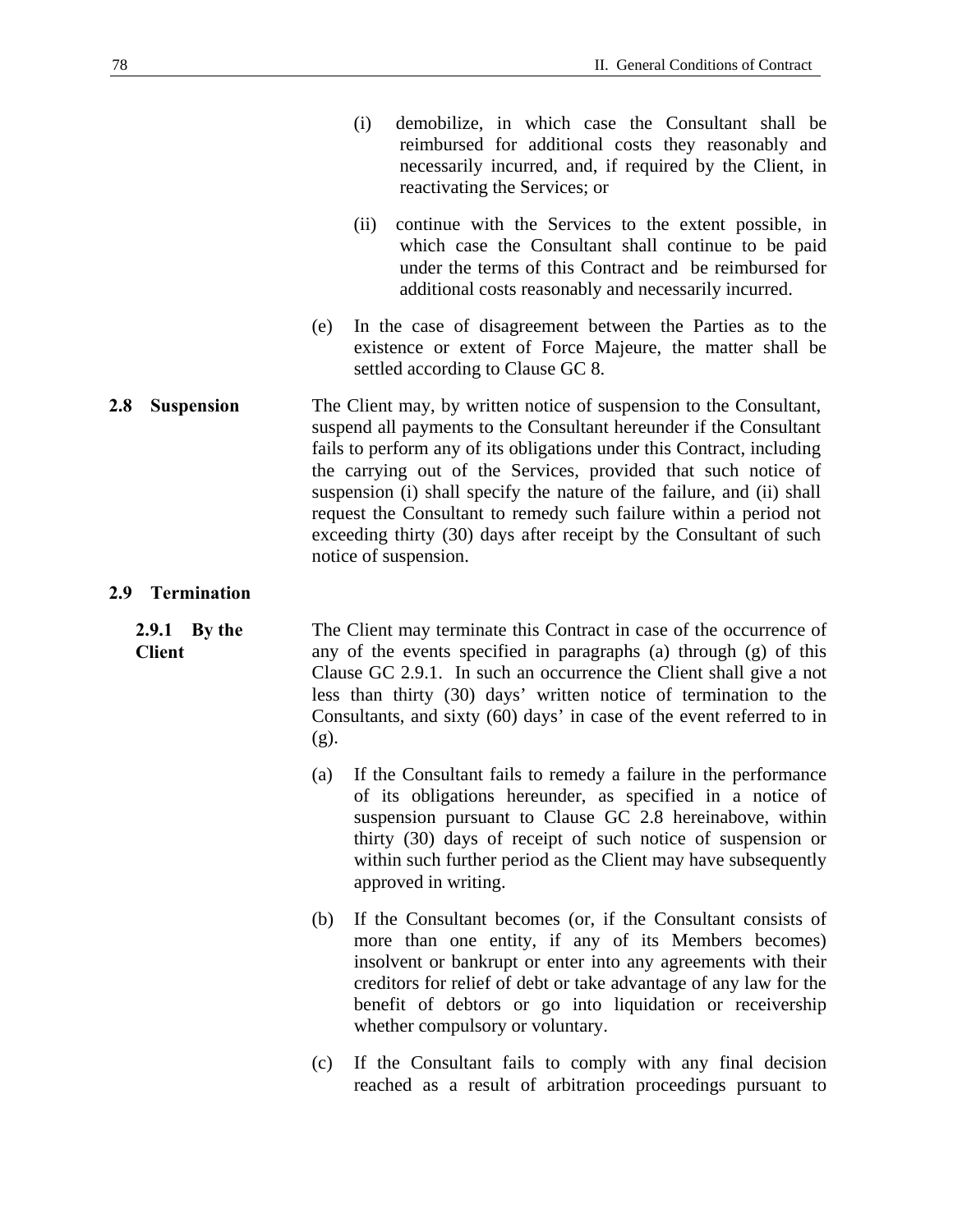Clause GC 8 hereof.

- (d) If the Consultant, in the judgment of the Client, has engaged in corrupt or fraudulent practices in competing for or in executing this Contract.
- (e) If the Consultant submits to the Client a false statement which has a material effect on the rights, obligations or interests of the Client.
- (f) If, as the result of Force Majeure, the Consultant is unable to perform a material portion of the Services for a period of not less than sixty (60) days.
- (g) If the Client, in its sole discretion and for any reason whatsoever, decides to terminate this Contract.

#### **2.9.2 By the Consultant**  The Consultant may terminate this Contract, by not less than thirty (30) days' written notice to the Client, in case of the occurrence of any of the events specified in paragraphs (a) through (d) of this Clause GC 2.9.2.

- (a) If the Client fails to pay any money due to the Consultant pursuant to this Contract and not subject to dispute pursuant to Clause GC 8 hereof within forty-five (45) days after receiving written notice from the Consultant that such payment is overdue.
- (b) If, as the result of Force Majeure, the Consultant is unable to perform a material portion of the Services for a period of not less than sixty (60) days.
- (c) If the Client fails to comply with any final decision reached as a result of arbitration pursuant to Clause GC 8 hereof.
- (d) If the Client is in material breach of its obligations pursuant to this Contract and has not remedied the same within forty-five (45) days (or such longer period as the Consultant may have subsequently approved in writing) following the receipt by the Client of the Consultant's notice specifying such breach.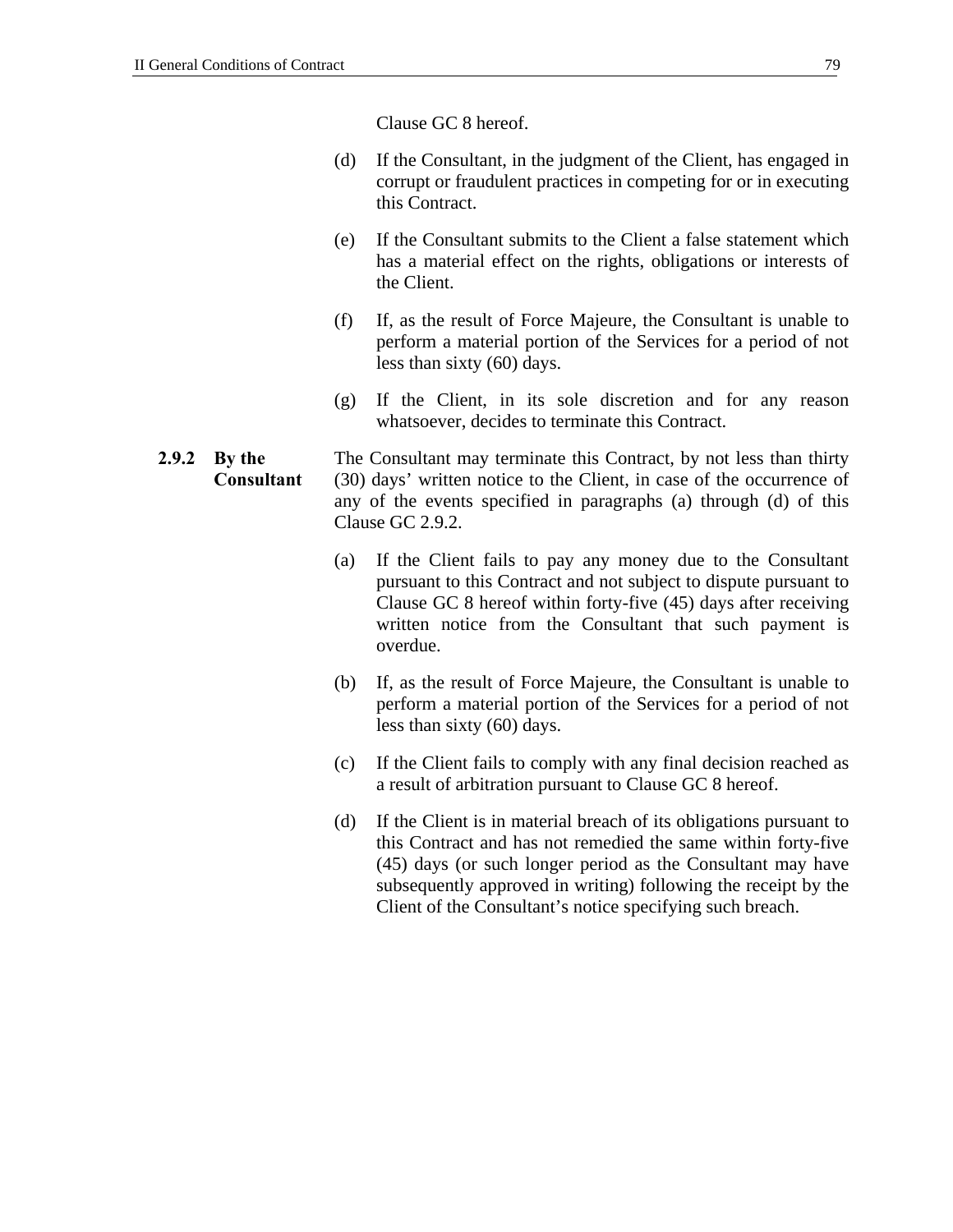- **2.9.3 Cessation of Rights and Obligations**  Upon termination of this Contract pursuant to Clauses GC 2.2 or GC 2.9 hereof, or upon expiration of this Contract pursuant to Clause GC 2.4 hereof, all rights and obligations of the Parties hereunder shall cease, except (i) such rights and obligations as may have accrued on the date of termination or expiration, (ii) the obligation of confidentiality set forth in Clause GC 3.3 hereof, (iii) the Consultant's obligation to permit inspection, copying and auditing of their accounts and records set forth in Clause GC 3.6 hereof, and (iv) any right which a Party may have under the Applicable Law.
- **2.9.4 Cessation of Services**  Upon termination of this Contract by notice of either Party to the other pursuant to Clauses GC 2.9.1 or GC 2.9.2 hereof, the Consultant shall, immediately upon dispatch or receipt of such notice, take all necessary steps to bring the Services to a close in a prompt and orderly manner and shall make every reasonable effort to keep expenditures for this purpose to a minimum. With respect to documents prepared by the Consultant and equipment and materials furnished by the Client, the Consultant shall proceed as provided, respectively, by Clauses GC 3.9 or GC 3.10 hereof.
- **2.9.5 Payment upon Termination**  Upon termination of this Contract pursuant to Clauses GC 2.9.1 or GC 2.9.2 hereof, the Client shall make the following payments to the Consultant:
	- (a) remuneration pursuant to Clause GC 6 hereof for Services satisfactorily performed prior to the effective date of termination, and reimbursable expenditures pursuant to Clause GC 6 hereof for expenditures actually incurred prior to the effective date of termination; and
	- (b) except in the case of termination pursuant to paragraphs (a) through (e) of Clause GC 2.9.1 hereof, reimbursement of any reasonable cost incidental to the prompt and orderly termination of this Contract including the cost of the return travel of the Personnel and their eligible dependents.
- **2.9.6 Disputes about Events of Termination**  If either Party disputes whether an event specified in paragraphs (a) through (f) of Clause GC 2.9.1 or in Clause GC 2.9.2 hereof has occurred, such Party may, within forty-five (45) days after receipt of notice of termination from the other Party, refer the matter to Clause GC 8 hereof, and this Contract shall not be terminated on account of such event except in accordance with the terms of any resulting arbitral award.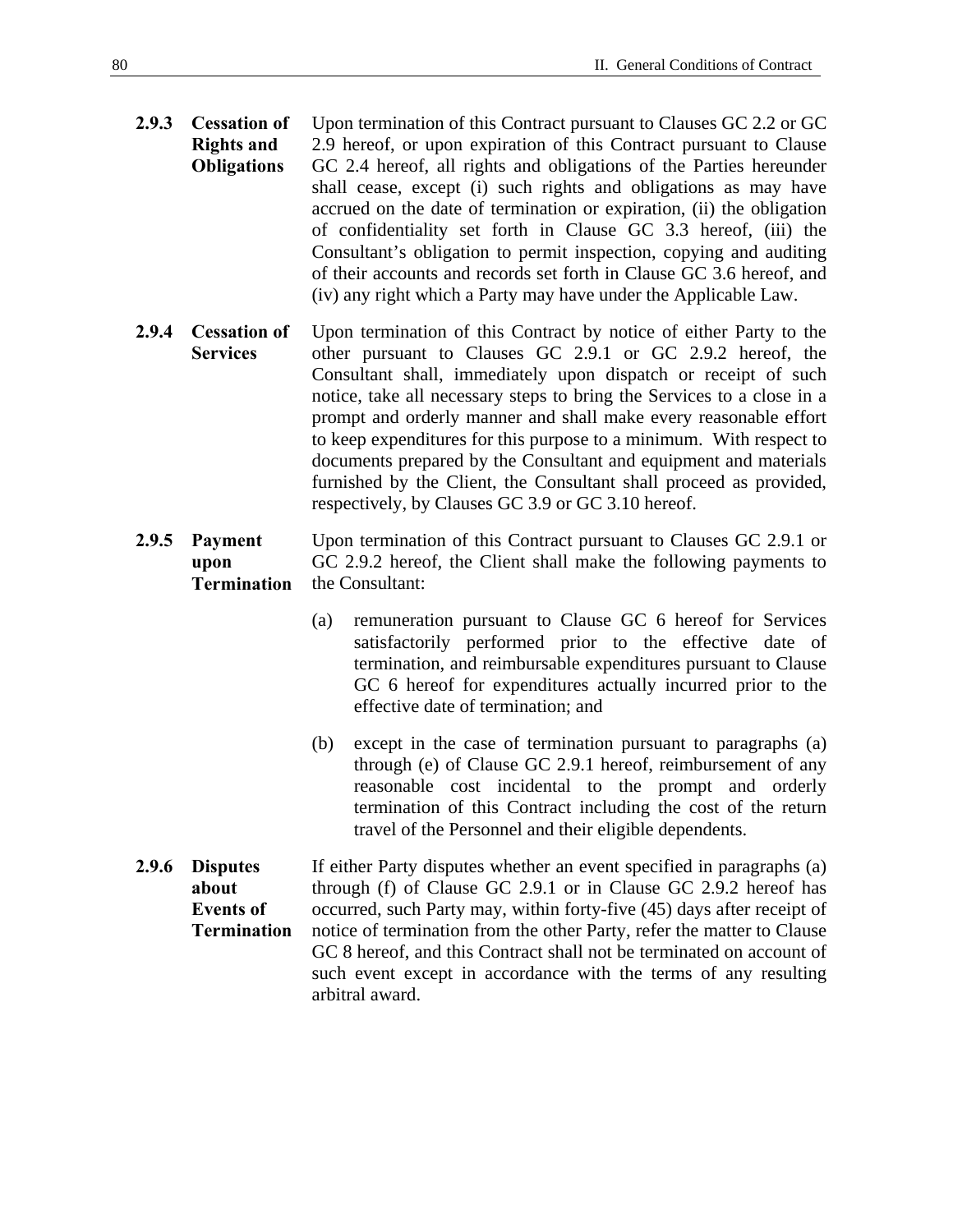#### **3. OBLIGATIONS OF THE CONSULTANT**

#### **3.1 General**

- **3.1.1 Standard of Performance**  The Consultant shall perform the Services and carry out their obligations hereunder with all due diligence, efficiency and economy, in accordance with generally accepted professional standards and practices, and shall observe sound management practices, and employ appropriate technology and safe and effective equipment, machinery, materials and methods. The Consultant shall always act, in respect of any matter relating to this Contract or to the Services, as faithful adviser to the Client, and shall at all times support and safeguard the Client's legitimate interests in any dealings with Sub-Consultants or Third Parties.
- **3.1.2 Law Governing Services** The Consultant shall perform the Services in accordance with the Applicable Law and shall take all practicable steps to ensure that any Sub-Consultants, as well as the Personnel of the Consultant and any Sub-Consultants, comply with the Applicable Law. The Client shall notify the Consultant in writing of relevant local customs, and the Consultant shall, after such notification, respect such customs.
- **3.2 Conflict of Interests**  The Consultant shall hold the Client's interests paramount, without any consideration for future work, and strictly avoid conflict with other assignments or their own corporate interests.
	- **3.2.1 Consultant Not to Benefit from Commissions, Discounts, etc.**  (a) The payment of the Consultant pursuant to Clause GC 6 hereof shall constitute the Consultant's only payment in connection with this Contract and, subject to Clause GC 3.2.2 hereof, the Consultant shall not accept for its own benefit any trade commission, discount or similar payment in connection with activities pursuant to this Contract or in the discharge of its obligations hereunder, and the Consultant shall use its best efforts to ensure that any Sub-Consultants, as well as the Personnel and agents of either of them, similarly shall not receive any such additional payment.
		- (b) Furthermore, if the Consultant, as part of the Services, has the responsibility of advising the Client on the procurement of goods, works or services, the Consultant shall comply with the Bank's applicable procurement guidelines, and shall at all times exercise such responsibility in the best interest of the Client. Any discounts or commissions obtained by the Consultant in the exercise of such procurement responsibility shall be for the account of the Client.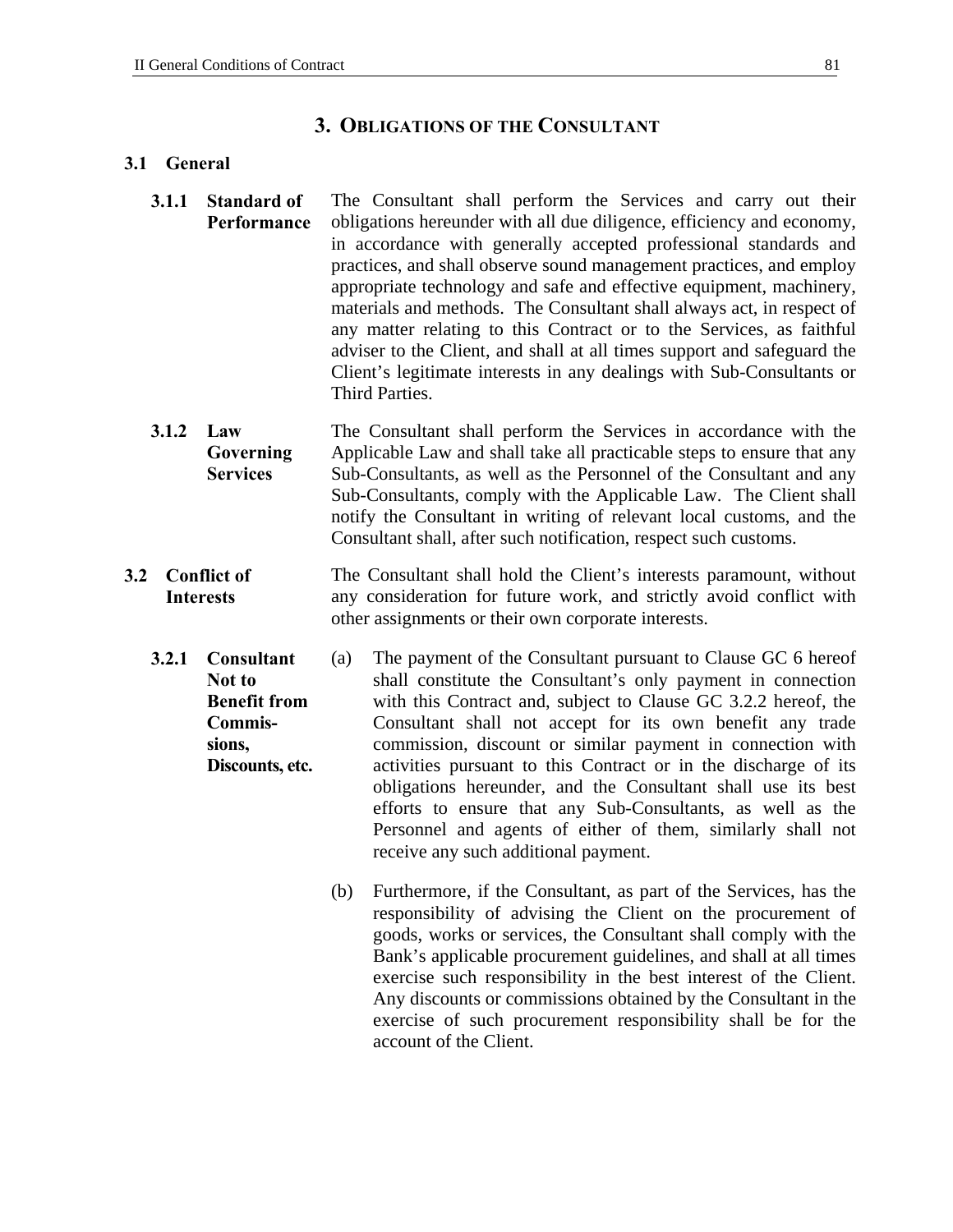- **3.2.2 Consultant and Affiliates Not to Engage in Certain Activities**  The Consultant agrees that, during the term of this Contract and after its termination, the Consultant and any entity affiliated with the Consultant, as well as any Sub-Consultants and any entity affiliated with such Sub-Consultants, shall be disqualified from providing goods, works or services (other than consulting services) resulting from or directly related to the Consultant's Services for the preparation or implementation of the project.
- **3.2.3 Prohibition of Conflicting Activities**  The Consultant shall not engage, and shall cause their Personnel as well as their Sub-Consultants and their Personnel not to engage, either directly or indirectly, in any business or professional activities that would conflict with the activities assigned to them under this Contract.
- **3.3 Confidentiality** Except with the prior written consent of the Client, the Consultant and the Personnel shall not at any time communicate to any person or entity any confidential information acquired in the course of the Services, nor shall the Consultant and the Personnel make public the recommendations formulated in the course of, or as a result of, the Services.
- **3.4 Liability of the Consultant**  Subject to additional provisions, if any, set forth in the SC, the Consultants' liability under this Contract shall be provided by the Applicable Law.
- **3.5 Insurance to be Taken out by the Consultant**  The Consultant (i) shall take out and maintain, and shall cause any Sub-Consultants to take out and maintain, at their (or the Sub-Consultants', as the case may be) own cost but on terms and conditions approved by the Client, insurance against the risks, and for the coverages specified in the SC, and (ii) at the Client's request, shall provide evidence to the Client showing that such insurance has been taken out and maintained and that the current premiums therefore have been paid.
- **3.6 Accounting, Inspection and Auditing**  3.6.1 The Consultant shall keep, and shall cause its Sub-consultants to keep, accurate and systemic accounts and records in respect of the Contract, in accordance with internationally accepted accounting principles and in such form and detail as will clearly identify relevant time changes and costs.

3.6.2 The Consultant shall permit, and shall cause its Subconsultants to permit, the Bank and/or persons appointed by the Bank to inspect all accounts and records relating to the performance of the Contract and the submission of the Proposal to provide the Services, and to have such accounts and records audited by auditors appointed by the Bank if requested by the Bank. The Consultant's attention is drawn to Clause 1.11.1 which provides, inter alia, that acts intended to materially impede the exercise of the Bank's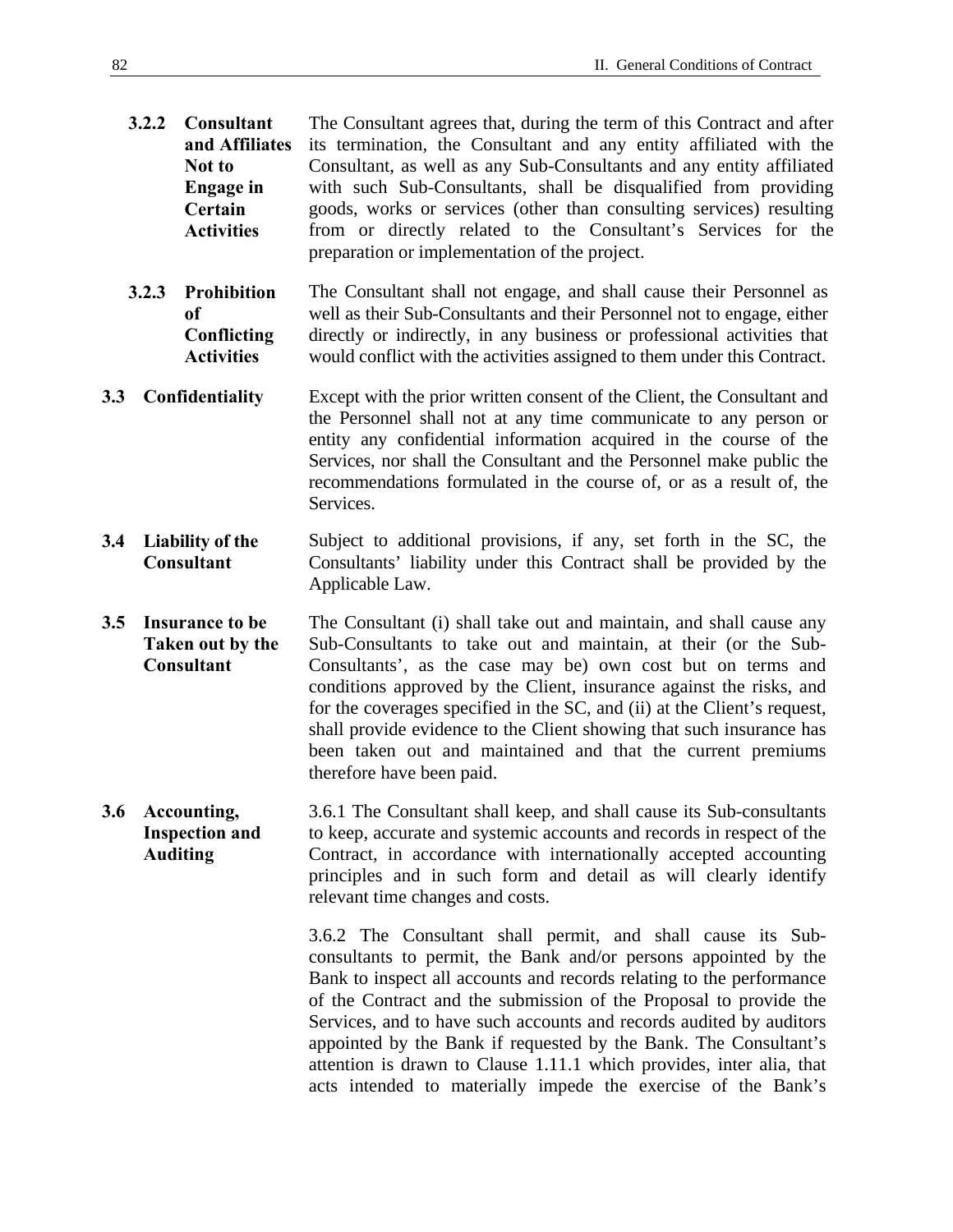**Actions Requiring Client's Prior Approval** 

**3.7 Consultant's** 

inspection and audit rights provided for under Clause 3.6 constitute a prohibited practice subject to contract termination (as well as to a determination of ineligibility pursuant to the Bank's prevailing sanctions procedures).

The Consultant shall obtain the Client's prior approval in writing before taking any of the following actions:

- (a) Any change or addition to the Personnel listed in Appendix C.
- (b) Subcontracts: the Consultant may subcontract work relating to the Services to an extent and with such experts and entities as may be approved in advance by the Client. Notwithstanding such approval, the Consultant shall retain full responsibility for the Services. In the event that any Sub-Consultants are found by the Client to be incompetent or incapable in discharging assigned duties, the Client may request the Consultant to provide a replacement, with qualifications and experience acceptable to the Client, or to resume the performance of the Services itself.
- (c) Any other action that may be specified in the SC.
- **3.8 Reporting Obligations**  The Consultant shall submit to the Client the reports and documents specified in Appendix B hereto, in the form, in the numbers and within the time periods set forth in the said Appendix. Final reports shall be delivered in CD ROM in addition to the hard copies specified in said Appendix.
- **3.9 Documents Prepared by the Consultant to be the Property of the Client**  All plans, drawings, specifications, designs, reports, other documents and software prepared by the Consultant for the Client under this Contract shall become and remain the property of the Client, and the Consultant shall, not later than upon termination or expiration of this Contract, deliver all such documents to the Client, together with a detailed inventory thereof. The Consultant may retain a copy of such documents and software, and use such software for their own use with prior written approval of the Client. If license agreements are necessary or appropriate between the Consultant and third parties for purposes of development of any such computer programs, the Consultant shall obtain the Client's prior written approval to such agreements, and the Client shall be entitled at its discretion to require recovering the expenses related to the development of the program(s) concerned. Other restrictions about the future use of these documents and software, if any, shall be specified in the SC.
- **3.10 Equipment, Vehicles and**  Equipment, vehicles and materials made available to the Consultant by the Client, or purchased by the Consultant wholly or partly with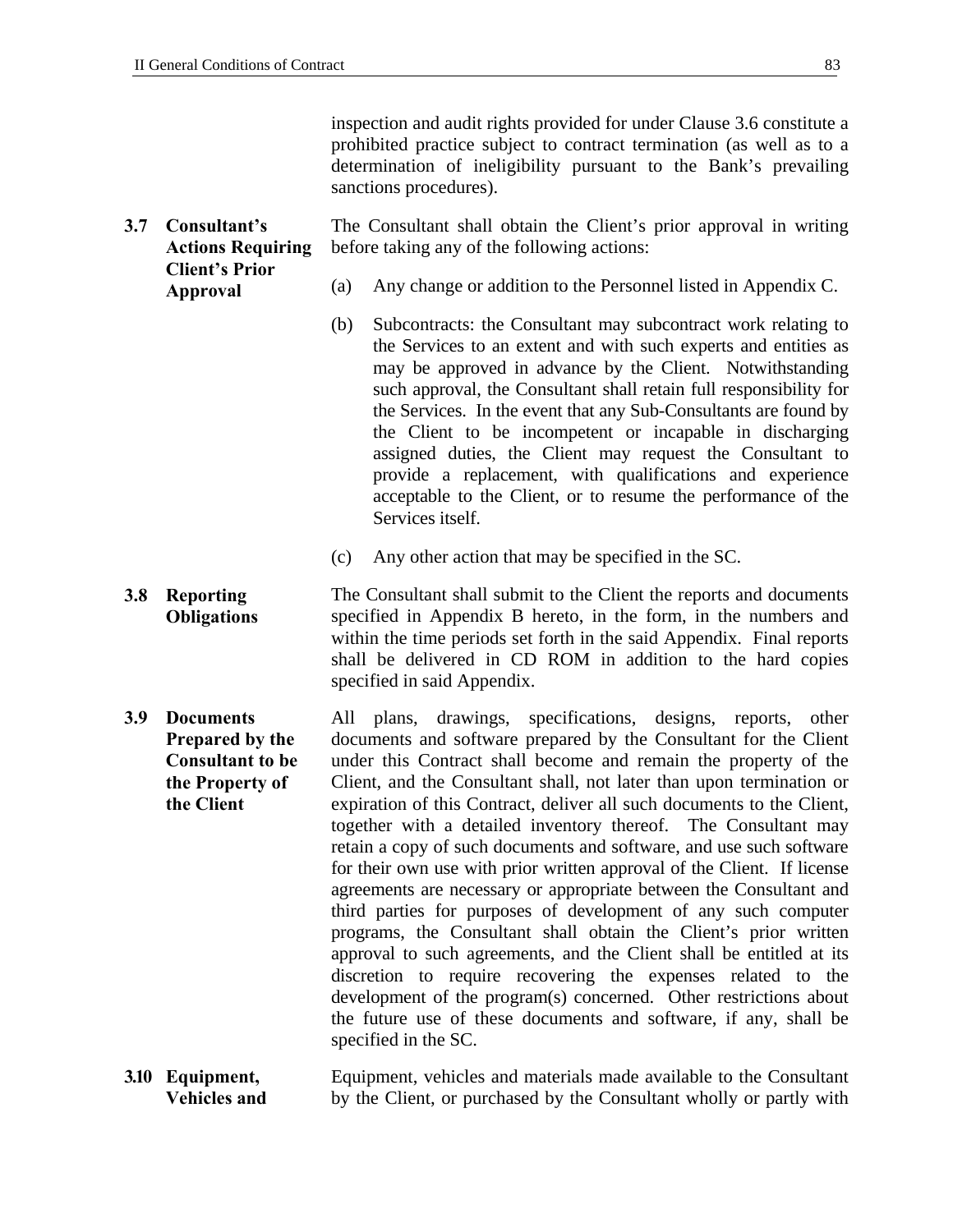| <b>Materials</b>        | funds provided by the Client, shall be the property of the Client and |  |  |  |  |  |  |  |
|-------------------------|-----------------------------------------------------------------------|--|--|--|--|--|--|--|
| <b>Furnished by the</b> | shall be marked accordingly. Upon termination or expiration of this   |  |  |  |  |  |  |  |
| <b>Client</b>           | Contract, the Consultant shall make available to the Client an        |  |  |  |  |  |  |  |
|                         | inventory of such equipment, vehicles and materials and shall         |  |  |  |  |  |  |  |
|                         | dispose of such equipment and materials in accordance with the        |  |  |  |  |  |  |  |
|                         | Client's instructions. While in possession of such equipment,         |  |  |  |  |  |  |  |
|                         | vehicles and materials, the Consultant, unless otherwise instructed   |  |  |  |  |  |  |  |
|                         | by the Client in writing, shall insure them at the expense of the     |  |  |  |  |  |  |  |
|                         | Client in an amount equal to their full replacement value.            |  |  |  |  |  |  |  |
|                         |                                                                       |  |  |  |  |  |  |  |

**3.11 Equipment and Materials Provided by the Consultants**  Equipment or materials brought into the Government's country by the Consultant and the Personnel and used either for the Project or personal use shall remain the property of the Consultant or the Personnel concerned, as applicable.

### **4. CONSULTANTS' PERSONNEL AND SUB-CONSULTANTS**

- **4.1 General** The Consultant shall employ and provide such qualified and experienced Personnel and Sub-Consultants as are required to carry out the Services.
- **4.2 Description of Personnel**  (a) The title, agreed job description, minimum qualification and estimated period of engagement in the carrying out of the Services of each of the Consultant's Key Personnel are described in Appendix C. If any of the Key Personnel has already been approved by the Client, his/her name is listed as well.
	- (b) If required to comply with the provisions of Clause GC 3.1.1 hereof, adjustments with respect to the estimated periods of engagement of Key Personnel set forth in Appendix C may be made by the Consultant by written notice to the Client, provided (i) that such adjustments shall not alter the originally estimated period of engagement of any individual by more than 10% or one week, whichever is larger, and (ii) that the aggregate of such adjustments shall not cause payments under this Contract to exceed the ceilings set forth in Clause GC 6.1(b) of this Contract. Any other such adjustments shall only be made with the Client's written approval.
	- (c) If additional work is required beyond the scope of the Services specified in Appendix A, the estimated periods of engagement of Key Personnel set forth in Appendix C may be increased by agreement in writing between the Client and the Consultant. In case where payments under this Contract exceed the ceilings set forth in Clause GC 6.1(b) of this Contract, this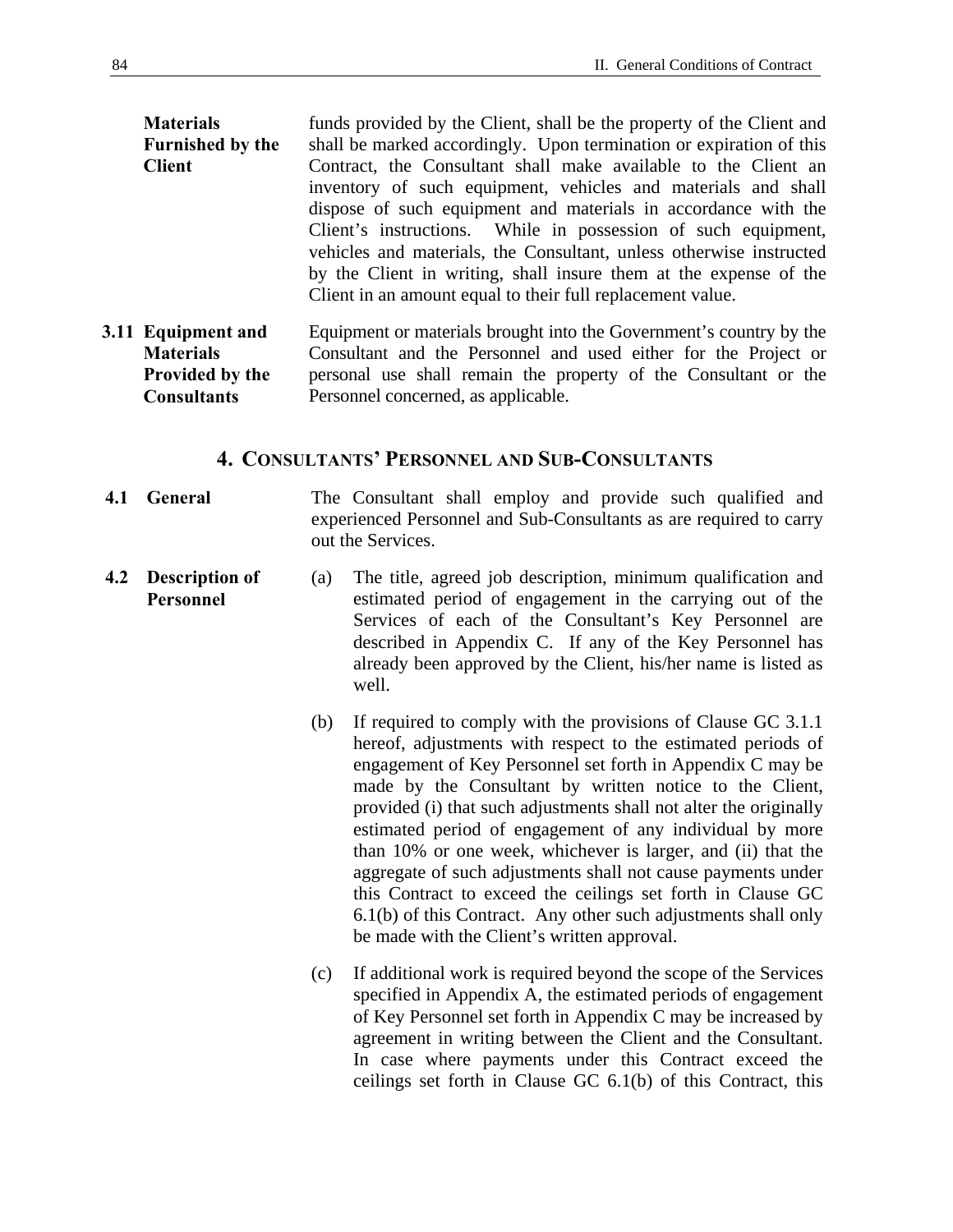will be explicitly mentioned in the agreement.

- **4.3 Approval of Personnel**  The Key Personnel and Sub-Consultants listed by title as well as by name in Appendix C are hereby approved by the Client. In respect of other Personnel which the Consultant proposes to use in the carrying out of the Services, the Consultant shall submit to the Client for review and approval a copy of their Curricula Vitae (CVs). If the Client does not object in writing (stating the reasons for the objection) within twenty-one (21) days from the date of receipt of such CVs, such Personnel shall be deemed to have been approved by the Client.
- **4.4 Working Hours, Overtime, Leave, etc.**  (a) Working hours and holidays for Key Personnel are set forth in Appendix C hereto. To account for travel time, Foreign Personnel carrying out Services inside the Client's country shall be deemed to have commenced, or finished work in respect of the Services such number of days before their arrival in, or after their departure from the Client's country as is specified in Appendix C hereto.
	- (b) The Key Personnel shall not be entitled to be paid for overtime nor to take paid sick leave or vacation leave except as specified in Appendix C hereto, and except as specified in such Appendix, the Consultant's remuneration shall be deemed to cover these items. All leave to be allowed to the Personnel is included in the staff-months of service set forth in Appendix C. Any taking of leave by Personnel shall be subject to the prior approval by the Consultant who shall ensure that absence for leave purposes will not delay the progress and adequate supervision of the Services.
	- (a) Except as the Client may otherwise agree, no changes shall be made in the Personnel. If, for any reason beyond the reasonable control of the Consultant, such as retirement, death, medical incapacity, among others, it becomes necessary to replace any of the Personnel, the Consultant shall forthwith provide as a replacement a person of equivalent or better qualifications.
		- (b) If the Client (i) finds that any of the Personnel has committed serious misconduct or has been charged with having committed a criminal action, or (ii) has reasonable cause to be dissatisfied with the performance of any of the Personnel, then the Consultant shall, at the Client's written request specifying the grounds therefore, forthwith provide as a replacement a person with qualifications and experience acceptable to the Client.
- **4.5 Removal and/or Replacement of Personnel**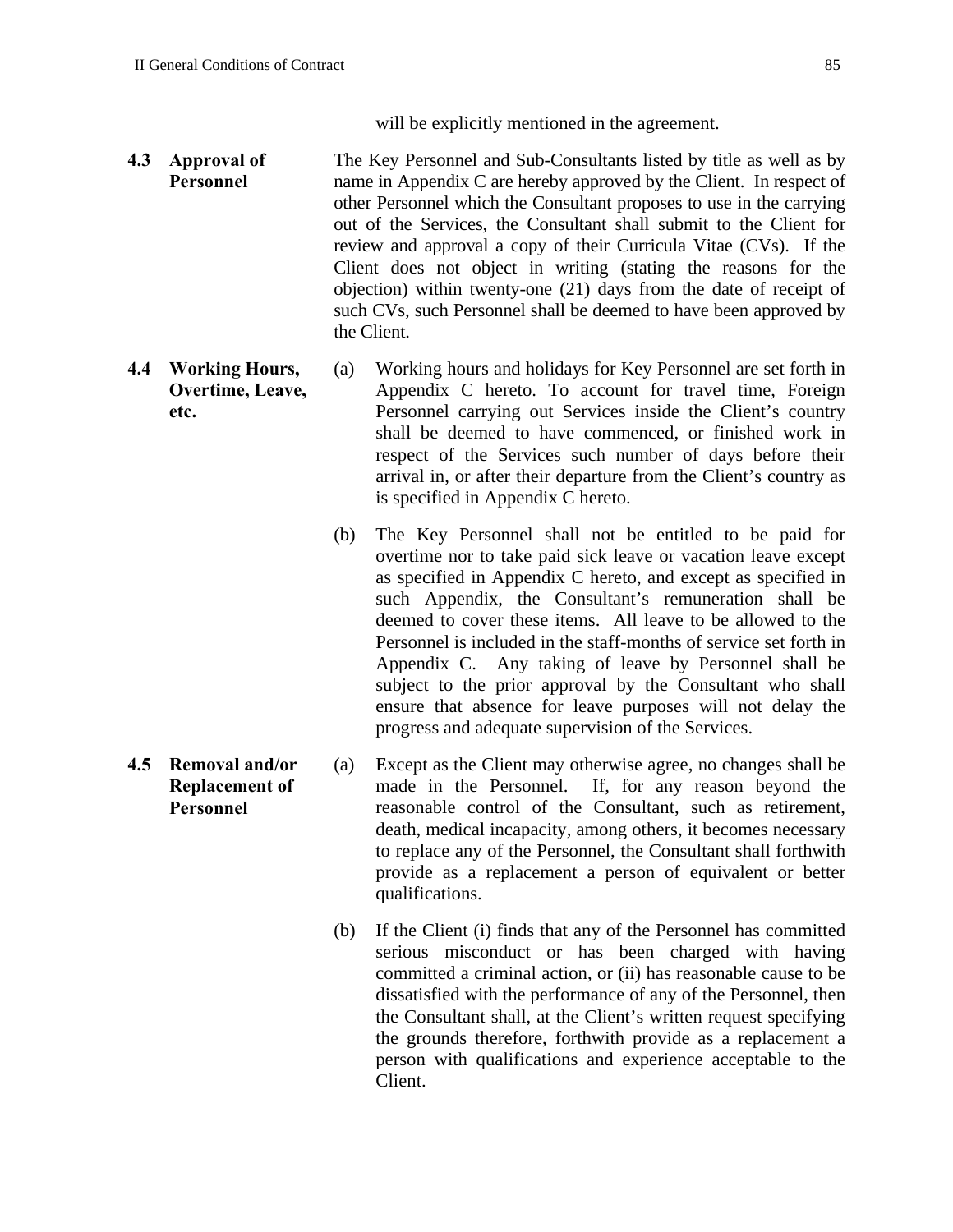- (c) Any of the Personnel provided as a replacement under Clauses (a) and (b) above, as well as any reimbursable expenditures (including expenditures due to the number of eligible dependents) the Consultants may wish to claim as a result of such replacement, shall be subject to the prior written approval by the Client. The rate of remuneration applicable to a replacement person will be obtained by multiplying the rate of remuneration applicable to the replaced person by the ratio between the monthly salary to be effectively paid to the replacement person and the average salary effectively paid to the replaced person in the period of six months prior to the date of replacement. Except as the Client may otherwise agree, (i) the Consultant shall bear all additional travel and other costs arising out of or incidental to any removal and/or replacement, and (ii) the remuneration to be paid for any of the Personnel provided as a replacement shall not exceed the remuneration which would have been payable to the Personnel replaced.
- **4.6 Resident Project Manager**  If required by the SC, the Consultant shall ensure that at all times during the Consultant's performance of the Services in the Government's country a resident project manager, acceptable to the Client, shall take charge of the performance of such Services.

#### **5. OBLIGATIONS OF THE CLIENT**

- **5.1 Assistance and Exemptions**  Unless otherwise specified in the SC, the Client shall use its best efforts to ensure that the Government shall:
	- (a) Provide the Consultant, Sub-Consultants and Personnel with work permits and such other documents as shall be necessary to enable the Consultant, Sub-Consultants or Personnel to perform the Services.
	- (b) Arrange for the Personnel and, if appropriate, their eligible dependents to be provided promptly with all necessary entry and exit visas, residence permits, exchange permits and any other documents required for their stay in the Government's country.
	- (c) Facilitate prompt clearance through customs of any property required for the Services and of the personal effects of the Personnel and their eligible dependents.
	- (d) Issue to officials, agents and representatives of the Government all such instructions as may be necessary or appropriate for the prompt and effective implementation of the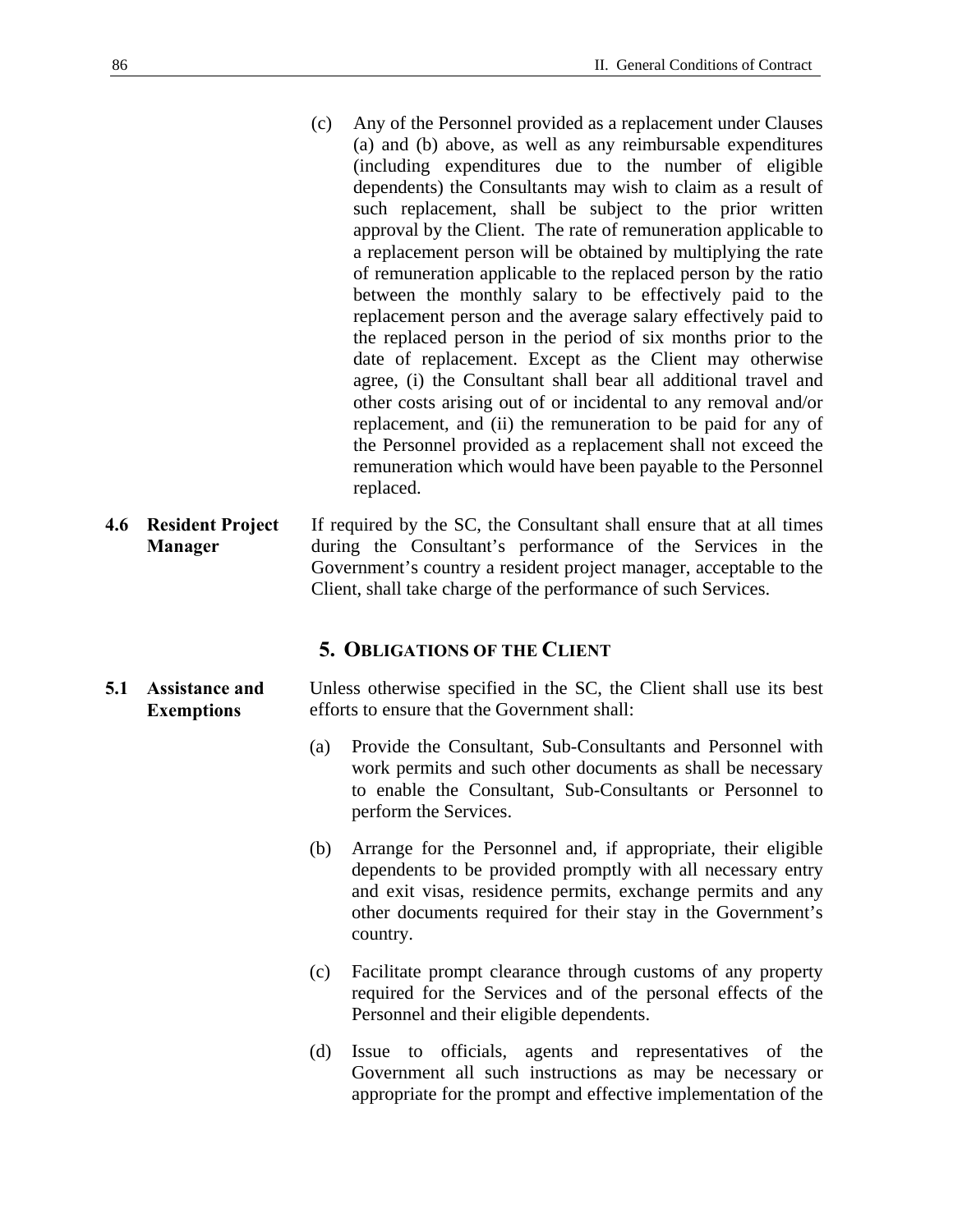Services.

- (e) Exempt the Consultant and the Personnel and any Sub-Consultants employed by the Consultant for the Services from any requirement to register or obtain any permit to practice their profession or to establish themselves either individually or as a corporate entity according to the Applicable Law.
- (f) Grant to the Consultant, any Sub-Consultants and the Personnel of either of them the privilege, pursuant to the Applicable Law, of bringing into the Government's country reasonable amounts of foreign currency for the purposes of the Services or for the personal use of the Personnel and their dependents and of withdrawing any such amounts as may be earned therein by the Personnel in the execution of the Services.
- (g) Provide to the Consultant, Sub-Consultants and Personnel any such other assistance as may be specified in the SC.
- **5.2 Access to Land** The Client warrants that the Consultant shall have, free of charge, unimpeded access to all land in the Government's country in respect of which access is required for the performance of the Services. The Client will be responsible for any damage to such land or any property thereon resulting from such access and will indemnify the Consultant and each of the Personnel in respect of liability for any such damage, unless such damage is caused by the default or negligence of the Consultant or any Sub-Consultants or the Personnel of either of them.
- **5.3 Change in the Applicable Law Related to Taxes and Duties** If, after the date of this Contract, there is any change in the Applicable Law with respect to taxes and duties which increases or decreases the cost incurred by the Consultant in performing the Services, then the remuneration and reimbursable expenses otherwise payable to the Consultant under this Contract shall be increased or decreased accordingly by agreement between the Parties hereto, and corresponding adjustments shall be made to the ceiling amounts specified in Clause GC 6.1(b).
- **5.4 Services, Facilities and Property of the Client**  (a) The Client shall make available to the Consultant and the Personnel, for the purposes of the Services and free of any charge, the services, facilities and property described in Appendix F at the times and in the manner specified in said Appendix F.
	- (b) In case that such services, facilities and property shall not be made available to the Consultant as and when specified in Appendix F, the Parties shall agree on (i) any time extension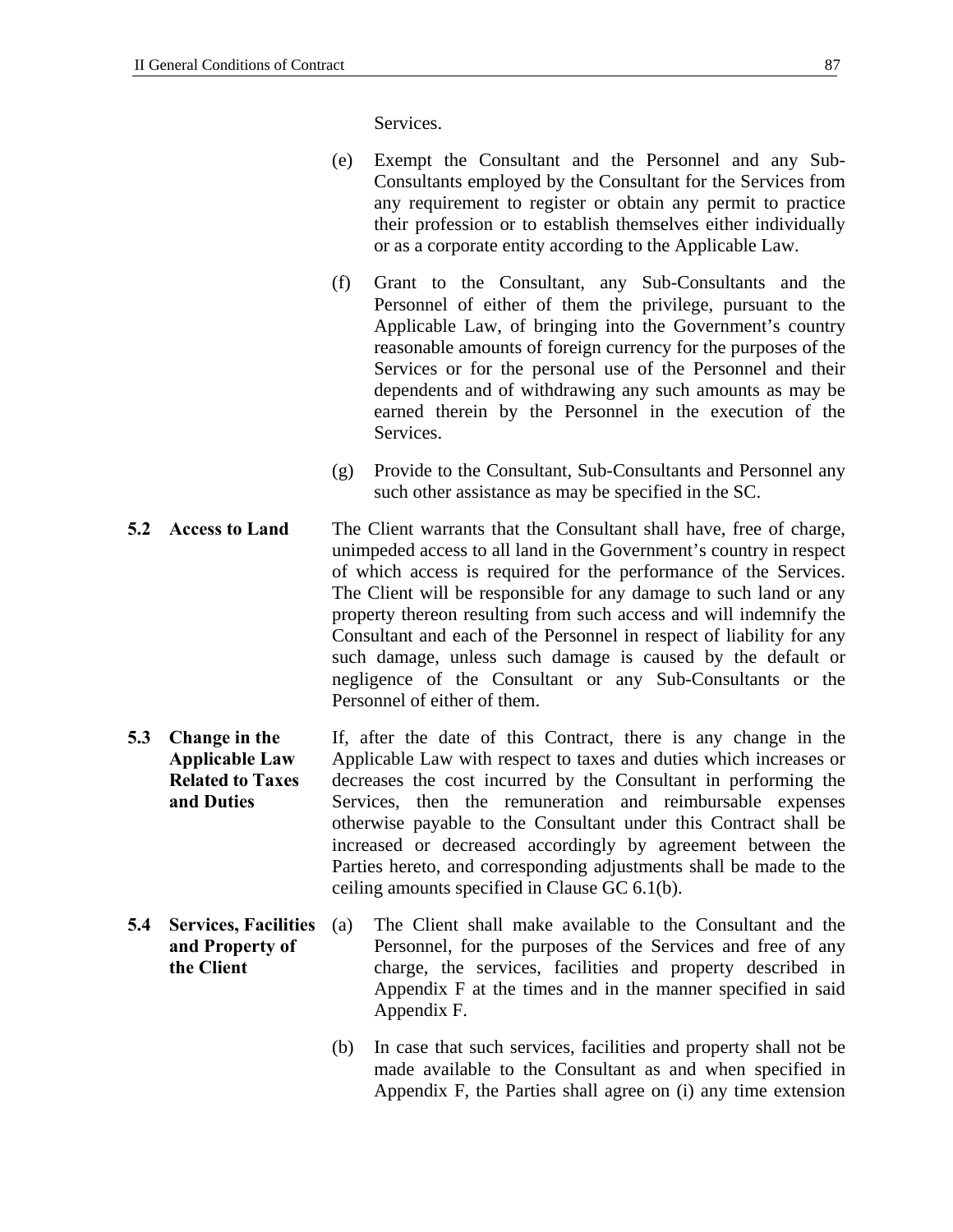that it may be appropriate to grant to the Consultant for the performance of the Services, (ii) the manner in which the Consultant shall procure any such services, facilities and property from other sources, and (iii) the additional payments, if any, to be made to the Consultant as a result thereof pursuant to Clause GC 6.1(c) hereinafter.

**5.5 Payment** In consideration of the Services performed by the Consultant under this Contract, the Client shall make to the Consultant such payments and in such manner as is provided by Clause GC 6 of this Contract.

#### **5.6 Counterpart Personnel**

- (a) The Client shall make available to the Consultant free of charge such professional and support counterpart personnel, to be nominated by the Client with the Consultant's advice, if specified in Appendix F.
	- (b) If counterpart personnel are not provided by the Client to the Consultant as and when specified in Appendix F, the Client and the Consultant shall agree on (i) how the affected part of the Services shall be carried out, and (ii) the additional payments, if any, to be made by the Client to the Consultant as a result thereof pursuant to Clause GC 6.1(c) hereof.
	- (c) Professional and support counterpart personnel, excluding Client's liaison personnel, shall work under the exclusive direction of the Consultant. If any member of the counterpart personnel fails to perform adequately any work assigned to such member by the Consultant that is consistent with the position occupied by such member, the Consultant may request the replacement of such member, and the Client shall not unreasonably refuse to act upon such request.

### **6. PAYMENTS TO THE CONSULTANT**

- (a) An estimate of the cost of the Services payable in foreign currency is set forth in Appendix D. An estimate of the cost of the Services payable in local currency is set forth in Appendix E.
	- (b) Except as may be otherwise agreed under Clause GC 2.6 and subject to Clause GC 6.1(c), payments under this Contract shall not exceed the ceilings in foreign currency and in local currency specified in the SC.
	- (c) Notwithstanding Clause GC 6.1(b) hereof, if pursuant to any of the Clauses GC 5.3, 5.4 or 5.6 hereof, the Parties shall agree that additional payments in local and/or foreign currency, as the case may be, shall be made to the Consultant in order to

**6.1 Cost Estimates; Ceiling Amount**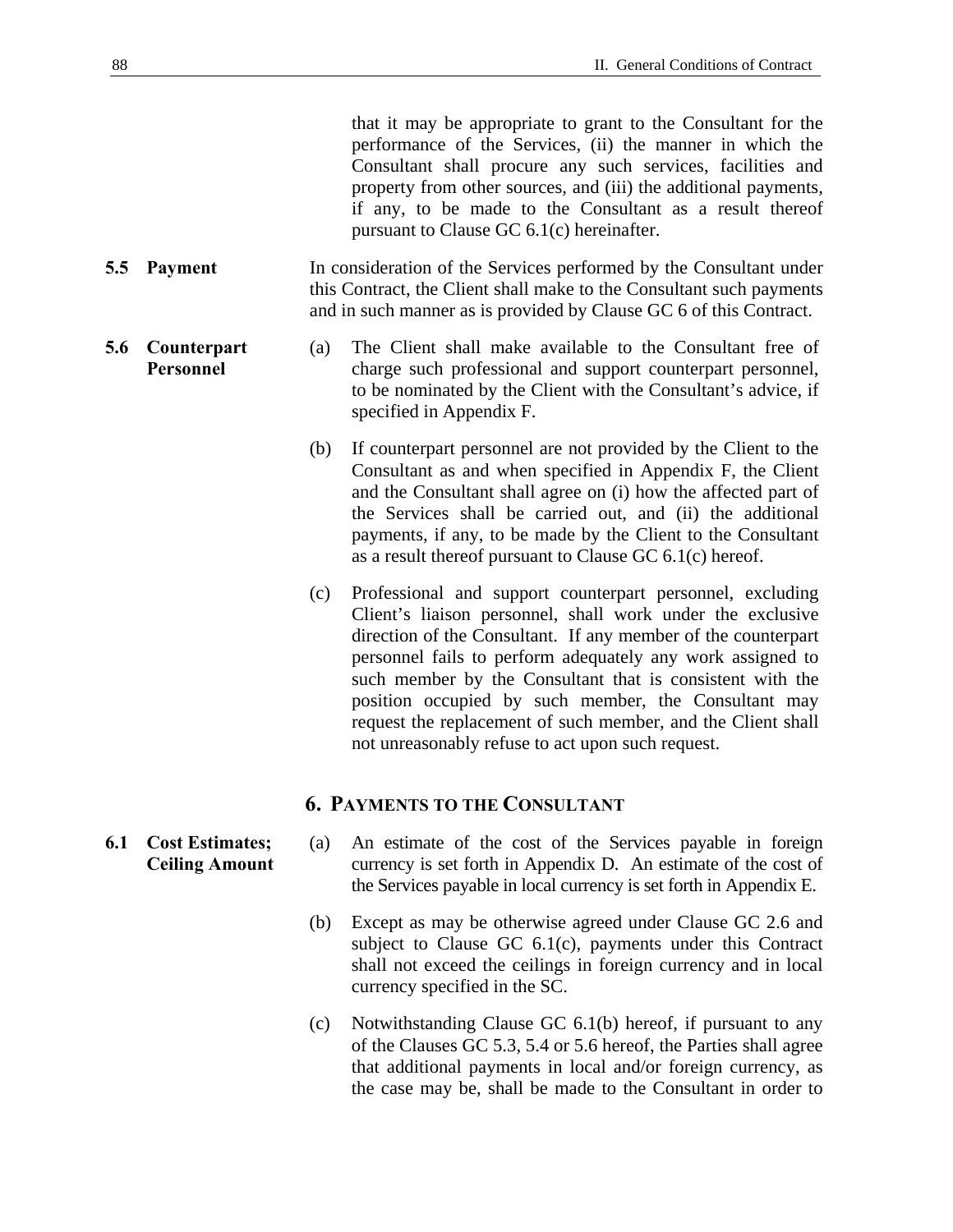cover any necessary additional expenditures not envisaged in the cost estimates referred to in Clause GC 6.1(a) above, the ceiling or ceilings, as the case may be, set forth in Clause GC 6.1(b) above shall be increased by the amount or amounts, as the case may be, of any such additional payments.

- **6.2 Remuneration and Reimbursable Expenses**  (a) Subject to the ceilings specified in Clause GC 6.1(b) hereof, the Client shall pay to the Consultant (i) remuneration as set forth in Clause GC 6.2(b) hereunder, and (ii) reimbursable expenses as set forth in Clause GC 6.2(c) hereunder. Unless otherwise specified in the SC, said remuneration shall be fixed for the duration of the Contract.
	- (b) Payment for the Personnel shall be determined on the basis of time actually spent by such Personnel in the performance of the Services after the date determined in accordance with Clause GC 2.3 and Clause SC 2.3 (or such other date as the Parties shall agree in writing), at the rates referred to in Clause SC 6.2(b), and subject to price adjustment, if any, specified in Clause SC 6.2(a).
	- (c) Reimbursable expenses actually and reasonably incurred by the Consultant in the performance of the Services, as specified in Clause SC 6.2(c).
	- (d) The remuneration rates referred to under paragraph (b) here above shall cover: (i) such salaries and allowances as the Consultant shall have agreed to pay to the Personnel as well as factors for social charges and overhead (bonuses or other means of profit-sharing shall not be allowed as an element of overhead), (ii) the cost of backstopping by home office staff not included in the Personnel listed in Appendix C, and (iii) the Consultant's fee.
	- (e) Any rates specified for Personnel not yet appointed shall be provisional and shall be subject to revision, with the written approval of the Client, once the applicable salaries and allowances are known.
	- (f) Payments for periods of less than one month shall be calculated on an hourly basis for actual time spent in the Consultant's home office and directly attributable to the Services (one hour being equivalent to  $1/176<sup>th</sup>$  of a month) and on a calendar-day basis for time spent away from home office (one day being equivalent to  $1/30<sup>th</sup>$  of a month).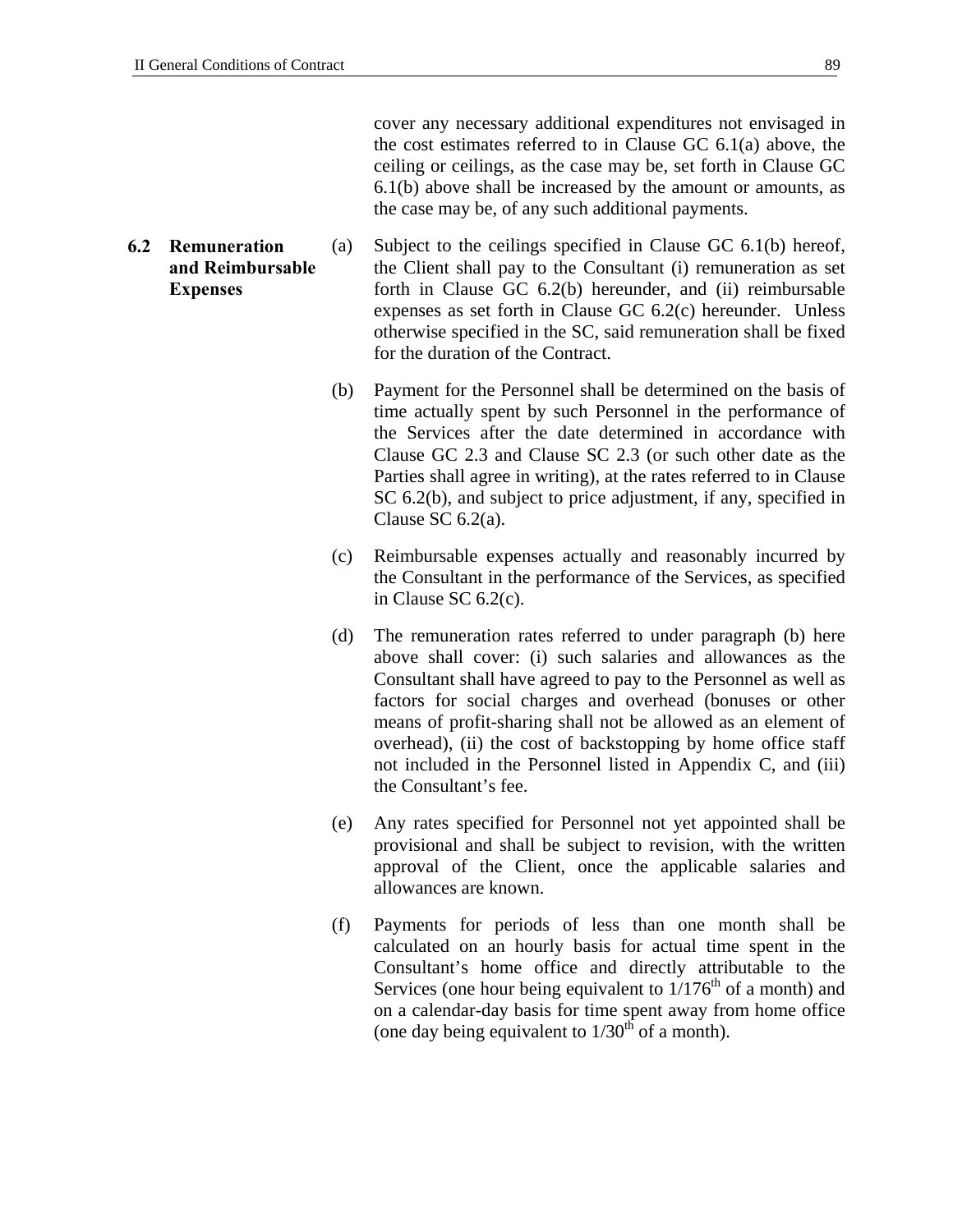- **6.3 Currency of Payment**  Foreign currency payments shall be made in the currency or currencies specified in the SC, and local currency payments shall be made in the currency of the Client's country.
- **6.4 Mode of Billing and Payment**  Billings and payments in respect of the Services shall be made as follows:
	- (a) Within the number of days after the Effective Date specified in the SC, the Client shall cause to be paid to the Consultant advance payments in foreign currency and in local currency as specified in the SC. When the SC indicate advance payment, this will be due after provision by the Consultant to the Client of an advance payment guarantee acceptable to the Client in an amount (or amounts) and in a currency (or currencies) specified in the SC. Such guarantee (i) to remain effective until the advance payment has been fully set off, and (ii) to be in the form set forth in Appendix G hereto, or in such other form as the Client shall have approved in writing. The advance payments will be set off by the Client in equal installments against the statements for the number of months of the Services specified in the SC until said advance payments have been fully set off.
	- (b) As soon as practicable and not later than fifteen (15) days after the end of each calendar month during the period of the Services, or after the end of each time intervals otherwise indicated in the SC, the Consultant shall submit to the Client, in duplicate, itemized statements, accompanied by copies of invoices, vouchers and other appropriate supporting materials, of the amounts payable pursuant to Clauses GC 6.3 and GC 6.4 for such month, or any other period indicated in the SC. Separate statements shall be submitted in respect of amounts payable in foreign currency and in local currency. Each statement shall distinguish that portion of the total eligible costs which pertains to remuneration from that portion which pertains to reimbursable expenses.
	- (c) The Client shall pay the Consultant's statements within sixty (60) days after the receipt by the Client of such statements with supporting documents. Only such portion of a statement that is not satisfactorily supported may be withheld from payment. Should any discrepancy be found to exist between actual payment and costs authorized to be incurred by the Consultant, the Client may add or subtract the difference from any subsequent payments. Interest at the annual rate specified in the SC shall become payable as from the above due date on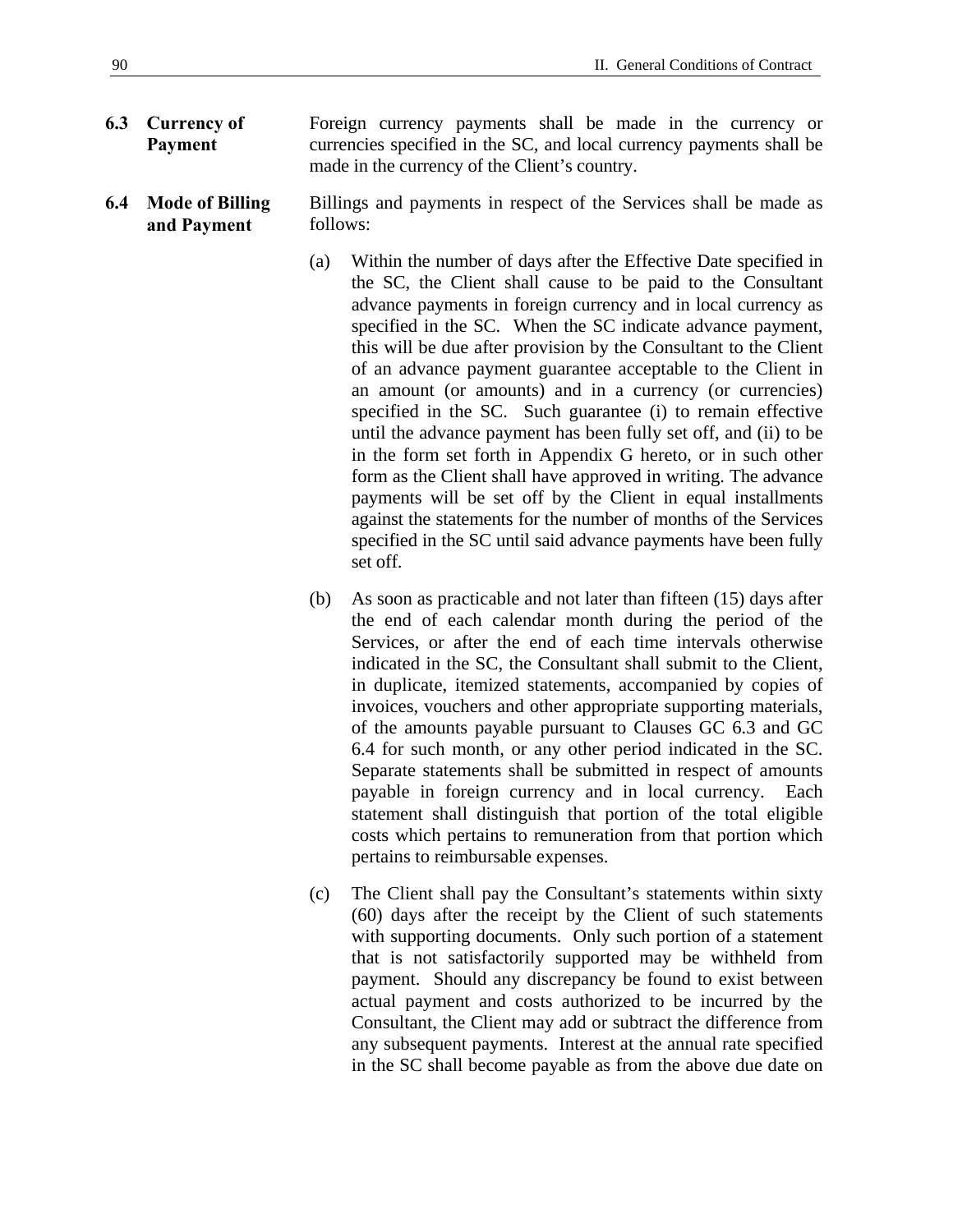any amount due by, but not paid on, such due date.

- (d) The final payment under this Clause shall be made only after the final report and a final statement, identified as such, shall have been submitted by the Consultant and approved as satisfactory by the Client. The Services shall be deemed completed and finally accepted by the Client and the final report and final statement shall be deemed approved by the Client as satisfactory ninety (90) calendar days after receipt of the final report and final statement by the Client unless the Client, within such ninety (90) day period, gives written notice to the Consultant specifying in detail deficiencies in the Services, the final report or final statement. The Consultant shall thereupon promptly make any necessary corrections, and thereafter the foregoing process shall be repeated. Any amount, which the Client has paid or caused to be paid in accordance with this Clause in excess of the amounts actually payable in accordance with the provisions of this Contract, shall be reimbursed by the Consultant to the Client within thirty (30) days after receipt by the Consultant of notice thereof. Any such claim by the Client for reimbursement must be made within twelve (12) calendar months after receipt by the Client of a final report and a final statement approved by the Client in accordance with the above.
- (e) All payments under this Contract shall be made to the accounts of the Consultant specified in the SC.
- (f) Payments in respect of remuneration or reimbursable expenses, which exceed the cost estimates for these items as set forth in Appendices D and E, may be charged to the respective contingencies provided for foreign and local currencies only if such expenditures were approved by the Client prior to being incurred.
- (g) With the exception of the final payment under (d) above, payments do not constitute acceptance of the Services nor relieve the Consultant of any obligations hereunder.

#### **7. FAIRNESS AND GOOD FAITH**

- **7.1 Good Faith** The Parties undertake to act in good faith with respect to each other's rights under this Contract and to adopt all reasonable measures to ensure the realization of the objectives of this Contract.
- **7.2 Operation of the Contract**  The Parties recognize that it is impractical in this Contract to provide for every contingency which may arise during the life of the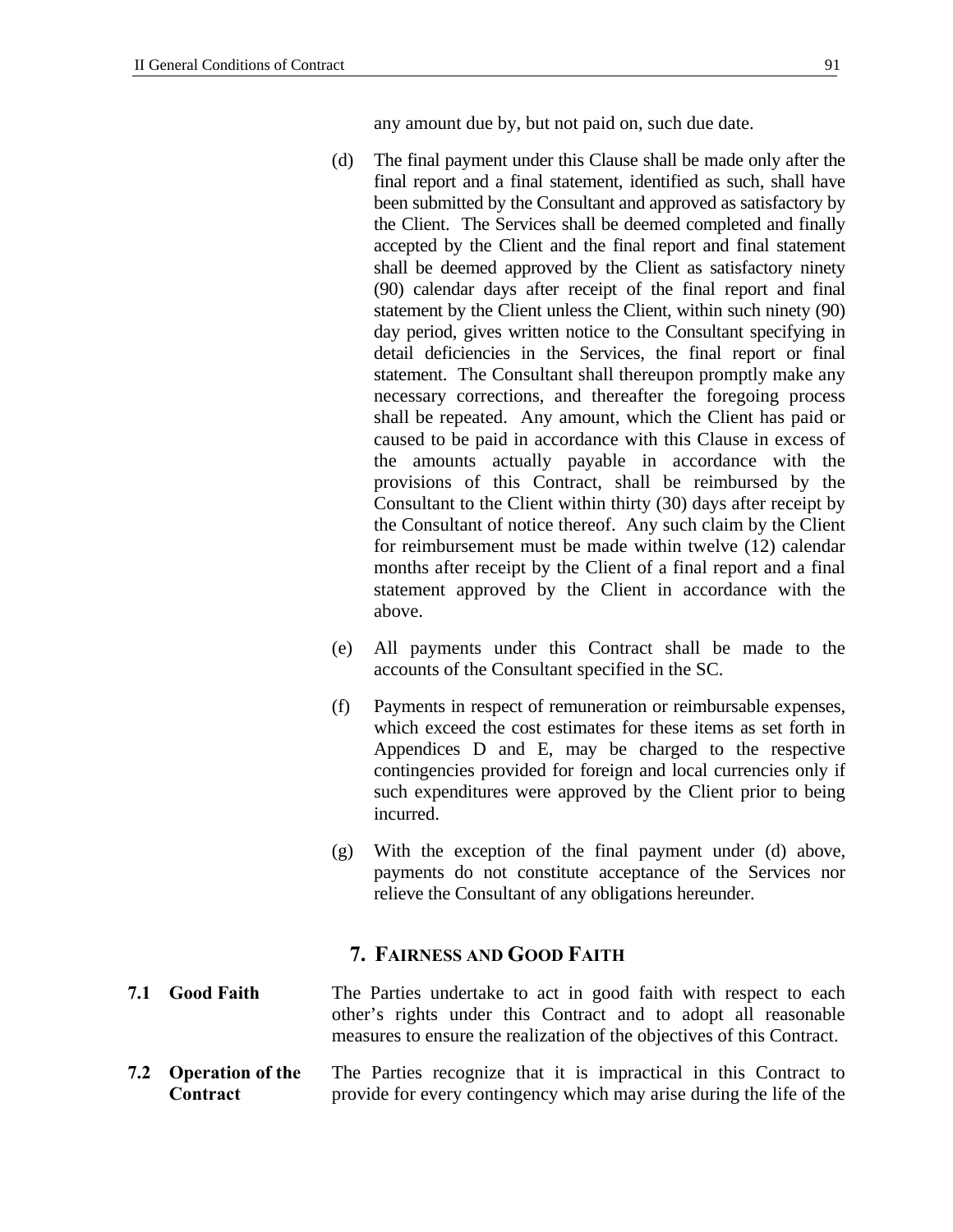Contract, and the Parties hereby agree that it is their intention that this Contract shall operate fairly as between them, and without detriment to the interest of either of them, and that, if during the term of this Contract either Party believes that this Contract is operating unfairly, the Parties will use their best efforts to agree on such action as may be necessary to remove the cause or causes of such unfairness, but no failure to agree on any action pursuant to this Clause shall give rise to a dispute subject to arbitration in accordance with Clause GC 8 hereof.

#### **8. SETTLEMENT OF DISPUTES**

- **8.1 Amicable Settlement**  If either Party objects to any action or inaction of the other Party, the objecting Party may file a written Notice of Dispute to the other Party providing in detail the basis of the dispute. The Party receiving the Notice of Dispute will consider it and respond in writing within 14 days after receipt. If that Party fails to respond within 14 days, or the dispute cannot be amicably settled within 14 days following the response of that Party, Clause GC 8.2 shall apply.
- **8.2 Dispute Resolution**  Any dispute between the Parties as to matters arising pursuant to this Contract that cannot be settled amicably according to Clause GC 8.1 may be submitted by either Party for settlement in accordance with the provisions specified in the SC.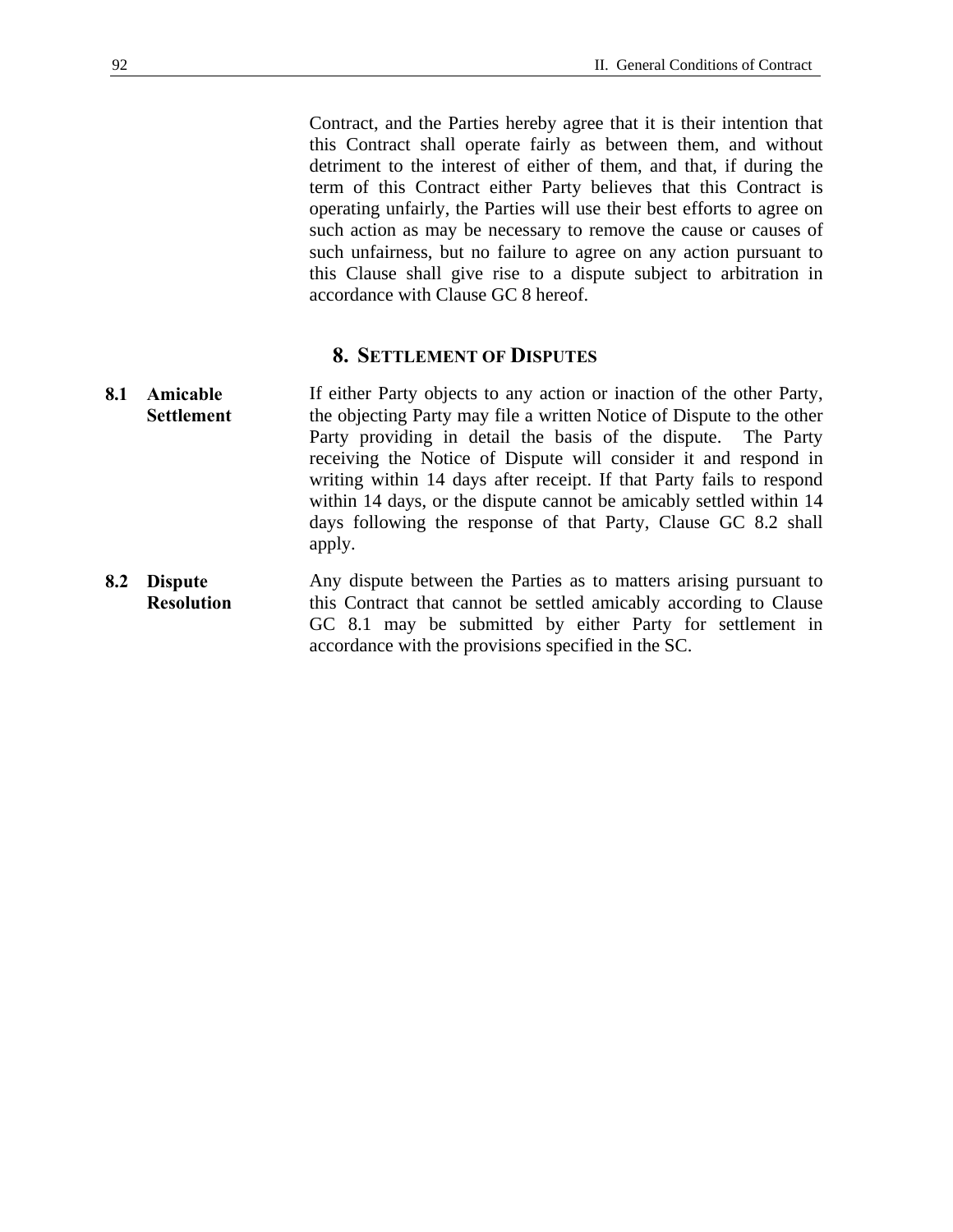# **III. Special Conditions of Contract**

(Clauses in brackets { } are optional; all notes should be deleted in final text)

| Number of GC<br><b>Clause</b> | Amendments of, and Supplements to, Clauses in the General<br><b>Conditions of Contract</b>                                                                                                                                                                                                                                                                                                                                                                                      |  |  |  |  |  |  |
|-------------------------------|---------------------------------------------------------------------------------------------------------------------------------------------------------------------------------------------------------------------------------------------------------------------------------------------------------------------------------------------------------------------------------------------------------------------------------------------------------------------------------|--|--|--|--|--|--|
| ${1.1(a)}$                    | The words "in the Government's country" are amended to read "in the<br>Republic of Moldova."                                                                                                                                                                                                                                                                                                                                                                                    |  |  |  |  |  |  |
| 1.4                           | The language is <b>English.</b>                                                                                                                                                                                                                                                                                                                                                                                                                                                 |  |  |  |  |  |  |
| 1.6                           | The addresses are:                                                                                                                                                                                                                                                                                                                                                                                                                                                              |  |  |  |  |  |  |
|                               | Î.S. "Administrația de Stat a Drumurilor"<br>(S.E. State Road Administration)<br>12 A Bucuriei str., MD2004, Chisinau<br>Attention :                                                                                                                                                                                                                                                                                                                                            |  |  |  |  |  |  |
|                               | <b>Mr. Vitalie Panurco</b><br>Facsimile :<br>$+373$ 22 74 12 19                                                                                                                                                                                                                                                                                                                                                                                                                 |  |  |  |  |  |  |
|                               | Consultant:<br><u> 1989 - Johann Harry Harry Harry Harry Harry Harry Harry Harry Harry Harry Harry Harry Harry Harry Harry Harry</u>                                                                                                                                                                                                                                                                                                                                            |  |  |  |  |  |  |
|                               | Attention:<br>Facsimile:                                                                                                                                                                                                                                                                                                                                                                                                                                                        |  |  |  |  |  |  |
| ${1.8}$                       | The Member in Charge is [insert name of member]}                                                                                                                                                                                                                                                                                                                                                                                                                                |  |  |  |  |  |  |
| 1.9                           | The Authorized Representatives are:                                                                                                                                                                                                                                                                                                                                                                                                                                             |  |  |  |  |  |  |
|                               | For the Client:<br><b>Mr. Gheorghe Curmei</b>                                                                                                                                                                                                                                                                                                                                                                                                                                   |  |  |  |  |  |  |
|                               | For the Consultant:                                                                                                                                                                                                                                                                                                                                                                                                                                                             |  |  |  |  |  |  |
| 1.10                          | The Client warrants that the Consultant, the Sub-Consultants and the<br>Personnel shall be exempt from (or that the Client shall pay on behalf<br>of the Consultant, the Sub-Consultants and the Personnel, or shall<br>reimburse the Consultant, the Sub-Consultants and the Personnel for)<br>any indirect taxes, duties, fees, levies and other impositions imposed,<br>under the Applicable Law, on the Consultant, the Sub-Consultants and<br>the Personnel in respect of: |  |  |  |  |  |  |
|                               | any payments whatsoever made to the Consultant, Sub-<br>(a)<br>Consultants and the Personnel (other than nationals or permanent<br>residents of the Government's country), in connection with the                                                                                                                                                                                                                                                                               |  |  |  |  |  |  |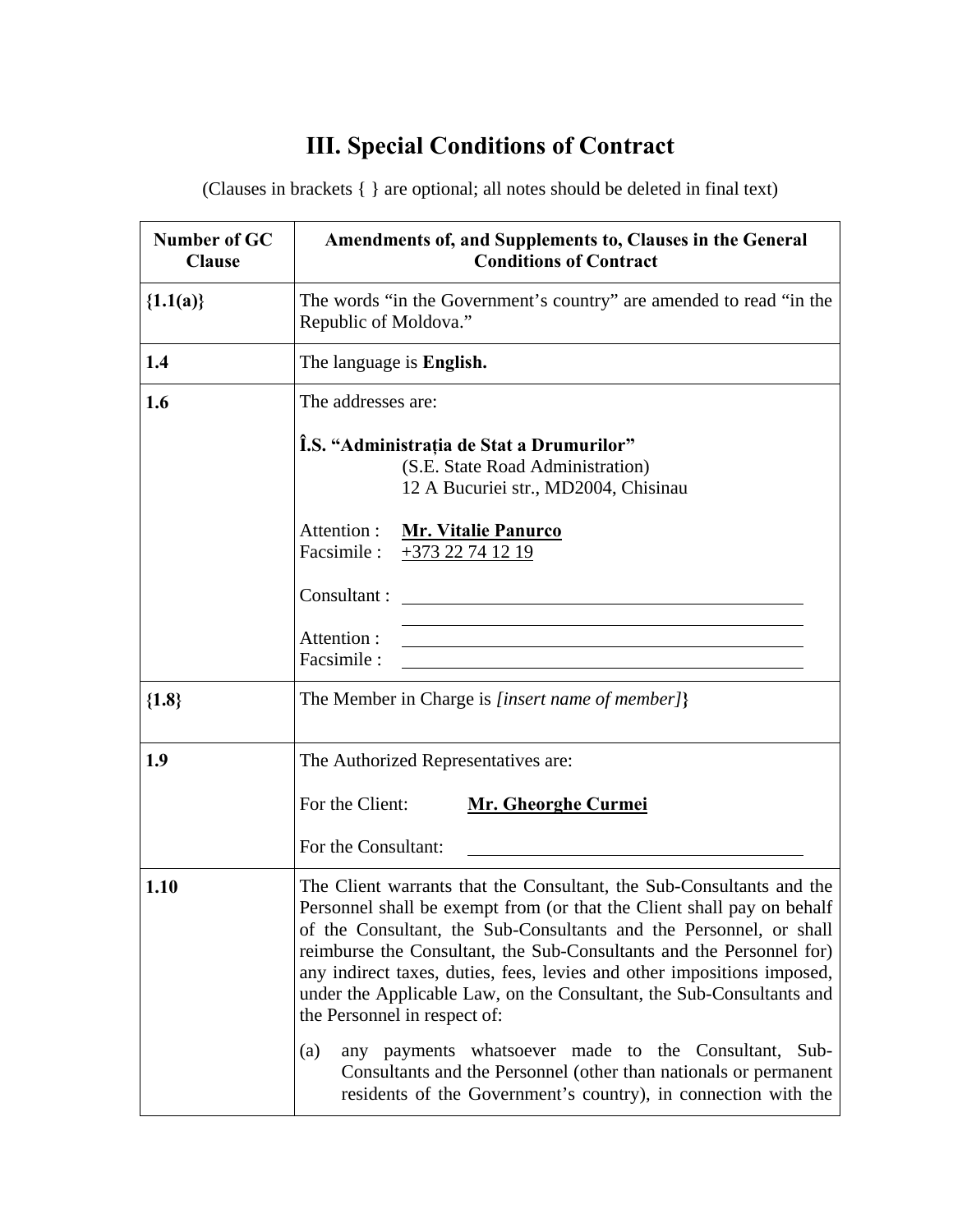carrying out of the Services;

- (b) any equipment, materials and supplies brought into the Government's country by the Consultant or Sub-Consultants for the purpose of carrying out the Services and which, after having been brought into such territories, will be subsequently withdrawn there from by them;
- (c) any equipment imported for the purpose of carrying out the Services and paid for out of funds provided by the Client and which is treated as property of the Client;
- (d) any property brought into the Government's country by the Consultant, any Sub-Consultants or the Personnel (other than nationals or permanent residents of the Government's country), or the eligible dependents of such Personnel for their personal use and which will subsequently be withdrawn there from by them upon their respective departure from the Government's country, provided that:
	- (1) the Consultant, Sub-Consultants and Personnel, and their eligible dependents, shall follow the usual customs procedures of the Government's country in importing property into the Government's country; and
	- (2) if the Consultant, Sub-Consultants or Personnel, or their eligible dependents, do not withdraw but dispose of any property in the Government's country upon which customs duties and taxes have been exempted, the Consultant, Sub-Consultants or Personnel, as the case may be, (i) shall bear such customs duties and taxes in conformity with the regulations of the Government's country, or (ii) shall reimburse them to the Client if they were paid by the Client at the time the property in question was brought into the Government's country.

The Consultant shall not be entitled to such tax exemption, payment of taxes on its behalf by the Client or reimbursement thereof if the Consultant does not provide to the Client supporting documents confirming that the equipment, materials and supplies referred to in the sub-paragraph (b) above have been cleared by customs in the Consultant's name or supporting documents issued by the equipment vendor in the name of the Consultant for the equipment referred to in the sub-paragraph (c) above.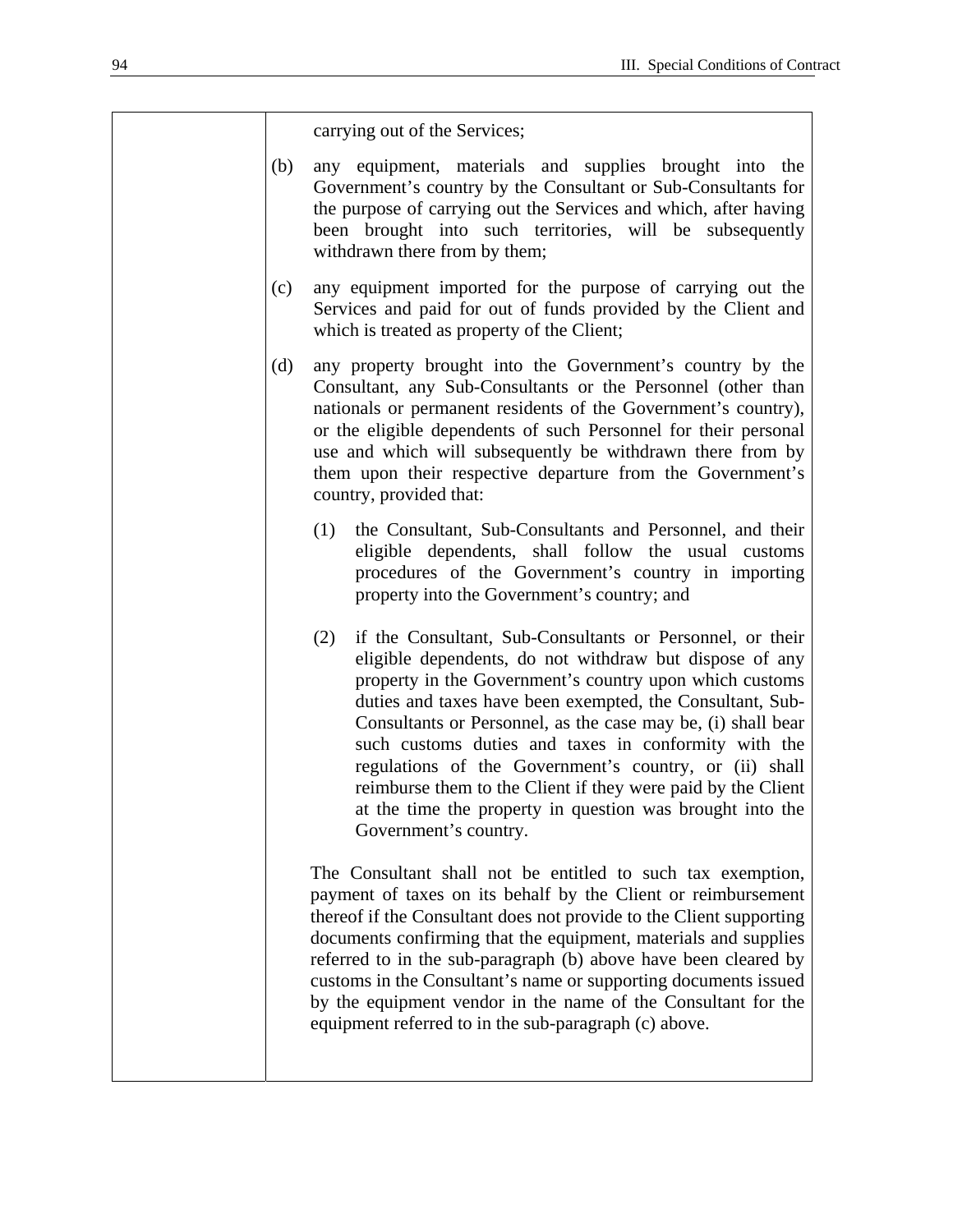| 2.1                   | The conditions for effectiveness are as follows:                                                                                                                                                                                                                                                                                                              |  |  |  |  |  |  |
|-----------------------|---------------------------------------------------------------------------------------------------------------------------------------------------------------------------------------------------------------------------------------------------------------------------------------------------------------------------------------------------------------|--|--|--|--|--|--|
|                       | a) no objection to this contract by the European Investment<br>Bank;                                                                                                                                                                                                                                                                                          |  |  |  |  |  |  |
|                       | b) receipt by the Client of no objection from the European<br>Investment Bank with regard to award of the Works Contracts.                                                                                                                                                                                                                                    |  |  |  |  |  |  |
| 2.2                   | The time period shall be $3$ (three) months or such other time period as<br>the parties may agree in writing.                                                                                                                                                                                                                                                 |  |  |  |  |  |  |
| 2.3                   | The time period shall be 15 days or such other time period as the<br>parties may agree in writing                                                                                                                                                                                                                                                             |  |  |  |  |  |  |
| 2.4                   | The time period shall be 31 (thirty one) months or such other time<br>period as the parties may agree in writing.                                                                                                                                                                                                                                             |  |  |  |  |  |  |
| 3.5                   | The risks and the coverage shall be as follows:                                                                                                                                                                                                                                                                                                               |  |  |  |  |  |  |
|                       | Third Party motor vehicle liability insurance in respect of motor<br>(a)<br>vehicles operated in the Government's country by the Consultant<br>or its Personnel or any Sub-Consultants or their Personnel, with a<br>minimum coverage of Euro 10,000;                                                                                                         |  |  |  |  |  |  |
|                       | Third Party liability insurance, with a minimum coverage of<br>(b)<br>Euro 10,000;                                                                                                                                                                                                                                                                            |  |  |  |  |  |  |
|                       | professional liability insurance, with a minimum coverage of<br>(c)<br>contract amount equivalent;                                                                                                                                                                                                                                                            |  |  |  |  |  |  |
|                       | employer's liability and workers' compensation insurance in<br>(d)<br>respect of the Personnel of the Consultant and of any Sub-<br>Consultants, in accordance with the relevant provisions of the<br>Applicable Law, as well as, with respect to such Personnel, any<br>such life, health, accident, travel or other insurance as may be<br>appropriate; and |  |  |  |  |  |  |
|                       | insurance against loss of or damage to (i) equipment purchased in<br>(e)<br>whole or in part with funds provided under this Contract, (ii) the<br>Consultant's property used in the performance of the Services,<br>and (iii) any documents prepared by the Consultant in the<br>performance of the Services.                                                 |  |  |  |  |  |  |
| $\{3.7 \text{ (c)}\}$ | The other actions are: taking any action in respect of any project<br>supplier, contractor or consultant, in the course of performance of its<br>duties, the written approval of the Client is required.                                                                                                                                                      |  |  |  |  |  |  |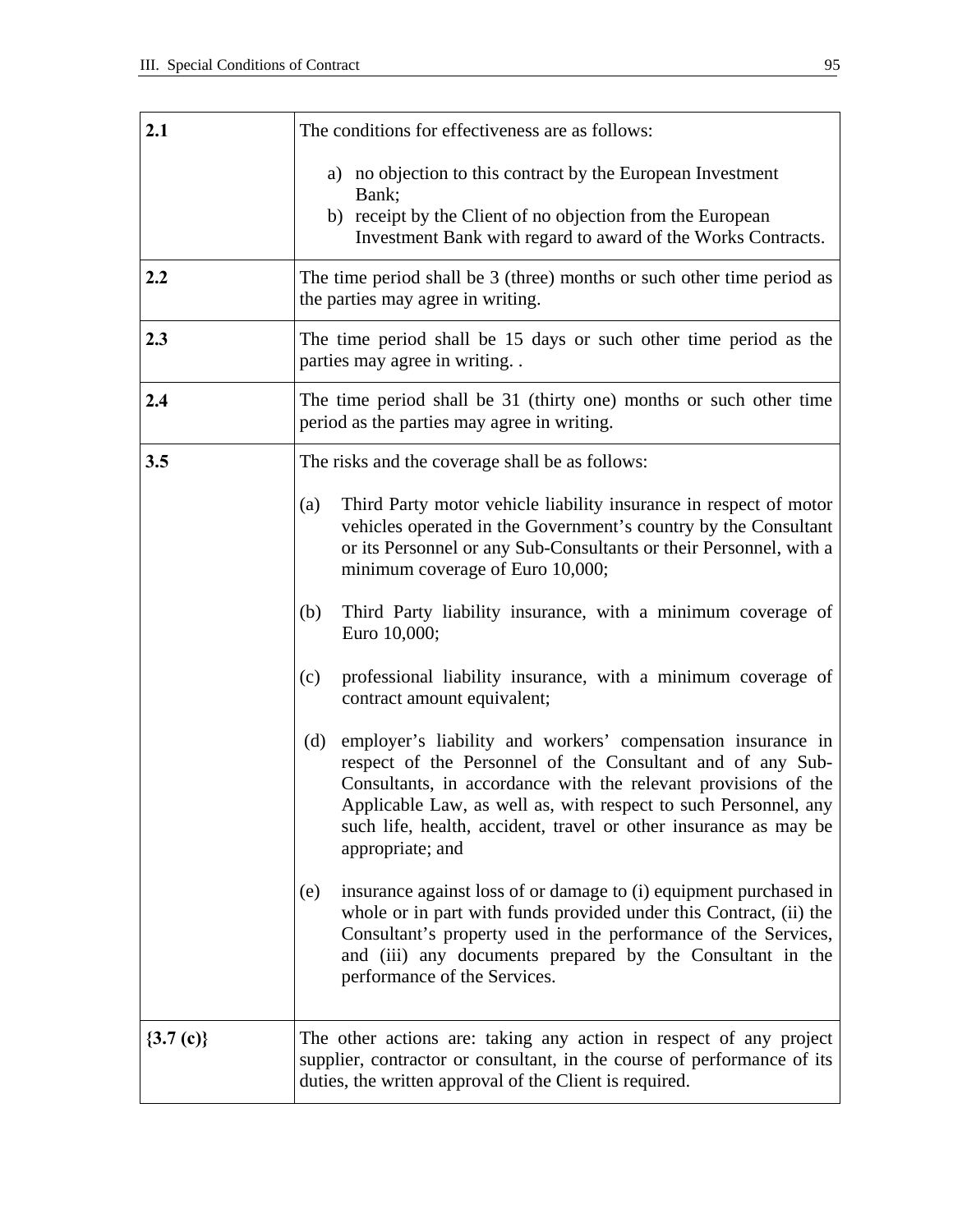| ${3.9}$    | The Consultant shall not use these documents and software for<br>purposes unrelated to this Contract without the prior written approval<br>of the Client.                                                                                                                                                                                                                                                                                                                                                                               |  |  |  |  |  |
|------------|-----------------------------------------------------------------------------------------------------------------------------------------------------------------------------------------------------------------------------------------------------------------------------------------------------------------------------------------------------------------------------------------------------------------------------------------------------------------------------------------------------------------------------------------|--|--|--|--|--|
| ${4.6}$    | The person designated as resident project manager in Appendix C shall<br>serve in that capacity, as specified in Clause GC 4.6.                                                                                                                                                                                                                                                                                                                                                                                                         |  |  |  |  |  |
| ${5.1}$    | Not applicable.                                                                                                                                                                                                                                                                                                                                                                                                                                                                                                                         |  |  |  |  |  |
| 6.1(b)     | The ceiling in Euro is: [insert amount]                                                                                                                                                                                                                                                                                                                                                                                                                                                                                                 |  |  |  |  |  |
|            | The ceiling in local currency is: Not applicable.                                                                                                                                                                                                                                                                                                                                                                                                                                                                                       |  |  |  |  |  |
| ${6.2(a)}$ | Payments for remuneration made in accordance with Clause GC $6.2(a)$<br>in foreign currency shall be adjusted as follows:                                                                                                                                                                                                                                                                                                                                                                                                               |  |  |  |  |  |
|            | Remuneration paid in foreign currency pursuant to the rates set<br>(a)<br>forth in Appendix D shall be adjusted every 12 months (and, the<br>first time, with effect for the remuneration earned in the $13th$<br>calendar month after the date of the Contract) by applying the<br>following formula:                                                                                                                                                                                                                                  |  |  |  |  |  |
|            | $R_f = R_{fo} \times \frac{I_f}{I_{fo}}$<br>where $R_f$ is the adjusted remuneration, $R_{fo}$ is the remuneration<br>payable on the basis of the rates set forth in Appendix F for<br>remuneration payable in foreign currency, $I_f$ is the official index<br>for salaries in the country of the foreign currency for the first<br>month for which the adjustment is supposed to have effect, and<br>$I_{fo}$ is the official index for salaries in the country of the foreign<br>currency for the month of the date of the Contract. |  |  |  |  |  |
|            | (b)<br>Remuneration paid in local currency pursuant to the rates set<br>forth in Appendix E shall be adjusted every <i>[insert number]</i><br>months (and, for the first time, with effect for the remuneration<br>earned in the <i>[insert number]</i> th calendar month after the date of<br>the Contract) by applying the following formula:                                                                                                                                                                                         |  |  |  |  |  |
|            | $R_l = R_{lo} \times \frac{I_l}{I_{lo}}$<br>where $R_l$ is the adjusted remuneration, $R_{l_o}$ is the remuneration<br>payable on the basis of the rates set forth in Appendix E for<br>remuneration payable in local currency, $I_l$ is the official index for<br>salaries in the Client's country for the first month for which the<br>adjustment is to have effect and, $I_{lo}$ is the official index for<br>salaries in the Client's country for the month of the date of the                                                      |  |  |  |  |  |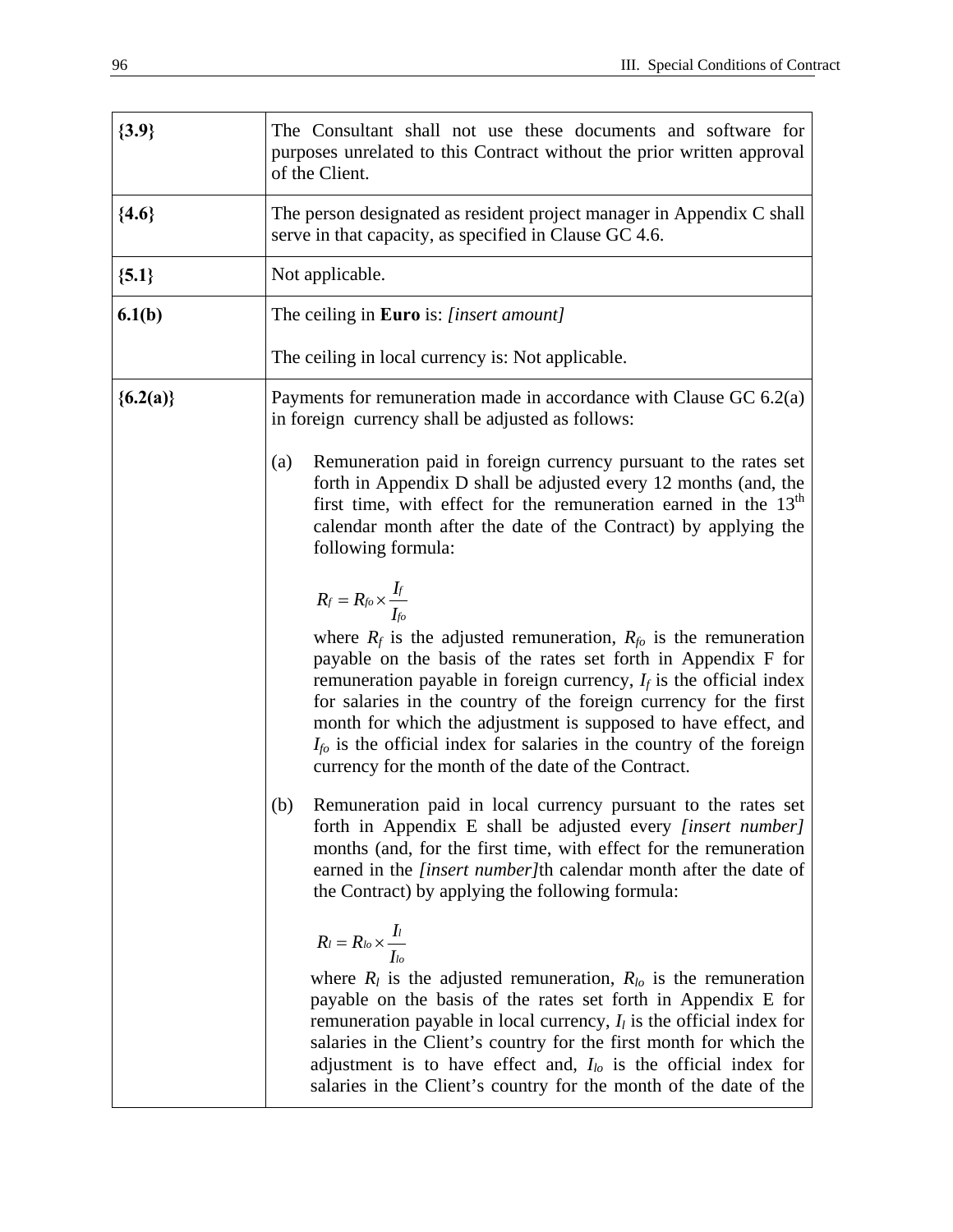|        | Contract.}                                                                                                                                                                                                                                                                                                                                                                                                                                                                          |  |  |  |  |  |  |
|--------|-------------------------------------------------------------------------------------------------------------------------------------------------------------------------------------------------------------------------------------------------------------------------------------------------------------------------------------------------------------------------------------------------------------------------------------------------------------------------------------|--|--|--|--|--|--|
| 6.2(b) | The rates for Foreign Personnel and for the Local Personnel to be paid<br>in EURO are set forth in Appendix D.                                                                                                                                                                                                                                                                                                                                                                      |  |  |  |  |  |  |
| 6.2(c) | The Reimbursable expenses to be paid in <b>EURO</b> are set forth in<br>Appendix D.                                                                                                                                                                                                                                                                                                                                                                                                 |  |  |  |  |  |  |
| 6.3    | The foreign currency shall be EURO.                                                                                                                                                                                                                                                                                                                                                                                                                                                 |  |  |  |  |  |  |
| 6.4(a) | The following provisions shall apply to the advance payment and the<br>advance payment guarantee:                                                                                                                                                                                                                                                                                                                                                                                   |  |  |  |  |  |  |
|        | (1)<br>An advance payment [of <i>[insert amount]</i> in foreign currency]<br>shall be made within 60 days after the Effective Date.<br>The<br>advance payment will be set off by the Client in equal<br>instalments against the statements for the first fourteen months of<br>the Services until the advance payment has been fully set off.<br>The advance payment guarantee shall be in the amount and in the<br>(2)<br>currency of the foreign currency of the advance payment. |  |  |  |  |  |  |
| 6.4(c) | All submitted invoices will be paid only against the written acceptance<br>by the Client of the rendered services.                                                                                                                                                                                                                                                                                                                                                                  |  |  |  |  |  |  |
|        | The interest rate is: $LIBOR+1\%$ .                                                                                                                                                                                                                                                                                                                                                                                                                                                 |  |  |  |  |  |  |
| 6.4(e) | The accounts are:                                                                                                                                                                                                                                                                                                                                                                                                                                                                   |  |  |  |  |  |  |
|        | for foreign currency: EURO.                                                                                                                                                                                                                                                                                                                                                                                                                                                         |  |  |  |  |  |  |
| 8.2    | Disputes shall be settled by arbitration in accordance with the<br>following provisions:                                                                                                                                                                                                                                                                                                                                                                                            |  |  |  |  |  |  |
|        | Selection of Arbitrators. Each dispute submitted by a Party to<br>1.<br>arbitration shall be heard by a sole arbitrator or an arbitration<br>panel composed of three arbitrators, in accordance with the<br>following provisions:                                                                                                                                                                                                                                                   |  |  |  |  |  |  |
|        | Where the Parties agree that the dispute concerns a<br>(a)<br>technical matter, they may agree to appoint a sole arbitrator<br>or, failing agreement on the identity of such sole arbitrator<br>within thirty (30) days after receipt by the other Party of the<br>proposal of a name for such an appointment by the Party<br>who initiated the proceedings, either Party may apply to<br>Federation Internationale des Ingenieurs-Conseil (FIDIC)                                  |  |  |  |  |  |  |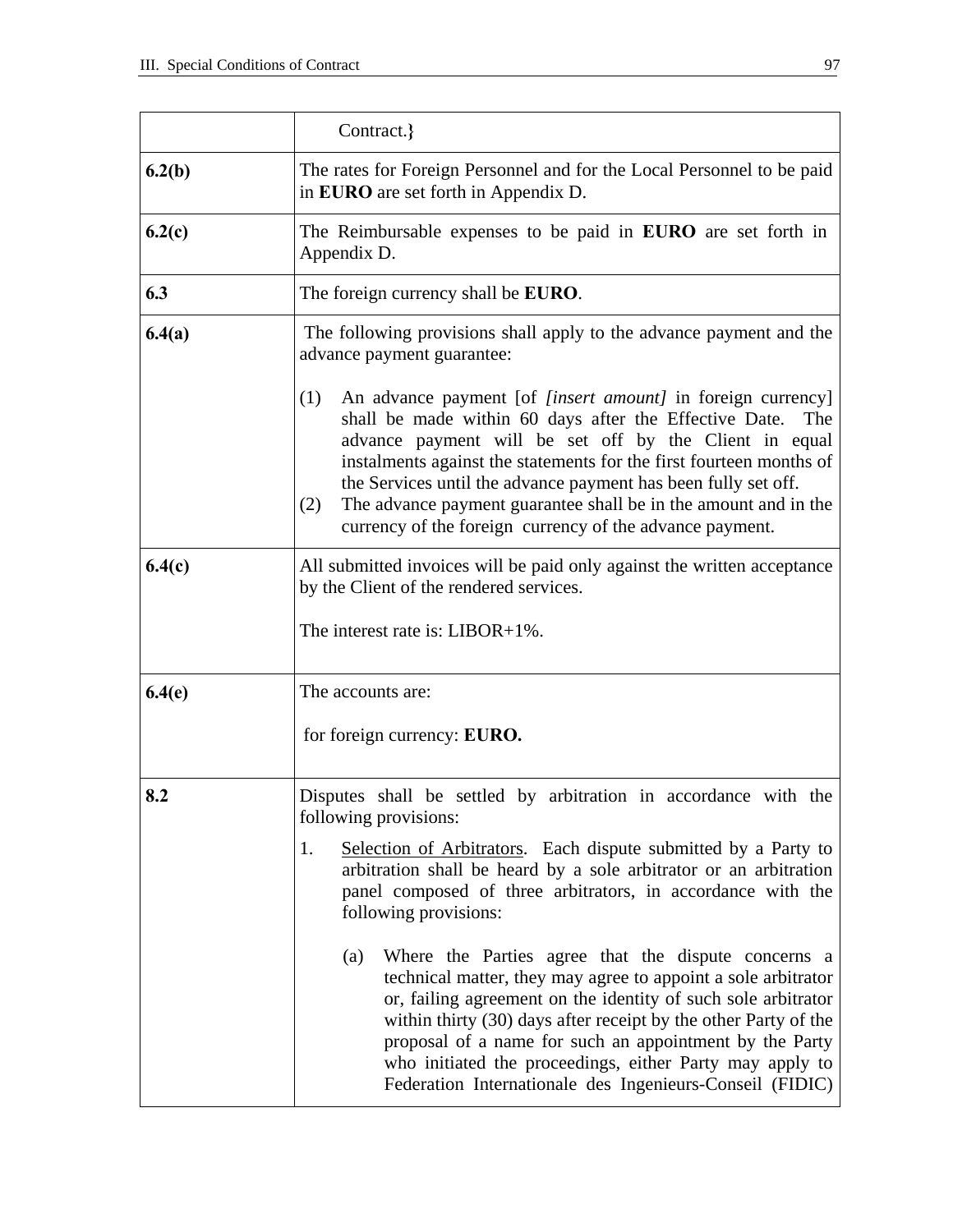*of Lausanne, Switzerland* for a list of not fewer than five nominees and, on receipt of such list, the Parties shall alternately strike names there from, and the last remaining nominee on the list shall be the sole arbitrator for the matter in dispute. If the last remaining nominee has not been determined in this manner within sixty (60) days of the date of the list, Federation Internationale des Ingenieurs-Conseil (FIDIC) *of Lausanne, Switzerland* shall appoint, upon the request of either Party and from such list or otherwise, a sole arbitrator for the matter in dispute.

- (b) Where the Parties do not agree that the dispute concerns a technical matter, the Client and the Consultant shall each appoint one arbitrator, and these two arbitrators shall jointly appoint a third arbitrator, who shall chair the arbitration panel. If the arbitrators named by the Parties do not succeed in appointing a third arbitrator within thirty (30) days after the latter of the two arbitrators named by the Parties has been appointed, the third arbitrator shall, at the request of either Party, be appointed by *the International Chamber of Commerce, Paris* .
- (c) If, in a dispute subject to Clause SC 8.2 1.(b), one Party fails to appoint its arbitrator within thirty (30) days after the other Party has appointed its arbitrator, the Party which has named an arbitrator may apply to the *the International Chamber of Commerce, Paris* to appoint a sole arbitrator for the matter in dispute, and the arbitrator appointed pursuant to such application shall be the sole arbitrator for that dispute.
- 2. Rules of Procedure. Except as stated herein, arbitration proceedings shall be conducted in accordance with the rules of procedure for arbitration of the United Nations Commission on International Trade Law (UNCITRAL) as in force on the date of this Contract.
- 3. Substitute Arbitrators. If for any reason an arbitrator is unable to perform his function, a substitute shall be appointed in the same manner as the original arbitrator.
- 4. Nationality and Qualifications of Arbitrators. The sole arbitrator or the third arbitrator appointed pursuant to paragraphs (a) through (c) of Clause SC 8.2 1 hereof shall be an internationally recognized legal or technical expert with extensive experience in relation to the matter in dispute and shall not be a national of the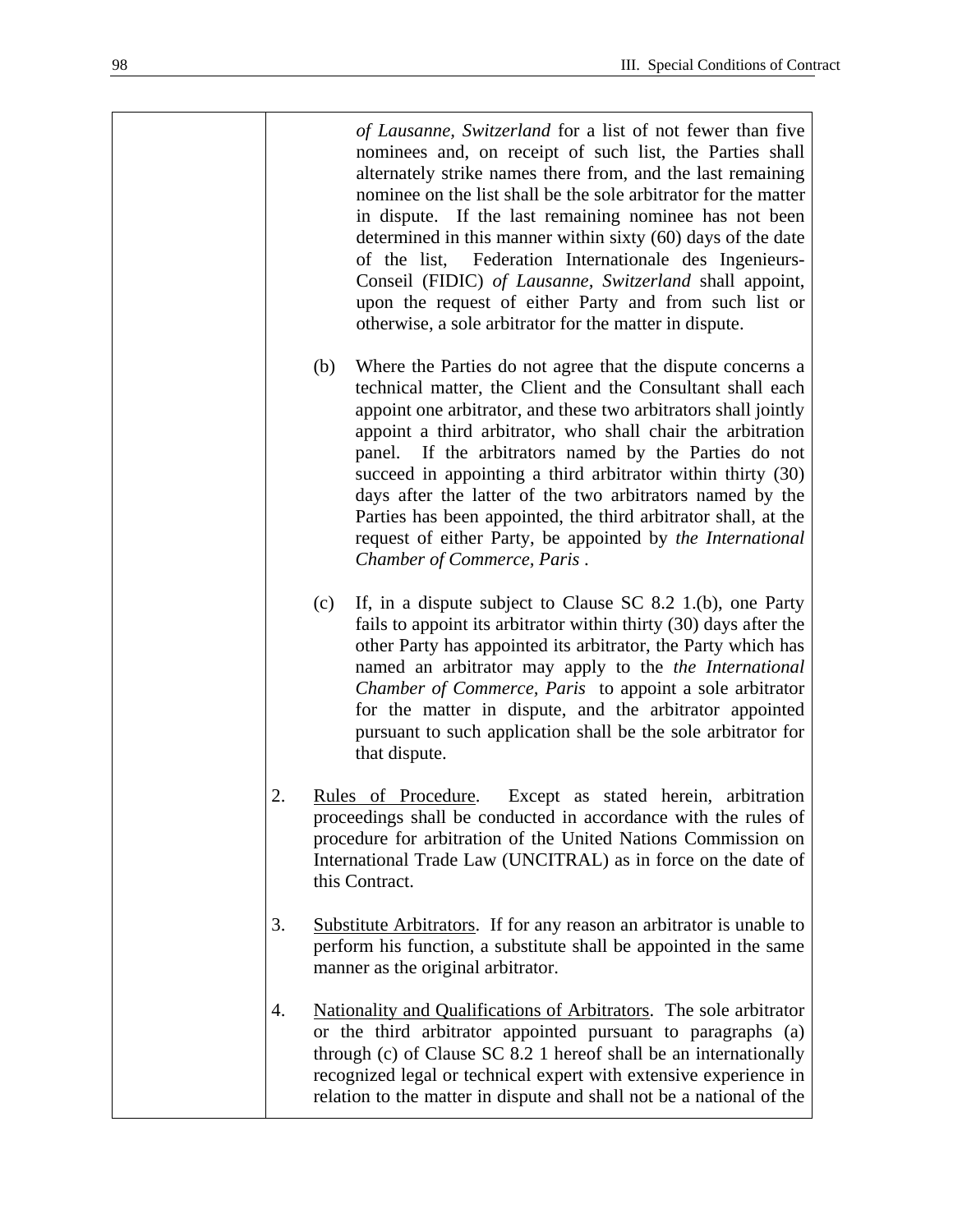|    | Consultant's home country [Note: If the Consultant consists of<br><i>more than one entity, add:</i> or of the home country of any of their<br>Members or Parties] or of the Government's country. For the<br>purposes of this Clause, "home country" means any of: |                                                                                                                                                                                                                                                                                                                                                       |  |  |  |  |
|----|--------------------------------------------------------------------------------------------------------------------------------------------------------------------------------------------------------------------------------------------------------------------|-------------------------------------------------------------------------------------------------------------------------------------------------------------------------------------------------------------------------------------------------------------------------------------------------------------------------------------------------------|--|--|--|--|
|    | (a)                                                                                                                                                                                                                                                                | the country of incorporation of the Consultant [Note: If the<br>Consultant consists of more than one entity, add: or of any<br>of their Members or Parties]; or                                                                                                                                                                                       |  |  |  |  |
|    | (b)                                                                                                                                                                                                                                                                | the country in which the Consultant's [or any of their<br>Members' or Parties'] principal place of business is located;<br><b>or</b>                                                                                                                                                                                                                  |  |  |  |  |
|    | (c)                                                                                                                                                                                                                                                                | the country of nationality of a majority of the Consultant's<br>[or of any Members' or Parties'] shareholders; or                                                                                                                                                                                                                                     |  |  |  |  |
| 5. | (d)                                                                                                                                                                                                                                                                | the country of nationality of the Sub-Consultants<br>concerned, where the dispute involves a subcontract.<br>Miscellaneous. In any arbitration proceeding hereunder:                                                                                                                                                                                  |  |  |  |  |
|    | (a)                                                                                                                                                                                                                                                                | proceedings shall, unless otherwise agreed by the Parties,<br>be held in Switzerland;                                                                                                                                                                                                                                                                 |  |  |  |  |
|    | (b)                                                                                                                                                                                                                                                                | the English language shall be the official language for all<br>purposes; and                                                                                                                                                                                                                                                                          |  |  |  |  |
|    |                                                                                                                                                                                                                                                                    | (c) the decision of the sole arbitrator or of a majority of the<br>arbitrators (or of the third arbitrator if there is no such<br>majority) shall be final and binding and shall be<br>enforceable in any court of competent jurisdiction, and the<br>Parties hereby waive any objections to or claims of<br>immunity in respect of such enforcement. |  |  |  |  |
|    |                                                                                                                                                                                                                                                                    |                                                                                                                                                                                                                                                                                                                                                       |  |  |  |  |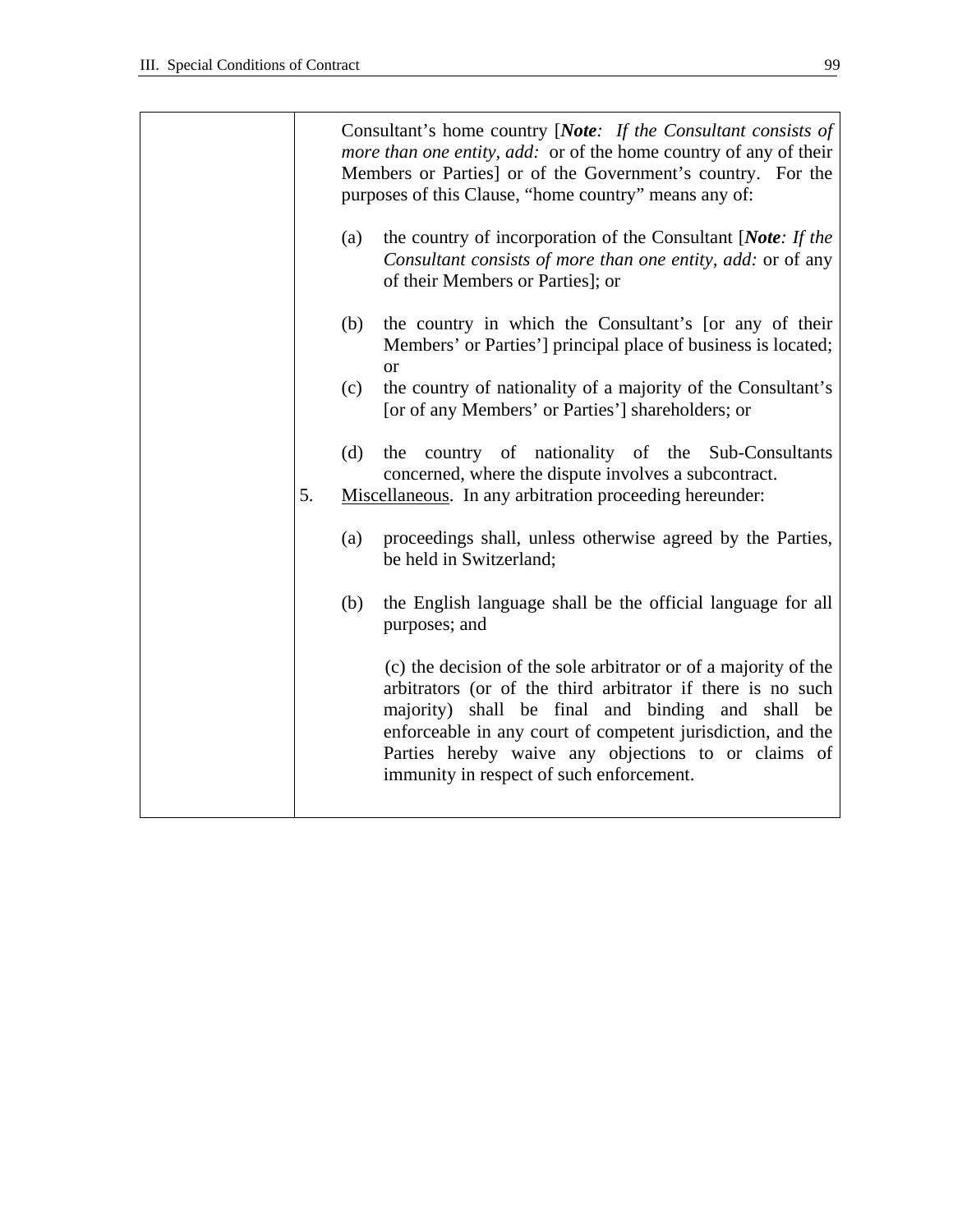### **MODEL FORM I**

#### See Note to Form on Clause SC 6.2(b)(ii)

### **Breakdown of Agreed Fixed Rates in Consultant's Contract**

We hereby confirm that we have agreed to pay to the staff members listed, who will be involved in this assignment, the basic salaries and away from headquarters allowances (if applicable) indicated below:

| Personnel   |          |                                                      | 2                               | 3                     | $\overline{4}$ | 5             | 6                                      | 7                                                         | 8                                                         |
|-------------|----------|------------------------------------------------------|---------------------------------|-----------------------|----------------|---------------|----------------------------------------|-----------------------------------------------------------|-----------------------------------------------------------|
| Name        | Position | <b>Basic Salary per</b><br>Working<br>Month/Day/Year | Social<br>Chargest <sup>1</sup> | Overhead <sup>1</sup> | Subtotal       | $\text{Fe}^2$ | Away from<br>Headquarters<br>Allowance | <b>Agreed Fixed Rate</b><br>per Working<br>Month/Day/Hour | <b>Agreed Fixed Rate</b><br>per Working<br>Month/Day/Hour |
| Home Office |          |                                                      |                                 |                       |                |               |                                        |                                                           |                                                           |
|             |          |                                                      |                                 |                       |                |               |                                        |                                                           |                                                           |
|             |          |                                                      |                                 |                       |                |               |                                        |                                                           |                                                           |
|             | Field    |                                                      |                                 |                       |                |               |                                        |                                                           |                                                           |
|             |          |                                                      |                                 |                       |                |               |                                        |                                                           |                                                           |
|             |          |                                                      |                                 |                       |                |               |                                        |                                                           |                                                           |

#### (Expressed in **EURO**)

1 Expressed as percentage of 1

2 Expressed as percentage of 4

Signature Date

Name:

Title: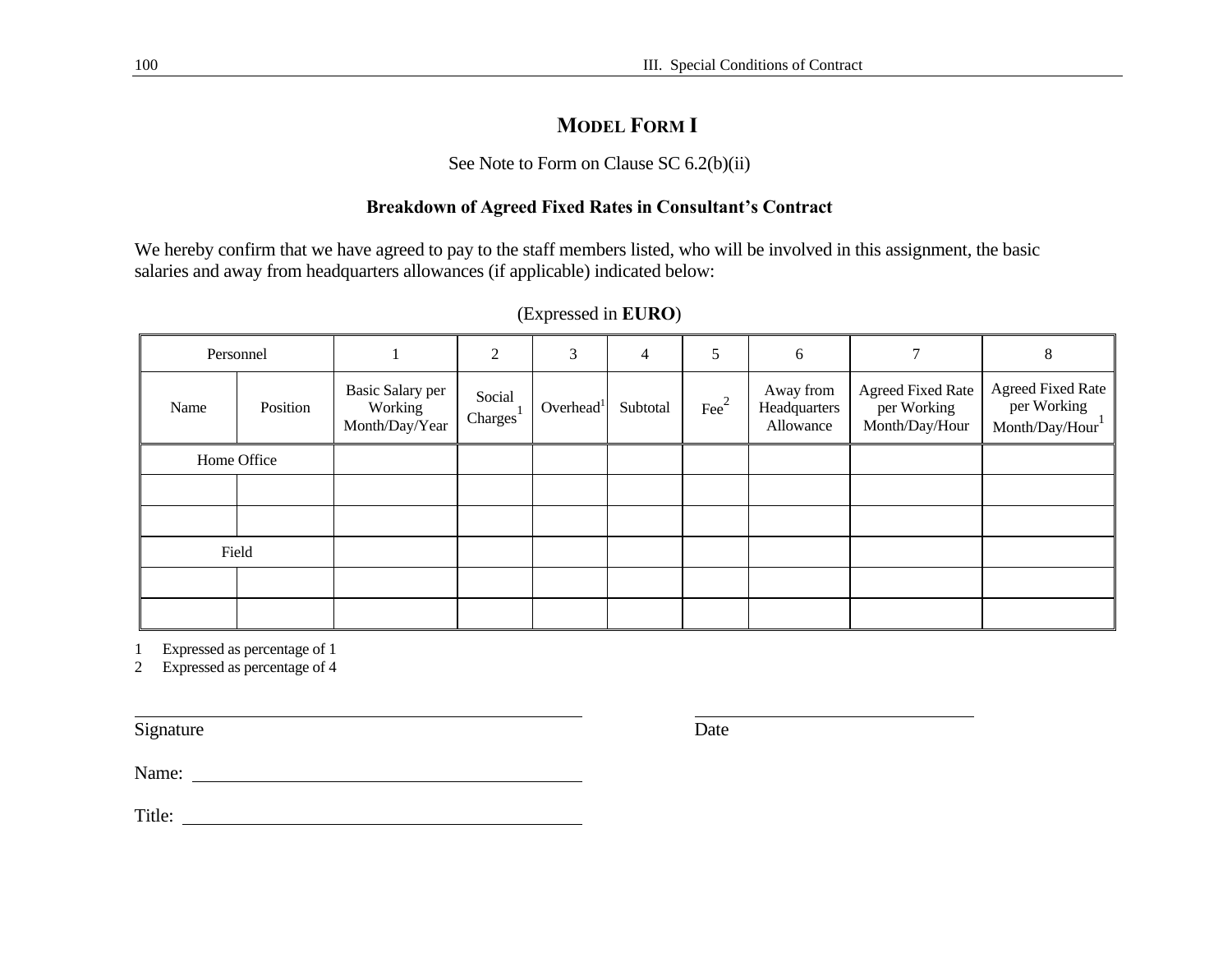## **IV. Appendices**

### **APPENDIX A – DESCRIPTION OF SERVICES**

*Note: This Appendix will include the final Terms of Reference worked out by the Client and the Consultants during technical negotiations, dates for completion of various tasks, place of performance for different tasks, specific tasks to be approved by Client, etc.* 

### **APPENDIX B - REPORTING REQUIREMENTS**

*Note: List format, frequency, and contents of reports; persons to receive them; dates of submission; etc. This Appendix may be subject to change during technical negotiations between the Client and the Consultants.* 

Any routine correspondence directed or copied to the Employer shall be in the language of the Works Contract (English) and shall include a translation into Romanian.

During the period of the services, the Consultant will provide the Client with the following reports (2 copies in Romanian and 4 copies in English in all cases):

- *(1) Inception Report to be submitted within one month of the Effective Date* showing Consultant's models for the monthly reports, Interim Payment Certificates, refine staff mobilisation schedule, time reporting systems, define the responsibilities to be delegated, establish the communication procedures with the employer etc.
- *(2) Work Programme report within 28 days of issuance of the Engineer's consent to the Contractor's Work Programme*, the Engineer shall submit a report to the Employer (Engineer's Work Programme Report), which shall include:
	- a) copy of the Contractor's detailed cash flaw estimate, in monthly periods, of all payments to which the Contractor will be entitled under the Contract;
	- b) copy of the Contractor's detailed time programme showing the order in which the Contractor intends to carry out the Works, including general description of the methods which the Contractor intends to adopt, and of the major stages, in the execution of the Works and other information as may be deemed necessary and appropriate by the Engineer;
	- c) a supporting report which shall include: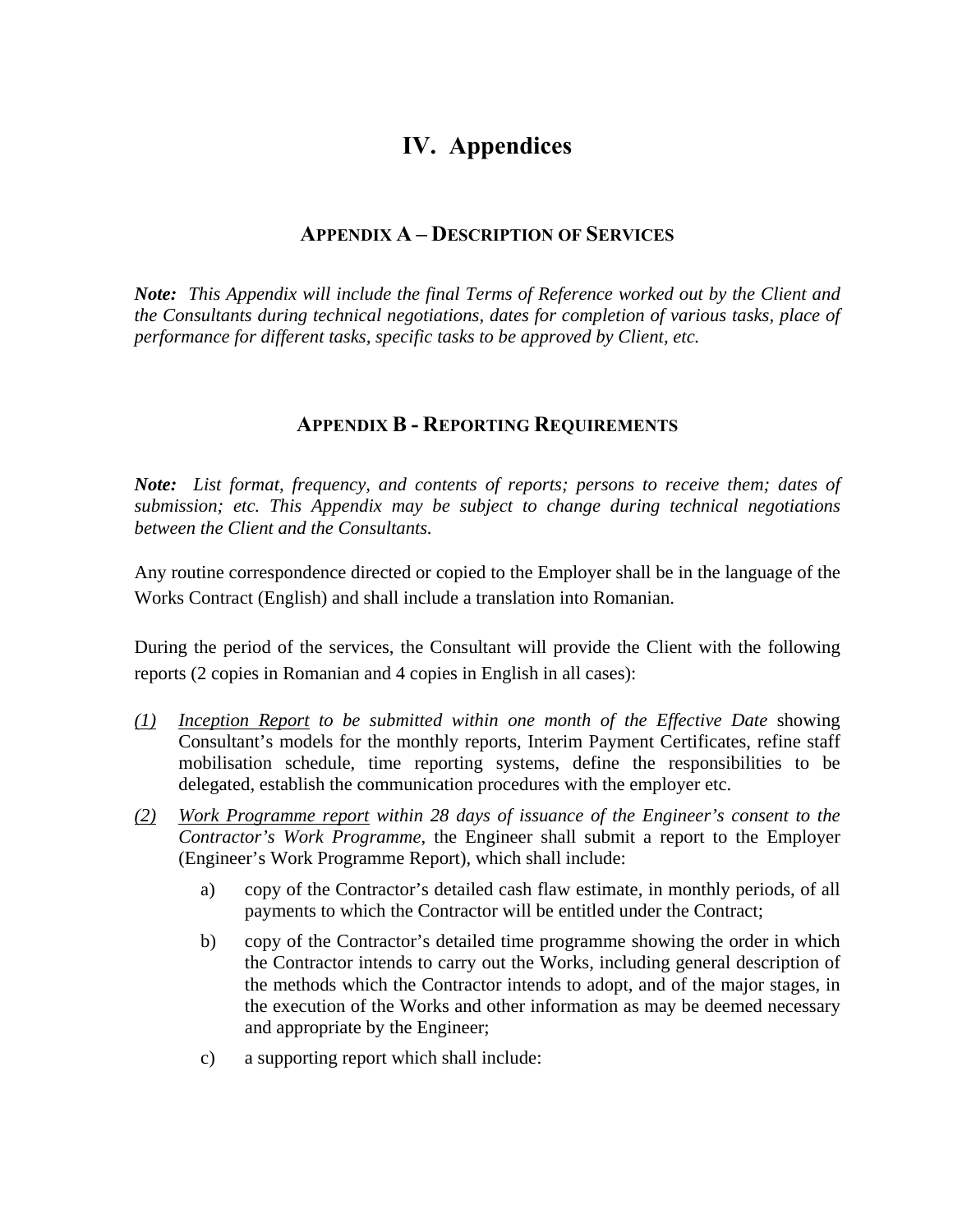- a list of critical path items and the related Contractor's estimate of delivery periods, accompanied with the Engineer's estimate of the latest delivery periods for each critical path item to warrant the completion in accordance with the Contract;
- for the manufacture of each main item of Plant and Materials, the name of the manufacturer, manufacture location and the expected dates of:
	- − commencement of manufacture;
	- − Contractor's and/or the Engineer's inspections and tests; and
	- − shipment and arrival at the Site;
	- the materials and plant selected by the Engineer for inspections and tests including an appropriate specification of the tests to be carried out and the associated arrangements;
	- the names and particulars of the Contractor's representative and other superintendence personnel approved by the Engineer in accordance with the Contract:
	- the names of Subcontractors consented by the Engineer in accordance with the Contract and for each Subcontractor the cost and quantity of the subcontracted Works; this section shall include a brief justification for the Engineer's consent;
	- copies of all notices, consents, approvals, certificates or determinations given or issued by the Engineer within the reported period; and
	- other information as may be required by the Employer.
- *(3) Monthly Progress Report* The Engineer shall prepare and submit to the Employer monthly progress reports. The first report shall cover the period up to the end of the first calendar month following the Engineer's Work Programme Report. Each monthly progress report shall include:
	- (a) a brief summary information about any events or circumstances which, in the Engineer's opinion, may create sufficient grounds for any time and/or cost overrun under the Contract and the Engineer's recommendation of the measures being (or to be) adopted to overcome such events or circumstances and the contractual basis therefore;
	- (b) comparison in the form of a chart showing the Contractor's original cumulative cash flow estimate, in monthly periods, of all payments to which the Contractor will be entitled under the Contract and the actual payments certified by the Engineer up to the end of the reporting period. In the event of the cumulative amount of the actual monthly payment certificates being lower than the Contractor's estimate, the Engineer shall accompany the chart with a supporting report and provide:
		- − details of any events or circumstances that have caused the discrepancy;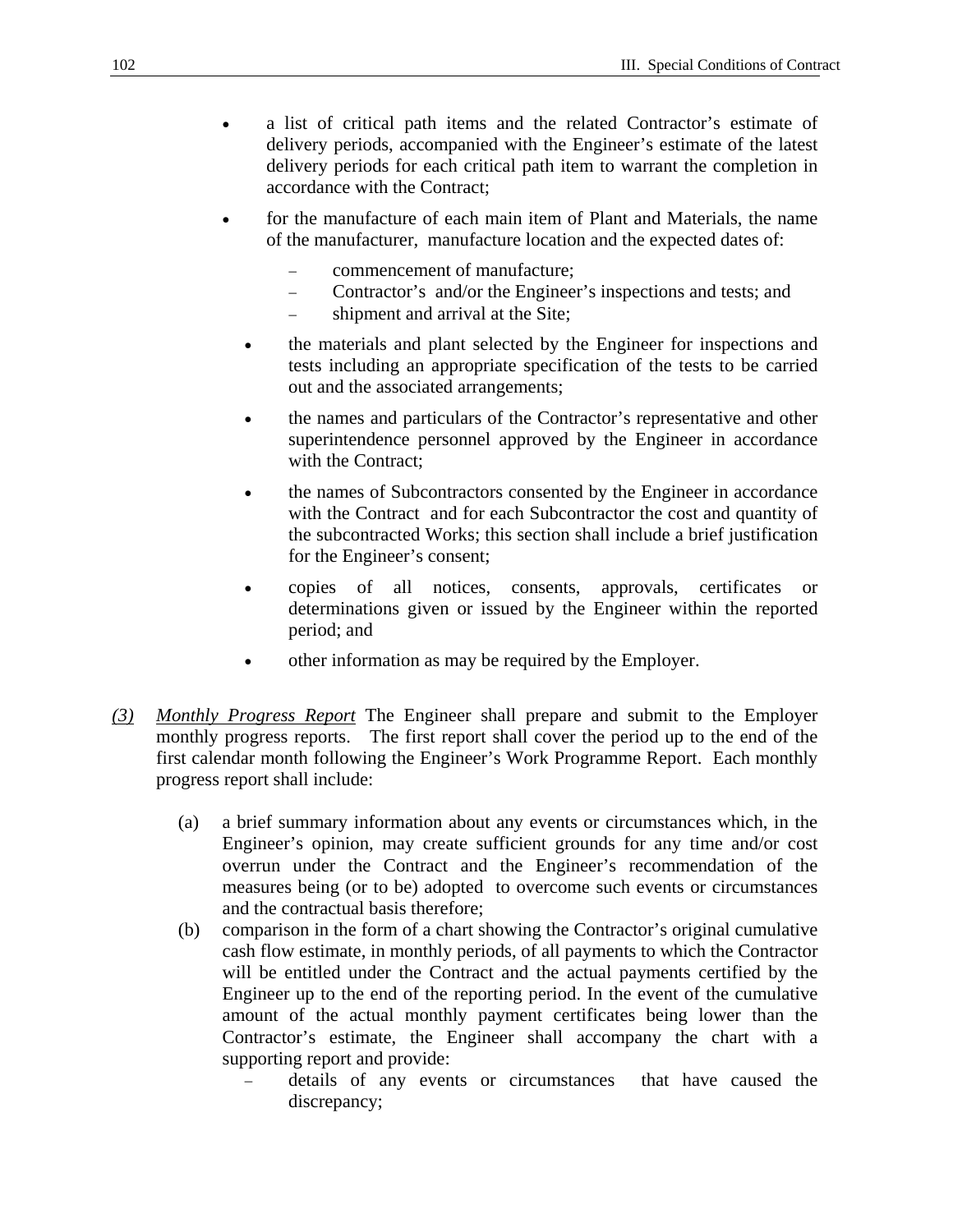- an assessment of the significance of such events or circumstances, including the Engineer's opinion, on whether these may jeopardise the completion in accordance with the Contract;
- a report on the measures being (or to be) adopted to overcome delays in respect of each event or circumstances and the contractual basis therefore
- (c) comparison of the actual percentage completion of delivery compared with the planned for each critical path item identified in the Engineer's Work Programme Report; where any delivery is behind the programme, the Engineer shall give comments on the likely consequences and state the remedial action being (or to be) taken;
- (d) comparison of the actual percentage completion of delivery compared with the planned for each main item of Plant and Materials, if not included in the list of critical path items;
- (e) information about the use of provisional sums and an appropriate justification therefore;
- (f) photographs showing the status of manufacture and of progress on the Site;
- (g) copies of quality assurance documents, test results and certificates of materials;
- (h) safety statistics., including details of any hazardous incidents and activities relating to environmental aspects and public relations;
- (i) copies of all notices, consents, approvals, certificates or determinations given or issued by the Engineer within the reported period; and
- (j) other information, as may be required by the Employer.
- *(4) Completion Report at the time of final completion of the works*, when the final Taking Over Certificate is issued.
- *(5) Completion Report within the last two months of the assignment*, upon completion of the contract, the Consultant shall prepare a final report which shall highlight all major points of interest that arose during the contract. The report will also include the summary of the type, quality, quantities and sources of materials used on the project; contractor's plant and personnel; problems encountered and solutions employed; changes made by the Contractor in design and specifications and the reasons therefore; a breakdown of Contractor's performance in terms of respect of the Service Quality Criteria for maintenance services; a breakdown of the final cost of the contract item by item; a summary of contract changes and expenditure of provisional sums and contingency sums.
- *(6) Special Reports* on any major issue, including modification of Working Drawings, raised by the contracts implementation, at the request of the Client.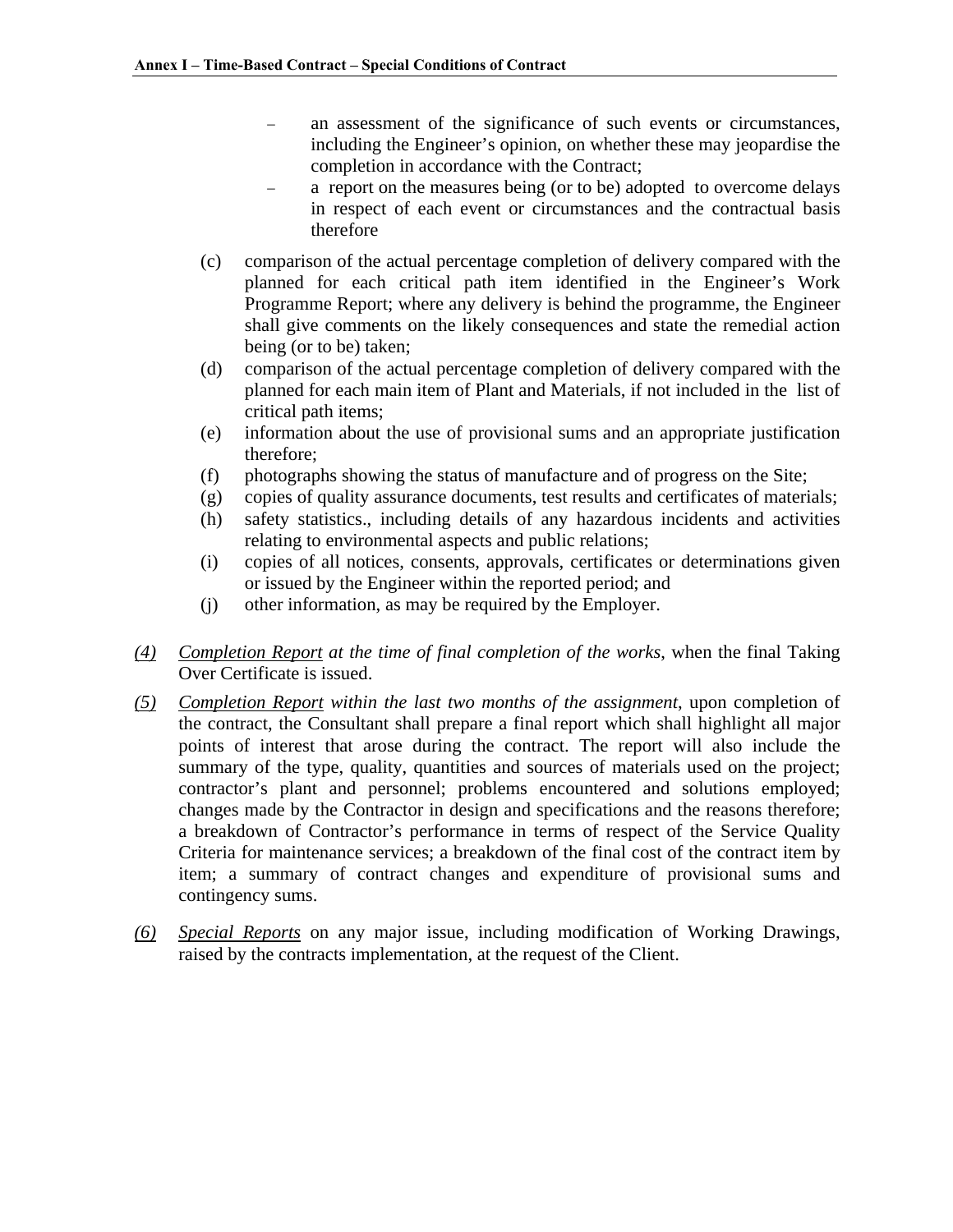### **APPENDIX C - KEY PERSONNEL AND SUB-CONSULTANTS - HOURS OF WORK FOR KEY PERSONNEL**

#### *Note: List under:*

- *C-1 Titles [and names, if already available], detailed job descriptions and minimum qualifications of Key foreign Personnel to be assigned to work in the Government's country, and staff-months for each.*
- *C-2 Same information as C-1 for Key local Personnel.*
- *C-3 Same as C-1 for Key Personnel to be assigned to work outside the Government's country.*
- *C-4 List of approved Sub-Consultants (if already available); same information with respect to their Personnel as in C-1 through C-3.*

List here the hours of work for Key Personnel; travel time to and from the country of the *Government for Foreign Personnel (Clause GC 4.4(a)); entitlement, if any, to overtime pay, sick leave pay, vacation leave pay, etc.*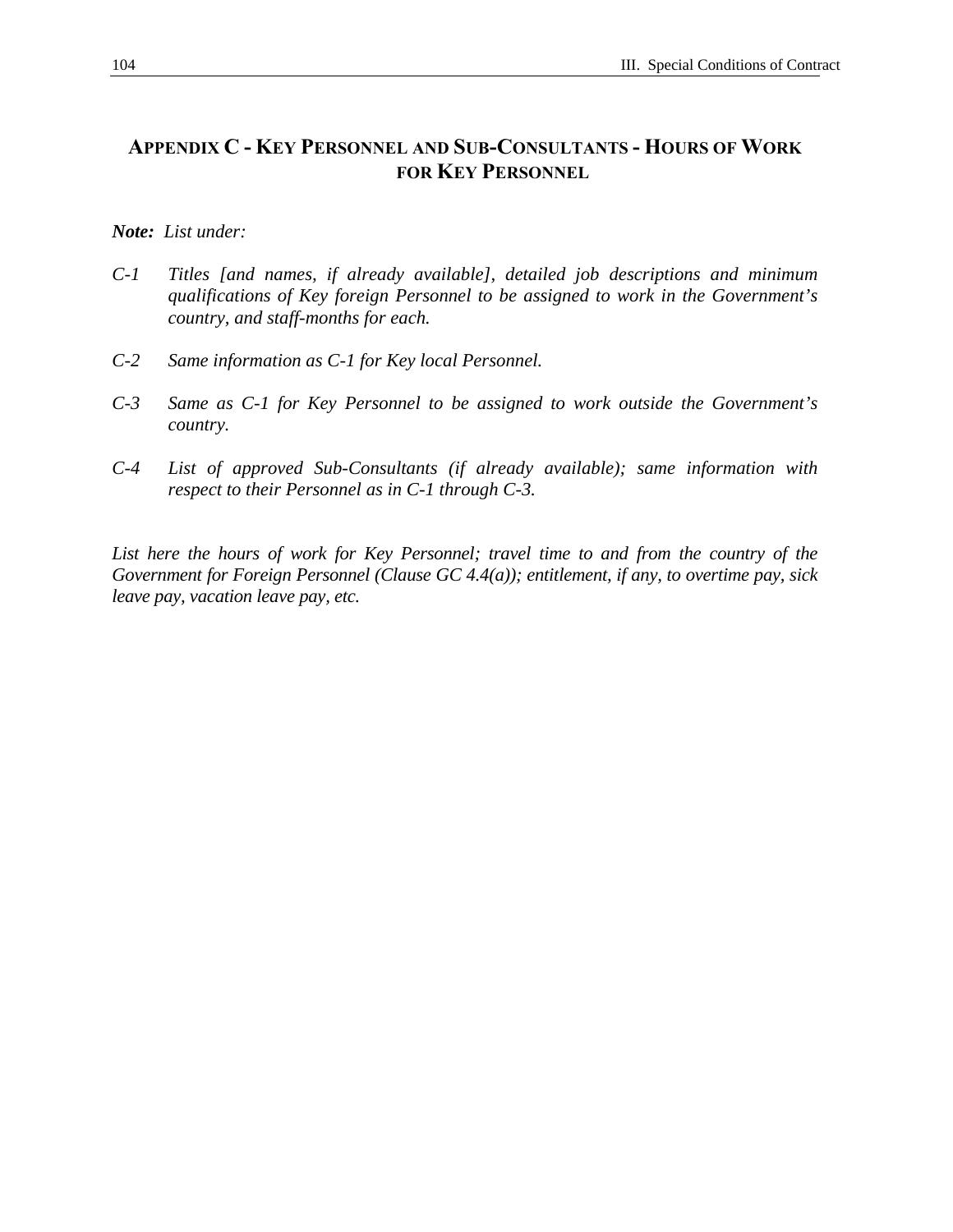### **APPENDIX D - COST ESTIMATES IN FOREIGN CURRENCY**

#### *Note: List hereunder cost estimates in EURO:*

- *1. (a) Monthly rates for Foreign Personnel (Key Personnel and other Personnel)* 
	- *(b) Monthly rates for local Personnel (Key Personnel and other Personnel). (This should be added if local Personnel is also being paid in foreign currency)*
- *2. Reimbursable expenses:* 
	- *(a) Per diem allowances for each of the Foreign or Local Personnel for every day in which such Personnel shall be absent from his home office and shall be outside the Client's country.*
	- *(b) Air transport for Foreign Personnel:* 
		- *(i) the cost of international transportation of the foreign Personnel by the most appropriate means of transport and the most direct practicable route to and from the Consultants' home office; in the case of air travel, this shall be by less than first class;*
		- *(ii) for any foreign Personnel spending twenty-four (24) consecutive months or more in the Client's country, one extra round trip will be reimbursed for every twenty-four (24) months of assignment in the Client's country. Such Personnel will be entitled to such extra round trip only if upon their return to the Client's country, such Personnel are scheduled to serve for the purposes of the Project for a further period of not less than six (6) consecutive months.*
	- *(c) Air transport for dependents: the cost of transportation to and from the Client's country of eligible dependents who shall be the spouse and not more than two (2) unmarried dependent children under eighteen (18) years of age of those of the Foreign Personnel assigned to resident duty in the Client's country for the purpose of the Services for periods of six (6) consecutive months or longer, provided that the stay of such dependents in the Client's country shall have been for not less than three (3) consecutive months duration. If the assignment period for resident staff of the Foreign Personnel will be thirty (30) months or more, one extra economy class air trip for their eligible dependents for every twenty-four (24)-month assignment will be reimbursed.*
	- *(d) Miscellaneous travel expenses* 
		- *(i) for the air travel of each of the Foreign Personnel, and each eligible dependent, the cost of excess baggage up to twenty (20) kilograms per person, or the equivalent in cost of unaccompanied baggage or air freight;*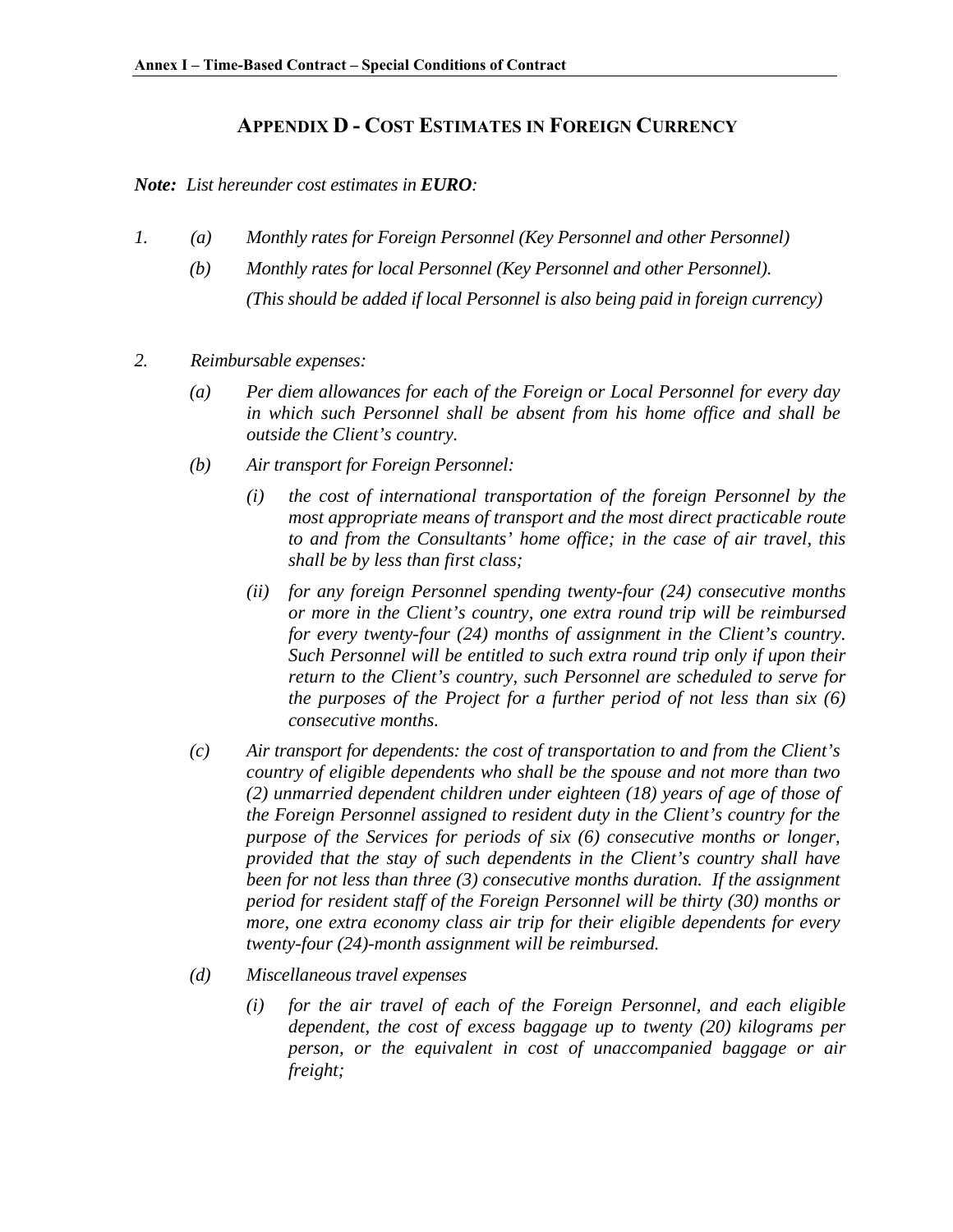- *(ii) the fixed unit price per round trip for miscellaneous travel expenses such as the cost of transportation to and from airports, airport taxes, passport, visas, travel permits, vaccinations, etc.*
- *(e) International communications: the lump sum cost of communications (other than those arising in the Client's country) reasonably required by the Consultant for the purposes of the Services.*
- *(f) The lump sum cost of printing, reproducing and shipping of the documents, reports, drawings, etc.*
- *(g) The lump sum cost of acquisition, shipment and handling of the following equipment, instruments, materials and supplies required for the Services, to be imported by the Consultants and to be paid for by the Client (including transportation to the Client's country).*
- *(h) The cost of such further items not covered in the foregoing but which may be required by the Consultants for the purpose of the Services, subject to the prior authorization in writing by the Client.*

### **APPENDIX E - COST ESTIMATES IN LOCAL CURRENCY**

Not applicable.

### **APPENDIX F - DUTIES OF THE CLIENT**

#### *Note: List under:*

*F-1 Services, facilities and property to be made available to the Consultant by the Client.* 

Reference is made to the ToR and the facilities described in the Works Contract Bidding Documents.

*F-2 Professional and support counterpart personnel to be made available to the Consultant by the Client.*

Counterpart personnel are not required.

Duties of the Client shall be transferred from the ToR at contract negotiations.

#### **APPENDIX G - FORM OF ADVANCE PAYMENTS GUARANTEE**

*Note: See Clause GC 6.4(a) and Clause SC 6.4(a).*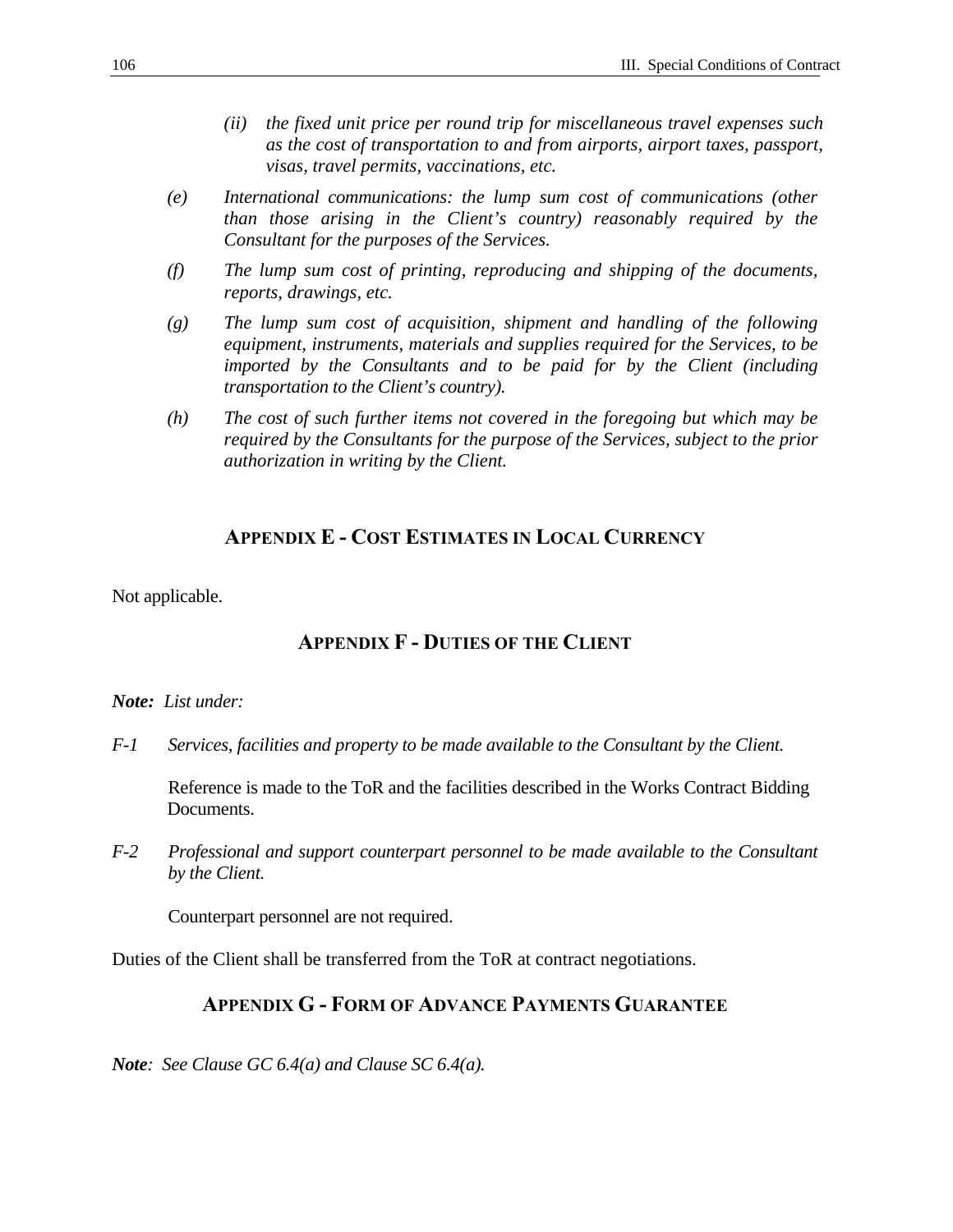## **Bank Guarantee for Advance Payment**

<span id="page-108-0"></span>*\_\_\_\_\_\_\_\_\_\_\_\_\_\_\_\_\_\_\_\_\_\_\_\_\_\_\_\_\_ [Bank's Name, and Address of Issuing Branch or Office]* 

**Beneficiary:** \_\_\_\_\_\_\_\_\_\_\_\_\_\_\_\_\_ *[Name and Address of Client]* 

Date:

 $\overline{a}$ 

## **ADVANCE PAYMENT GUARANTEE No.:**

We have been informed that *Iname of Consulting Firm]* (hereinafter called "the Consultants") has entered into Contract No. \_\_\_\_\_\_\_\_\_\_\_\_\_ *[reference number of the contract]* dated \_\_\_\_\_\_\_\_\_\_\_\_ with you, for the provision of \_\_\_\_\_\_\_\_\_\_\_\_\_\_\_\_\_\_ *[brief description of Services]* (hereinafter called "the Contract").

Furthermore, we understand that, according to the conditions of the Contract, an advance payment in the sum of \_\_\_\_\_\_\_\_\_\_\_ *[amount in figures]* ( ) *[amount in words]* is to be made against an advance payment guarantee.

At the request of the Consultants, we \_\_\_\_\_\_\_\_\_\_\_\_\_\_\_ *[name of Bank]* hereby irrevocably undertake to pay you any sum or sums not exceeding in total an amount of \_\_\_\_\_\_\_\_\_\_\_\_\_\_ *[amount in figures]* ( $\qquad \qquad$ ) *[amount in words]*<sup>[1](#page-108-0)</sup> upon receipt by us of your first demand in writing accompanied by a written statement stating that the Consultants are in breach of their obligation under the Contract because the Consultants have used the advance payment for purposes other than toward providing the Services under the Contract.

It is a condition for any claim and payment under this guarantee to be made that the advance payment referred to above must have been received by the Consultants on their account number at a state of Bank].

The maximum amount of this guarantee shall be progressively reduced by the amount of the advance payment repaid by the Consultants as indicated in copies of certified monthly statements which shall be presented to us. This guarantee shall expire, at the latest, upon our receipt of the monthly payment certificate indicating that the Consultants have made full repayment of the amount of the advance payment, or on the  $\_\_$  day of  $\_\_$ , [2](#page-108-0) $\_\_$ , 2

<sup>1</sup> The Guarantor shall insert an amount representing the amount of the advance payment and denominated either in the currency(ies) of the advance payment as specified in the Contract, or in a freely convertible currency acceptable to the Client.<br><sup>2</sup> Insert the expected expire

Insert the expected expiration date. In the event of an extension of the time for completion of the Contract, the Client would need to request an extension of this guarantee from the Guarantor. Such request must be in writing and must be made prior to the expiration date established in the guarantee. In preparing this guarantee, the Client might consider adding the following text to the form, at the end of the penultimate paragraph: "The Guarantor agrees to a one-time extension of this guarantee for a period not to exceed [six months][one year], in response to the Client's written request for such extension, such request to be presented to the Guarantor before the expiry of the guarantee."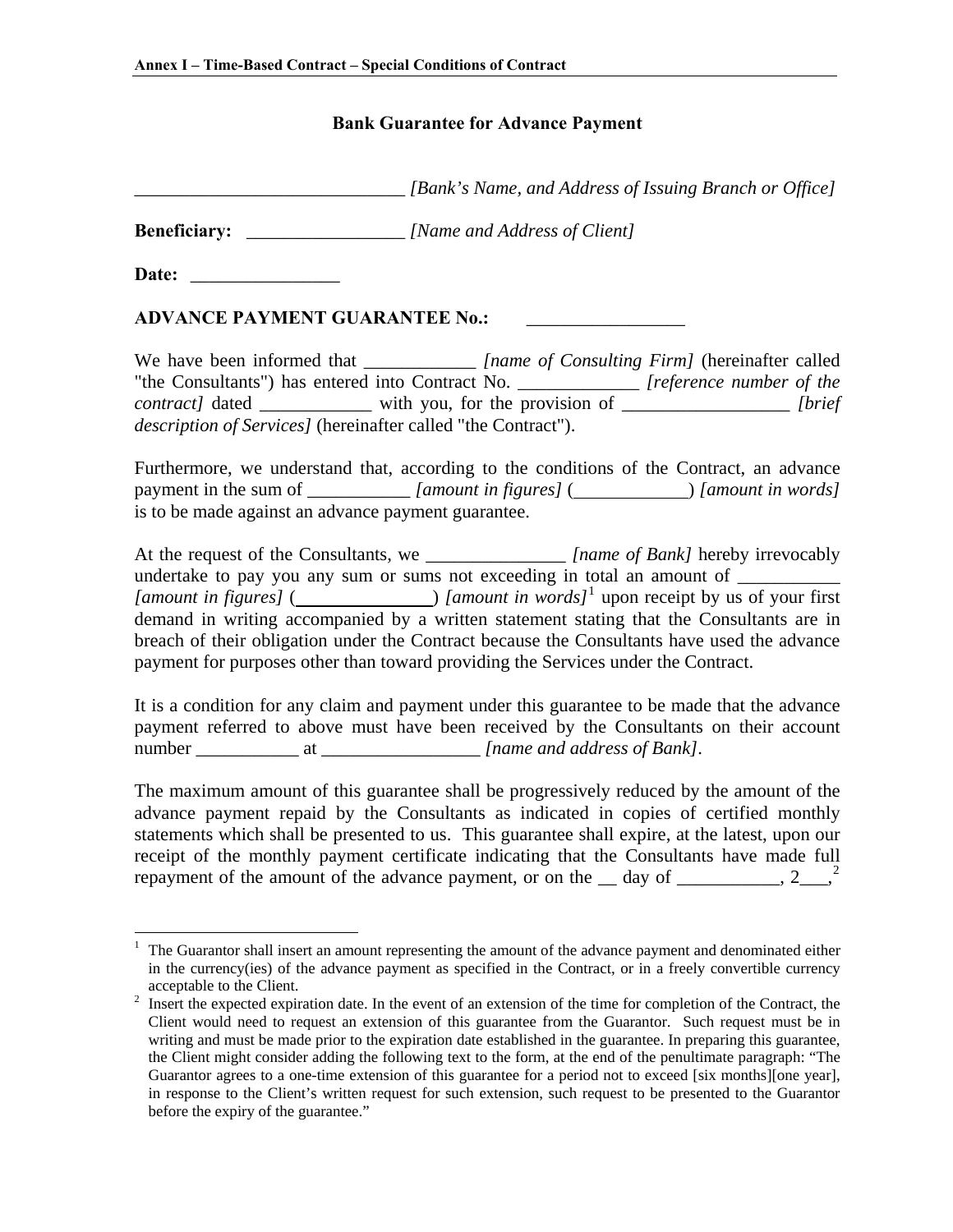whichever is earlier. Consequently, any demand for payment under this guarantee must be received by us at this office on or before that date.

This guarantee is subject to the Uniform Rules for Demand Guarantees, ICC Publication No. 758.

\_\_\_\_\_\_\_\_\_\_\_\_\_\_\_\_\_\_\_\_\_ *[signature(s)]* 

*Note: All italicized text is for indicative purposes only to assist in preparing this form and shall be deleted from the final product.*